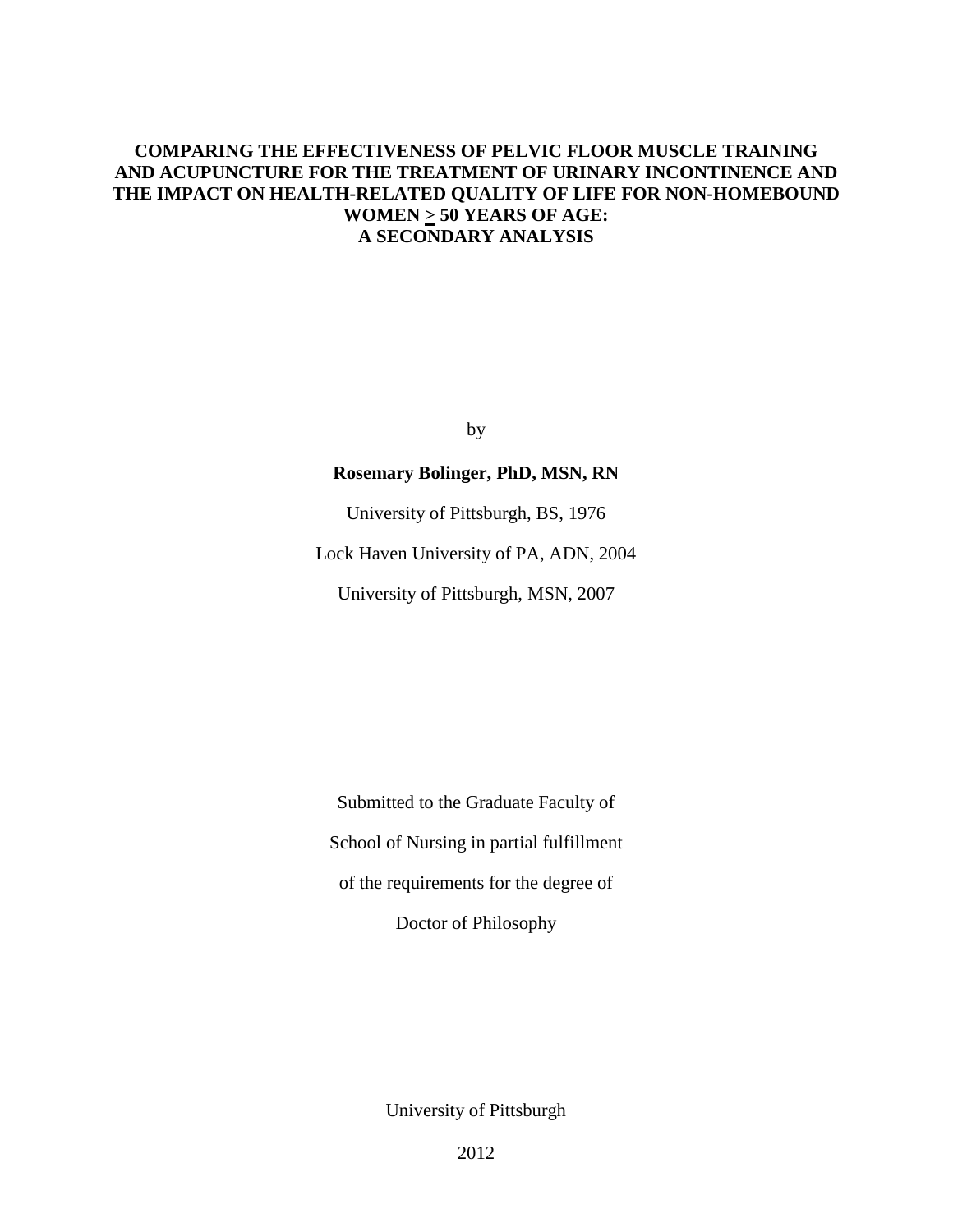# UNIVERSITY OF PITTSBURGH

# SCHOOL OF NURSING

This dissertation was presented

by

Rosemary Bolinger, PhD, MSN, RN

It was defended on

July 26, 2012

and approved by

Elizabeth A. Schlenk, PhD, Associate Professor, School of Nursing

Susan M. Sereika, PhD, Professor, School of Nursing

Ronald M. Glick, MD, Assistant Professor, School of Medicine

Dissertation Advisor: Sandra J. Engberg, PhD, CRNP, FAAN, Professor and Associate Dean, School of Nursing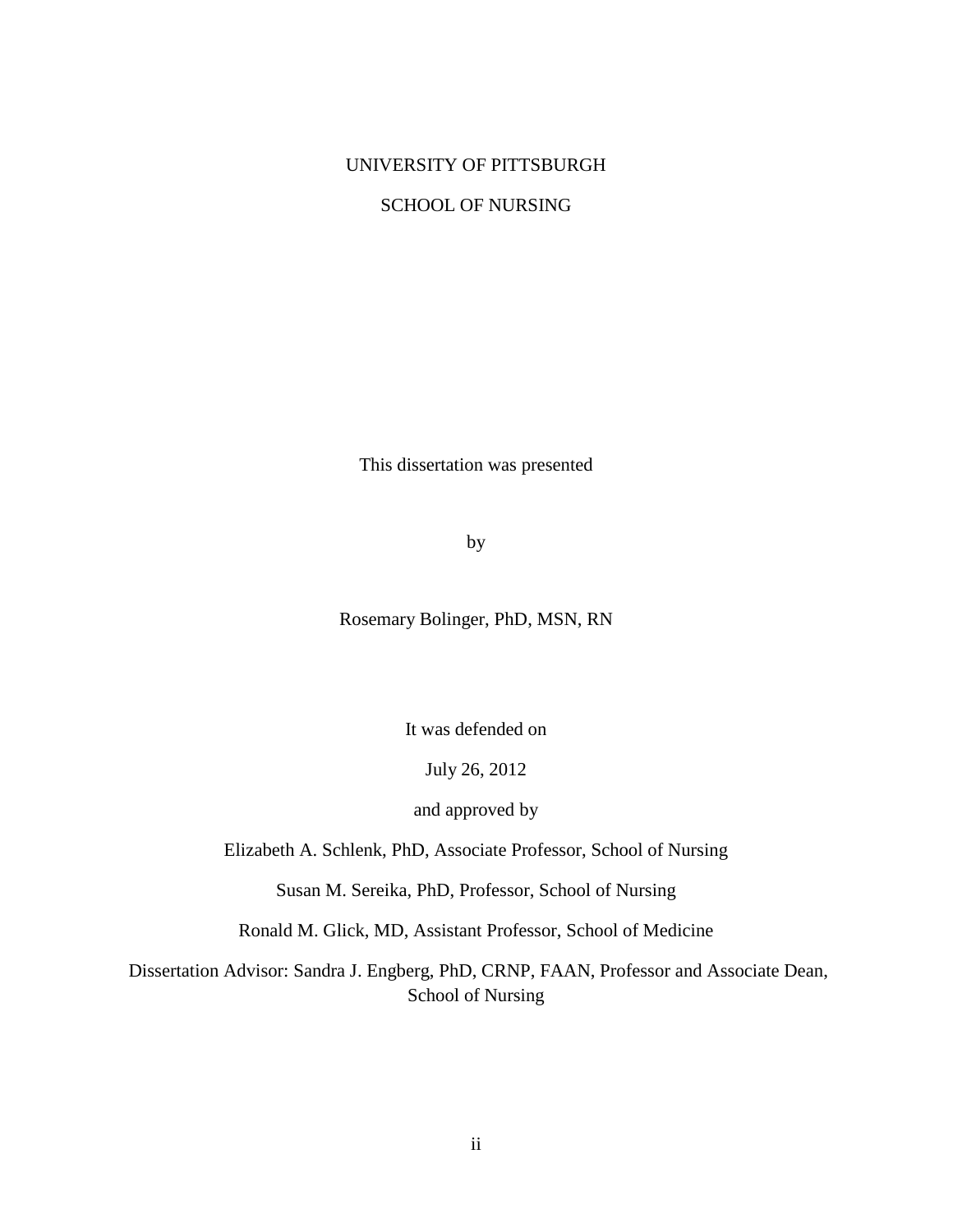Copyright © by Rosemary Bolinger, PhD, MSN, RN

2012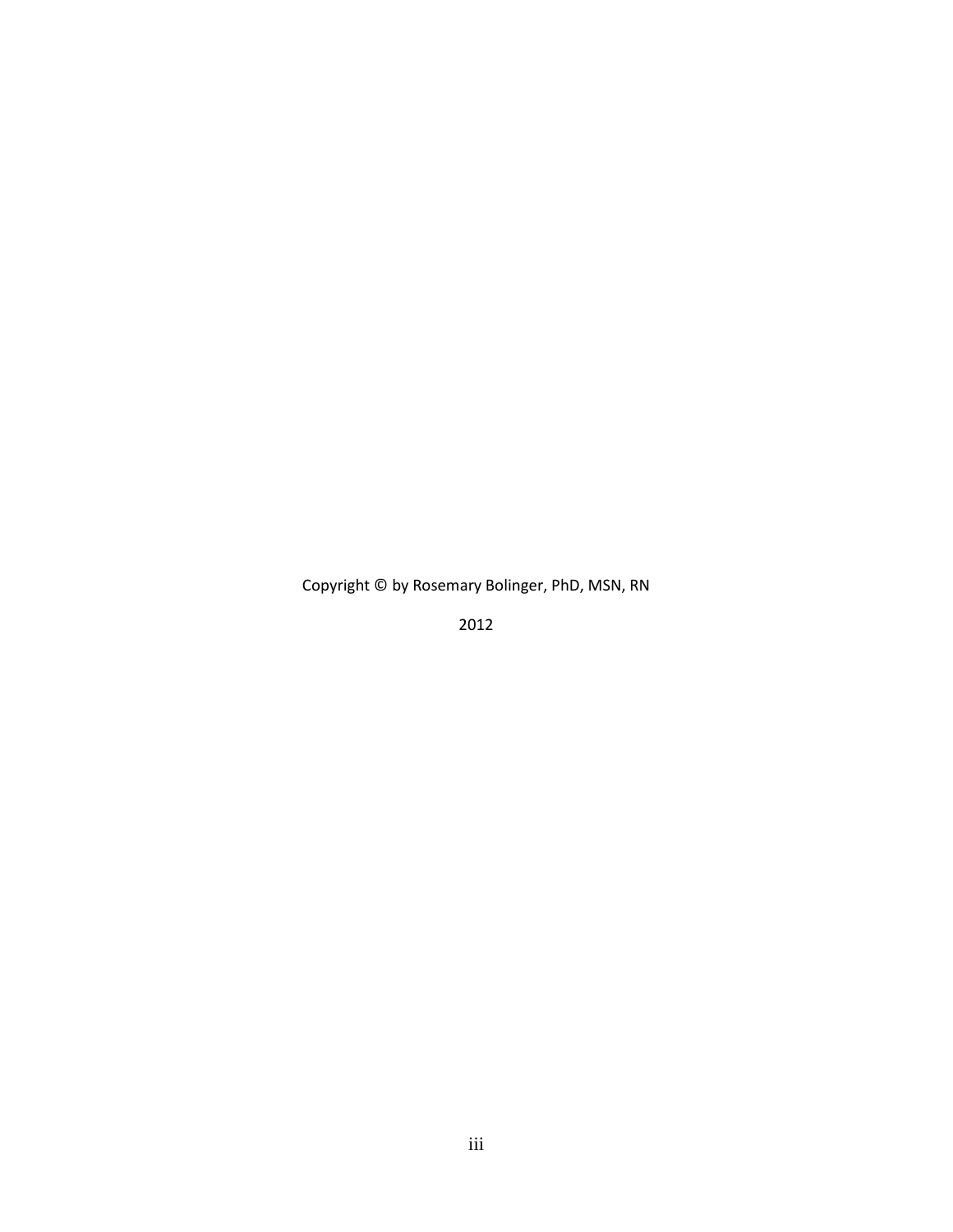# **COMPARING THE EFFECTIVENESS OF PELVIC FLOOR MUSCLE TRAINING AND ACUPUNCTURE FOR THE TREATMENT OF URINARY INCONTINENCE AND THE IMPACT ON HEALTH-RELATED QUALITY OF LIFE**  FOR NON-HOMEBOUND WOMEN  $\geq$  50 YEARS OF AGE: **A SECONDARY ANALYSIS**

Rosemary Bolinger**,** PhD, MSN, RN

University of Pittsburgh, 2012

**Background:** Urinary incontinence (UI) is a common, chronic health condition. In 2001, it was estimated 20 million Americans experience UI. Incontinence has been shown to negatively impact health-related quality of life (HRQoL).

**Objectives:** The aims of this study of community-dwelling women,  $>50$  years of age were to: 1) compare the effectiveness PFMT and acupuncture in reducing urinary incontinence, 2) compare their impact on HRQoL, 3) compare subject satisfaction with progress following the intervention phase of each study, 4) compare the treatment burden of each intervention, and 5) examine the relationship between the changes in UI and HRQoL.

**Method:** This secondary analysis used data from two independent RCTs. One study examined the effectiveness of PFMT in reducing UI in homebound and non-homebound men and women age 60 years and older. The second examined the efficacy of acupuncture in treating UI in women  $\geq$  25 years.

**Sample:** Two-hundred fifteen women age 50 years were included in the analysis, 148 (69%) from the PFMT study and 67 (31%) from the acupuncture study.

**Measures:** Baseline and post-intervention bladder diaries provided data to calculate the reduction in urinary continence. Physical and Mental Health Component scores from the SF-36 (v1.0) were used to measure HRQoL. The Patient Satisfaction Questionnaire provided data regarding satisfaction with progress and treatment burden.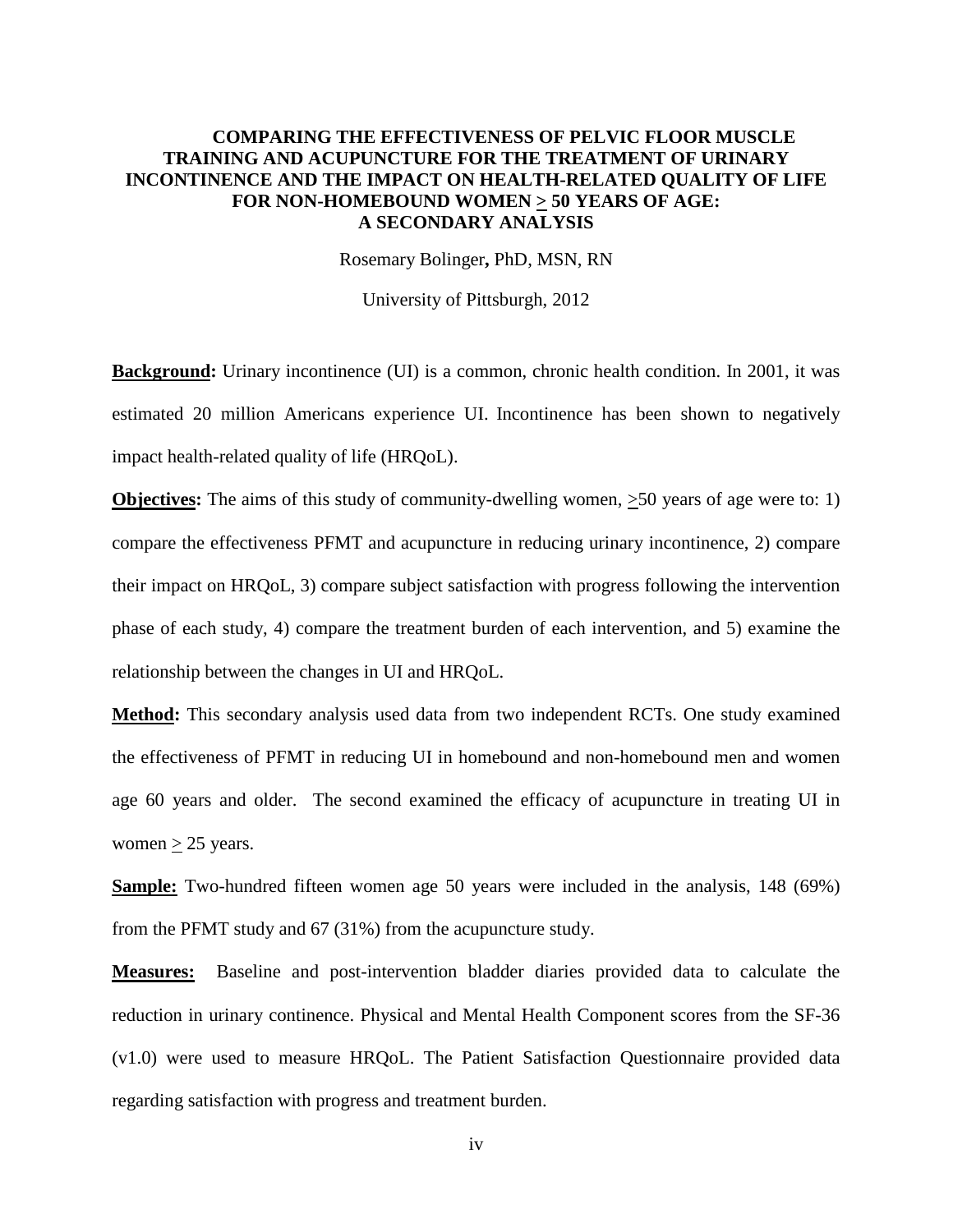**Results:** After controlling for group differences, PFMT ( $M = 56.6\%$ ) was more effective than acupuncture ( $M = 26.0\%$ ,  $p = .01$ ) in reducing UI. There were no significant differences in the changes in SF-36 component scores between the groups. A higher proportion of women in the PFMT group were satisfied with their progress than in the acupuncture group ( $p < .001$ ). There were no significant differences in self-reported treatment burden, which was low in both groups. Reduction in UI did not contribute significantly to the variability in the SF-36 component scores. **Conclusion:** PFMT was more effective in the short-term treatment of UI in this analysis and should continue to be recommended as first-line therapy for UI. There is not enough evidence at this time to support acupuncture for the treatment of UI in non-homebound women 50 years of age and older.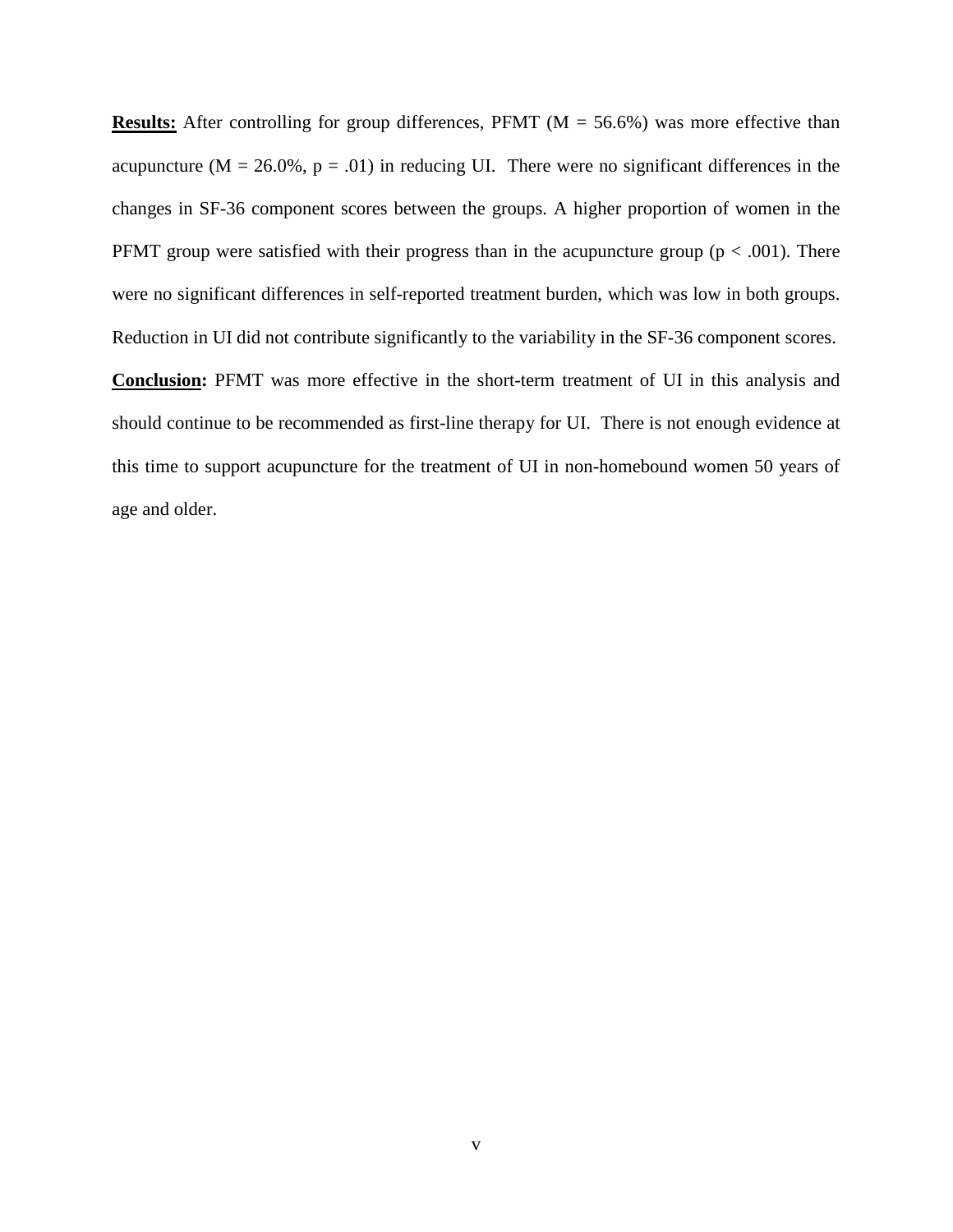# **TABLE OF CONTENTS**

| 1.0 |     |       |  |  |  |  |
|-----|-----|-------|--|--|--|--|
|     | 1.1 |       |  |  |  |  |
|     |     | 1.1.1 |  |  |  |  |
|     |     | 1.1.2 |  |  |  |  |
|     |     | 1.1.3 |  |  |  |  |
|     |     | 1.1.4 |  |  |  |  |
|     |     | 1.1.5 |  |  |  |  |
|     |     | 1.1.6 |  |  |  |  |
|     |     | 1.1.7 |  |  |  |  |
|     | 1.2 |       |  |  |  |  |
|     |     | 1.2.1 |  |  |  |  |
|     |     | 1.2.2 |  |  |  |  |
|     |     | 1.2.3 |  |  |  |  |
|     |     | 1.2.4 |  |  |  |  |
|     | 1.3 |       |  |  |  |  |
|     | 1.4 |       |  |  |  |  |
|     | 1.5 |       |  |  |  |  |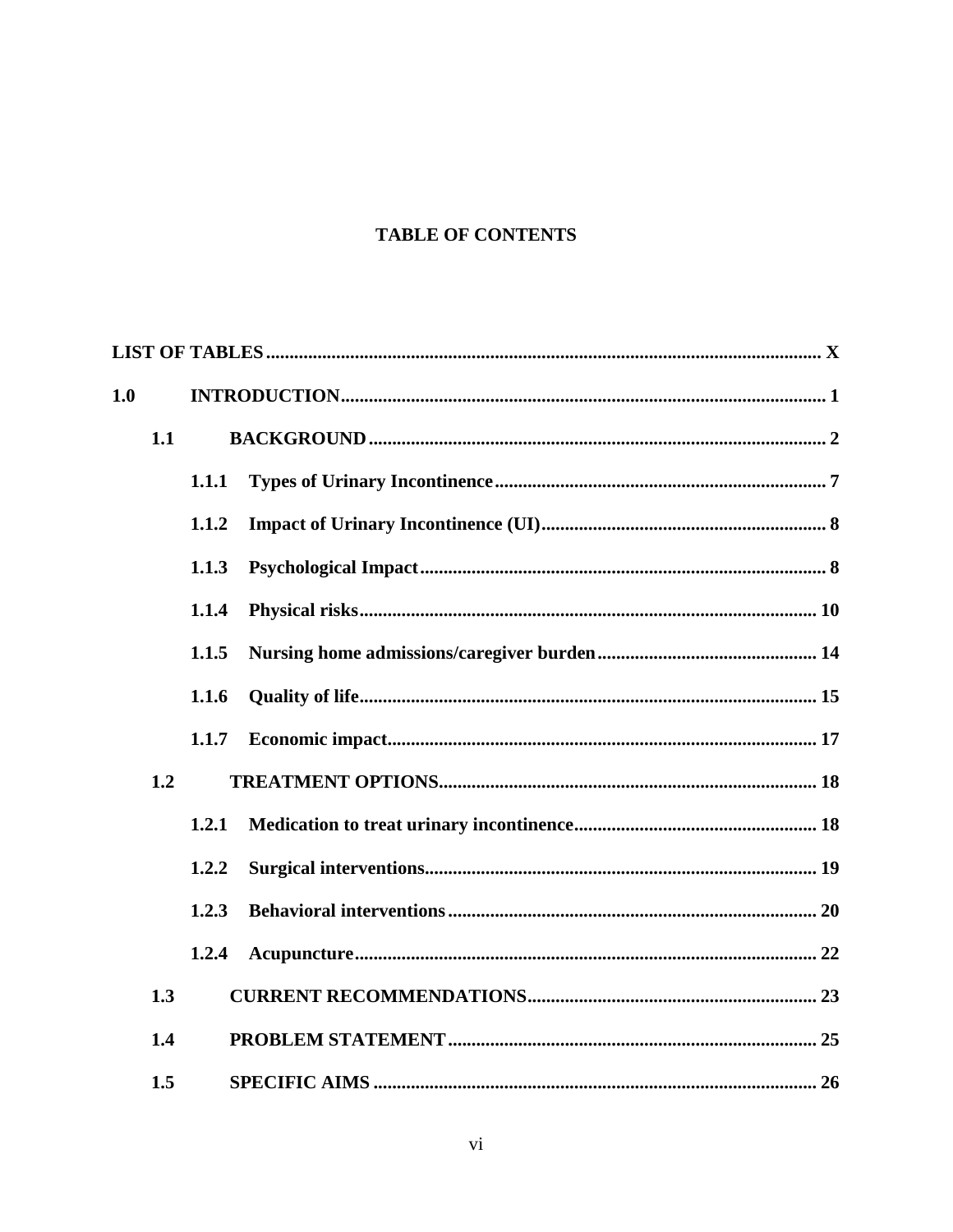|     | 1.6 |       |                                                                           |  |
|-----|-----|-------|---------------------------------------------------------------------------|--|
|     | 1.7 |       |                                                                           |  |
| 2.0 |     |       |                                                                           |  |
|     | 2.1 |       |                                                                           |  |
|     |     |       |                                                                           |  |
|     |     | 2.1.2 |                                                                           |  |
|     | 2.2 |       |                                                                           |  |
|     | 2.3 |       |                                                                           |  |
|     |     | 2.3.1 |                                                                           |  |
|     |     | 2.3.2 |                                                                           |  |
|     |     | 2.3.3 |                                                                           |  |
|     |     | 2.3.4 |                                                                           |  |
|     |     | 2.3.5 |                                                                           |  |
| 3.0 |     |       |                                                                           |  |
|     |     |       |                                                                           |  |
|     |     | 3.1.1 |                                                                           |  |
|     |     |       |                                                                           |  |
|     |     | 3.1.3 |                                                                           |  |
|     |     | 3.1.4 |                                                                           |  |
|     |     | 3.1.5 |                                                                           |  |
|     | 3.2 |       |                                                                           |  |
|     |     | 3.2.1 | Specific Aim #1: Comparative effectiveness of both interventions on UI 67 |  |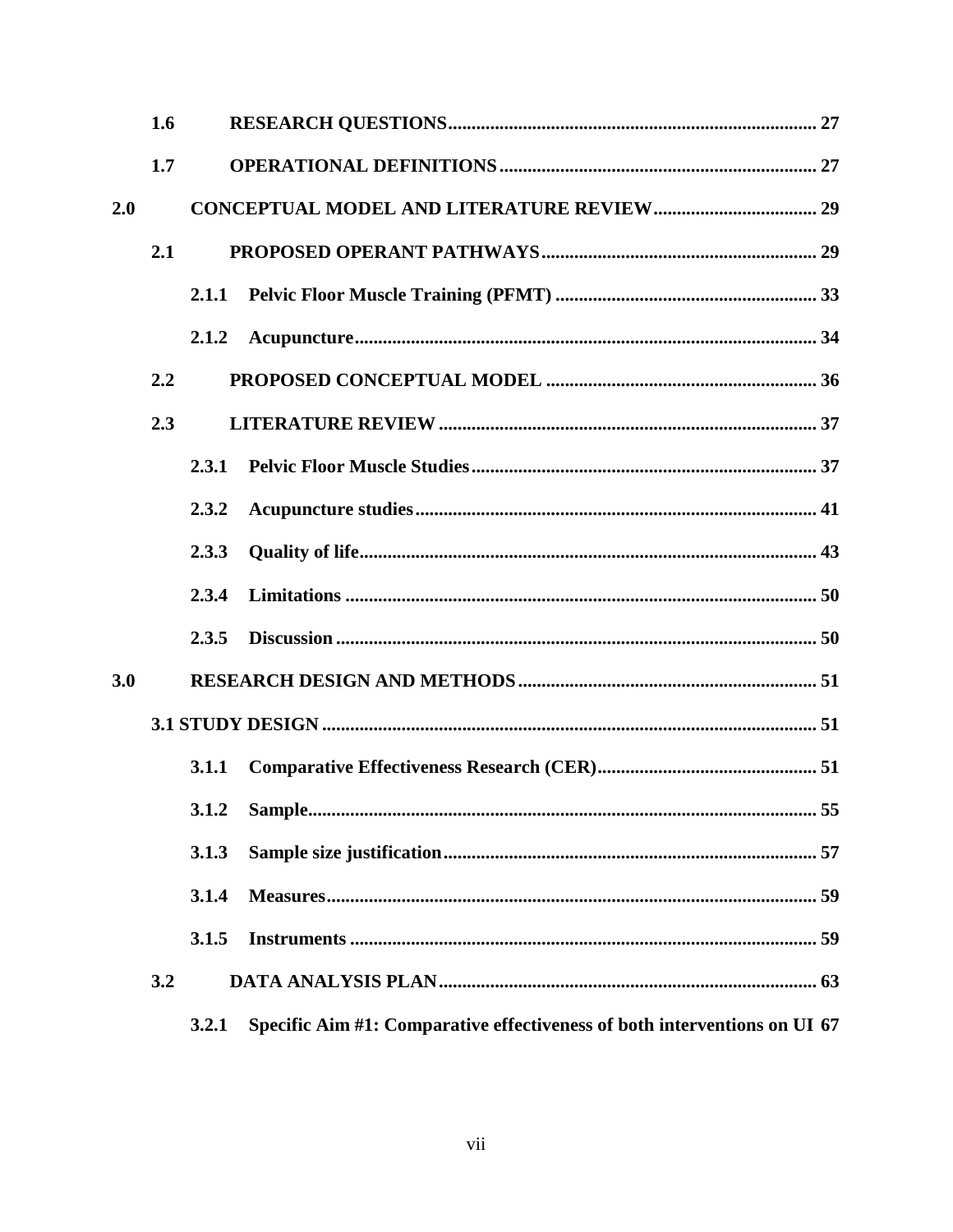|     | 3.2.2 Specific Aim #2: Comparative effectiveness of both interventions on                                  |
|-----|------------------------------------------------------------------------------------------------------------|
|     |                                                                                                            |
|     | 3.2.3 Specific Aim #3: Perceived satisfaction with post-intervention progress. 71                          |
|     | Specific Aim #4: Examination of the treatment burden of each<br>3.2.4                                      |
|     |                                                                                                            |
|     | Specific Aim #5: Examination of the association between the change in UI<br>3.2.5                          |
|     | and the change in HRQoL following the PFMT and acupuncture interventions 72                                |
|     | 3.3                                                                                                        |
| 4.0 |                                                                                                            |
|     | 4.1                                                                                                        |
|     | 4.2<br><b>COMPARING THE EFFECTIVENESS</b><br>$\mathbf{A}\mathbf{I}\mathbf{M}$<br><b>PFMT</b><br>AND<br>#1: |
|     |                                                                                                            |
|     | 4.3<br>AIM #2: COMPARING THE EFFECTIVENESS OF PFMT AND                                                     |
|     |                                                                                                            |
|     | AIM #3: COMPARING SATISFACTION WITH PROGRESS BETWEEN<br>4.4                                                |
|     |                                                                                                            |
|     | 4.5 AIM #4: COMPARING THE TREATMENT BURDEN REPORTED BY                                                     |
|     |                                                                                                            |
|     | AIM #5: EXAMINING THE ASSOCIATION BETWEEN THE CHANGE<br>4.6                                                |
|     | IN UI AND THE CHANGE IN HROOL FOLLOWING THE PFMT AND                                                       |
|     |                                                                                                            |
| 5.0 |                                                                                                            |
|     | 5.1                                                                                                        |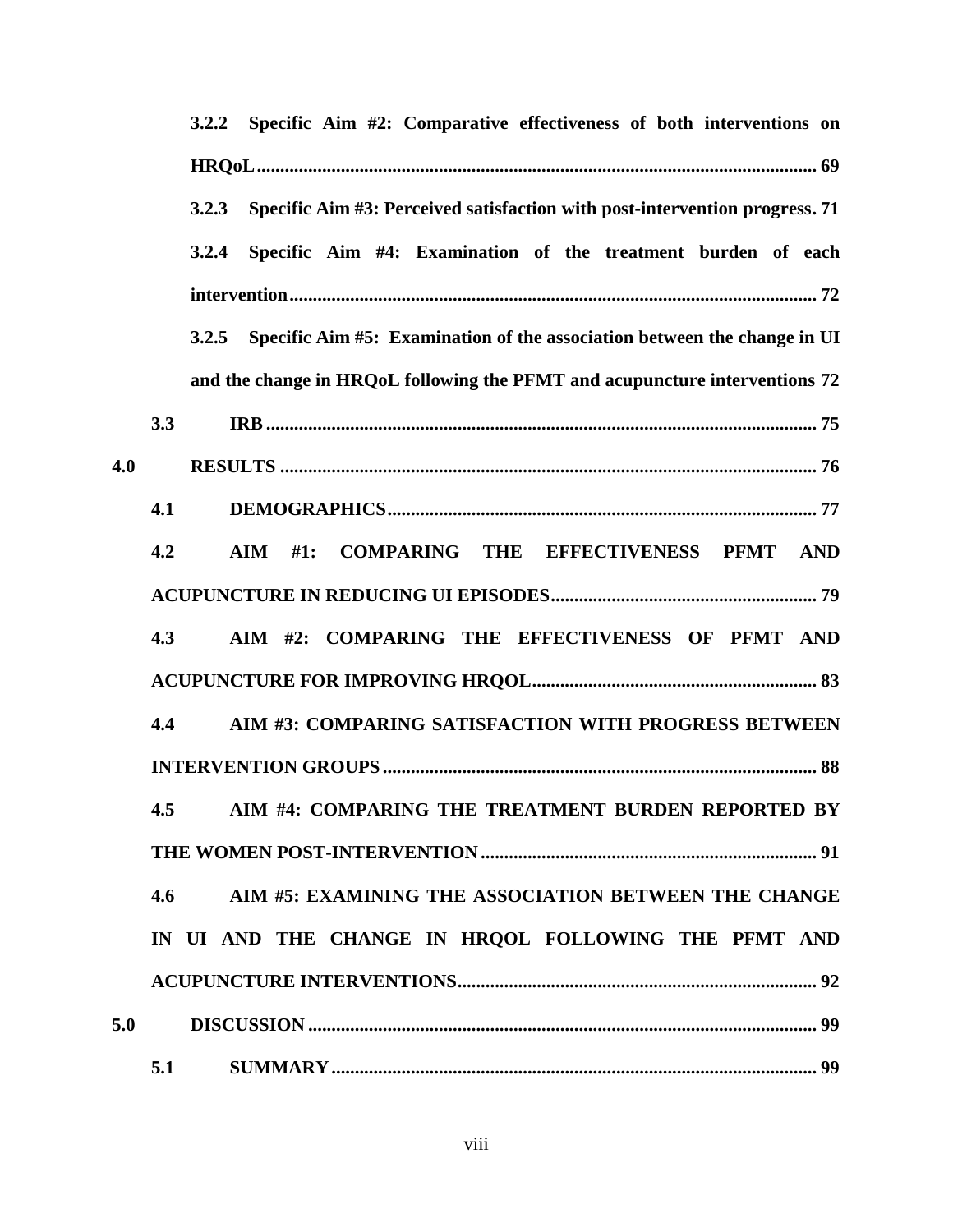| 5.2 |  |
|-----|--|
| 5.3 |  |
| 5.4 |  |
|     |  |
|     |  |
|     |  |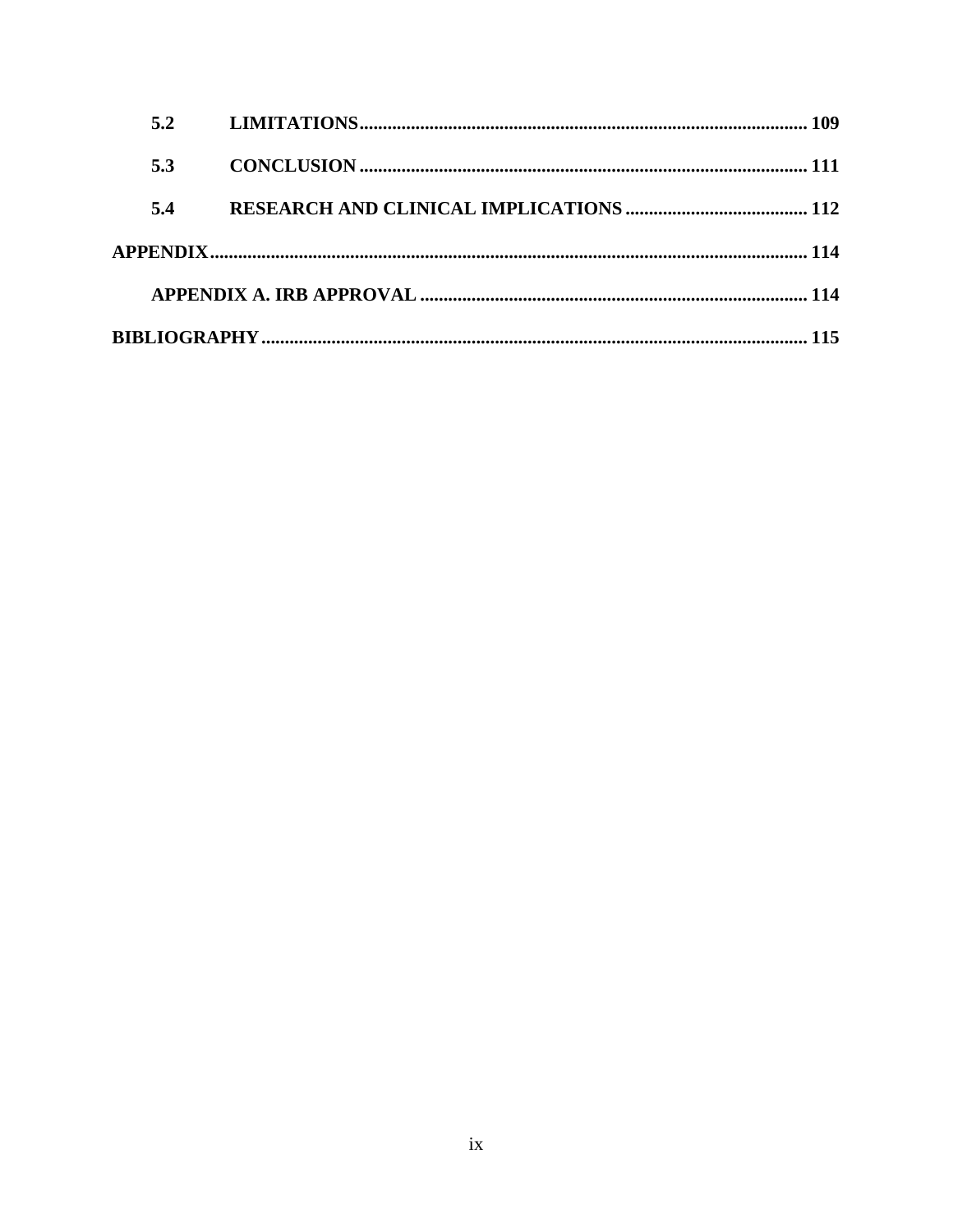# **LIST OF TABLES**

<span id="page-9-0"></span>

| Table 1: Summary of studies examining prevalence of Urinary Incontinence (UI)                     |
|---------------------------------------------------------------------------------------------------|
| Table 2: Studies related to the psychological and psychosocial impact of urinary incontinence     |
|                                                                                                   |
| Table 3: Interventions for the two most common types of urinary incontinence (UI)  24             |
| Table 4: Studies reporting the effect of pelvic floor muscle training (PFMT) on urinary           |
|                                                                                                   |
|                                                                                                   |
| Table 6: Studies examining quality of life (QoL) after intervention for urinary incontinence (UI) |
|                                                                                                   |
|                                                                                                   |
|                                                                                                   |
|                                                                                                   |
| Table 10: Between group mean difference (% change) in urinary incontinence (UI) before and        |
|                                                                                                   |
| Table 11: Between group mean difference (% change) in urinary incontinence (UI) before and        |
|                                                                                                   |
| Table 12: Within group changes in health-related quality of life (HRQoL) from pre- to post-       |
|                                                                                                   |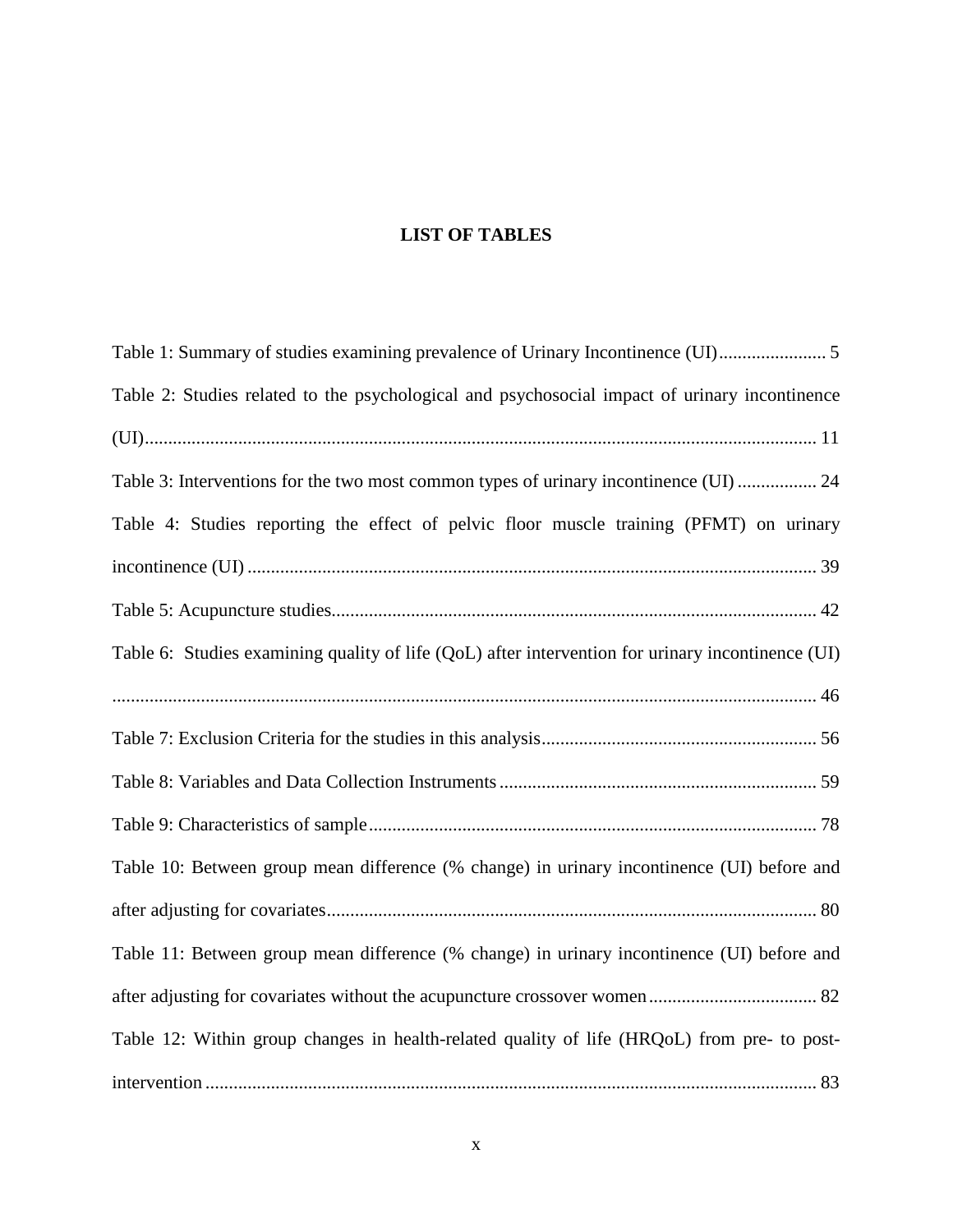[Table 13: Unadjusted group % change \(means\) for both the Physical and Mental Health](#page-97-0)  Component scores from pre- to post-intervention (n = 215) [........................................................](#page-97-0) 85 [Table 14: Adjusted group % change \(means\) for both the Physical and Mental Health](#page-98-0)  [Component scores.........................................................................................................................](#page-98-0) 86 [Table 15: Unadjusted % change \(means\) for the Physical and Mental Health Component scores](#page-99-0)  [after removing crossover acupuncture women \(n = 187\)](#page-99-0) ............................................................. 87 [Table 16: Adjusted group % change \(means\) for both the Physical and Mental Health component](#page-100-1)  [scores after removing crossover acupuncture women \(n = 187\)](#page-100-1) .................................................. 88 [Table 17: Comparison of satisfaction with progress \(reduction in urinary incontinence\) between](#page-101-0)  [groups............................................................................................................................................](#page-101-0) 89 [Table 18: Comparison of satisfaction with progress with median % reduction overall and within](#page-102-0)  intervention groups [.......................................................................................................................](#page-102-0) 90 [Table 19: Bivariate relationships between potential covariates and the percent change in UI and](#page-104-1)  [Physical and Mental Health Component Scores...........................................................................](#page-104-1) 92 [Table 20: Summary of multivariate analysis examining the association between percent](#page-106-0)  [reduction in UI and the SF-36 component scores \(n = 215\)....................................................](#page-106-0) 94 [Table 21: Summary of multivariate analysis examining the association between percent](#page-107-0)  [reduction in UI and the SF-36 component scores \(n = 215\).........................................................](#page-107-0) 95 [Table 22: Summary of subgroup multivariate analysis examining the](#page-109-0) relationship between [percent reduction in UI and in the SF-36 after excluding crossover subjects in the acupuncture](#page-109-0)  [study \(n = 187\)..............................................................................................................................](#page-109-0) 97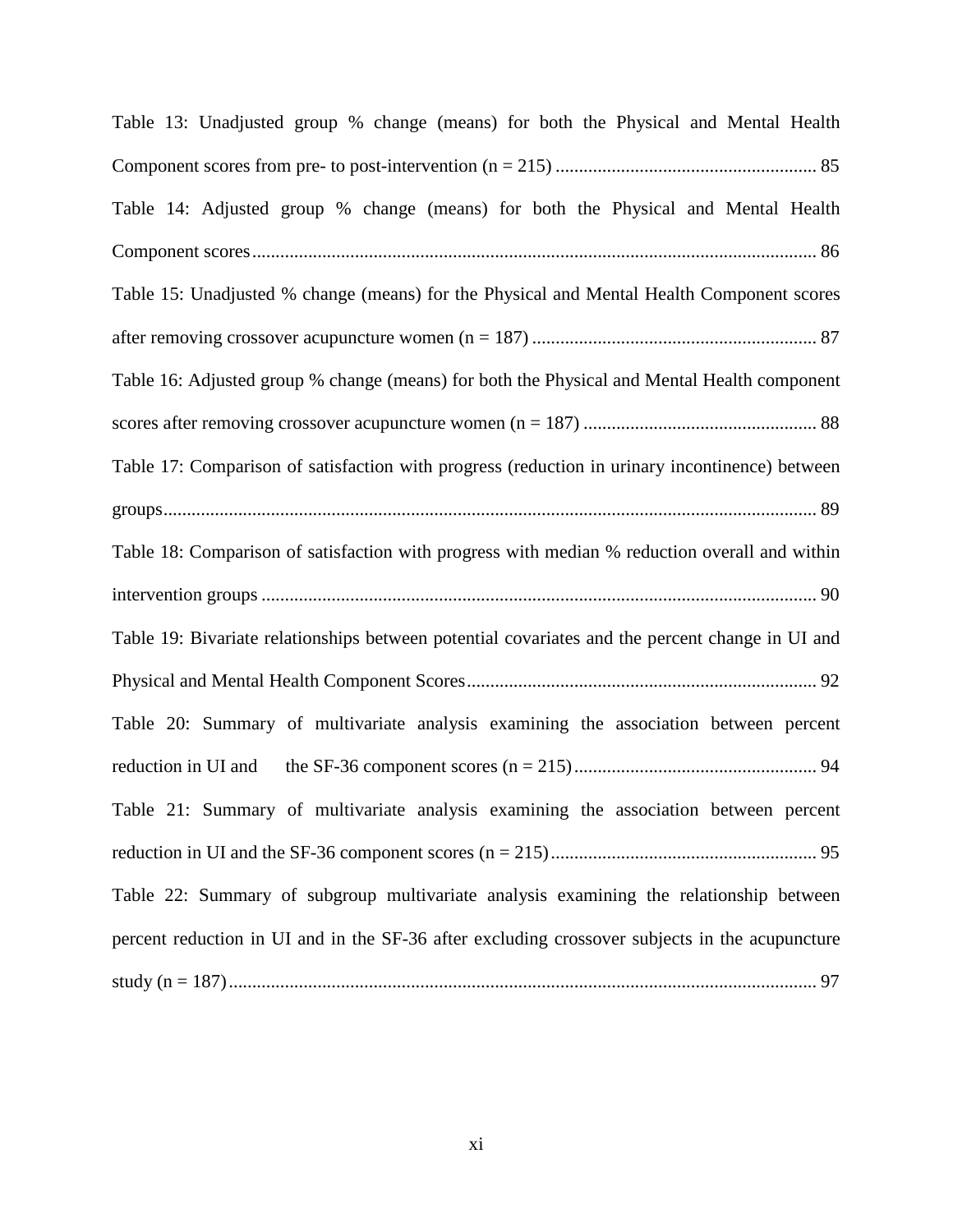[Table 23: Summary of subgroup multivariate analysis examining the relationship between](#page-110-0)  [percent reduction in UI and the SF-36 after excluding crossover subjects in the acupuncture](#page-110-0)  [study \(n = 187\)..............................................................................................................................](#page-110-0) 98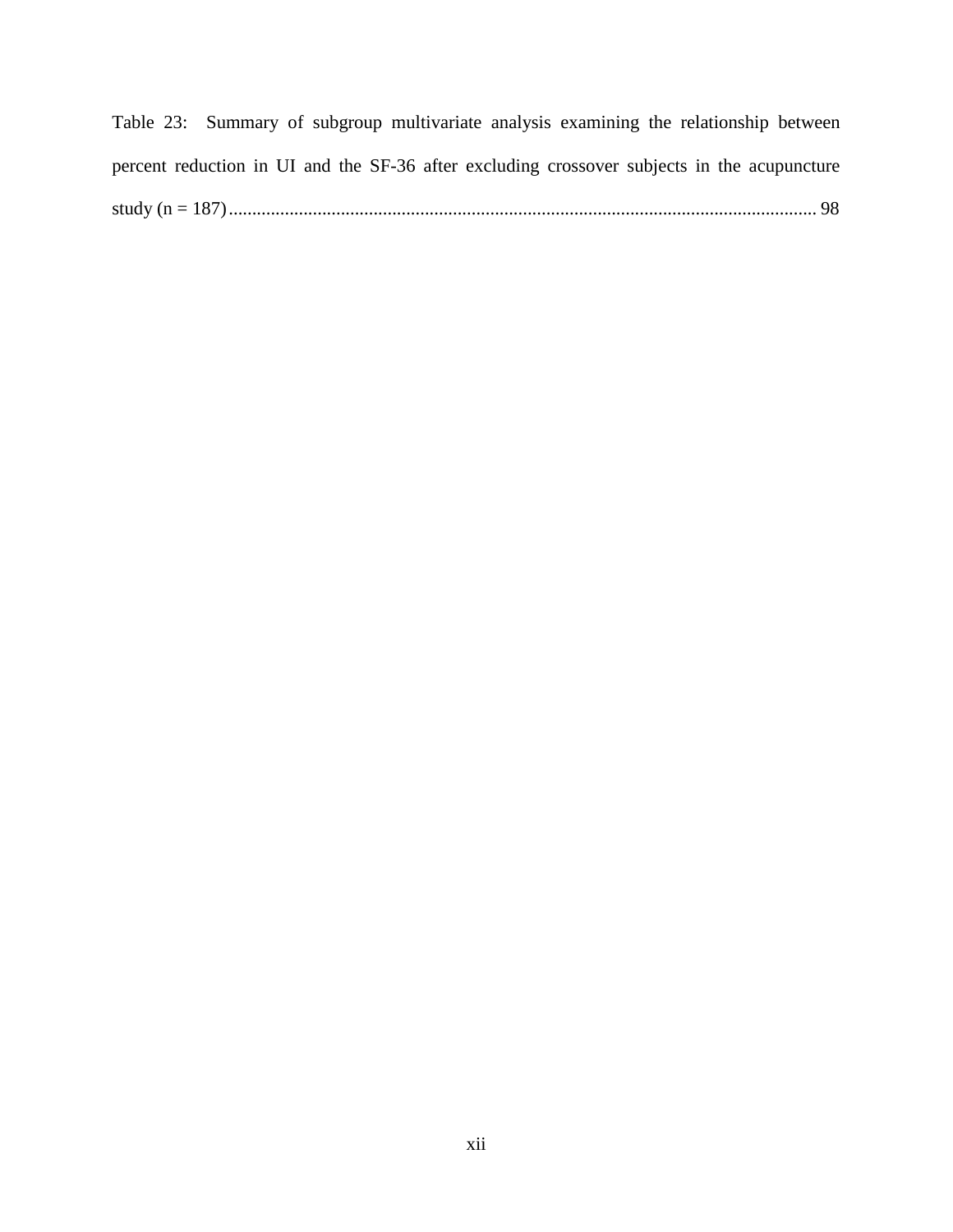# **LIST OF FIGURES**

Figure 1: Proposed Conceptual Model [.........................................................................................](#page-48-1) 36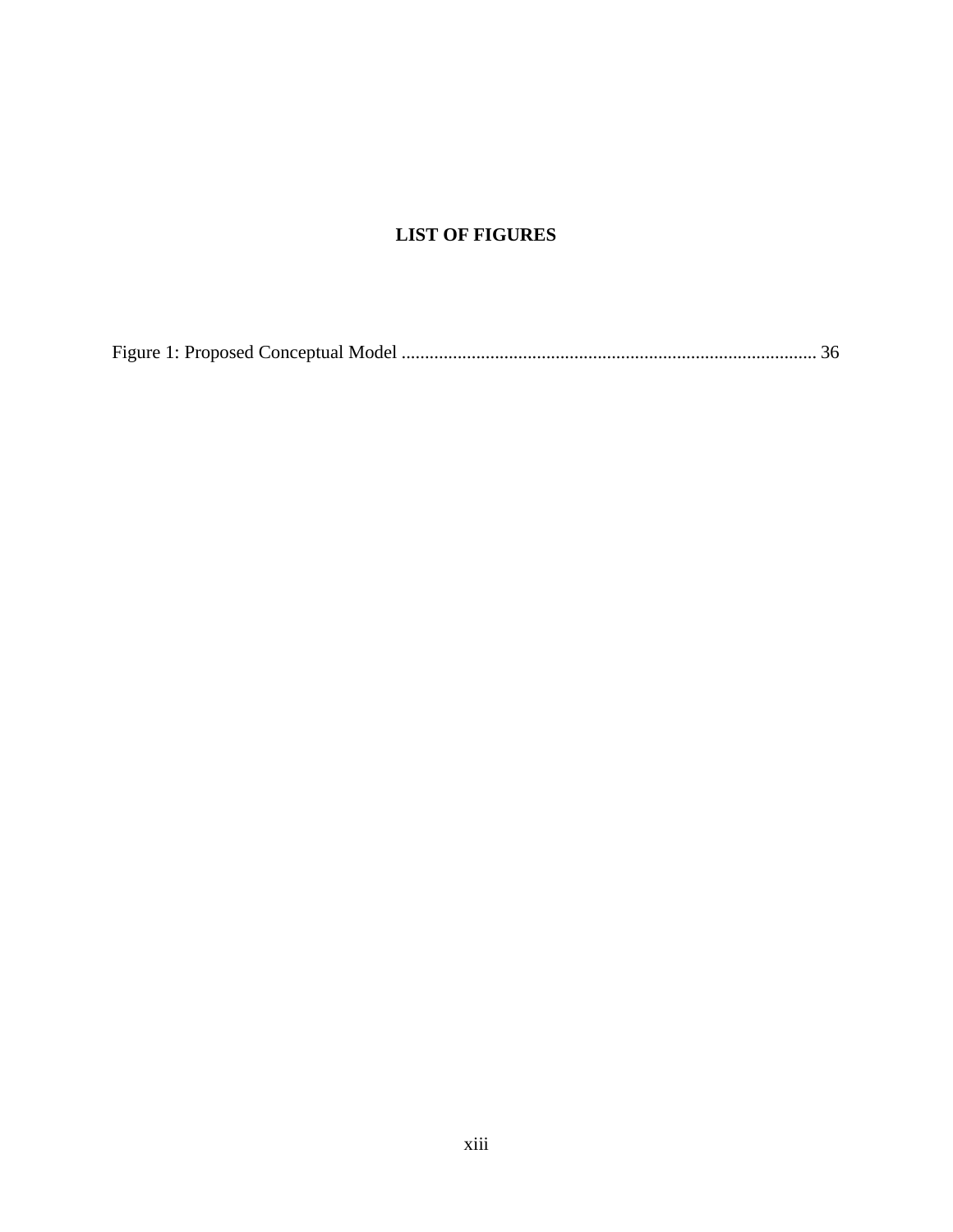#### **1.0 INTRODUCTION**

<span id="page-13-0"></span>When people think of chronic disorders, urinary incontinence (UI) is not a disorder that comes to mind. However, urinary incontinence is one of the most common health problems experienced by people worldwide (Ko, Swu-Jane, Salmon, & Bron, 2005; Minassian, Drutz, & Al-Badr, 2003). Urinary incontinence is defined as the complaint of any involuntary leakage of urine (Abrams et al., 2002). Many people do not seek treatment for urinary incontinence thinking it is a natural part of aging or there is no treatment for it (Hagglund and Wadensten 2007; Shaw, Tansey et al. 2001). Clinical and epidemiological studies of adults with urinary incontinence have shown incontinence has a significant negative impact on quality of life (Bergstrom, Carlsson et al., 2000; Sari and Khorshid, 2009; Wyman, Fantl et al., 1997). This is often manifested by those with urinary incontinence isolating themselves from family and friends for fear of embarrassment and experiencing symptoms and signs of depression (Melville, Delaney et al., 2005). The symptoms of urinary incontinence seriously impact the physical, psychological, and social lives of those who experience this problem (Harkins, Elliott et al., 2006). Although urinary incontinence is not a life threatening disorder, it has been shown to disrupt the lives of an estimated 20% of middle-age to older adult women (Thom, 1998). Women may restrict activities such as shopping and socializing for fear of embarrassment (Hagglund and Wadensten, 2007; Harkins, Elliott et al., 2006). The management of urinary incontinence can place an increased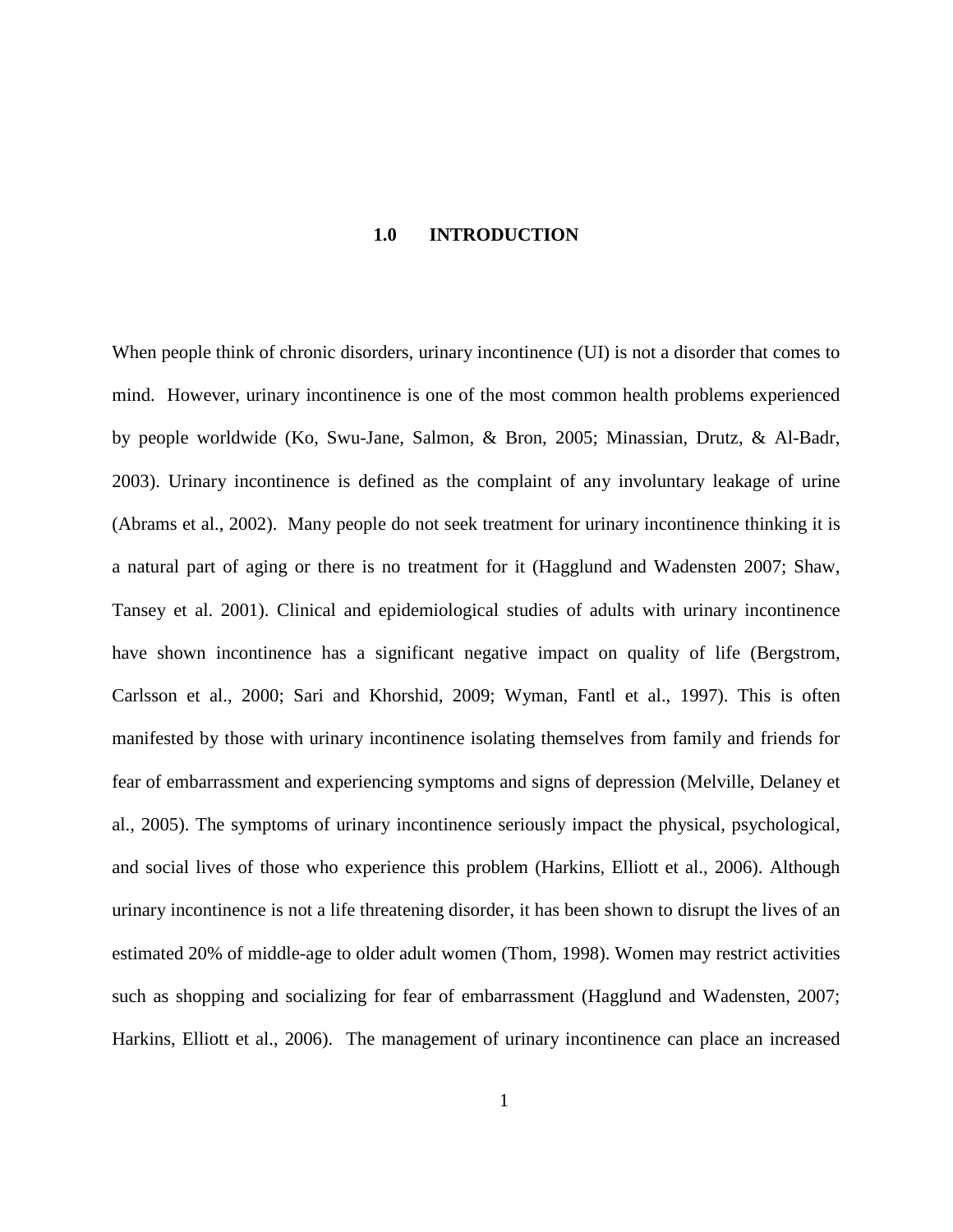emotional, physical, and economic burden on caregivers of those who experience UI (Mathur, Browning et al., 2010).

Until recently, the subject of urinary incontinence has rarely been discussed on the national level although urinary incontinence has been a growing worldwide health concern (Minassian et al., 2003). In 2010, the Fourth International Consultation on Incontinence Recommendations of the International Scientific Committee reviewed and updated guidelines related to treatments and recommendations for urinary incontinence. These guidelines can be found at<http://onlinelibrary.wiley.com/doi/10.1002/nau.20870/pdf> . It is also important for the population in general to be aware of the psychological, social, and economic burden of urinary incontinence. Removing the stigma associated with being incontinent would allow more people to take advantage of the best treatment options available to them.

### **1.1 BACKGROUND**

<span id="page-14-0"></span>Urinary incontinence has plagued people since the beginning of time. The earliest written reports of urinary incontinence can be traced back to the Egyptian manuscripts from the 2nd millennium BC (Bitschai and Brodney, 1956; Wershur, 1970). In 2007, the NIH Consensus Statement (http://consensus.nih.gov/2007/incontinencestatement.htm) estimated that 20 million Americans experience urinary incontinence (Landefeld et al., 2008). The incidence (rate of occurrence of new cases) of UI in women ranges from 10-58% per year while in men the incidence of UI ranges from 3-11% per year (Hunskaar, Lose, & Voss, 2003). The overall prevalence (measure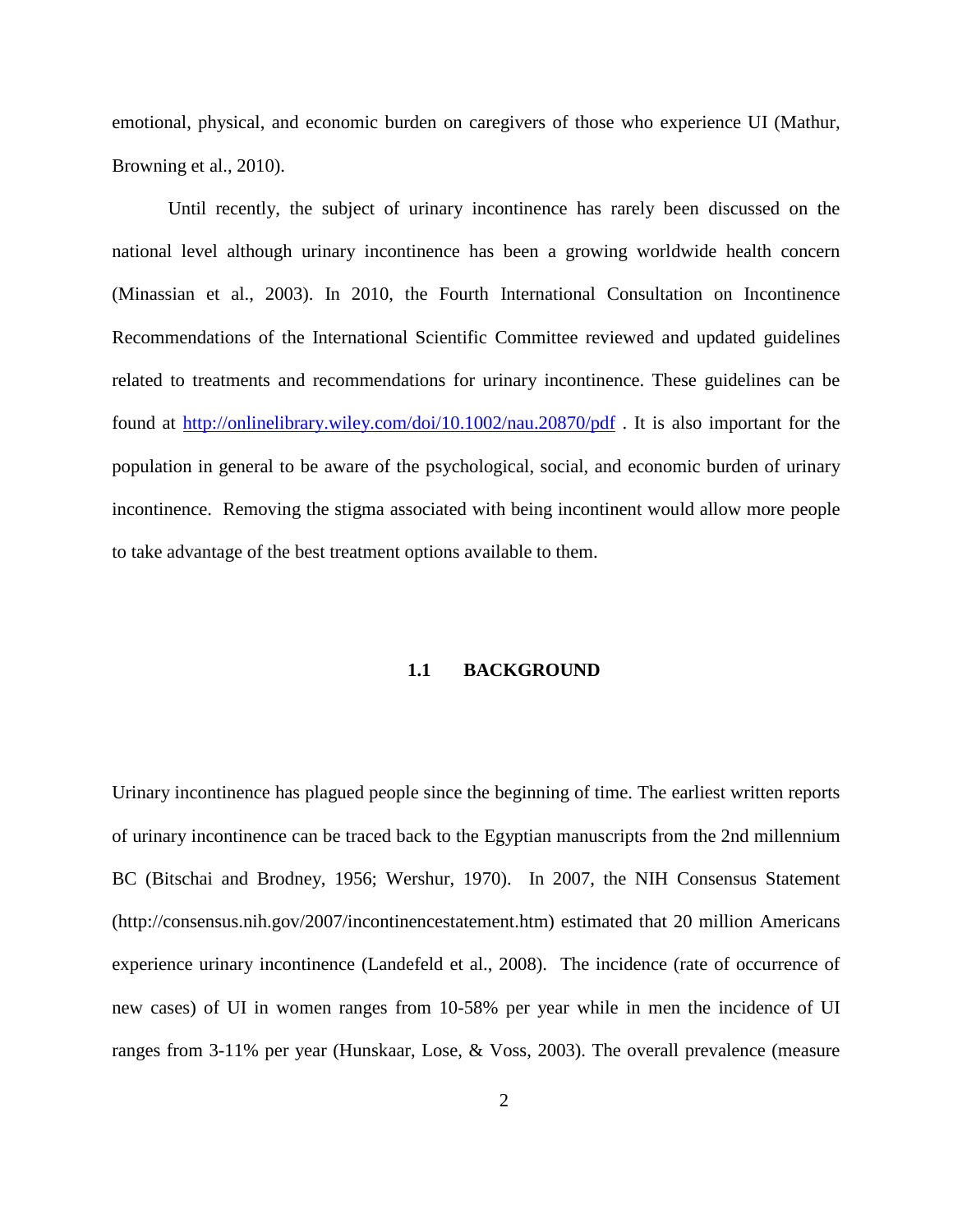of the total number of cases of UI in the population) of UI is low in young women, peaks around the time of menopause and steadily rises after the age of 60 years (Nitti 2001). Table 1 is a summary of studies that examined the prevalence of urinary incontinence. One study estimated approximately 44% of middle-age and post-menopausal women experience some degree of UI (Kinchen, Lee et al., 2007), while other studies reported up to 50% of women 60 years of age and older experiencing at least one episode of UI per week (Swanson, Kaczorowski et al., 2005; Thom, 1998 ). In 2007, the National Institutes of Health State-of-the-Science Conference Statement on Prevention of Fecal and Urinary Incontinence in Adults reported the prevalence of urinary incontinence in women living in the community increases with age and was estimated to vary from 19% for women younger than 45 years to 29% in those age 80 years or older (Landefeld et al., 2008). The rate appears to plateau from age 50 to age 70 years but then again increases for women after 70 years of age. In published research studies, the estimated prevalence rates vary from 15 to 51% in community-dwelling populations (Andersson, Johansson et al., 2004; Hunskaar, Lose et al., 2003; Kinchen, Lee et al., 2007; Markland, Richter et al., 2011; Melville, Delaney et al., 2005; Minassian, Stewart et al., 2008; Shaw, Das Gupta et al., 2006; Stoddart, Donovan et al., 2001; Swanson, Kaczorowski et al., 2005; Waetjen, Liao et al., 2006). There is wide variability in the estimated prevalence rates of UI reported (Andersson et al., 2004; Anger, Saigal, Litwin & the Urologic Diseases of American Project, 2006). This is attributed to the various definitions of UI used as well as the different populations included in each study (Anger et al., 2006; Thom, 1998). All studies in Table 1 included communitydwelling adults. Several studies examined gender differences and a few examined the prevalence rates of urge, stress, and mixed incontinence. For most of the studies, urinary incontinence was defined as any urine leakage while some went on to say any urinary leakage within a defined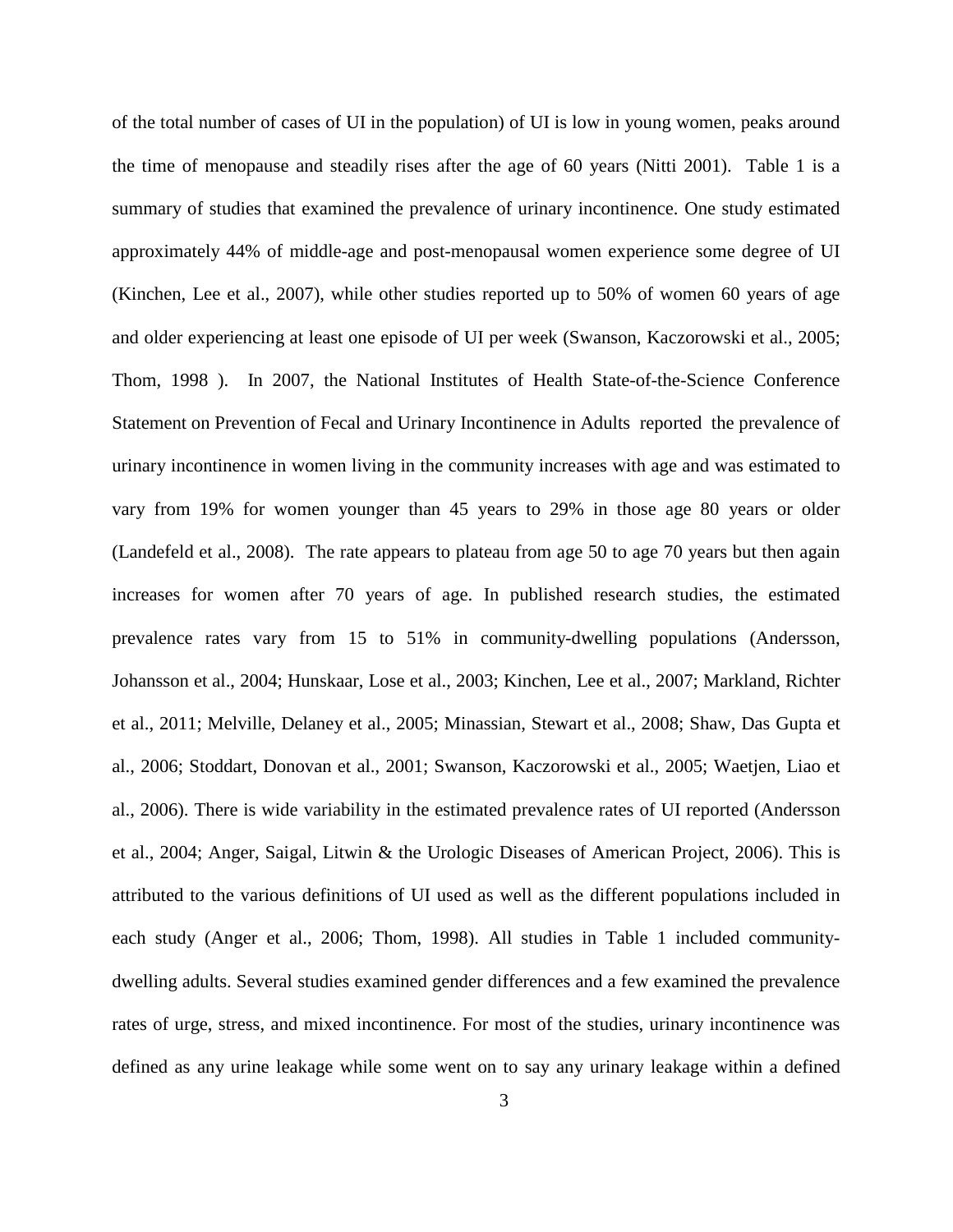period of time. Using data from the National Health and Nutrition Examination Survey (NHANES) between the years of 2001-2008, Markland et al. (2011) reported that the age standardized prevalence of UI increased in both men and women in the United States. The trend revealed a linear upward progression across both genders over the eight-year period of time that the data were collected. This trend is expected to continue as the U.S. population ages in the coming years.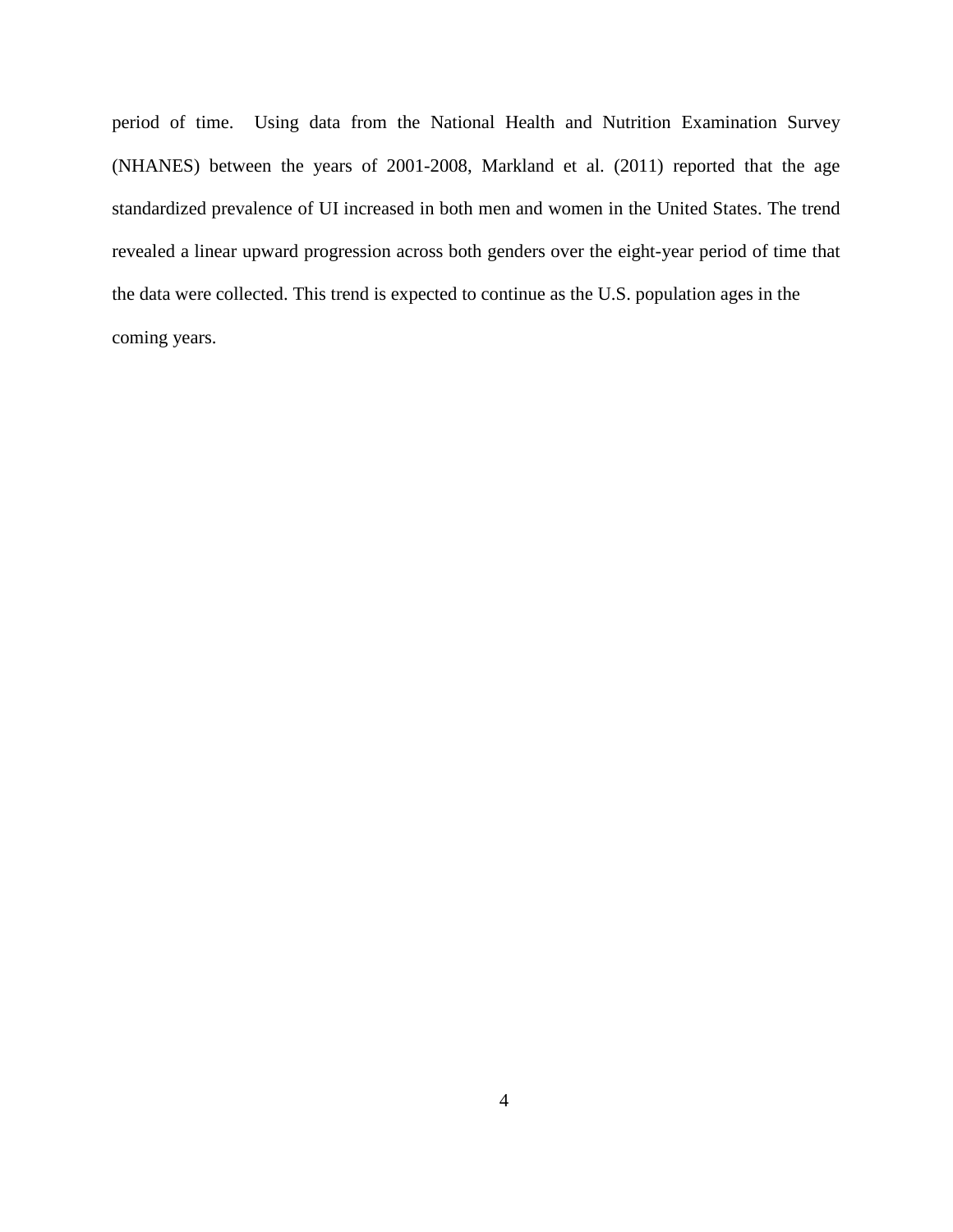<span id="page-17-0"></span>

| Study                                                                            | Definition of UI                                                                                          | Setting                                                                                                                                                 | Prevalence (%)                                                                                 |
|----------------------------------------------------------------------------------|-----------------------------------------------------------------------------------------------------------|---------------------------------------------------------------------------------------------------------------------------------------------------------|------------------------------------------------------------------------------------------------|
| Andersson, Johansson, Garpenhot,<br>and Nilsson (2004)                           | Any leakage                                                                                               | Community-dwelling women postal<br>survey using a12-item questionnaire<br>$n = 15,360$                                                                  | 19                                                                                             |
| Anger, Saigal, Litwin, and the<br>Urologic Diseases of America<br>Project (2006) | Any involuntary urine leakage in<br>the past 12 months                                                    | <b>NHANES 2001-2004</b><br>Women $>20$ years of age<br>$n = 4,229$                                                                                      | 38                                                                                             |
| Hunskaar, Lose, and Voss (2003)                                                  | Any leakage or involuntary loss of<br>urine in the preceding 30 days                                      | Women $\geq$ 18 years in France, Germany,<br>Spain and the UK via postal survey<br>$n = 17,080$                                                         | 35                                                                                             |
| <b>Jolleys</b> (1988)                                                            | Leakage of urine at least two times<br>per week                                                           | Rural community-dwelling women in<br>England<br>$n = 833$                                                                                               | 41                                                                                             |
| Kinchen, Lee, Fireman, Hunkeler,<br>Nehemiah, and Curtire<br>(2007)              | Involuntary leakage of urine in the<br>past 7 days                                                        | Women $(>20$ years of age)<br>Participants of managed health care plan<br>at Kaiser Permanente in Northern<br>California from 1997-2003)<br>$n = 3,344$ | 44                                                                                             |
| Markland, Richter, Fwu, Eggers,<br>and Kussek (2011)                             | Urine leakage during physical<br>activity, before reaching the toilet,<br>and during nonphysical activity | Adults 20 years old or older<br>2001 to 2008 cycles of the NHANES<br>$n = 17,850$                                                                       | Prevalence increased<br>49.5% in 2001-2002<br>53.4% in 2007-2008<br>$(p_{\text{trend}} = .01)$ |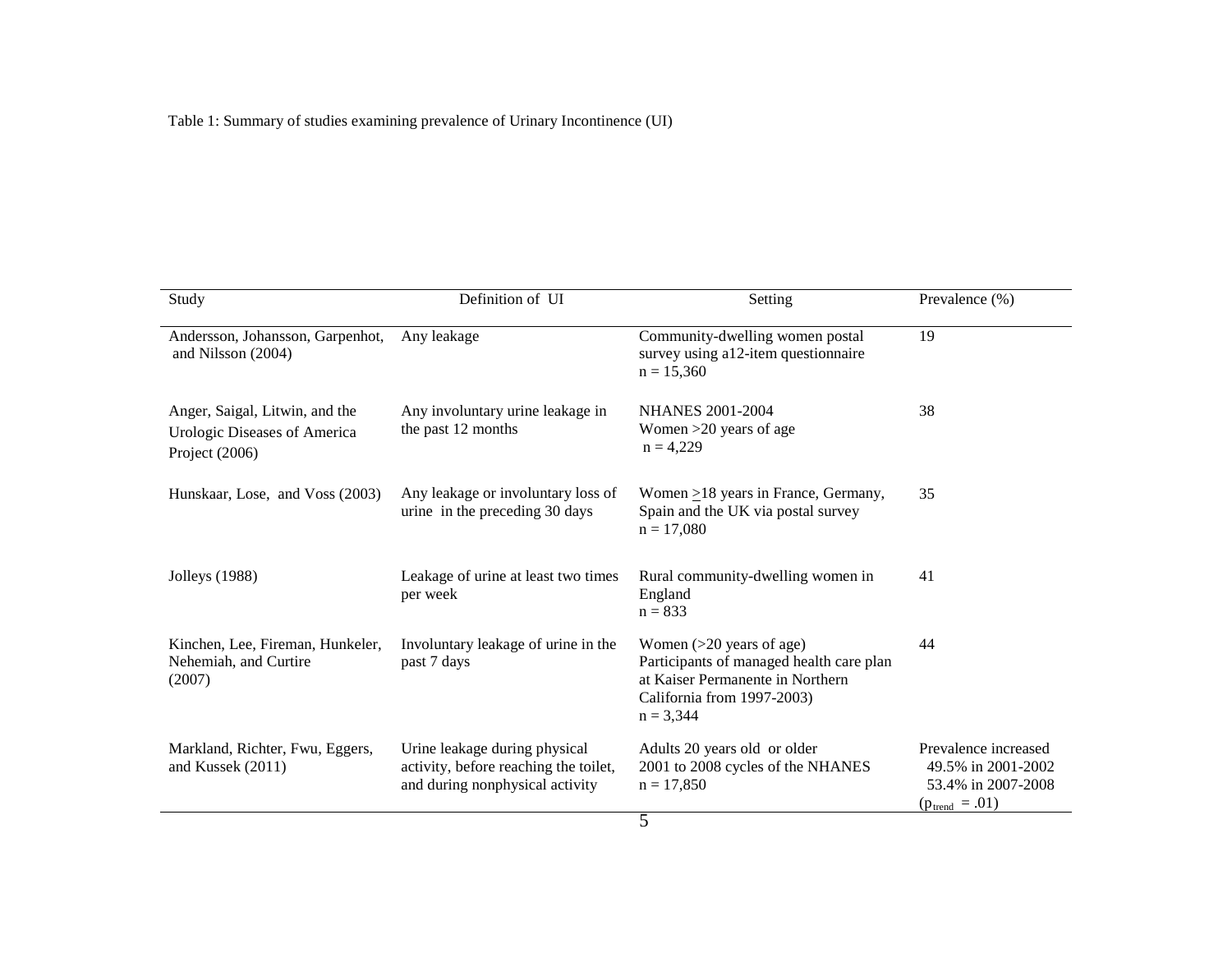Table 1 (cont.)

| Study                                                                                                                             | Definition of UI                                           | Setting                                                                                                                                                                                                                                                                                                                                                                                   | Prevalence (%)                                              |
|-----------------------------------------------------------------------------------------------------------------------------------|------------------------------------------------------------|-------------------------------------------------------------------------------------------------------------------------------------------------------------------------------------------------------------------------------------------------------------------------------------------------------------------------------------------------------------------------------------------|-------------------------------------------------------------|
| Melville, Delaney, Newton, and<br>Katon (2005)                                                                                    | Leakage of any amount<br>that occurred at least<br>monthly | Community-dwelling women in the State of Washington<br>$n = 3.536$                                                                                                                                                                                                                                                                                                                        | 45                                                          |
| Minassian, Stewart, and Wood<br>(2008)                                                                                            | Any involuntary leakage<br>of urine.                       | <b>NHANES 2001-2002</b><br>Adult women<br>$n = 2,875$                                                                                                                                                                                                                                                                                                                                     | 49.2                                                        |
| Shaw, Das Gupta, Bushnell,<br>Assassa, Abrams, Wagg, Mayne,<br>Hardwick, and Martin (2006)                                        | Any urine leakage in the<br>preceding 30 day period        | Cross-sectional survey of women from primary care<br>practices in West Yorkshire, London, Glasgow and<br>Leicestershire<br>$n = 3,273$                                                                                                                                                                                                                                                    | 45.7<br>$SUIa$ 21.5<br>$UUI^b$ 3.5<br>MUI <sup>c</sup> 20.7 |
| Stoddart, Donovan, Whitley,<br>Sharp, and Harvey (2001)                                                                           | Reported leaking urine<br>in the last month                | Community-living elderly (equal numbers of men and<br>women, aged 65 to 74 years and over 75 years) in 11<br>general practices in a British city<br>$n = 2,000$                                                                                                                                                                                                                           | 31 (women)<br>$23$ (men)                                    |
| Swanson, Kaczorowski, Skelly,<br>and Finkelstein (2005)                                                                           | Any urine leakage<br>during the previous<br>month          | Women 45 years and older<br>$n = 602$                                                                                                                                                                                                                                                                                                                                                     | 51.3                                                        |
| Waetjen, Liao, Johnson,<br>Sampselle, Sternfield, Harlow, and<br>Gold for the Study of Women's<br>Health Across the Nation (2006) | Any involuntary loss of<br>urine                           | Women 40-55 years of age (mean age 45.8, SD 2.7)<br>years)<br>Study of Women's Health Across the Nation (SWAN)<br>A community-based, prospective cohort study of women<br>from five different racial/ethnic groups from seven<br>clinical sites (Boston, MA; Chicago, IL; Detroit, MI;<br>Los Angeles, CA; Newark, NJ; Pittsburgh, PA; and<br>Oakland, CA) 3,302 per site<br>$n = 16,065$ | 46.7                                                        |

<sup>a</sup> stress urinary incontinence

 $\frac{b}{c}$  urge urinary incontinence  $\frac{c}{c}$  mixed urinary incontinence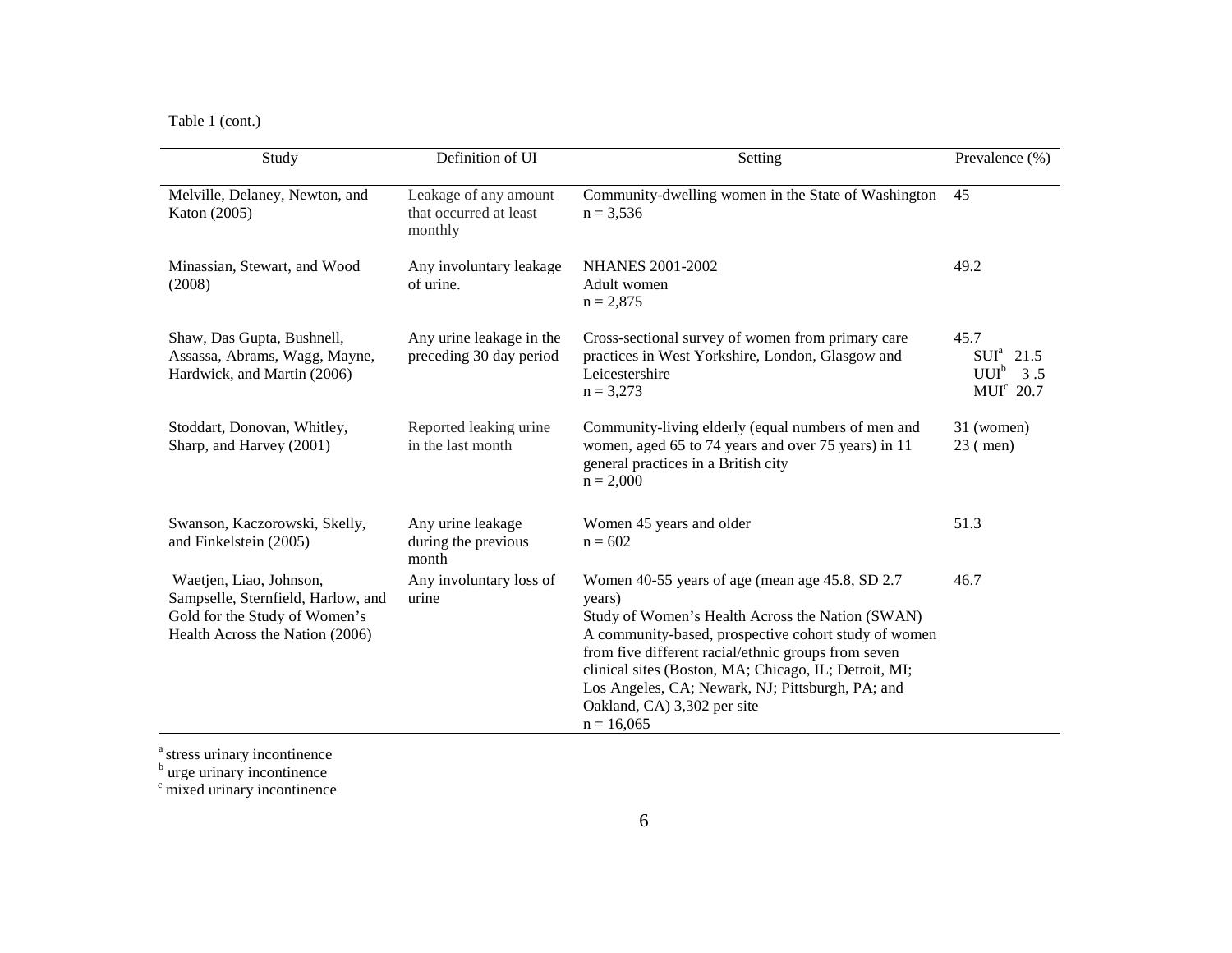## <span id="page-19-0"></span>**1.1.1 Types of Urinary Incontinence**

The three most commonly recognized types of chronic urinary incontinence are urge, stress, and mixed incontinence. Urge urinary incontinence (UUI) is the complaint of involuntary leakage accompanied by or immediately preceded by an urge to urinate. UUI is also generally accompanied by a more frequent need to urinate and awakening during the night to urinate (nocturia). Urge incontinence occurs when involuntary detrusor contractions increase intravesical pressure to a level higher than outlet pressure.

In stress urinary incontinence (SUI), involuntary urine loss is associated with activities that cause a sudden increase in intra-abdominal pressure, e.g., sneezing or coughing. Stress urinary incontinence is often due to damage to the muscles, nerves, and/or connective tissue of the pelvic floor or to the urethral sphincter, which lowers outlet resistance and allows urine leakage when intra-abdominal pressure increases. Three different mechanisms appear to be responsible for stress urinary incontinence: 1) dysfunction in neural control, 2) incomplete closure of the vesical neck, and 3) detachment of the endopelvic fascia. The dysfunction in neural control may inhibit muscle contractions, which allows urine leakage. If there is incomplete closure of the vesical neck, the urethra is not able to constrict adequately, so urine beyond the vesical neck will be expelled. When there is a detachment between the endopelvic fascia and lateral attachments around the vaginal and levator ani musculature, the result is loss of support to these muscles, which allows for urine leakage (DeLancey, 1997).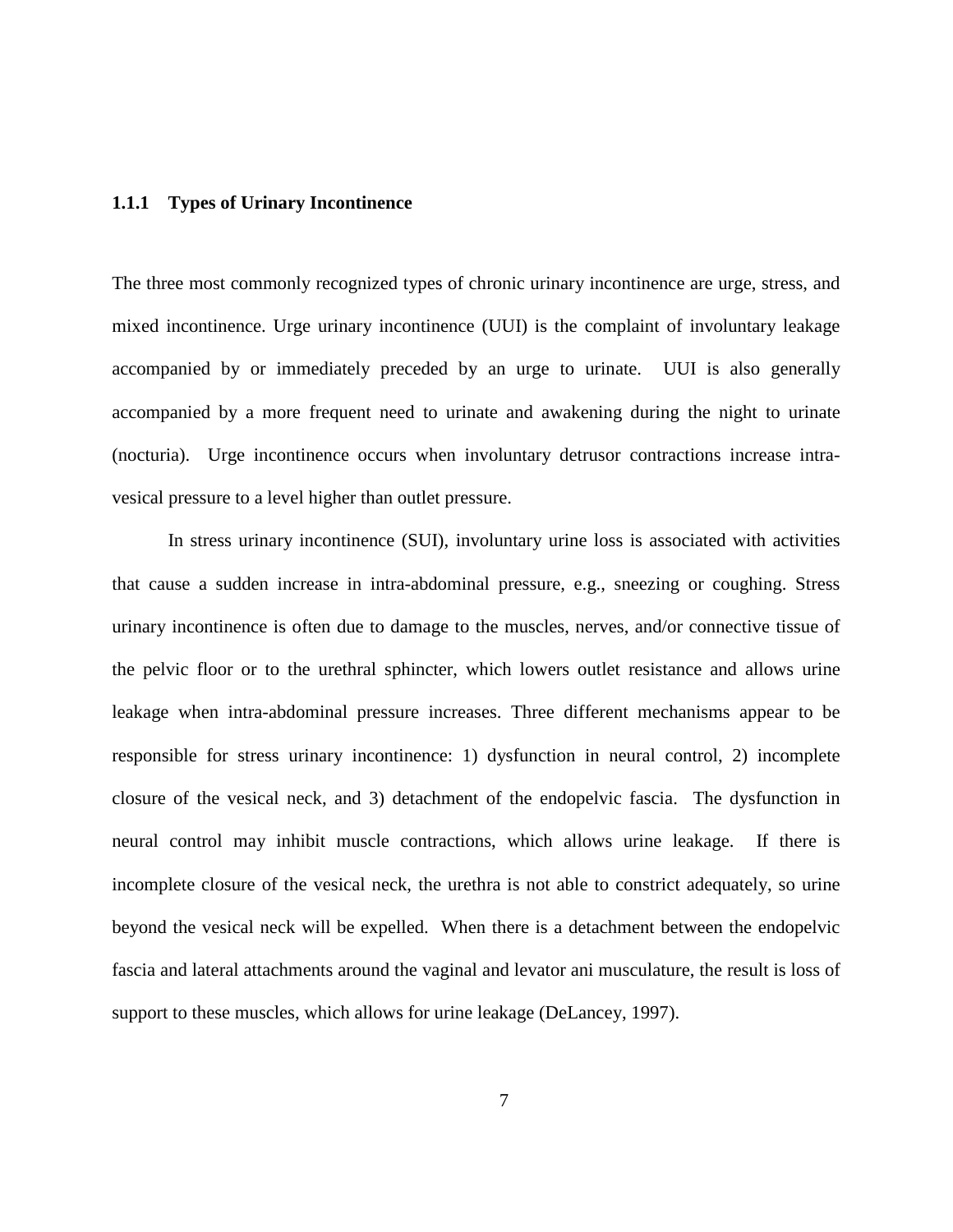Mixed urinary incontinence is involuntary leakage of urine associated with urgency and also with an increase in intra-abdominal pressure (Abrams et al., 2010). People who experience urine loss with physical activities (stress incontinence) and following an urge to urinate (urge incontinence) have mixed urinary incontinence.

The prevalence of UUI increases with age, while SUI is more common in younger women (Jackson, Vittinghoff et al., 2004). Minassian et al. (2008) estimated the overall prevalence of stress, urge and mixed urinary incontinence to be 23.7%, 9.9%, and 14.5%, respectively. They found the prevalence of SUI to be the highest in the fifth decade of life, while UUI and mixed UI prevalence increased with age.

## <span id="page-20-0"></span>**1.1.2 Impact of Urinary Incontinence (UI)**

The costs associated with UI are not only direct and indirect financial costs but also "human" costs evidenced by the impact of urinary incontinence on psychosocial and physical functioning, and quality of life (Harkins et al., 2006).

## <span id="page-20-1"></span>**1.1.3 Psychological Impact**

The psychological impact of UI is reflected in the feeling of embarrassment, guilt, shame and loss of self-esteem that often leads to social isolation. Women may restrict activities, such as shopping and socializing for fear of embarrassment (Hagglund & Wadensten, 2007; Harkins et al., 2006). Botlero, Bell, Urguhart, and Davis (2010) examined the association between UI and psychological well-being in 542 community-dwelling women aged 24-80 years and found there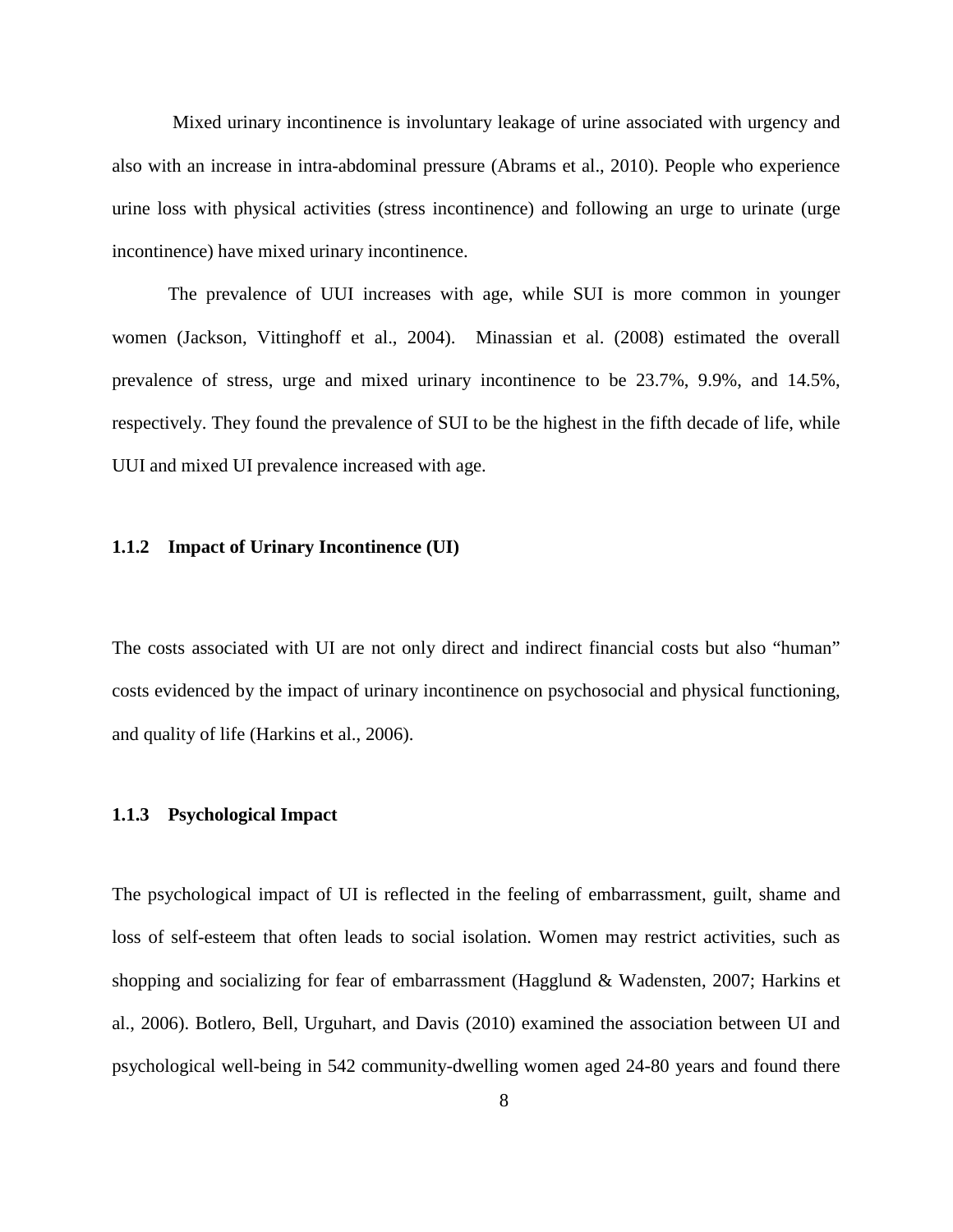was a significant reduction in the psychological well-being in community-dwelling women who experienced UI ( $p < .001$ ).

Melville et al. (2005) conducted a postal survey of 6,000 women examining the rate of depression in incontinent women. There were 3,536 community-dwelling women between the ages of 30-90 years who completed the survey instruments. They reported the prevalence of urinary incontinence was  $42\%$  (n = 1,458). This result is consistent with what has been reported in the general population (Kinchen et al., 2007). They also showed the prevalence of major depression to be 3.7% ( $n = 129$ ). This finding is also consistent with a Center for Disease and Prevention (CDC) Mortality and Morbidity weekly report (MMWR) dated October 1, 2010, which reported that the prevalence rate for major depression for women in the general population is close to 4%. When comparing the occurrence of depression in women with and without urinary incontinence, Melville and colleagues (2005) found depression was reported by 2.2% of women without urinary incontinence vs. 6.1% of women with urinary incontinence. Breaking it down according to severity and types of urinary incontinence, major depression prevalence rates differed by urinary incontinence severity (2.1% in mild, 5.7% in moderate, and 8.3% in severe) and incontinence type (4.7% in stress and 6.6% in urge/mixed). After controlling for age and comorbidities, Melville and colleagues (2005) reported that for women with moderate incontinence, the odds of having major depression were increased [OR 2.7, 95% CI (1.1, 6.6)]. For women with severe incontinence the odds of major depression were even higher [OR 3.8, 95% CI (1.6, 9.1)]. Melville et al. (2005) suggested that the relationship between urinary incontinence and major depression is bi-directional meaning that women with symptoms and signs of incontinence are at risk for depression and those with depression experience altered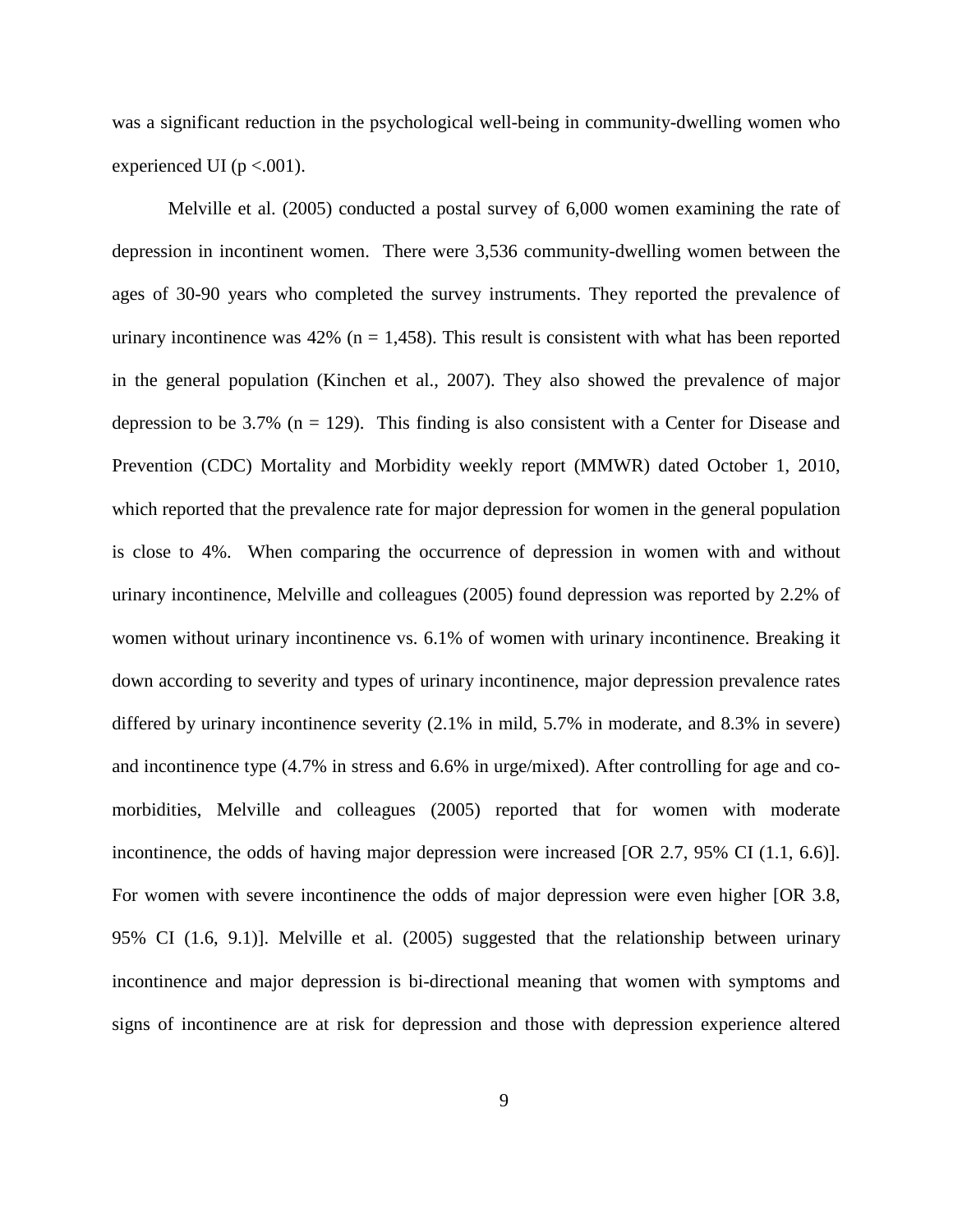neurotransmitter function, which often leads to uninhibited detrusor contractions resulting in urge incontinence. Table 2 includes the studies related the psychological impact of UI.

#### <span id="page-22-0"></span>**1.1.4 Physical risks**

Brown et al. (2000) reported that weekly or more frequent urge urinary incontinence was associated with an increased risk of falling OR 1.26, 95% CI [1.14, 1.40]. They also reported that there was no association between SUI and falls. This is substantiated in a systematic review conducted by Chiarelli, McKenzie, and Osmotherly, 2008. The conclusion of this systematic review was that the odds of falling varied with the type of UI. The risk of falling is almost twice as high for people with urge incontinence than for people without UI, OR 1.54, 95% CI [1.41, 1.69]. There is an increased risk of falling for people with stress UI compared to people who do not experience UI, OR 1.11, 95% CI [1.00, 1.23]. There is twice the risk of experiencing a fall for those with mixed UI than those without UI, OR 1.92, 95% CI [1.69, 2.18]. The risk of falling for people with any type of UI is 1.5 times higher than for those without UI, OR 1.45, 95% CI [1.36, 1.54].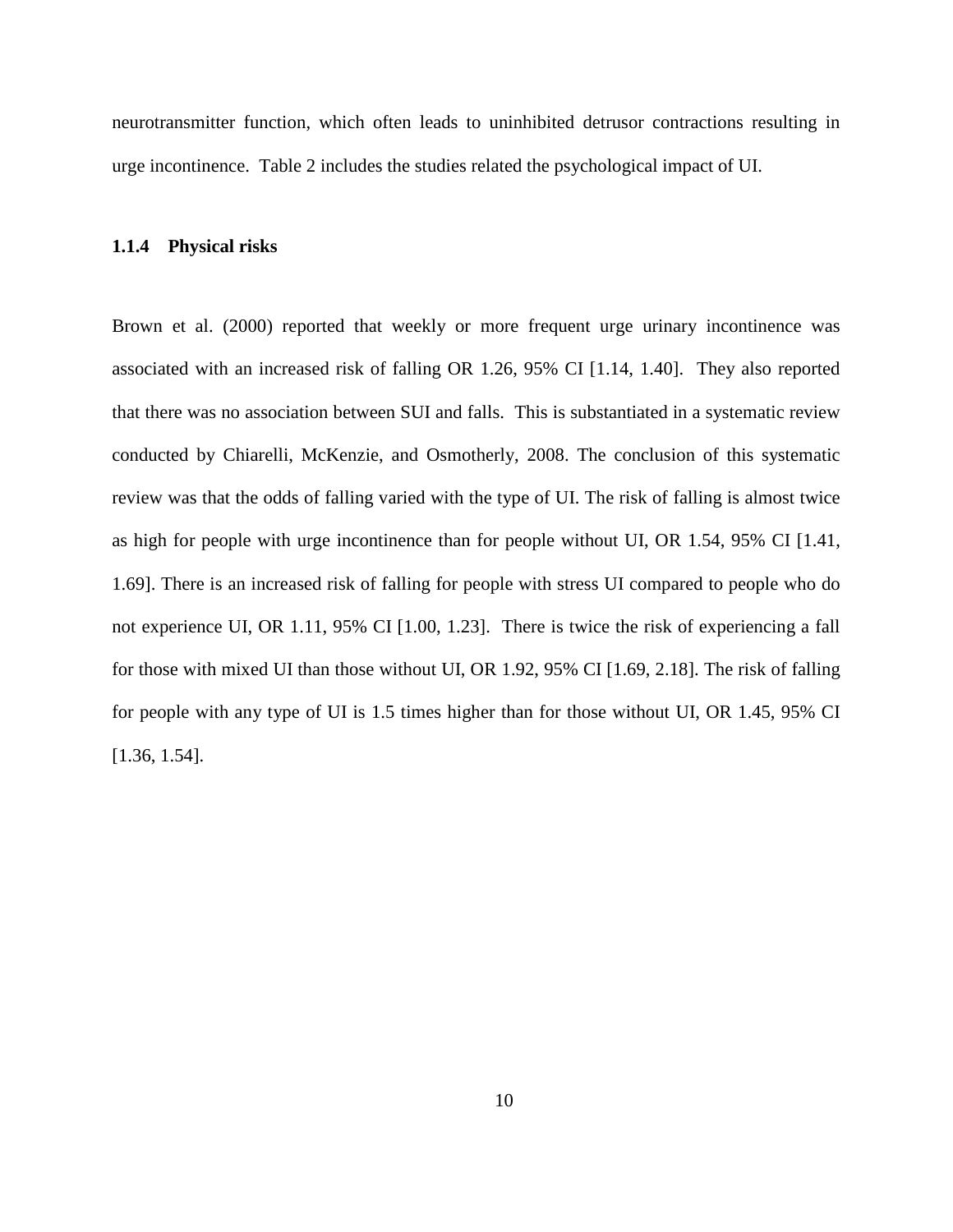Table 2: Studies related to the psychological and psychosocial impact of urinary incontinence (UI)

<span id="page-23-0"></span>

| Study                                          | Sample                                                                                | Methodology                                                                                                                                               | Results                                                                                                                                                                                                                                  |
|------------------------------------------------|---------------------------------------------------------------------------------------|-----------------------------------------------------------------------------------------------------------------------------------------------------------|------------------------------------------------------------------------------------------------------------------------------------------------------------------------------------------------------------------------------------------|
| Botlero, Bell, Urquhart,<br>and Davis $(2010)$ | $n = 506$ community<br>dwelling women, 20-84<br>years of age                          | Survey using the Psychological Well-<br>Being Index (PWBI)                                                                                                | Women with UI had a lower PWBI score (mean 76.9,<br>$SD = 16.5$ vs. women without UI (mean = 81.6, SD =<br>15.3; $p < .001$                                                                                                              |
| Brink, Wells, and<br>Diokno (1987)             | $n = 200$ Midwest U.S.<br>women aged 55-90 years                                      | 120-item investigator developed form to<br>collect specific data relate to urine-<br>control problems, wetting management,<br>and current and past health | 108 (54%) of the 200 women reporting at least 1<br>episode of UI daily and 74 (37%) of the 200 women<br>with less frequent episodes of UI reported changes in<br>lifestyle due to urinary incontinence $(X^2 = 4.5213)$ ,<br>$p < .05$ ) |
| Fultz and Herzog<br>(2000)                     | $n = 1,116$ continent and<br>$n = 206$ incontinent<br>respondents age 40 and<br>older | Self-reports of urinary incontinence via<br>telephone interviews as a supplement to<br>a nationally representative monthly<br>consumer survey             | Incontinence and the likelihood of:<br>Depression OR 1.12 (0.74–1.68)<br>Loneliness OR 2.10 (1.38–3.16)<br>Sadness OR 1.15 (0.75–1.73)                                                                                                   |

11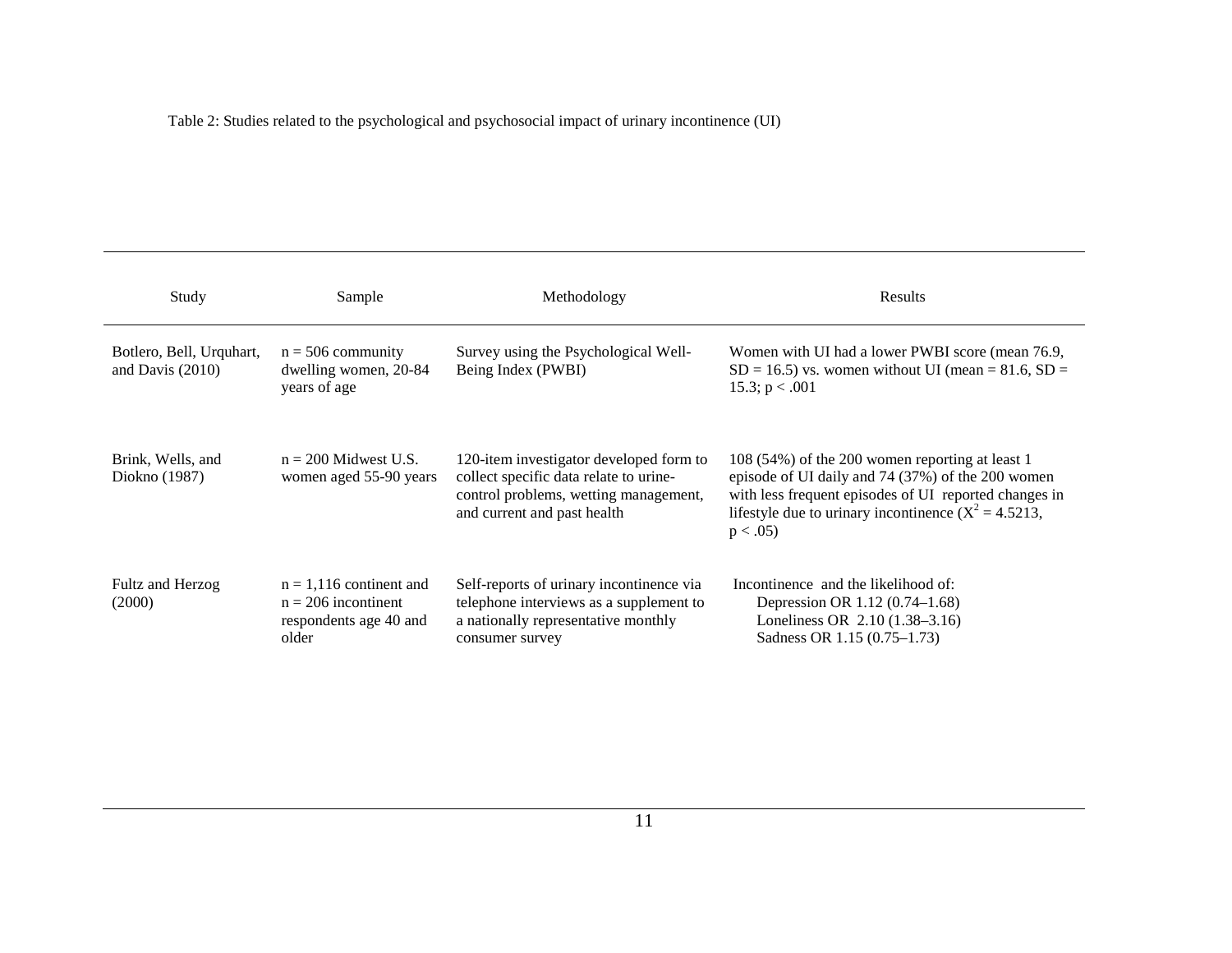| $1 \text{ and } 2 \text{ (Coll.)}$                |                                                                        |                                                                                  |                     |                                         |                                                                                                                                                                                                                                                                                                 |
|---------------------------------------------------|------------------------------------------------------------------------|----------------------------------------------------------------------------------|---------------------|-----------------------------------------|-------------------------------------------------------------------------------------------------------------------------------------------------------------------------------------------------------------------------------------------------------------------------------------------------|
| Study                                             | Sample                                                                 | Methodology                                                                      |                     | Results                                 |                                                                                                                                                                                                                                                                                                 |
| Melville, Delaney,<br>Newton, and Katon<br>(2005) | $n = 3,536$ women aged<br>30-90 years who were<br>enrollees in a large | Postal survey<br>To characterize the degree of<br>incontinence, the              |                     |                                         | The prevalence of urinary incontinence was 42% ( $n =$<br>1,458). The prevalence of major depression was 2.2%<br>among women without UI versus 6.1% in those with                                                                                                                               |
|                                                   | health maintenance<br>organization in                                  | Sandvik severity index was used                                                  | incontinence        |                                         |                                                                                                                                                                                                                                                                                                 |
|                                                   | Washington state                                                       | The PRIME-MD Patient Health                                                      |                     |                                         | Women with major depression perceived their                                                                                                                                                                                                                                                     |
|                                                   |                                                                        | Questionnaire, 9-item (PHQ-9) was used<br>to diagnose current major depression   |                     |                                         | incontinence symptoms as significantly more severe<br>than non-depressed women (Patient Incontinence<br>Severity Assessment scores: 2.7 versus 2.0; $p < .001$ )                                                                                                                                |
|                                                   |                                                                        | I-QoL instrument a validated 22-item                                             |                     |                                         |                                                                                                                                                                                                                                                                                                 |
|                                                   |                                                                        | self-report measure was used to measure<br>incontinence-specific quality of life | $p < .001$ ) scales | Social Embarrassment (53.4 versus 76.7; | Women with major depression reported significantly<br>lower incontinence-specific quality of life based on the<br>I-QoL Total (65.0 versus 83.5; $p < .001$ ), Avoidance<br>and Limiting Behaviors (61.2 versus 77.4; $p < .001$ ),<br>Psychosocial Impact (73.3 versus 91.1; $p < .001$ ), and |
| Norton, MacDonald,                                | $n = 201$ women, 16-85                                                 | Interview & Questionnaire                                                        | $50-64$ years       | $65-85$ years                           |                                                                                                                                                                                                                                                                                                 |
| Sedgwick, and Stanton                             | years of age, referred to                                              |                                                                                  | $n=59$              | $n=36$                                  | outcome                                                                                                                                                                                                                                                                                         |
| (1988)                                            | an outpatient urology<br>clinic in London                              |                                                                                  | 36 (60%)            | 29 (81%)                                | avoided going away<br>from home                                                                                                                                                                                                                                                                 |
|                                                   |                                                                        |                                                                                  | 26 (44%)            | 23 (66%)                                | avoided public<br>transportation                                                                                                                                                                                                                                                                |
|                                                   |                                                                        |                                                                                  | 31 (52%)            | 20 (56%)                                | felt odd or different                                                                                                                                                                                                                                                                           |
|                                                   |                                                                        |                                                                                  | 23 (38%)            | 10(29%)                                 | felt less attractive                                                                                                                                                                                                                                                                            |
|                                                   |                                                                        |                                                                                  | 24 (41%)            | $4(11\%)$                               | avoided sexual<br>activity                                                                                                                                                                                                                                                                      |
|                                                   |                                                                        |                                                                                  | 16 (27%)            | 13 (36%)                                | avoided friends/family                                                                                                                                                                                                                                                                          |
|                                                   |                                                                        |                                                                                  | 7(12%)              | 5(14%)                                  | felt others avoided<br>them                                                                                                                                                                                                                                                                     |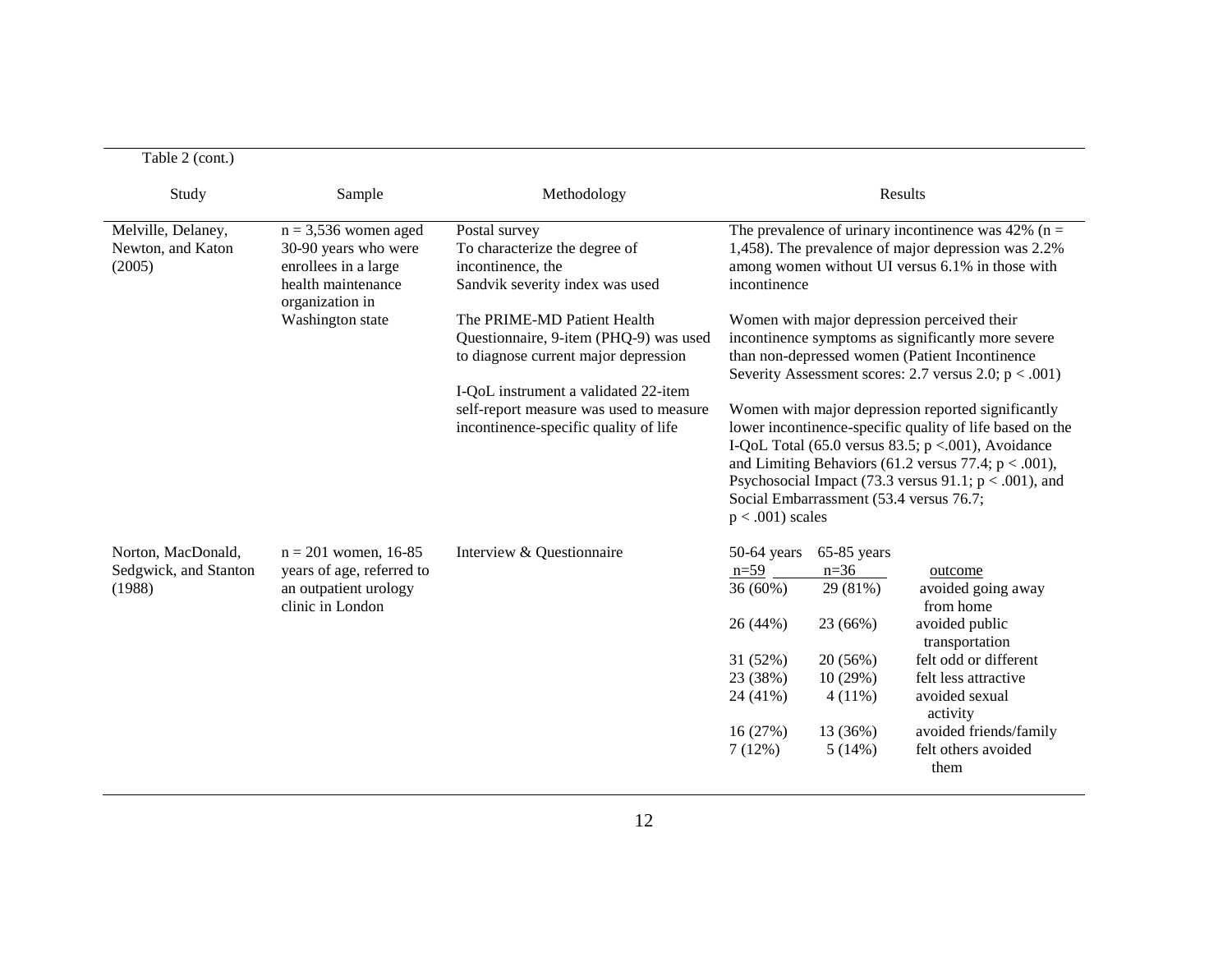| Table 2 (cont.)                                                                              |                                                                                                                                    |                                                                                                                                                                                                                                                                                                                                                                                                                                      |                                                                                                                                                                                                                                                                                                                                                                                                           |
|----------------------------------------------------------------------------------------------|------------------------------------------------------------------------------------------------------------------------------------|--------------------------------------------------------------------------------------------------------------------------------------------------------------------------------------------------------------------------------------------------------------------------------------------------------------------------------------------------------------------------------------------------------------------------------------|-----------------------------------------------------------------------------------------------------------------------------------------------------------------------------------------------------------------------------------------------------------------------------------------------------------------------------------------------------------------------------------------------------------|
| Study                                                                                        | Sample                                                                                                                             | Methodology                                                                                                                                                                                                                                                                                                                                                                                                                          | Results                                                                                                                                                                                                                                                                                                                                                                                                   |
| <b>Ouslander and Abelson</b><br>(1990)                                                       | $n = 199$ (164 women; 35<br>men)                                                                                                   | Each participant was asked a series of<br>eight questions related to their<br>perceptions of Ul <sup>a</sup> . The same interviewer<br>asked the questions using a structured<br>interview format.                                                                                                                                                                                                                                   | 119 (60%) to 169 (85%) participants reported<br>embarrassment or emotional distress from urinary<br>incontinence<br>83 (42%) said the incontinence interfered with their<br>lives (reluctant to leave home)                                                                                                                                                                                               |
| Wyman, Harkins, Choi,<br>Taylor, and Fantl<br>(1987)<br>$a \mathbf{r} + \cdots + \mathbf{r}$ | $n = 69$ women<br>participating in a study<br>examining the effects of<br>a behavioral therapy<br>intervention for UI <sup>a</sup> | Incontinence Impact Questionnaire<br>(IIQ)<br>Daily activities include: household<br>chores, leisure and recreational<br>activities, work-related activities, and<br>transportation<br>Social Interaction includes: participation<br>in activities with spouse, family and<br>friends<br>Self-perception includes: perceived<br>impact of UI <sup>a</sup> on physical and mental<br>health and reasons for restricting<br>activities | Outcomes-Impact of UI <sup>a</sup> on:<br>Daily activities<br>78.1% none or slight<br>21.9% moderate or severe<br>Social Interaction<br>86.9% none or slight<br>12% moderate or severe<br>Self-perception<br>78.6% none or slight<br>21.4% moderate or severe<br>Total impact score<br>correlation with severity of UI <sup>a</sup><br>$r = 0.34$ for SUI <sup>b</sup><br>$r = 0.21$ for UUI <sup>c</sup> |

<sup>a</sup> Urinary Incontinence

<sup>b</sup> Stress UI

 $^{\rm c}$  Urge UI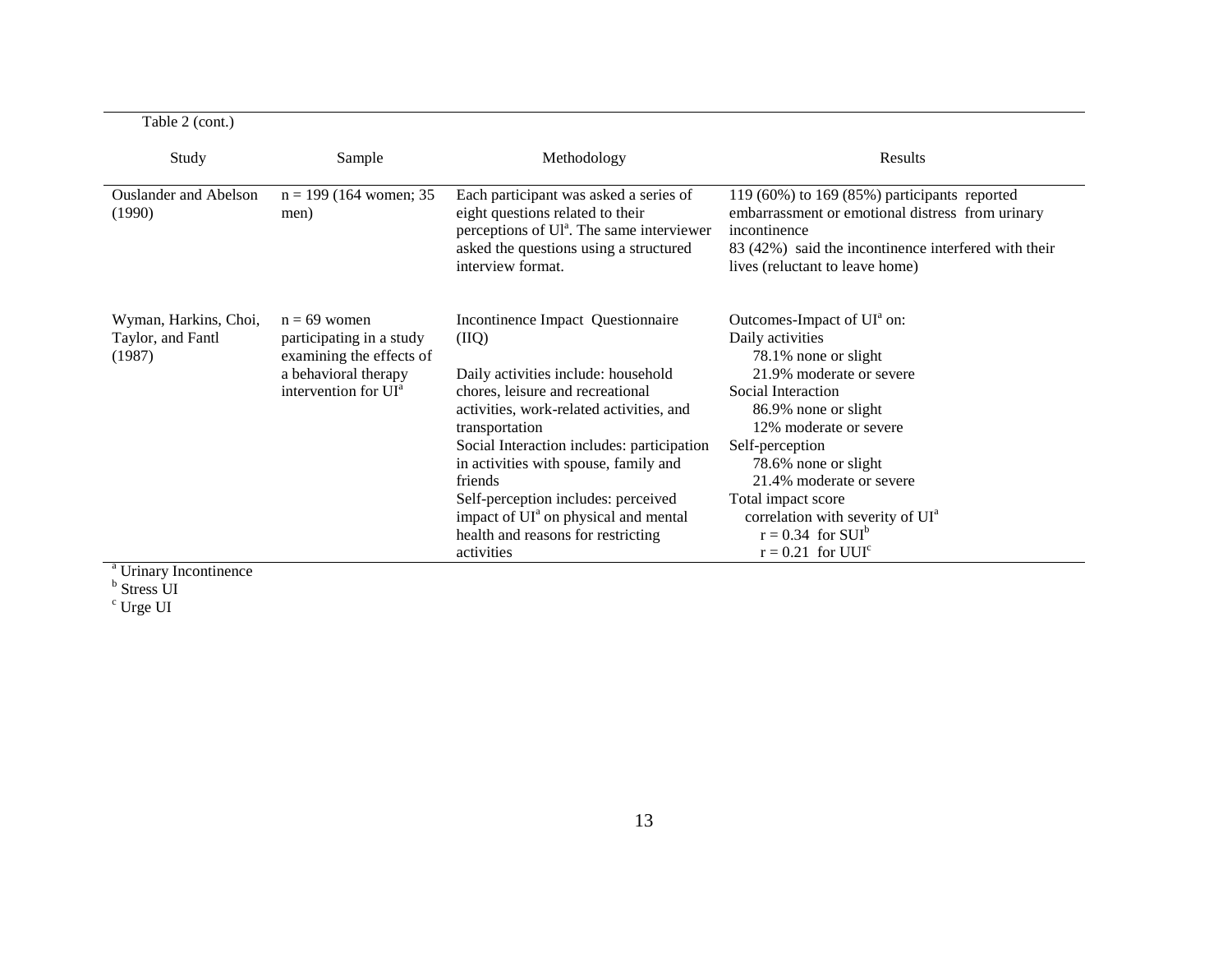Having urinary incontinence puts people at risk for skin problems, such as rashes, dermatitis, skin infections, and pressure ulcers from the skin being exposed to urine (Charalambous & Trantafylidis, 2009). The risk for repeated urinary tract infection is also increased with urinary incontinence (Stamm & Raz, 1999).

As noted, when people have urinary incontinence, they often stop participating in normal activities such as exercising and attending social gatherings. Some people experience a negative impact on their work and personal lives. Urge urinary incontinence can interrupt concentration and productivity in the workplace (Fultz, Fisher et al., 2004). Family and friends may not understand or find acceptable behavioral changes that occur to accommodate the incontinence, such as frequent toileting (Charalambous & Trantaflidis, 2009). Sexual intimacy may also be impacted because of the embarrassment caused by urine leakage (Knoepp, Shippey et al., 2010).

#### <span id="page-26-0"></span>**1.1.5 Nursing home admissions/caregiver burden**

From data collected in a survey study of 7,613 family caregivers in Japan, Gotoh, Yoshikawa, Funaheashi, Kato, and Hattori (2009) reported that urinary incontinence places a significant negative psychological burden on family caregivers. Urinary incontinence is associated with increased nursing home admissions (Holroyd-Leduc & Straus, 2004; Thom, 1998). Morrison and Levy (2006) did a secondary analysis of data from the Thom et al. (1998) study. They reported that 10% of nursing home admissions among elderly men and 6% among elderly women were related to having urinary incontinence.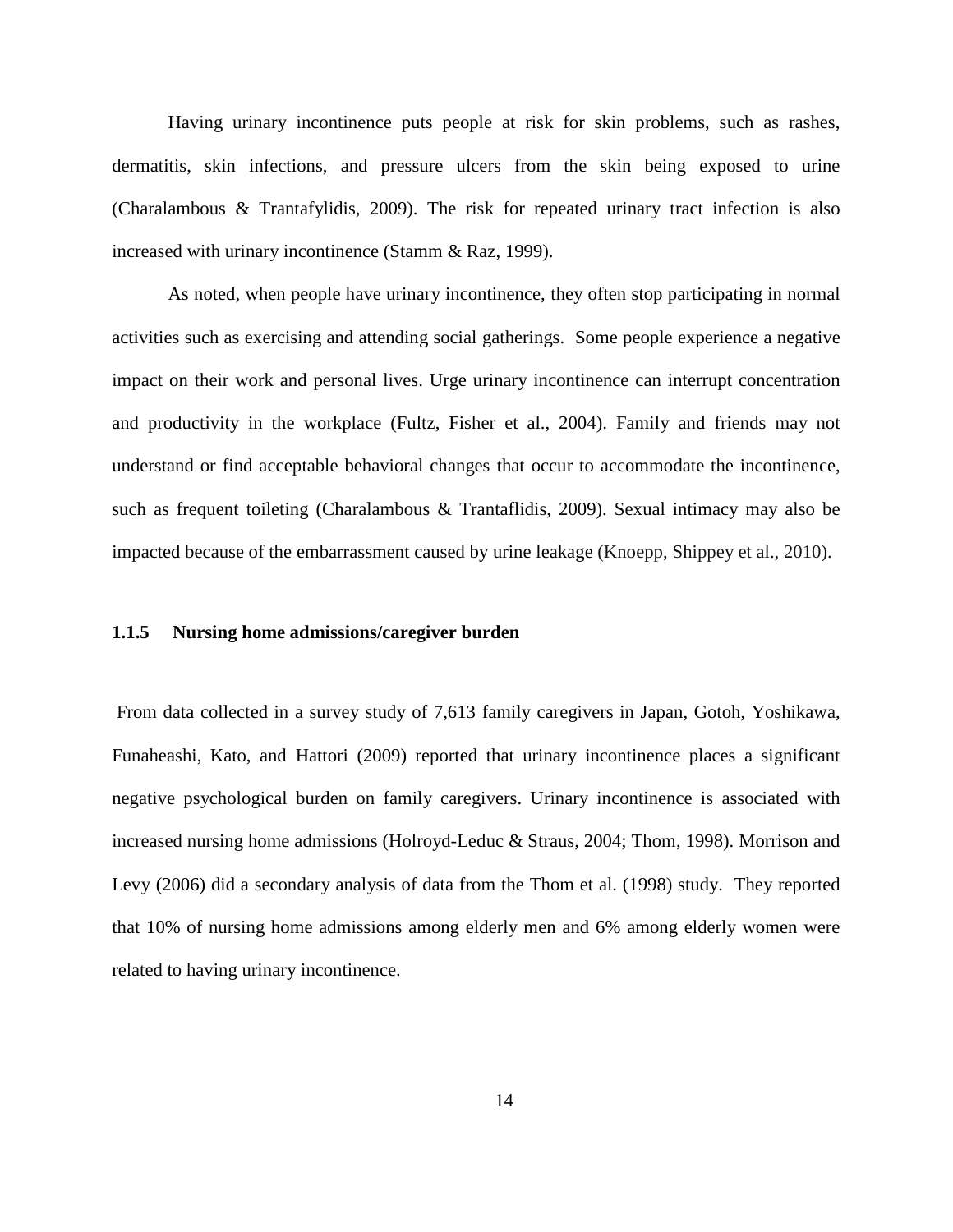### <span id="page-27-0"></span>**1.1.6 Quality of life**

The World Health Organization Quality of Life (WHOQOL) Group [\(http://www.cdc.gov/hrqol/concept.htm#six\)](http://www.cdc.gov/hrqol/concept.htm#six) defined quality of life (QoL) as a broad multidimensional concept that subjectively evaluates both positive and negative aspects of life (WHOQOL Group, 1998). Since the 1980's the concept of health-related quality of life (HRQoL) has been defined as those aspects of overall quality of life that can be clearly shown to affect health—either physical or mental (CDC, 2000; McHorney, 1999). The concepts of QoL and HRQoL are often used interchangeably in the literature.

The symptoms of urinary incontinence seriously impact the physical, psychological, and social lives of those who experience urinary incontinence, which often leads to lower levels of well-being and QoL (Wyman, Harkins, & Fantl, 1990). Incontinence has been reported to negatively impact QoL and therefore, effective treatment options should improve QoL for those who experience UI (Corcos, Beaulieu et al., 2002).

There have been a number of studies examining the effect urinary incontinence has on the psychosocial aspects of the lives of those who experience it. Most studies included only women with some including both men and women. Norton and colleagues (1988) reported the rates of interference with social activities varied from as low as 11% for avoiding sexual activity to 81% for avoiding going away from home among the 65-85 year age group in their study. In the 50-64 year age group the rates of interference with social activities varied from 12% who felt others avoided them to 60% who avoided going away from home (Norton, MacDonald et al., 1988). The Wyman et al. (1987) study examined urinary incontinence-specific QoL using the Incontinence Impact Questionnaire (IIQ). In this study, 12% of the participants reported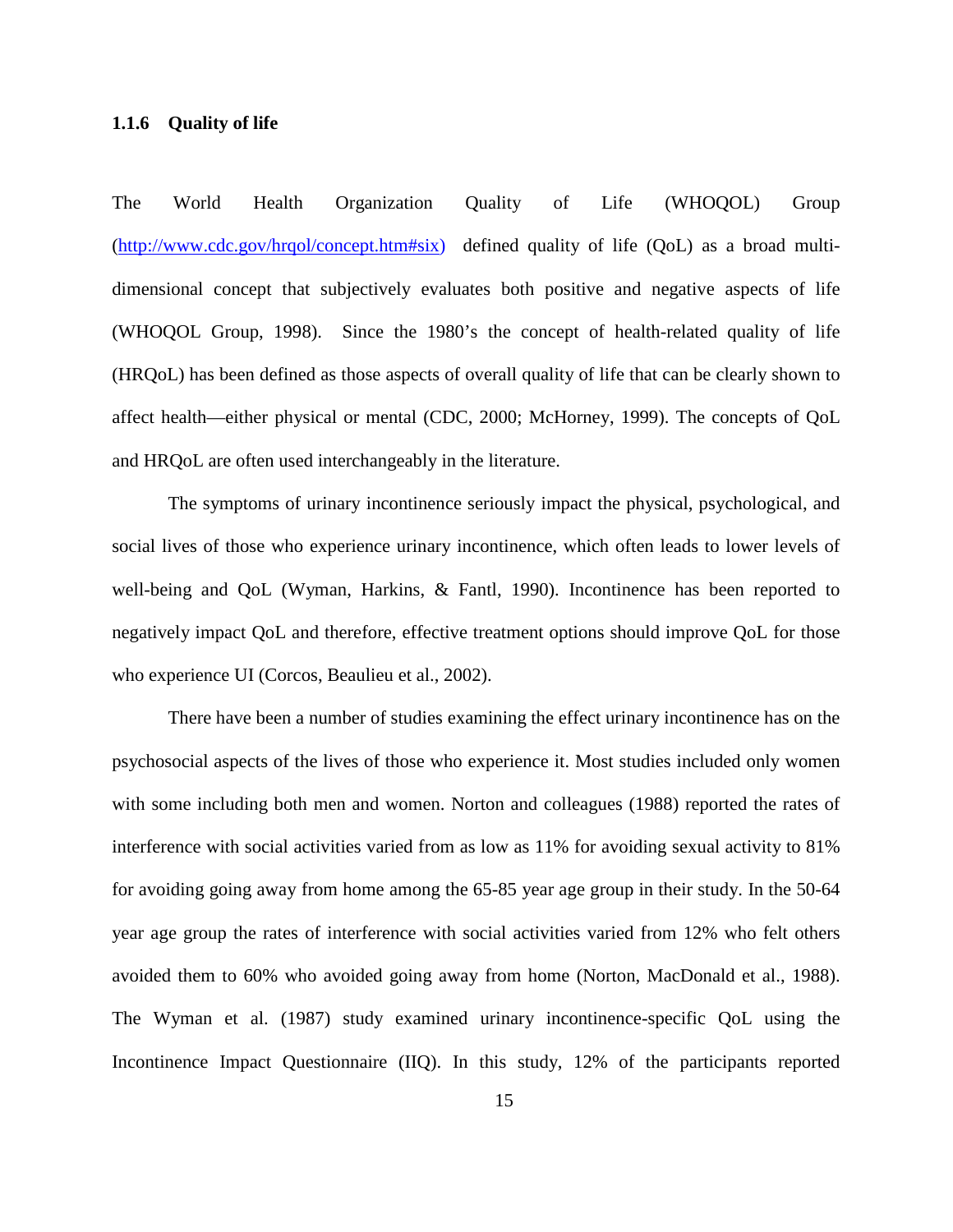moderate to severe interference in social activities, which includes participation in activities with spouse, family, and friends while 21.9% and 21.4% reported moderate to severe interference with doing daily activities and 21.4% reported moderate to severe impact of UI on their mental and physical health (Wyman, Harkins et al., 1987). In the Ouslander and Abelson (1990) study, 85% of the participants reported a negative psychosocial impact on QoL from UI. The variability in rates reported across the studies may be due to differences in methodology, measurement of the impact of UI, severity of UI, and the length of time the participants lived with UI. Most of the studies collected data as part of a clinical trial and the sample characteristics in these studies may have contributed to the differences in the reported impact of UI on the lives of the participants.

HRQoL appears to be impacted by the extent the incontinence is bothersome to the individual (Gil, Somerville, Chichowski & Savitski, 2008). The more bothersome the women felt the UI was the more likely they were to seek surgical intervention. It has only been in recent years that researchers have started examining the degree of bother expressed by the individuals as it relates to QoL reported. When examining the different types of urinary incontinence, Dedicacao, Haddad, Saldanha, and Driusso (2009) found among women with mixed UI, the negative impact of urinary incontinence on QoL and lifestyle was greater than for women who experienced other types of urinary incontinence. Urinary incontinence is a barrier to good physical health and social well-being, which may also impact the perceived QoL one experiences (Charalambous & Trantafylidis, 2009).

Time and activity pattern were areas examined by Fultz et al. (2004) in relation to UI. They found that women changed activities and the length of time they participated in activities due to their incontinence. The activities that women chose not to participate in were physical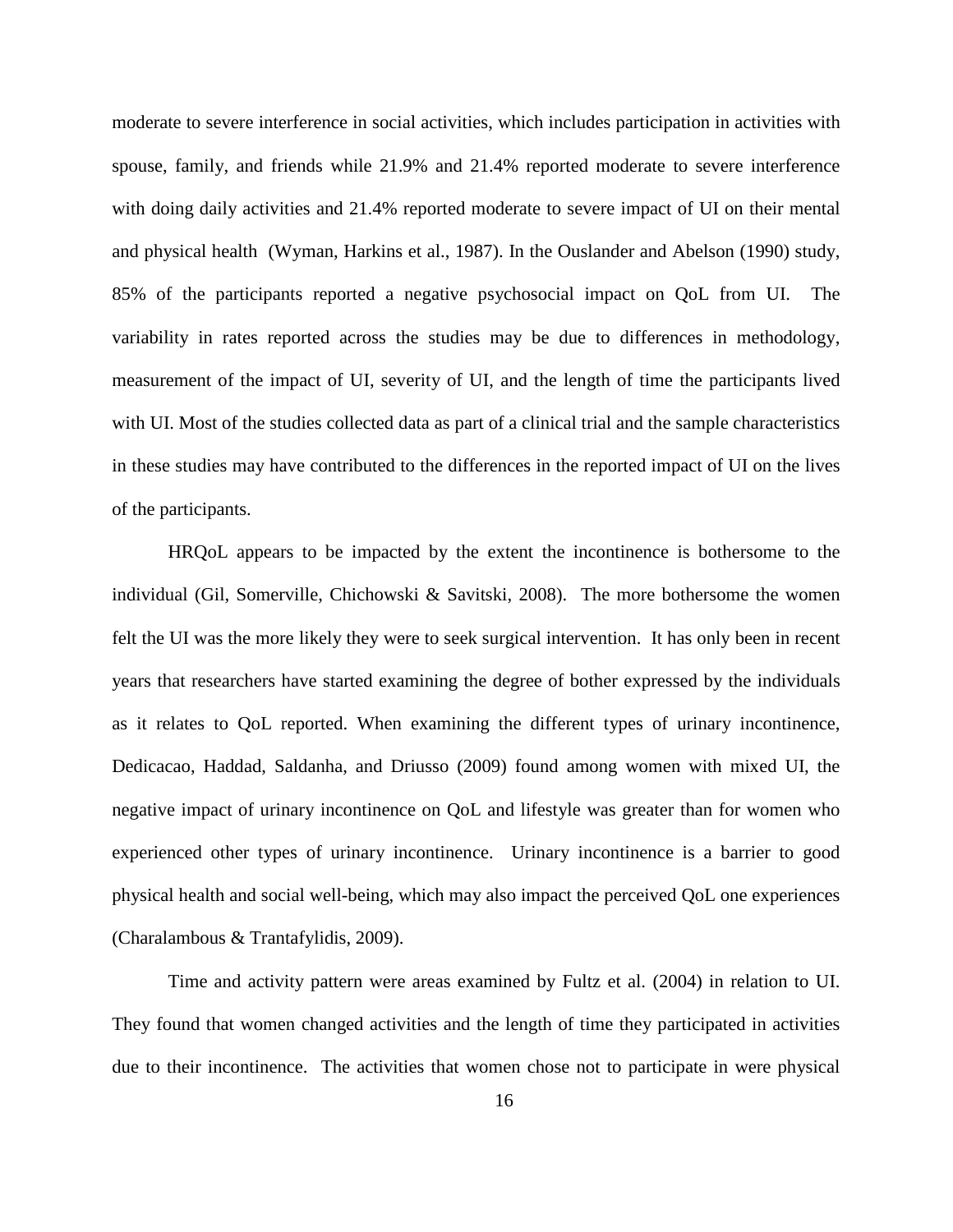activities as opposed to cognitive activities. This result was felt to be due to fear of embarrassment and fear of odor. Women in this study reported fewer hours of work, fewer hours spent walking, and fewer hours spent on house cleaning. They were more likely to read and watch TV than to go shopping, show physical affection toward others, or attend religious services. Women with urinary incontinence who felt the need to change their activities also perceived a lower quality of life.

## <span id="page-29-0"></span>**1.1.7 Economic impact**

Thom, Nygaard, and Calhoun (2005) reported that in the 1990's for Medicare beneficiaries, the cost for UI doubled from \$128.1 million in 1992 to \$234.4 million in 1998. The increase was attributed to an increase in outpatient costs, which increased from \$25.4 million or 9.1% of total costs in 1992 to \$329 million or 27.3% of total costs in 2000 in this group (Thom et al., 2005). Direct cost includes resources used to diagnose, treat, and care for incontinence and the cost of rehabilitation. Other direct costs related to infections, fall injuries, hospitalizations, etc. that are associated with urinary incontinence (Hu et al., 2004). The direct cost for UI in communitydwelling women >65 years of age is at least \$8.6 billion annually (Wilson, Brown, Shin, Luc, & Subak, 2001). Urinary incontinence is associated with increased nursing home admissions (Holroyd-Leduc, Mehta, & Covinsky, 2004; Thom, 1998). Using a cost-of-illness analysis, Morrison and Levy (2006) showed nursing home admissions were either the single largest direct cost among community-dwelling adults with UI (28% of the \$14.2 billion cost) or the second largest direct cost following routine care (22% of the \$10.8 billion total direct cost of UI).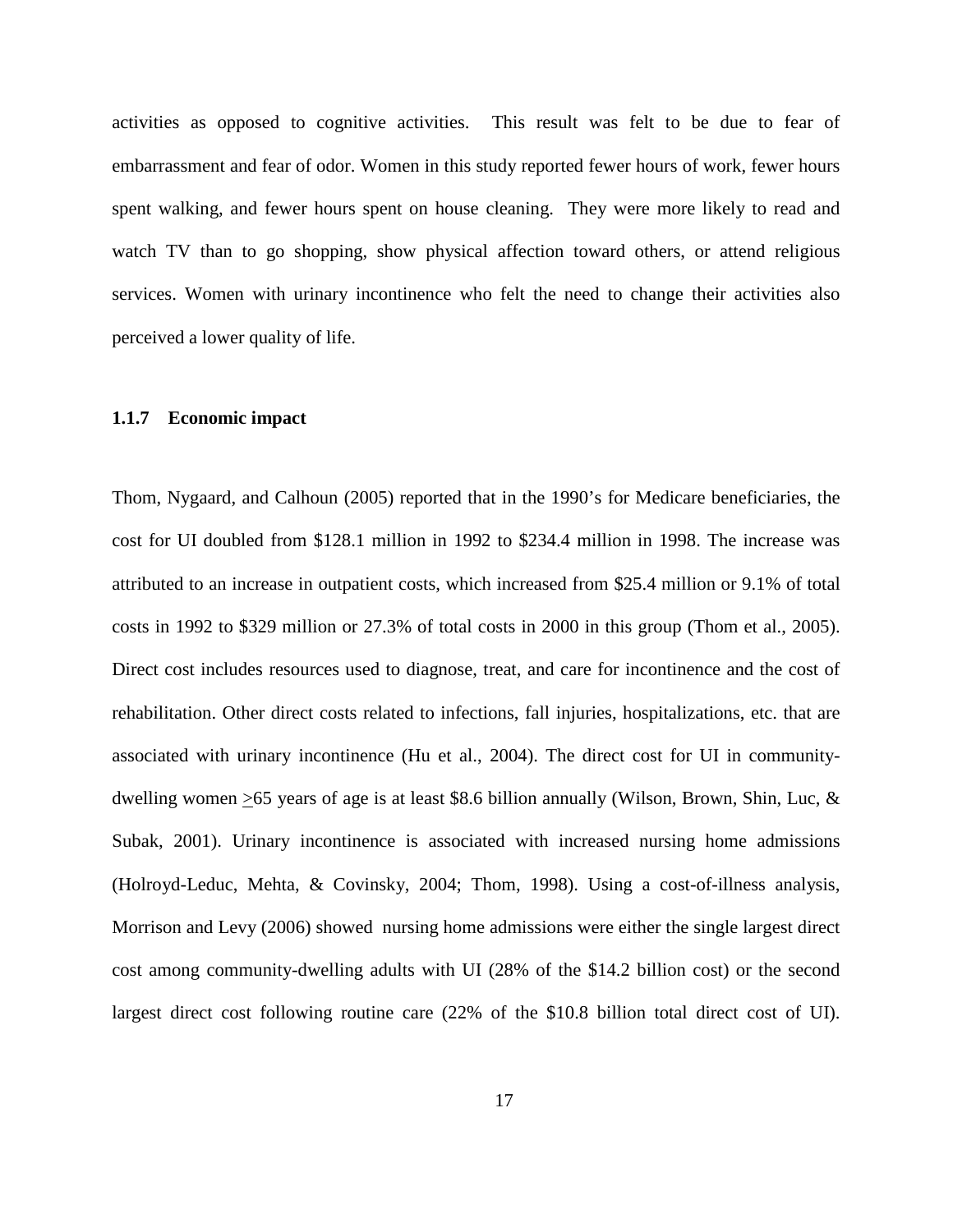<span id="page-30-0"></span>Indirect cost includes the cost of care giving by family members or others who care for the incontinent person, loss of productivity both at work and at home.

### **1.2 TREATMENT OPTIONS**

Healthcare professionals have been slow to educate their patients about bladder health and the fact that incontinence is never normal (Lukacz et al., 2011). Treatment of urinary incontinence is dependent on the type of incontinence and other health conditions the person is experiencing. Treatment methods include pharmacologic measures, surgical interventions, and behavioral interventions (Kincade et al., 2005). Although a variety of interventions exist, the most commonly used interventions for urge urinary incontinence (UUI) are pharmacotherapy and behavioral therapy. For stress urinary incontinence (SUI), the most common interventions are surgical interventions and behavioral therapy.

### <span id="page-30-1"></span>**1.2.1 Medication to treat urinary incontinence**

Pharmacotherapy, specifically anticholinergic medications, have been widely used for urge incontinence (Herbison, Ellis, & Moore, 2003; Kafri et al., 2008; Lilley, 2001). The most recognized of these medicines are oxybutynin (Ditropan) and tolterodine (Detrol). Anticholinergic medications work by relaxing the smooth muscle of the bladder. They do this by inhibiting parasympathetic nerve impulses and selectively blocking the binding of the neurotransmitter acetylcholine to its receptors (Lilley, 2001). The parasympathetic system is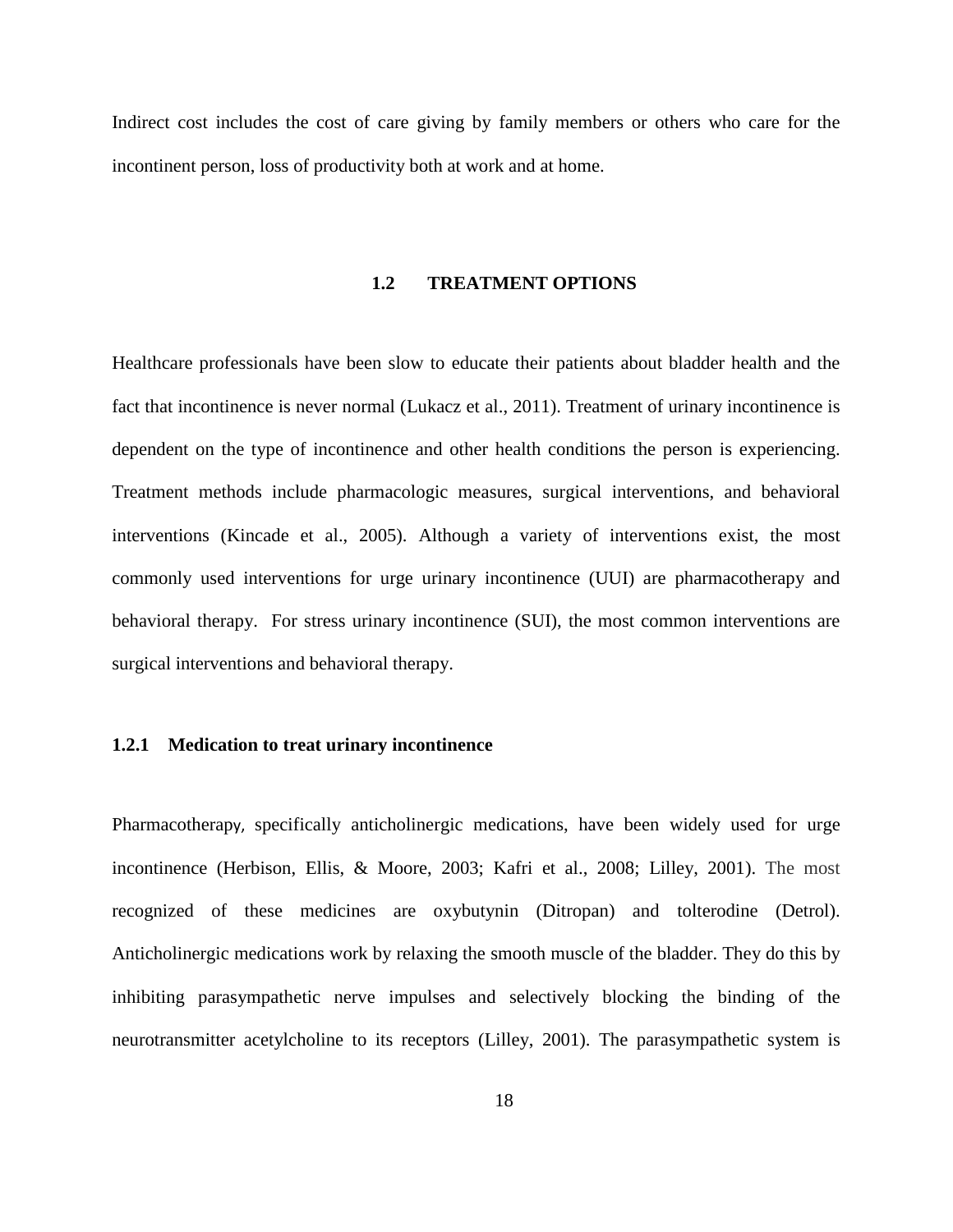responsible for contraction of the detrusor muscle during normal bladder emptying. Activation of the parasympathetic nervous system results in contraction of the bladder. Anticholinergic medications work by inhibiting parasympathetic cholinergic mediation of detrusor contractions, thereby reducing or delaying involuntary bladder contractions which may also help increase capacity (Lilley, 2001). Burgio, Locher, and Goode (2000) compared behavioral therapy vs. drug therapy for UUI. They found that women who used medication alone to treat UUI reported a mean percent reduction of  $69\%$  (SD = 37.2%) in incontinent episodes. Unfortunately, these medications are associated with a significant risk of side effects, particularly dry mouth and constipation (Burgio et al., 2008; Herbison et al., 2003).

## <span id="page-31-0"></span>**1.2.2 Surgical interventions**

Surgery may be the treatment of choice for stress incontinence when there is prolapse or hypermobility of the bladder neck and urethra. Surgery works to restore these structures to their anatomically correct positions to provide better support for the muscles of the pelvic floor (DeLancey et al., 2008). Tension-free vaginal tape procedures and other urethral sling procedures are the most widely used surgical interventions for pure stress incontinence (Harding and Thorpe, 2008; Serati et al., 2012). In a study of 90 community-dwelling women living in Norway, Nilsson, Kuuva, Falconer, Rezapour, and Ulmsten (2001) examined the long-term benefits of a tension-free vaginal tape procedure for stress urinary incontinence and found the procedure met the criteria for cure or significant improvement for 95% of the women. This result was similar to findings in other studies of the same procedure (Olsson and Kroon, 1999; Ulmsten, Johnson et al., 1999). In November of 2011, the American Urological Associations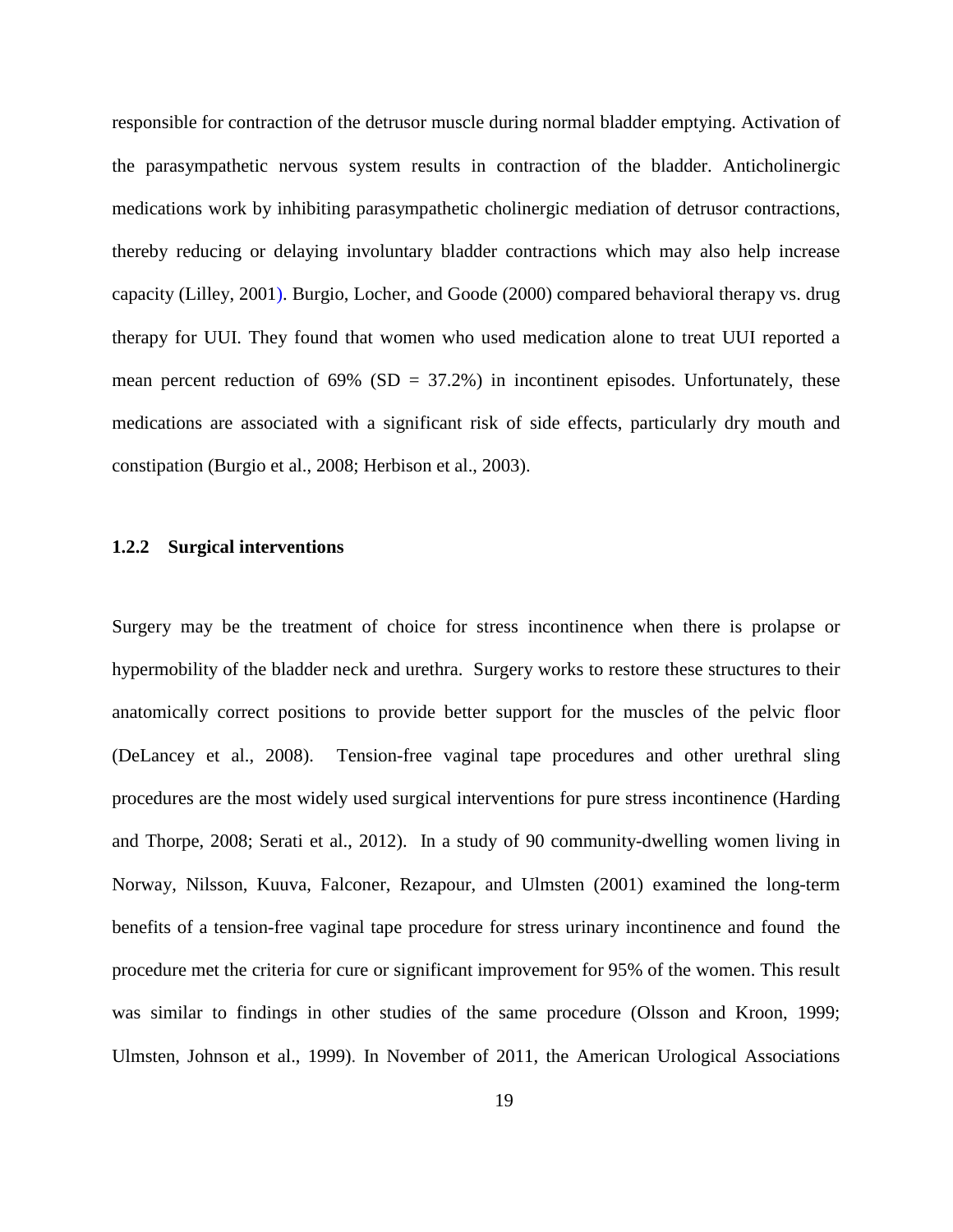(AUA) commenting on their 2009 guidelines for the surgical management of stress urinary incontinence [http://www.renalandurologynews.com/risk-factor-for-sui-reoperation](http://www.renalandurologynews.com/risk-factor-for-sui-reoperation-identified/article/210888/)[identified/article/210888/](http://www.renalandurologynews.com/risk-factor-for-sui-reoperation-identified/article/210888/) conveyed that "synthetic slings are an appropriate treatment choice for women with stress incontinence, with similar efficacy but less morbidity than conventional nonmesh sling techniques (Charlow, 2011). The AUA stated these procedures are safe and effective if performed by adequately trained professionals.

## <span id="page-32-0"></span>**1.2.3 Behavioral interventions**

Behavioral techniques have been used to manage urinary incontinence. Behavioral management offers many advantages, such as being non-invasive and having limited side effects and are, thus, a good first line treatment for UI. They are appropriate for use in older adults who may not be appropriate candidates for surgery or drug therapy. The disadvantages of behavioral therapy include requiring the person to be actively engaged and to maintain motivation to remain adherent to the prescribed regimen.

Behavioral therapies used for urge incontinence include fluid management, electrical stimulation, timed voiding, bladder retraining, and pelvic floor muscle training with and without biofeedback (Diokno et al., 2010; Doggweilier-Wiygul, & Selhorn, 2002). Re-establishing control over bladder functioning is the aim of bladder training. Bladder retraining encourages the individual to lengthen the time between voids by learning to suppress bladder instability and diminish urgency. The individual is asked to void by the clock rather in response to the urge to urinate in an attempt to restore normal bladder function. Jarvis and Millar (1980) and Pengelly and Booth (1980) examined the efficacy of bladder retraining for the treatment of overactive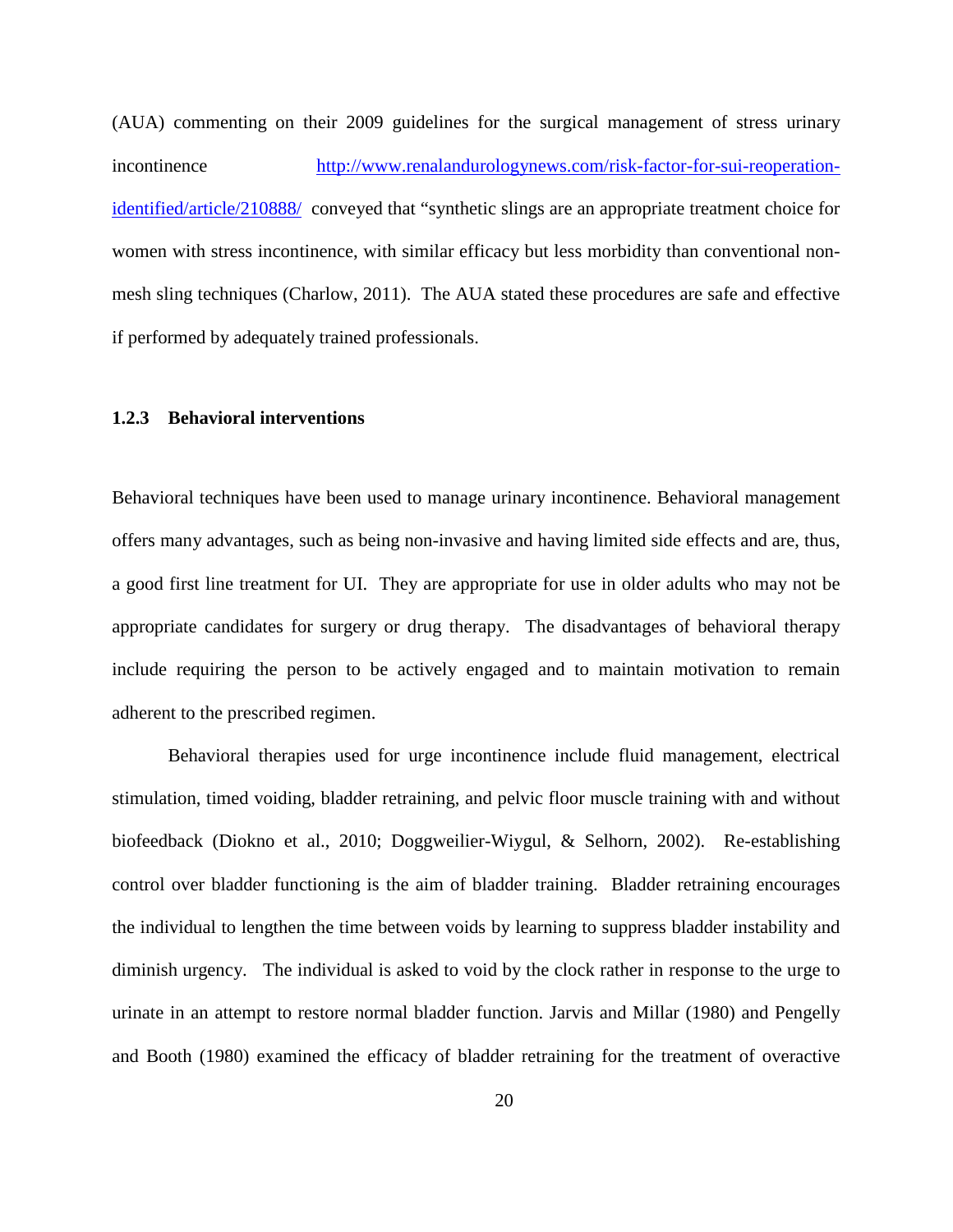bladder (OAB) and detrusor instability, respectively. These studies reported a 47-78% cure rate. Cure rate is defined as having no UI episodes in a 3-7 day period as noted in a bladder diary. Fantl and colleagues (1991) reported that the women in their study with detrusor instability and genuine stress UI reported a >50% reduction in incontinent episodes using bladder retraining.

The most widely used behavioral intervention for urinary incontinence is the use of pelvic floor muscle (PFM) exercises (Burgio, Robinson, & Engel, 1986; Tran, Levin, & Mousa, 2009). This treatment was initially reported by Kegel in 1948 as a way to improve intra-urethral pressure and reduce stress urinary incontinence for pregnant women (Abrams et al., 2002; Kincade et al., 2005). The goal is to increase the strength and coordination of the pelvic floor muscles (Abrams et al., 2002). The individuals may also be instructed to do a simple quick contraction of their pelvic floor muscles during activities associated with involuntary urine loss (e.g., coughing). This technique is sometimes referred to as 'the knack' (Miller, Perlicchini et al., 2001). The object of this maneuver is to learn to contract the pelvic floor muscles and increase urethral closure pressure during increases in intra-abdominal pressure (Bo, 2004; McDowell et al., 1999; Sari & Khorshid, 2009). PFMT has been recommended as a first line treatment for urge and mixed incontinence (Kafri et al., 2008). While the short-term effectiveness of pelvic floor muscle training (PFMT) has been well documented for reducing urge and stress UI, adherence to the prescribed regimen over the long-term has been problematic (Dougherty, Bishop, Mooney, Gimotty, & Bradford, 1993; McDowell et al., 1999). Biofeedback has been used to augment PFMT and has been shown to be effective in helping to reduce UI by helping to teach pelvic floor muscle exercises (PFME), bladder inhibition and abdominal relaxation (Burgio et al., 2002; Burgio et al., 1986; McDowell et al., 1999). Biofeedback permits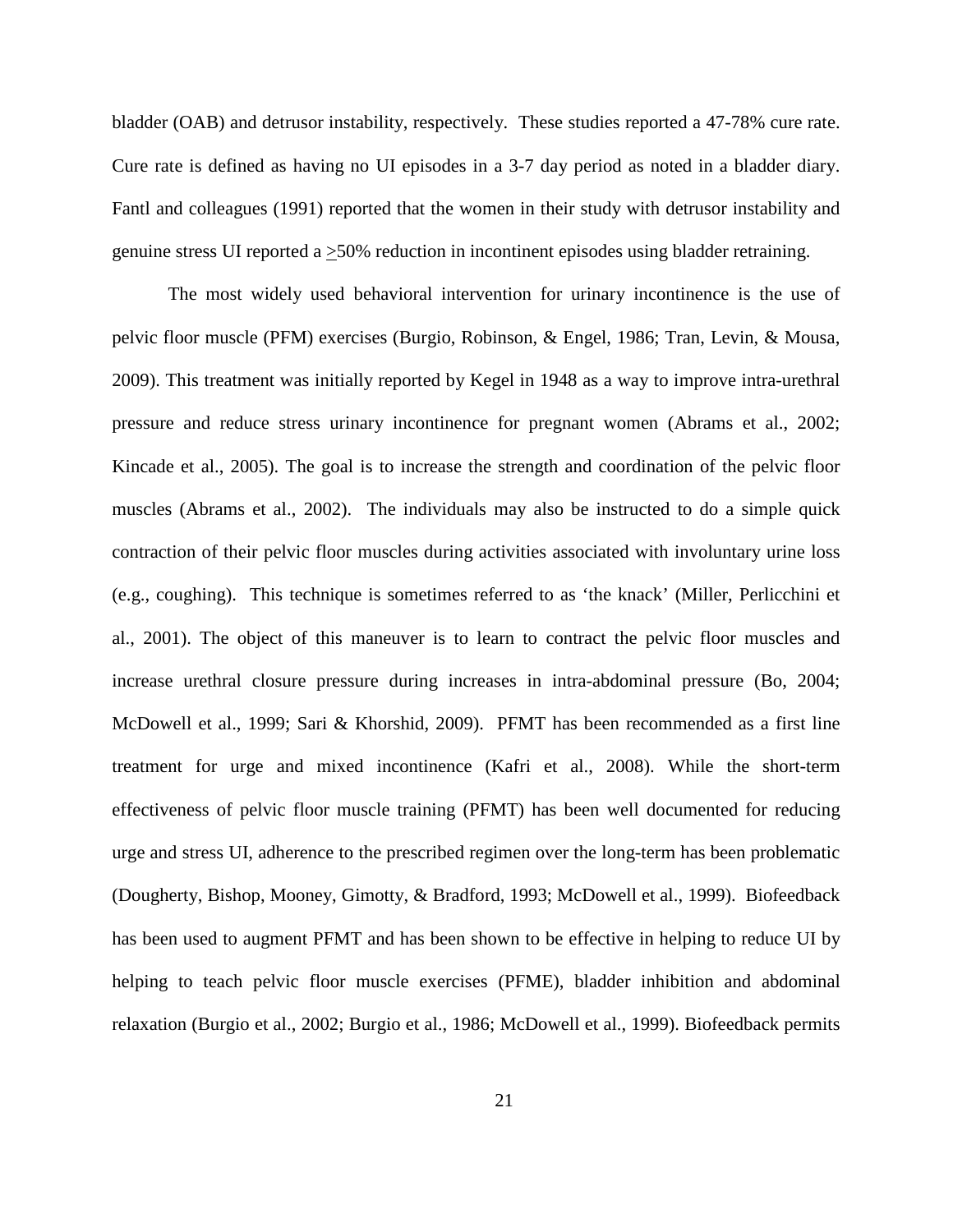the individual to observe the results of their attempt to contract and relax their pelvic floor muscles (Burgio et al., 1986).

#### <span id="page-34-0"></span>**1.2.4 Acupuncture**

Acupuncture is a novel intervention that may be effective for the treatment of urinary incontinence (Bergstrom et al., 2000; Emmons & Otto, 2005; Engberg, Cohen & Sereika, 2009; Philp, Shah & Worth, 1988). According to traditional Chinese medicine, energy flowing through pathways throughout the body influences the internal organs of the body and their surrounding structures (Pomeranz, 2003). Energy from these pathways leaves the structures at various points (i.e., acupuncture points). These points serve as access routes to the deeper circulatory channels within the body. Very fine needles are inserted at the access points or meridians and activate the body's natural energy (qi) to initiate the healing process (Pomeranz, 2003). Each meridian corresponds to a different organ system. It is believed that an imbalance in the flow of qi throughout a meridian is responsible for disease. The Western view of acupuncture is that it stimulates the release of neurotransmitters via nerve impulses to the brain and influences the autonomic nervous system (Kaptchuk, 2002). The side effects and risk associated with acupuncture have been reported as being very low (Kaptchuk, 2002). When the treatments are administered by properly trained practitioners using sterile disposable needles the side effects such as infections and/or punctured organs are minimal according to the U.S. Food and Drug Administration

[\(http://www.accessdata.fda.gov/scripts/cdrh/cfdocs/cfcfr/cfrsearch.cfm?fr=880.5580\)](http://www.accessdata.fda.gov/scripts/cdrh/cfdocs/cfcfr/cfrsearch.cfm?fr=880.5580).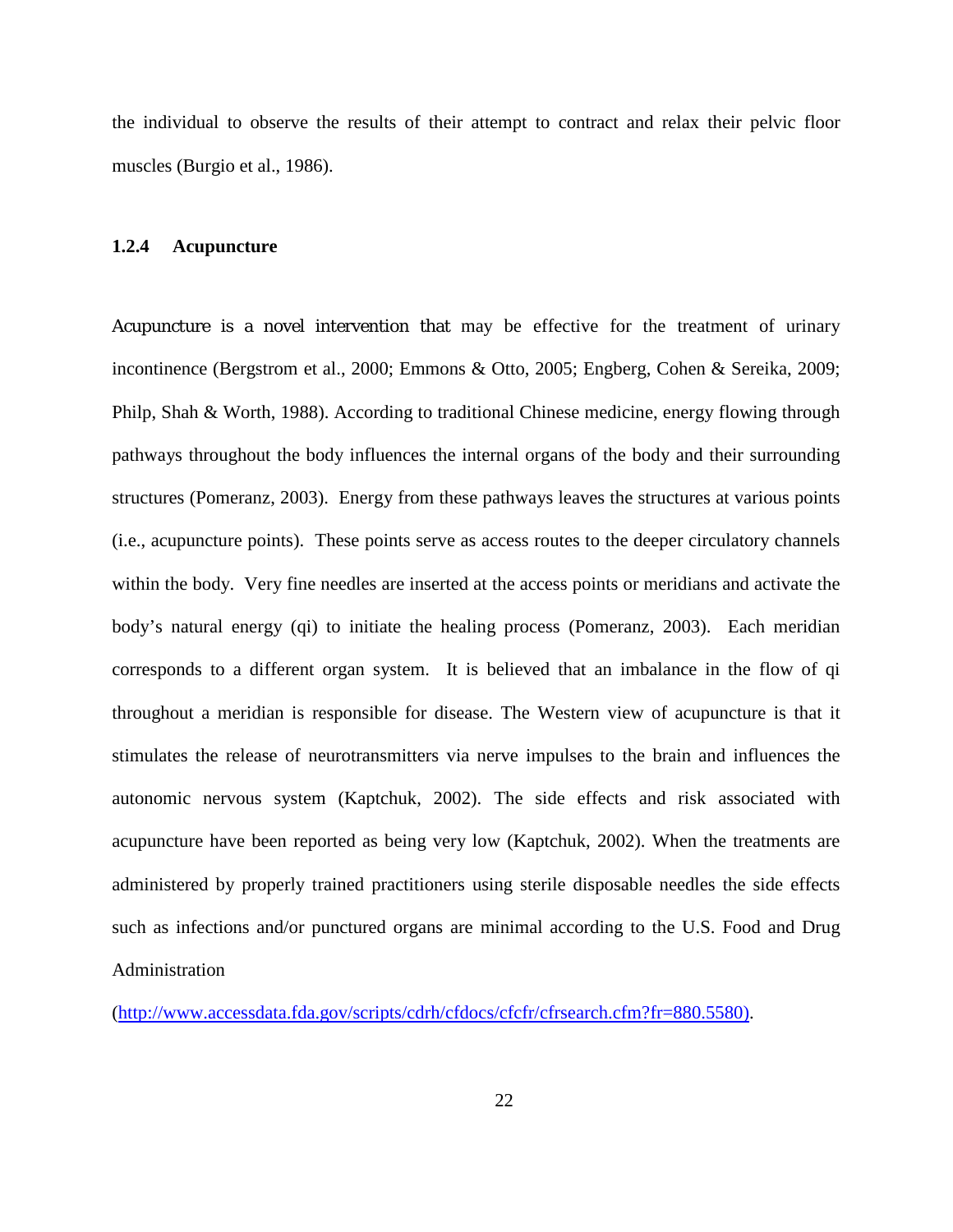# **1.3 CURRENT RECOMMENDATIONS**

<span id="page-35-0"></span>Once lifestyle changes such as weight reduction, decreased caffeine usage, modifying fluid intake, smoking cessation, and managing constipation have been addressed, the first line treatment recommendation for urinary incontinence has been non-pharmacological interventions (Mathur et al., 2010). It is advised that the intervention be given 8-12 weeks before assessing its effectiveness (Abrams et al., 2010). The most common interventions have been categorized into 3 groups: 1) non-pharmacological/behavioral, 2) pharmacological, and 3) surgical (invasive). It has been suggested that the most bothersome symptom (urgency, frequency, stress incontinence, etc.) should be addressed first (Holroyd-Leduc & Straus, 2004). If the non-pharmacological interventions are not successful for people with UUI, a trial of anti-cholinergic medication would follow (Mathur et al., 2010). The  $4<sup>th</sup>$  International Consultation on Incontinence in 2009 recommended that treatment should be based on the severity of incontinence, what the individual wants, and what is known to be effective and safe for the type of incontinence experienced (Abrams, Andersson et al., 2010). The most common treatment interventions are outlined in Table 3.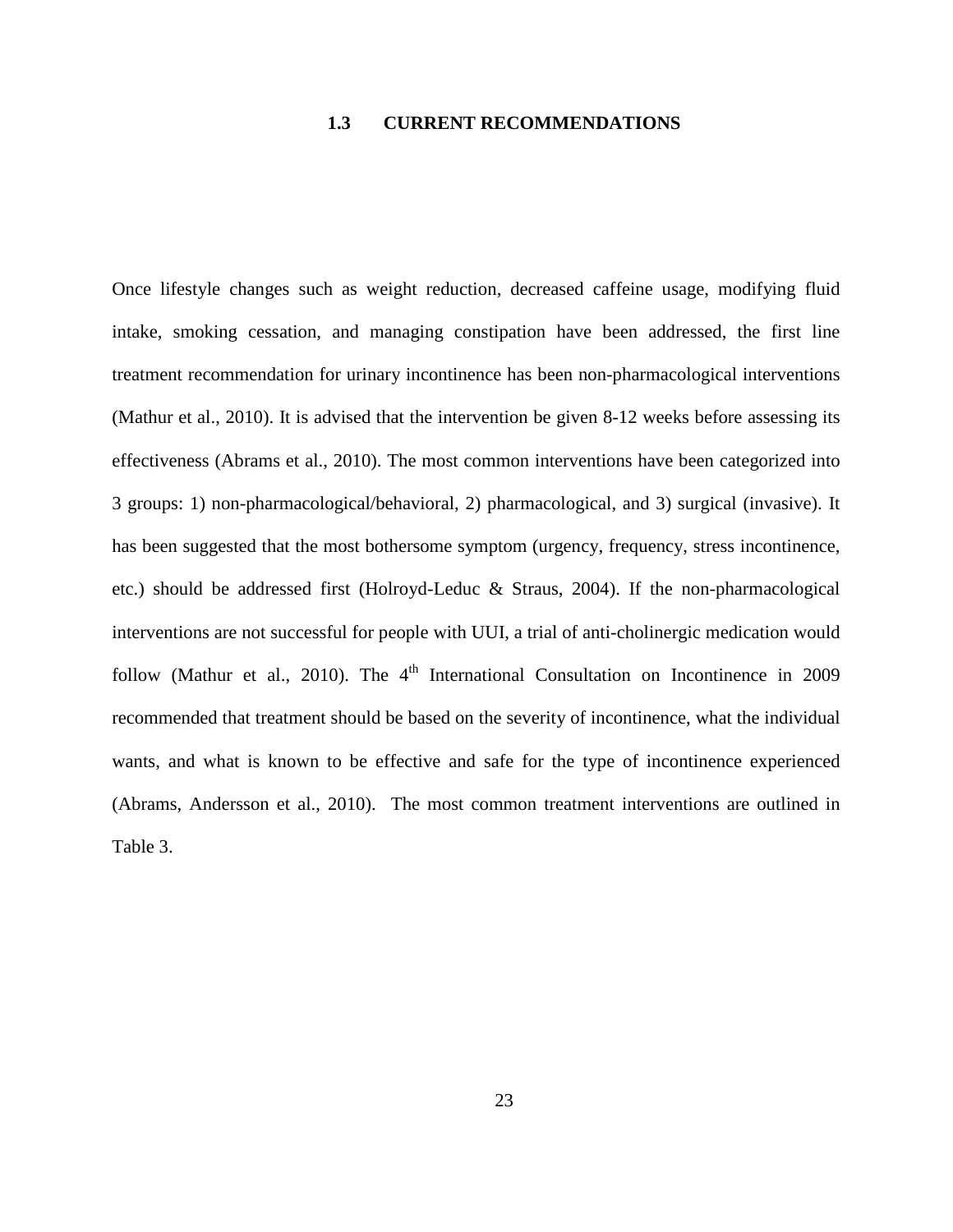Table 3: Interventions for the two most common types of urinary incontinence (UI)

|                      | Type of Urinary Incontinence         |                                    |
|----------------------|--------------------------------------|------------------------------------|
| Intervention         | Stress Urinary Incontinence (SUI)    | Urge Urinary Incontinence (UUI)    |
| Non-Pharmacological/ | Pelvic Floor Muscle training         | Pelvic Floor Muscle training       |
| behavioral           | <b>Bladder training</b>              | <b>Bladder</b> training            |
|                      | Timed/prompted voiding               | Timed/prompted voiding             |
| Pharmacological      |                                      | Anti-cholinergics/anti-muscarinics |
|                      |                                      | Tolterodine                        |
|                      |                                      | Oxybutynin                         |
| Surgical             | Bulking agents (collagen, autologous | Botulism toxins                    |
|                      | fat, silicone beads, etc.)           | Neuromodulation                    |
|                      | Open retropubic colposuspension      | <b>Bladder</b> augmentation        |
|                      | Sling procedures                     |                                    |
|                      | <b>TVT</b> procedures                |                                    |

While each of the incontinence management options may be effective for many people, there are limitations associated with each of them. For example, PFME has been shown to be safe and effective for both SUI and UUI. This intervention, however, requires active participation by the individual over the long term (Burgio et al., 2008; Castro et al., 2008). Maintaining motivation to continue to follow the prescribed regimen has been shown to be difficult and long-term adherence may be problematic (Burgio et al., 2008; Burgio et al., 1998; McDowell et al., 1999). While, pharmacological interventions are widely used by women to manage their urge incontinence, long-term adherence is often a problem due to the unacceptable side effects (Burgio, Kraus et al., 2008; Gopal, Haynes et al., 2008). The most common side effect is dry mouth, but blurry vision, headache, dizziness, urinary retention, and nausea have also been reported (Burgio et al., 2008). Gopal et al., (2008) reported that most women stop their prescribed medication within 4-5 months (median 4.7 months). Choosing one intervention over another can be a difficult choice as each has advantages and disadvantages. Individuals must be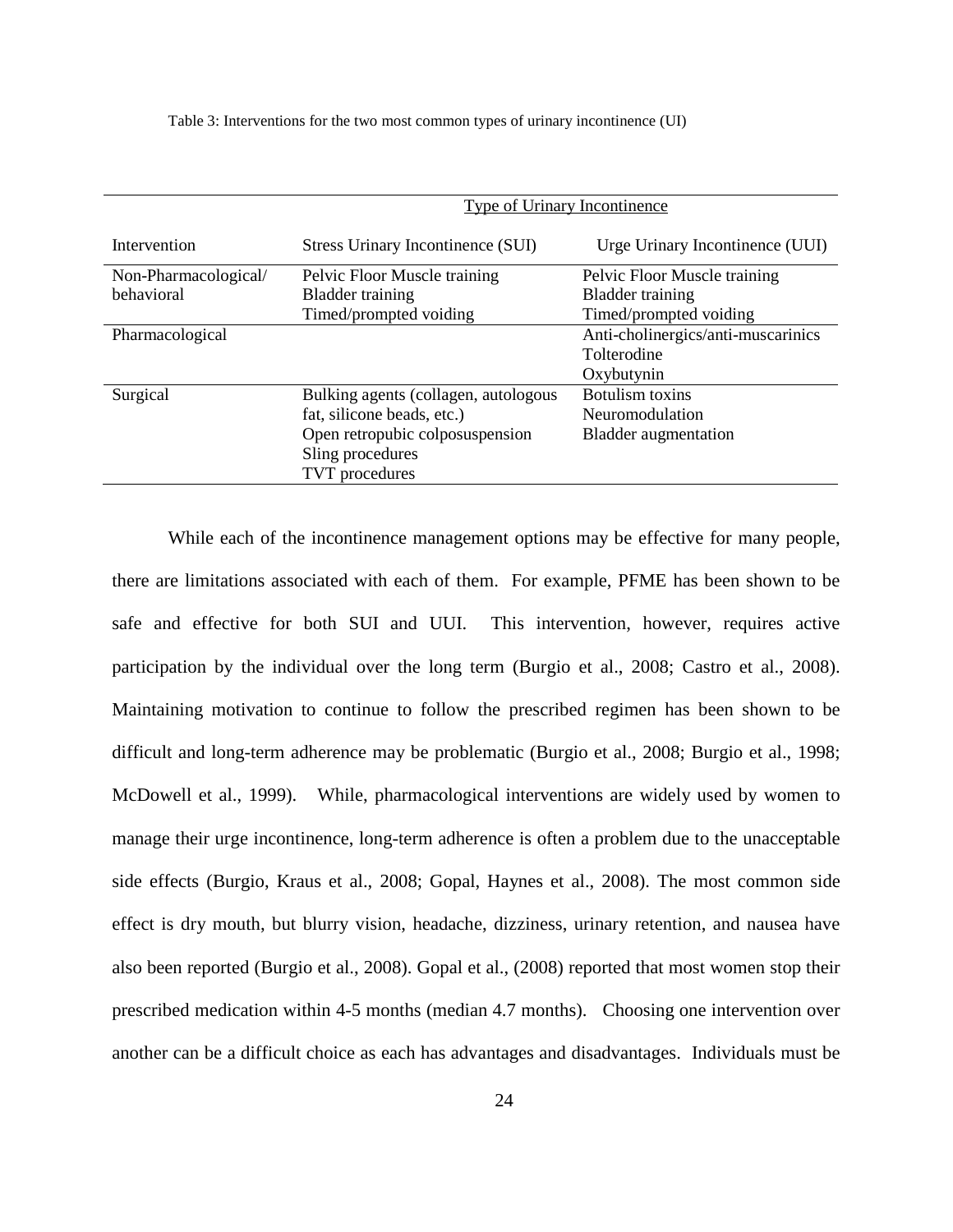given all the necessary information about each potential treatment in order to make a truly informed decision. Finding alternative treatment options for urinary incontinence is important as no one treatment option will work for everyone.

#### **1.4 PROBLEM STATEMENT**

There have been no studies comparing PFMT vs. acupuncture for the treatment of UI or comparing the impact they have on QOL. Biofeedback-taught PFME were found to be effective for treating UI in previous studies (Burgio et al., 2002; Burns et al., 1993; Castro et al., 2008; McDowell et al., 1999). There is no risk to the individual doing the PFM exercises making this option an ideal first line treatment for many people with UI. It has been documented, however, that adherence to the prescribed regimen for doing the exercises is often problematic (Burgio et al., 2008; Burgio et al., 1998; McDowell et al., 1999).

Acupuncture for the treatment of UI has not received much attention to date but may provide an alternative treatment option for people who experience UI (Emmons and Otto, 2005; Engberg, Cohen et al., 2009). As noted previously, there are several small studies that have suggested acupuncture might be an effective alternative treatment for urinary incontinence (Bergstrom et al., 2000; Kelleher, Filshie, Burton, Khuller, & Cardozo, 1994; Philp, Shah, & Worth, 1988). If there is evidence to support this, acupuncture would be another tool to add to the arsenal of non-pharmacological interventions to treat UI. Acupuncture has limited side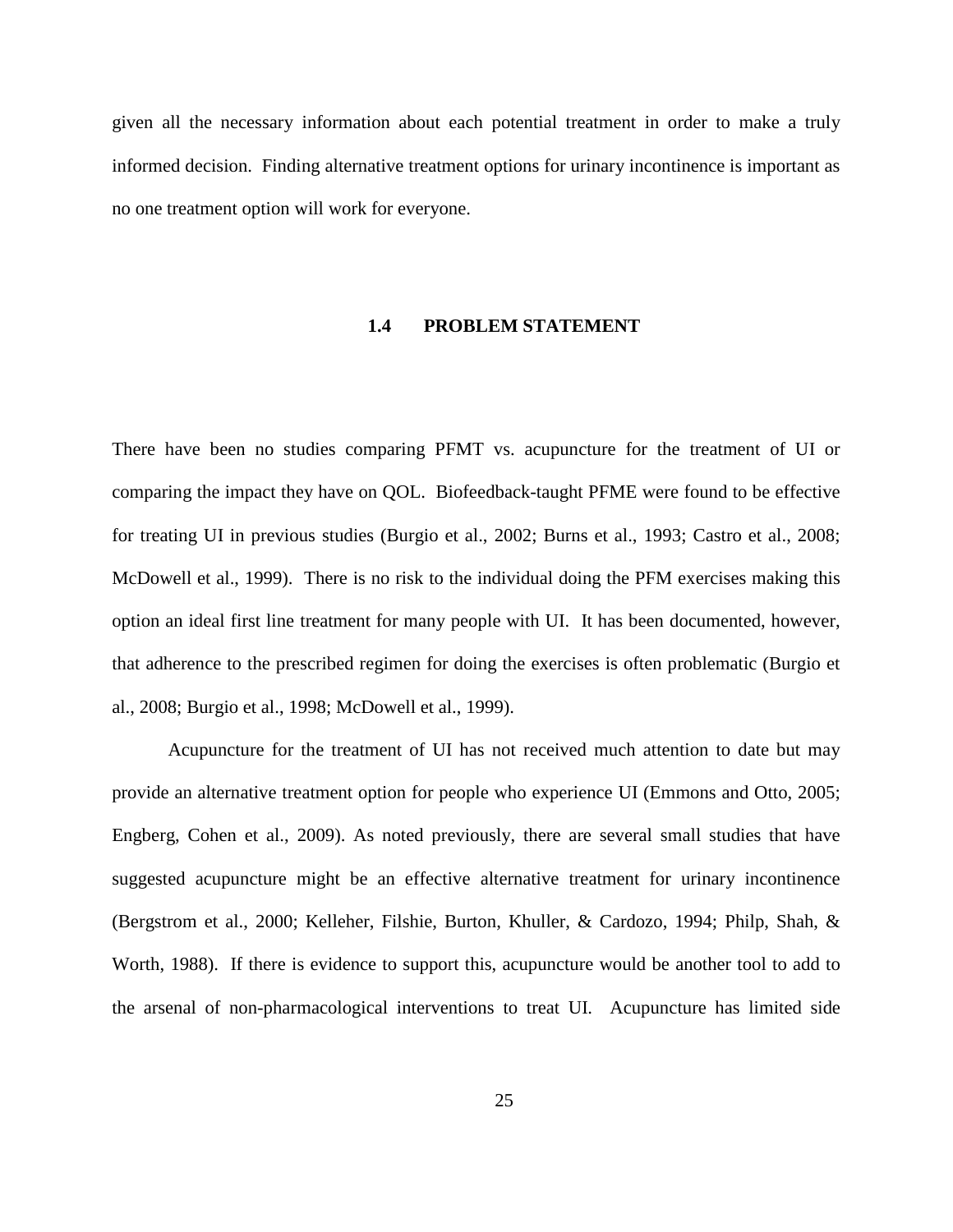effects and therefore may be a safe, alternative treatment option for women who are not surgical candidates or who have failed other options.

When examining an intervention as a treatment option, in addition to examining its impact on the health problem being treated, it is also important to study the impact it has on QoL. Healthcare providers regularly ask their patients about their symptoms and how those symptoms affect their lives. Measuring QoL via questionnaire or interview is a more formal way of quantifying the impact of treatment on important aspects of a person's life such as physical functioning, interference with work, social life, self-esteem, body image, feelings, etc.

### **1.5 SPECIFIC AIMS**

The aims of this study of non-homebound, community-dwelling women 50 years of age and older are to: 1) compare the short-term effectiveness of PFMT and acupuncture in reducing urinary incontinence, 2) compare the impact of PFMT and acupuncture on general HRQoL, 3) compare the satisfaction with progress (reduction in UI) reported by the women in each study group following treatment, 4) compare the treatment burden of the women in each study related to the intervention received, and 5) examine the association between change in UI and HRQoL immediately following treatment.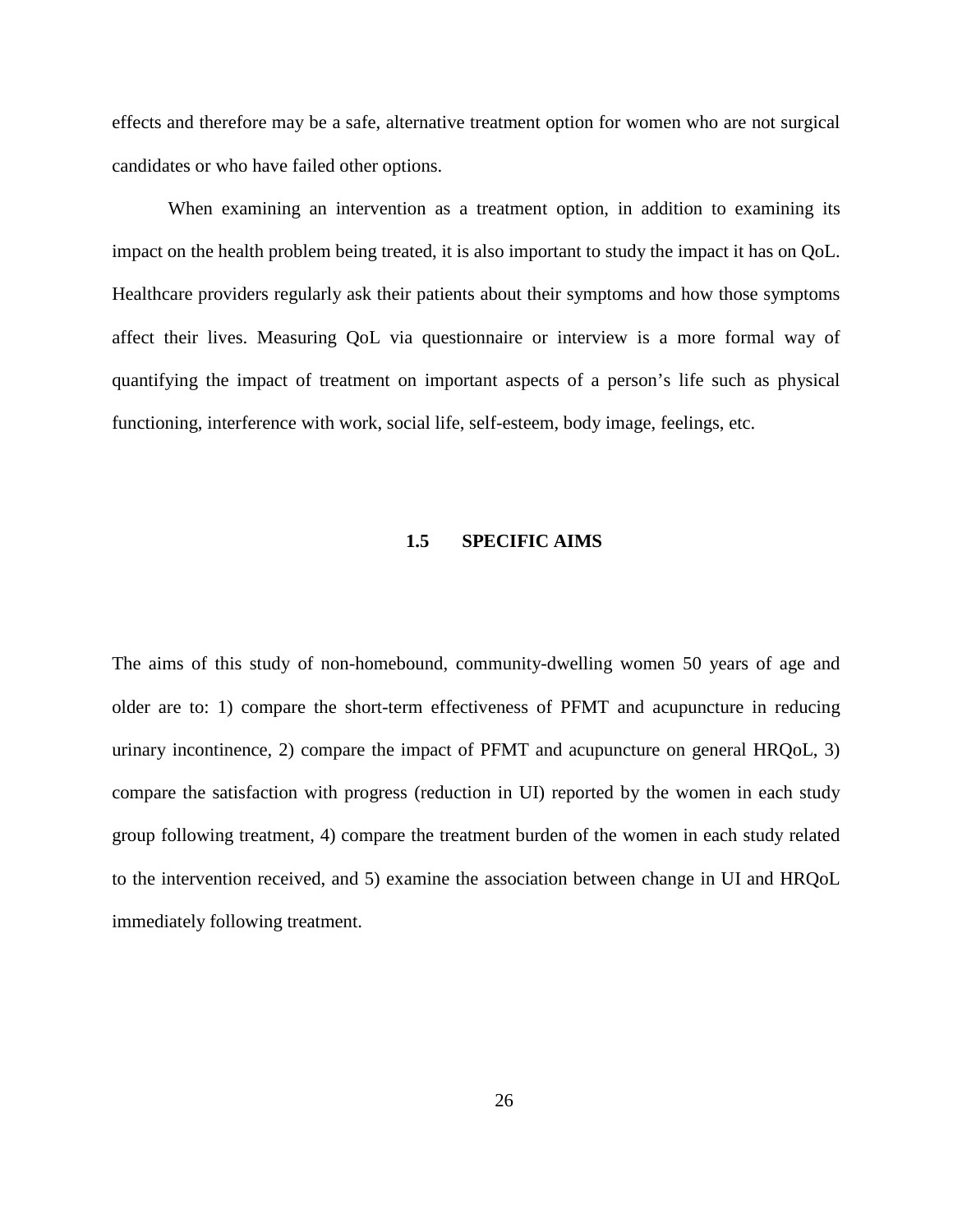# **1.6 RESEARCH QUESTIONS**

Research Question #1. Among non-homebound women age 50 years and older, what is the comparative effectiveness of pelvic floor muscle training (PFMT) and acupuncture in reducing episodes of UI?

Research Question #2. Among non-homebound women age 50 years and older, what is the comparative effectiveness of PFMT and acupuncture in improving general HRQoL?

Research Question #3*.* Among non-homebound women age 50 years and older, is there a significant difference in the satisfaction with progress reported by women in the PFMT group compared with women in the acupuncture group?

Research Question #4.Among non-homebound women age 50 years and older, is there a significant difference in treatment burden experienced by women in the PFMT study compared with women in the acupuncture study?

Research Question #5. Among non-homebound women age 50 years and older, what is the association between change in UI and change in HRQoL?

### **1.7 OPERATIONAL DEFINITIONS**

Urinary Incontinence is defined as any involuntary urine leakage (Abrams et al., 2002). For this secondary analysis, data collected from a 7-day paper/pencil diary in the PFMT study and a 7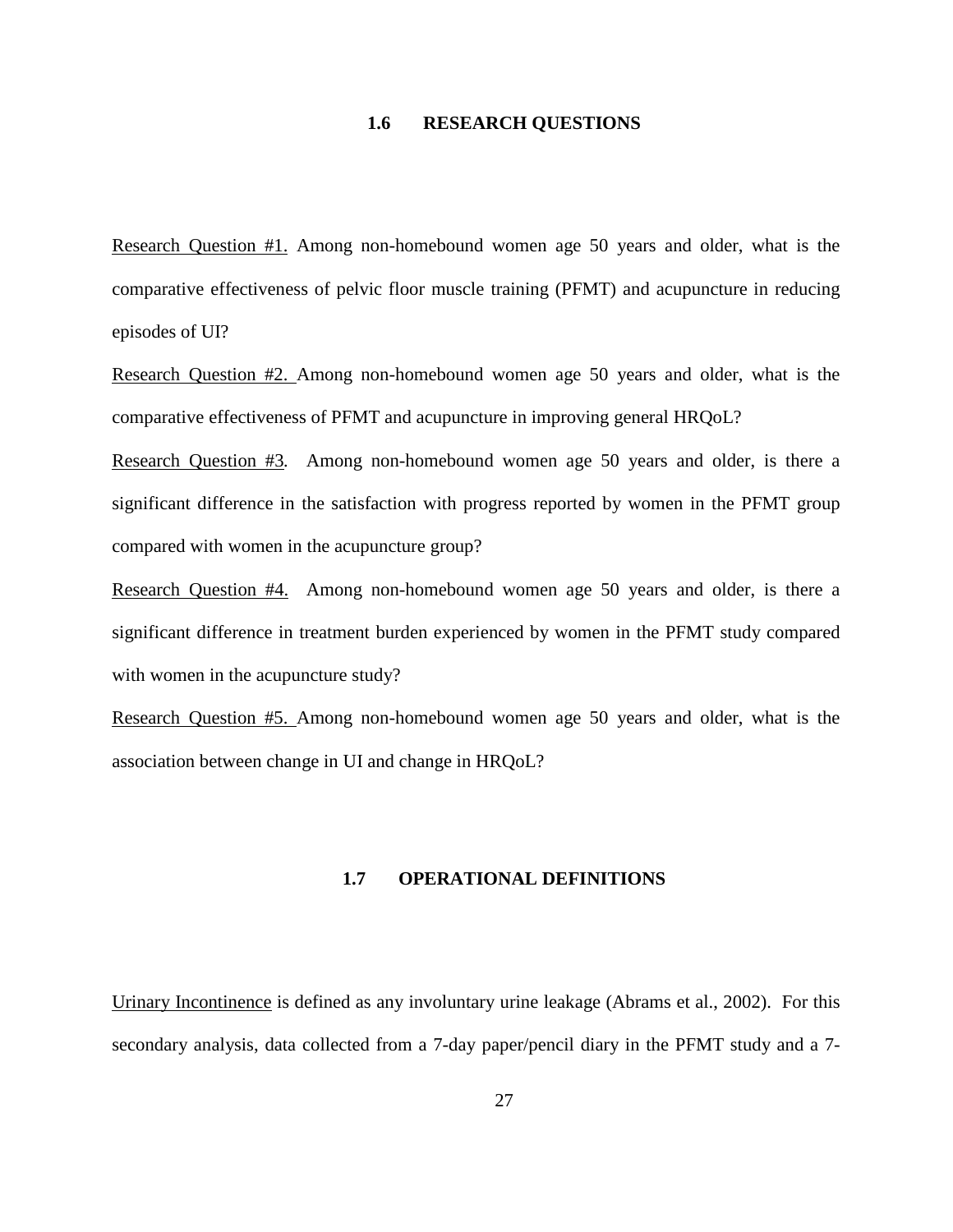day electronic bladder diary in the acupuncture study were used to measure the number of incontinent episodes.

Satisfaction with progress is defined as the degree to which the progress achieved has met the patient's outcome expectation. Data related to satisfaction with progress (reduction in urinary incontinent episodes) from pre- to post-treatment were collected from the Patient Satisfaction instrument.

Treatment burden is defined as the degree of work necessary, as perceived by the subject, to acquire knowledge of interventions, to attend intervention and follow-up sessions, to make behavioral and lifestyle changes, as well as travel to study sites. For this study, these data were collected from the Patient Satisfaction instrument at the immediate post-intervention visit.

Quality of Life (QoL)/Health-related Quality of Life (HRQoL) is defined using the World Health Organization (WHO) as "those attributes valued by patients including their resultant comfort or sense of well-being; the extent to which they were able to maintain reasonable physical, emotional and intellectual function; the degree to which they retain their ability to participate in valued activities within the family, in the workplace and in the community." In this study, HRQoL was measured by the Physical and Mental Health Component scores from Medical Outcomes Study Short Form version 1 (MOS-SF 36v1).

Middle-age is defined as 50-65 years of age.

Older adult is defined as  $\geq$  65 years of age.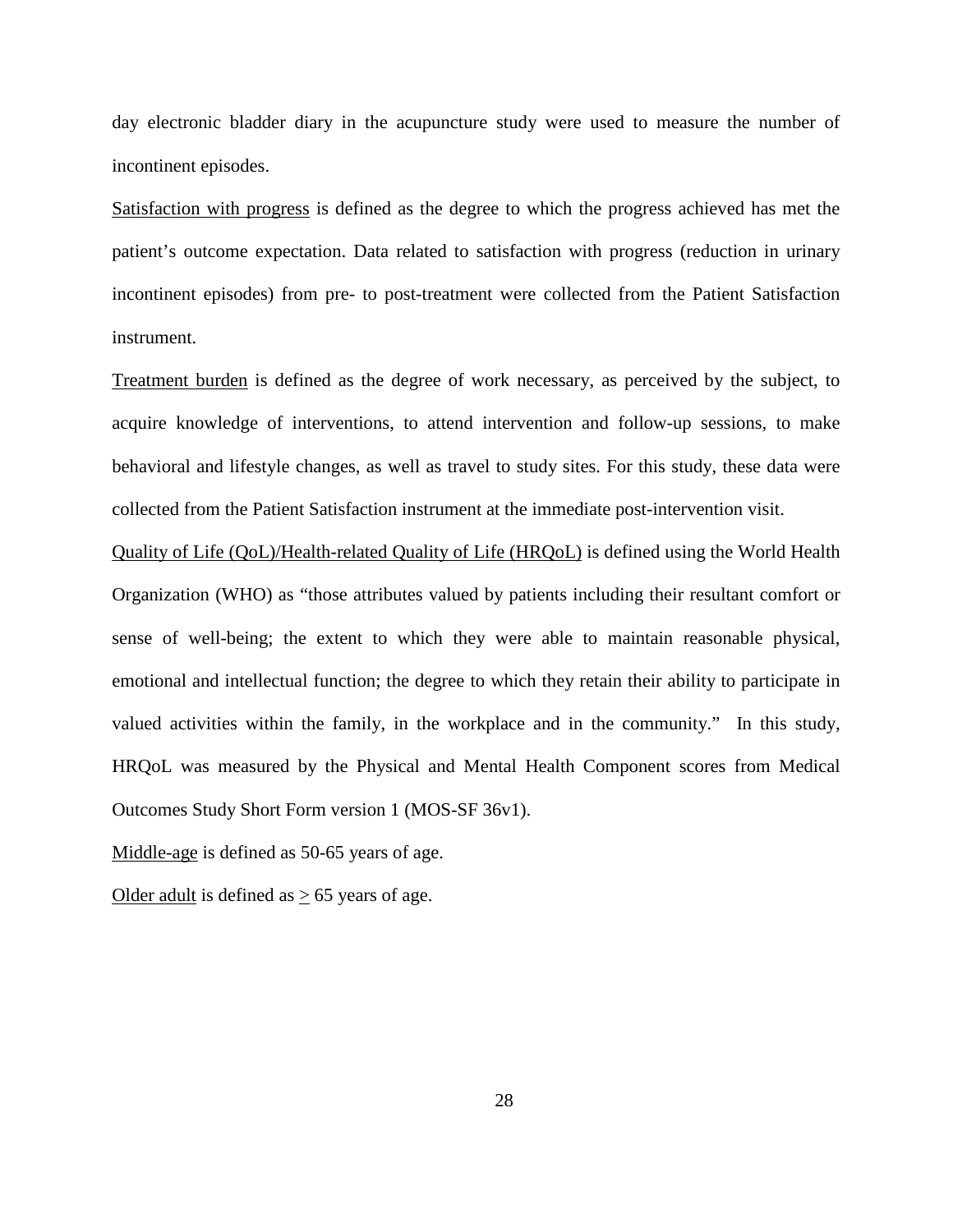### **2.0 CONCEPTUAL MODEL AND LITERATURE REVIEW**

### **2.1 PROPOSED OPERANT PATHWAYS**

To understand urinary incontinence it is first important to understand the structures in the lower urinary tract and the role they play in maintaining continence. These structures include the bladder, urethra, and pelvic floor muscles. The urinary bladder is a hollow muscular sac responsible for storing urine for prolonged periods of time. There are three layers that make up the bladder wall. The central layer known as the detrusor muscle is important to the micturition process as it allows for the bladder to stretch during filling and contract when it's time to urinate (Heuther, 2002). The function of the bladder is to fill, store and empty urine. During the filling phase the detrusor muscle relaxes to allow for the bladder to expand to store urine while keeping intravesical pressure low (Ashton-Miller & DeLancey, 2007). The urethra, a thin muscular tube, extends from the neck of the urinary bladder to its external opening, the urethral meatus. During bladder filling, contraction of the sphincter muscles at the neck of the bladder and urethra maintain urethral closure (Ashton-Miller & DeLancey, 2007). Relaxation of the sphincters allows the bladder to empty during micturition. The internal sphincter is not under voluntary control (DeLancey & Ashton-Miller, 2004). The external sphincter, on the other hand, is under voluntary control and can voluntarily relax to facilitate emptying of the bladder or contract to prevent urine from leaking when abdominal pressure is increased, such as when one coughs,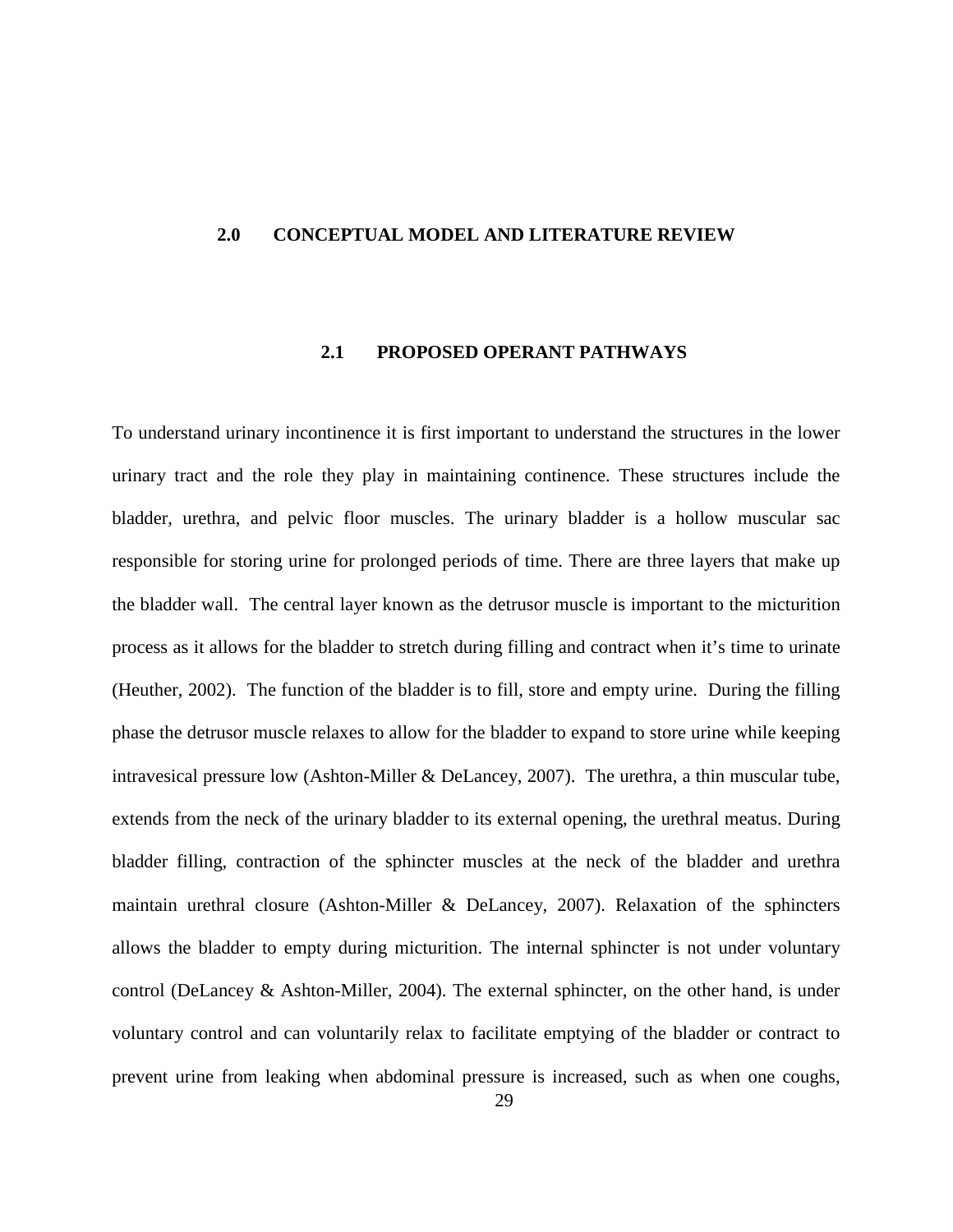sneezes or laughs (DeLancey & Ashton-Miller, 2004). The pelvic floor muscles serve to support and protect the organs and structures that make up the pelvic floor (Ashton-Miller & DeLancey, 2007). These muscles are under voluntary control by the nervous system and are important in maintaining continence.

The nervous system plays a major role in the micturition process. Lower urinary tract function is dependent upon complex interactions between the brain, spinal cord, and peripheral nervous system, and lower urinary tract structures (Fowler, Griffiths, & DeGroat, 2008). Voluntary control of lower urinary tract function is dependent on input from both autonomic and somatic neural pathways. Autonomic input comes from both the sympathetic and parasympathetic divisions. Sympathetic nerves release noradrenaline leading to relaxation of the bladder and contraction of the bladder neck and proximal urethra (internal sphincter). Sympathetic stimulation keeps bladder pressure low and the urethra closed during filling and storage. Parasympathetic nerves release (1) acetylcholine, which acts through muscarinic receptors to cause the detrusor muscle to contract and (2) nitric oxide, which inhibits contraction of the internal sphincter. Concurrent contraction of the detrusor muscle and relaxation of the internal sphincter allows the bladder to empty (Fowler, et al., 2008). Somatic fibers in the pudendal nerve innervate the striated muscle (external sphincter) of the external urethral and release acetylcholine causing the external sphincter to contract increasing urethral closure pressure (Fowler et al., 2008). The sympathetic fibers innervating the bladder arise from the thoracolumbar section of the spinal cord and innervate the bladder and proximal urethra via the hypogastric nerve. The parasympathetic fibers arise from the sacral cord and travel to the bladder via the pelvic nerve. Somatic nerves also arise from the sacral section of the spinal cord. Sensory information related to bladder filling is carried to the spinal cord by the hypogastric and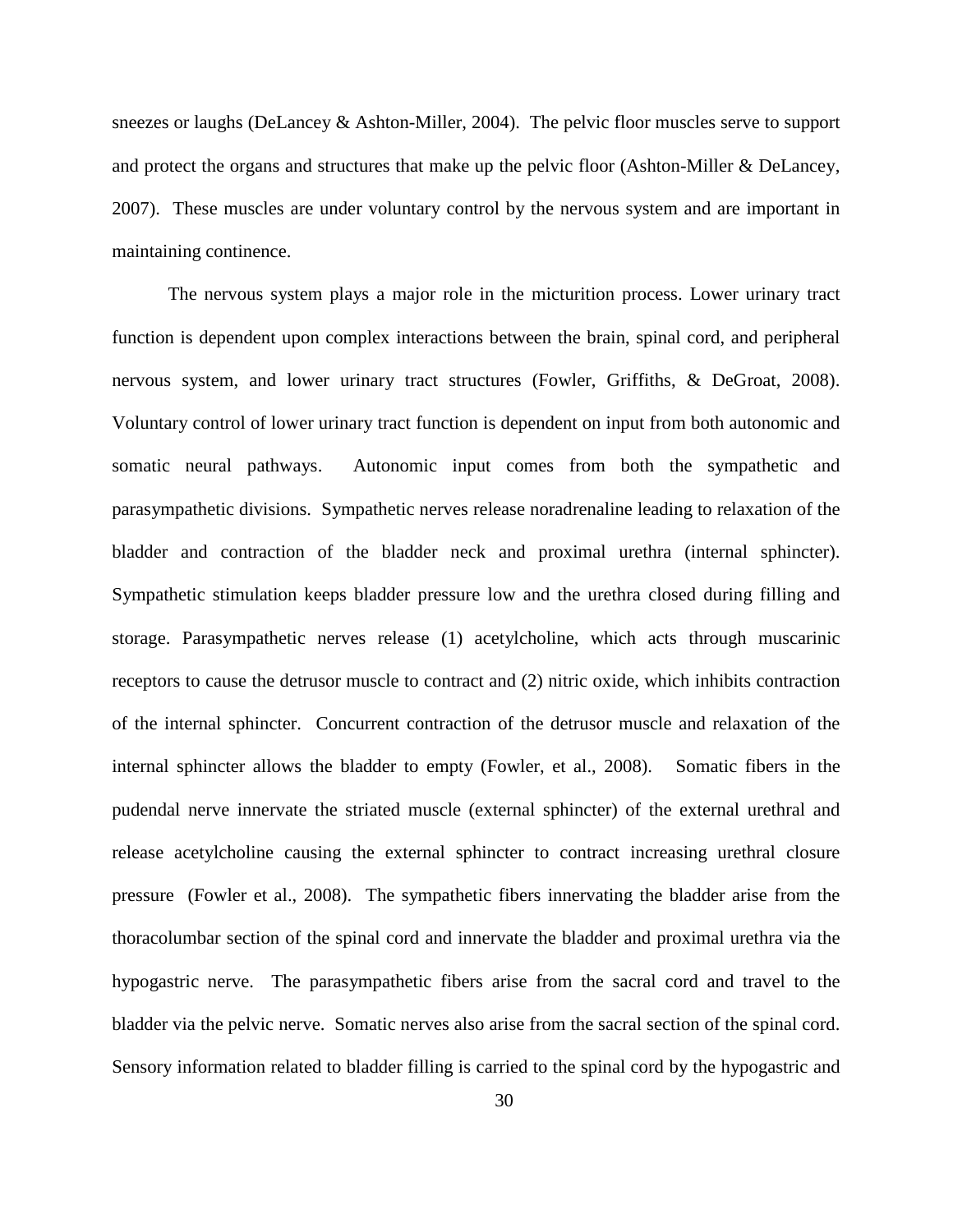pelvic nerves, while input from the bladder neck and urethra are transmitted by the hypogastric and pudendal nerves (Fowler et al., 2008).

Animal and human studies suggest that numerous areas in the brain are involved in bladder control. Based on the results of these studies, including functional MRI studies in humans, it is postulated that afferent impulses from the bladder are received in the periaqueductal grey (PAG) cells in the midbrain, which relays them to the thalamus, insula, anterior cingulate gyrus (ACG), and frontal lobes. There are extensive connections between the ACG and prefrontal cortex and these two areas are thought to be important in determining how much attention one pays to afferent signals from the bladder and responds to them including determining when it is socially appropriate to void (Fowler et al., 2008). Once the decision is made to void, efferent impulses are sent to the pontine micturition center (PMC). The PMC, in turn, sends efferent signals to the sacral cord activating parasympathetic outflow. As a result, the detrusor muscle contracts and intravesical pressure increases. At the same time, the urethral smooth muscle relaxes allowing urine to flow into the urethra and the bladder to empty (Fowler et al., 2008). Any interruption in the neuromuscular pathway appears to place a person at increased risk for urinary incontinence.

Griffiths, Tadic, Schaefer, and Resnick (2007) reported that urge incontinence with detrusor over-activity may be due to an abnormality in the afferent signals from the bladder or abnormal activation within the brain when afferent signals are received. Griffiths and colleagues (2007) used fMRI to explore the possibility of supra-spinal bladder control during urine storage. Their findings suggest that the insular responses to bladder filling decrease with age. This may predispose the older adults to decreased bladder control and urge urinary incontinence.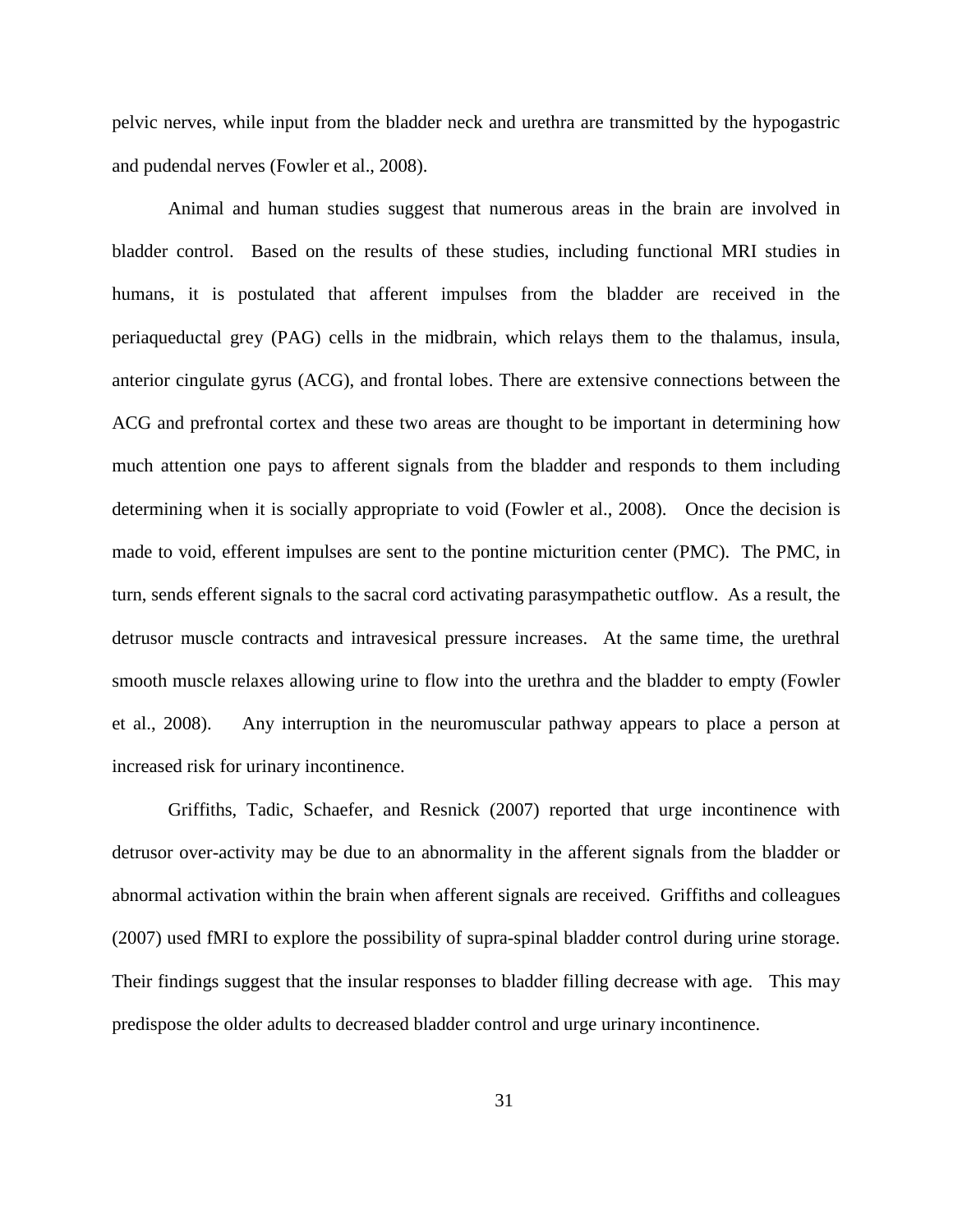When examining individuals with urge urinary incontinence, Tadic, Griffiths, and colleagues (2010) used the fMRI to study the interactions between regions of the brain and bladder control. Their exploratory study showed that in women with normal bladder function the connections between the right insula (RI) and ACG with the other areas of the brain are inhibitory and are effective in maintaining bladder control. In women with urge incontinence, these connections are shifted to other ancillary areas in an attempt to maintain bladder control when the bladder is full (Tadic, Griffiths, Schaefer, Cheng, & Resnick, 2010; Tadic, Griffiths, Schaefer, & Resnick, 2007).

Stress incontinence is associated with inadequate urethra sphincter closure which may be related to sphincter dysfunction or a problem with the support system of the anterior vaginal wall and connective tissue that attach to the pelvic bones through the levator ani muscle and tendinous arch of the pelvic fascia (Ashton-Miller & DeLancey, 2007; DeLancey et al., 2008). These structures make up the urethral support system. All of these structures interact to maintain pelvic support and continence (DeLancey  $\&$  Ashton-Miller, 2004). When coughing occurs, there is downward pressure from the abdominal muscles causing the muscles to press against the supportive layer of the endopelvic fascia, the vagina, and the levator ani muscles (DeLancey  $\&$ Ashton-Miller, 2004). When there is an abnormality in the supportive structures, stress urinary incontinence may occur (DeLancey et al., 2008). In addition, when the urethral sphincter cannot accommodate the increase in bladder pressure from the sudden increase in abdominal pressure, such as during times of coughing, sneezing, etc. stress urinary incontinence may occur (DeLancey & Ashton-Miller, 2004). Therefore, stress incontinence may occur from weakened pelvic muscles that support the bladder and urethra or because the urethral sphincter is not working correctly (DeLancey et al., 2008).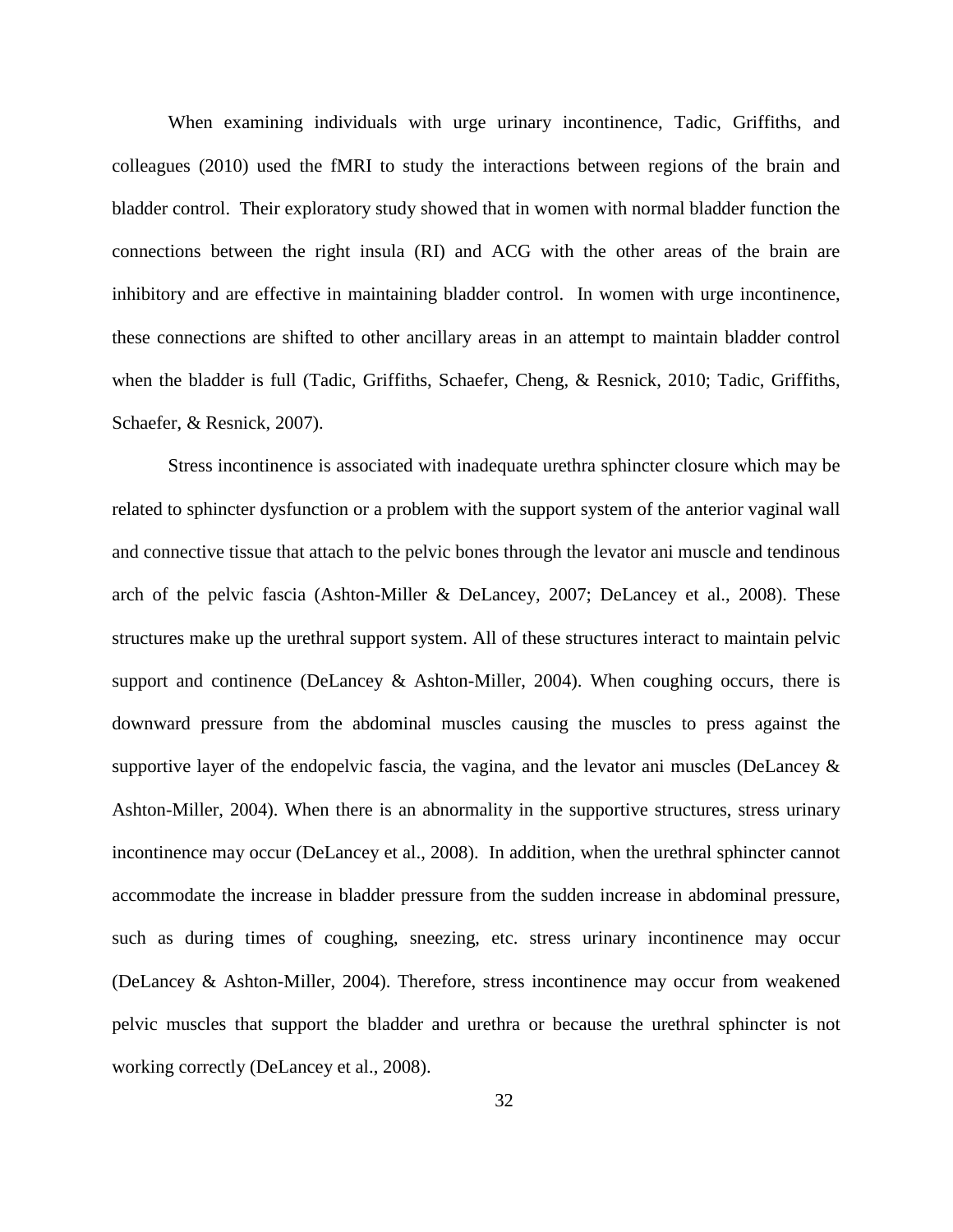Chancellor and Yoshimura (2004) examined the neural connection for stress urinary incontinence. One mechanism related to stress urinary incontinence they reported is known as the guarding reflex. The guarding reflex occurs when there is an increase in bladder volume. This reflex involves activation of the stretch-sensitive receptors in the bladder wall, which send afferent signals to the sacral spinal cord. This, in turn, activates the pudendal efferent pathway that stimulates contraction of the external urethral sphincter, which helps to maintain outlet resistance and urinary continence (Chancellor & Yoshimura, 2004). Bladder stretching also activates the sympathetic reflex path, which causes inhibition of bladder activity and internal urethral sphincter contraction maintaining continence (Chancellor & Yoshimura, 2004; DeLancey et al., 2008). If there is a sudden increase in abdominal pressure as with coughing or sneezing and there is an interruption in the neuronal pathways, stress incontinence is likely to occur (Chancellor & Yoshimura, 2004; DeLancey et al., 2008).

### **2.1.1 Pelvic Floor Muscle Training (PFMT)**

PFME involves repetitive contraction and relaxation of the pelvic floor muscles in an attempt to strengthen the muscles (Bo, 2004). PFME are believed to improve periurethral muscle strength and to give better support for the structures of the pelvic floor including the urinary sphincters (Burgio et al., 1986; Marques, Stothers, & Macnab, 2010). All of the structures work together to maintain continence. The voluntary contractions of the pelvic floor muscles stabilize the vesical neck during increases in abdominal pressure. Adding biofeedback may help women isolate their pelvic floor muscles by allowing them to visualize when they are doing their exercises correctly.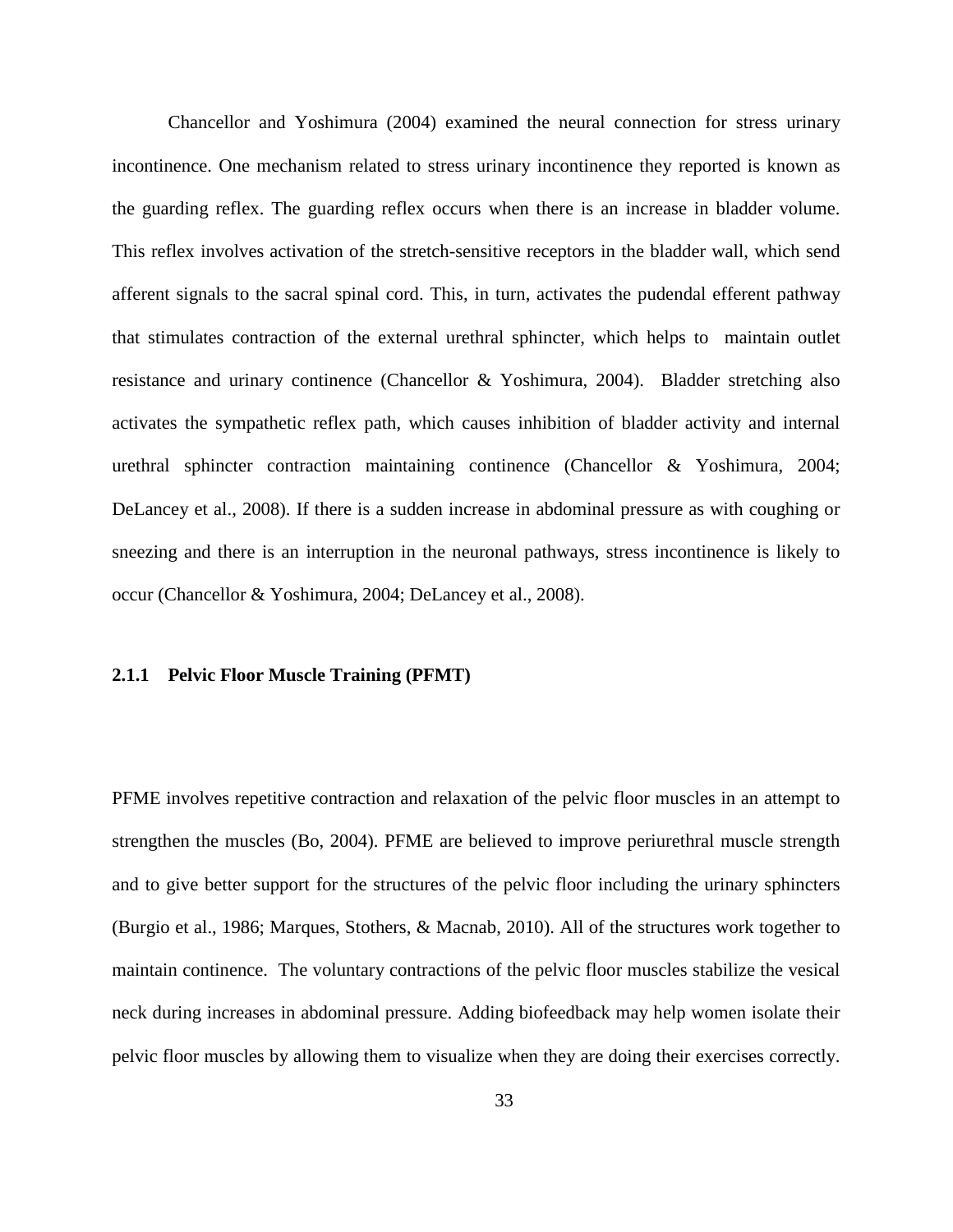Biofeedback also works to improve the intensity of the muscle contractions, which may also help to improve both stress and urge urinary incontinence by helping to maintain or increase adequate urethral sphincter closure pressure (Burgio et al., 2002). Women may be taught to contract their pelvic floor muscles at the first feeling of urgency in an attempt to delay the urgency sensation and ward of urine leakage. They may also be taught to contract the pelvic floor muscles prior to activities that cause them to experience stress urinary incontinence thus avoiding urine leakage (Burgio et al., 2002; McDowell et al., 1999).

### **2.1.2 Acupuncture**

Explaining the mechanism whereby acupuncture works for chronic health problems overall has been perplexing for Western Medicine. There has been increasing evidence, however, that nervous system dysfunction is an important factor for urinary incontinence (Fowler et al., 2008; Jabs & Stanton, 2001; Jung et al., 1999). It is therefore postulated by Western practitioners that acupuncture alters brain chemistry by changing the release of neurotransmitters affecting the parts of the central nervous system (CNS) related to sensation and involuntary body functions through autonomic regulation (Emmons & Otto, 2005) and by activating neural impulses, which in turn causes changes in the neural blood flow and the release of neurotransmitters and neurohormones and possibly endogenous opioids (Shen, 2001). Hui et al. (2000) used functional MRI, which demonstrated changes in specific areas of the brain during acupuncture. Acupuncture may modify abnormal afferent impulses from the bladder to the spinal cord resulting in activation of the inhibition reflex to control detrusor contractions. Bergstrom et al.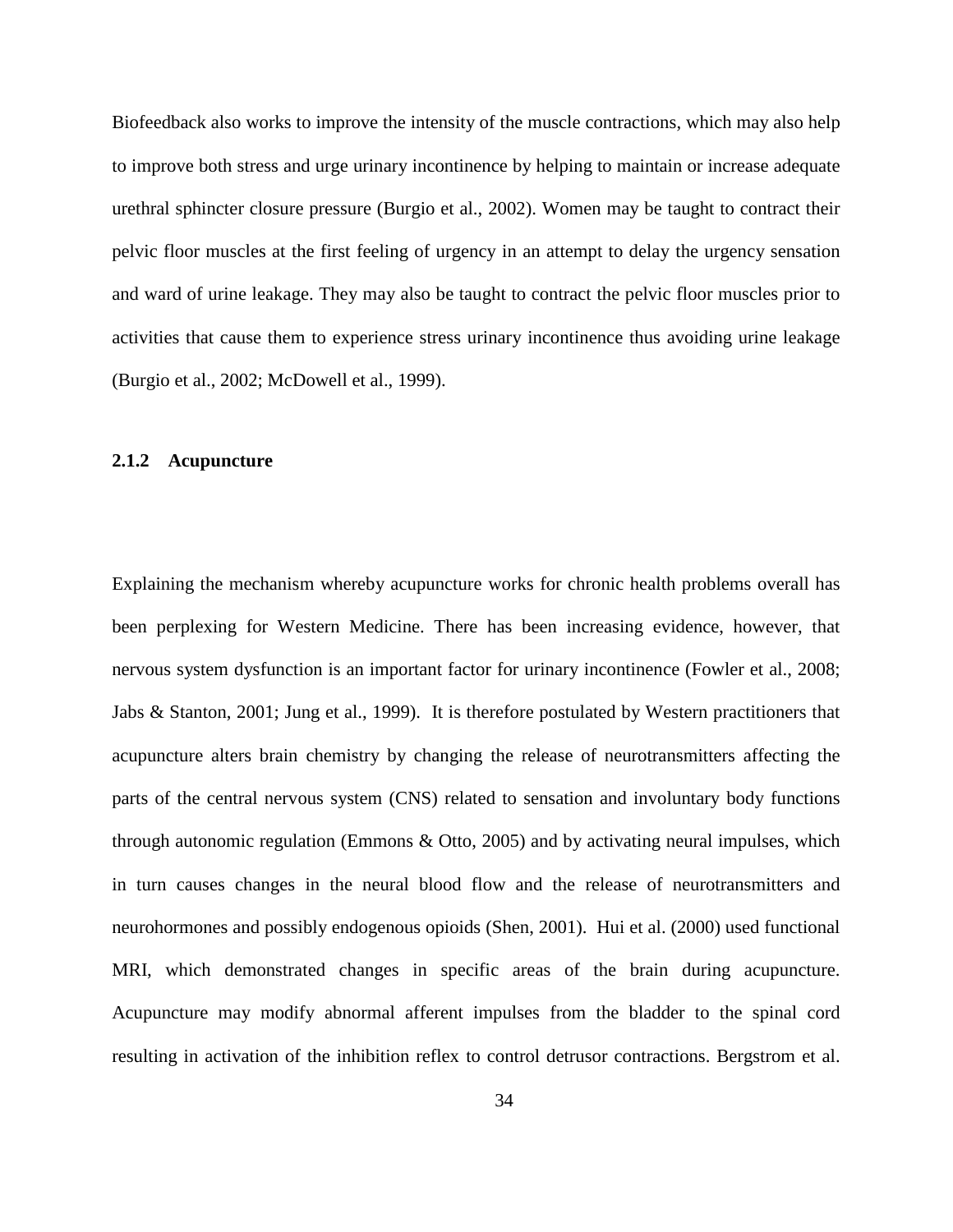(2000) and Philp et al. (1988) suggested that acupuncture may work by increasing levels of endogenous opioids, which may work to stabilize abnormal detrusor instability.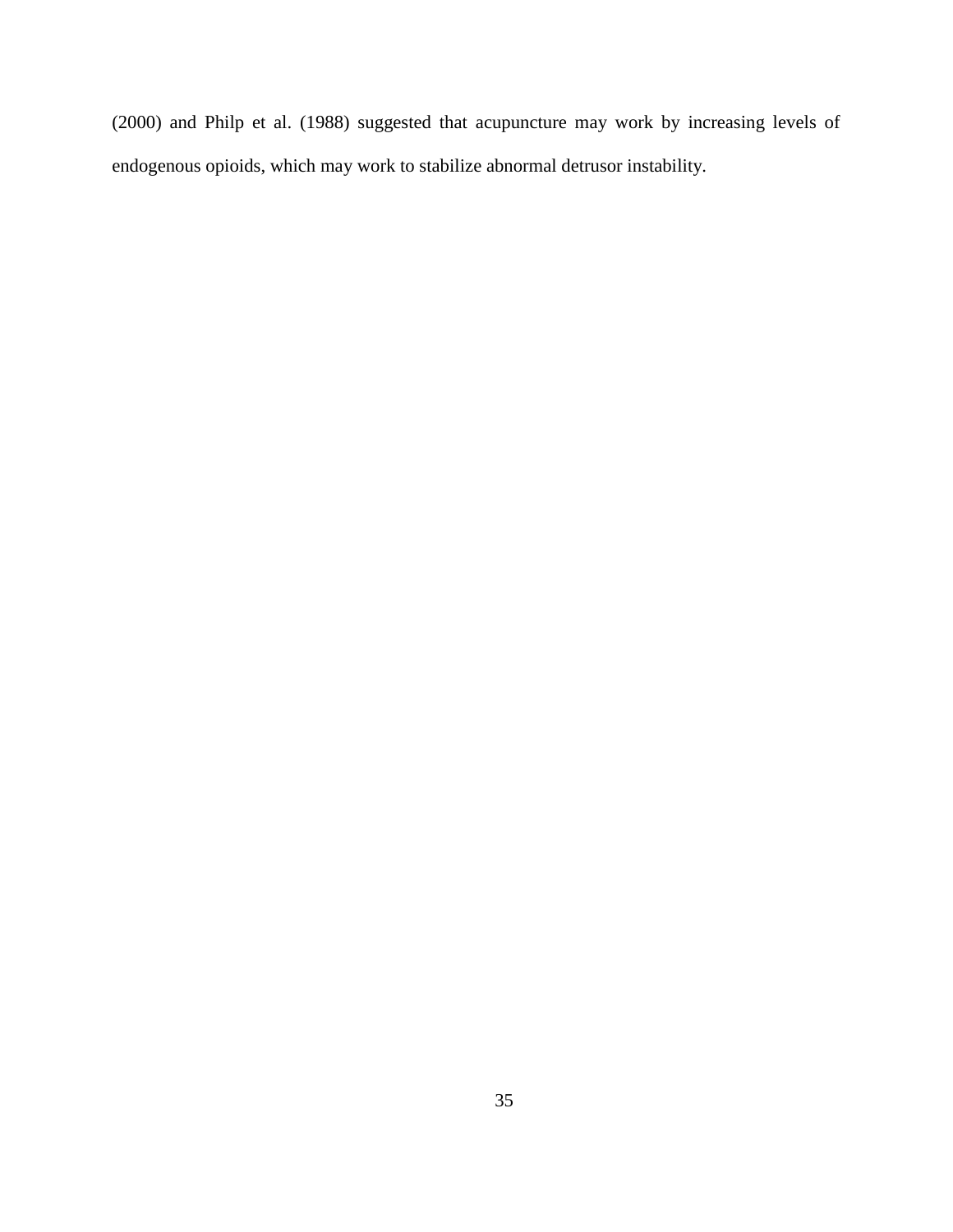# **2.2 PROPOSED CONCEPTUAL MODEL**



#### **Figure 1: Proposed Conceptual Model**

- Biofeedback as an adjunct to pelvic floor muscle exercises allows for better isolation of the structures comprising the pelvic floor. This has been shown to provide support to the structures of the pelvic floor and to strengthen contractions of the pelvic floor muscles increasing urethral closure pressure. Teaching patients to actively use their pelvic floor muscles to increase urethral closure pressure (SUI) or suppress detrusor contractions (UUI) can reduce involuntary urine loss (UI).
- Acupuncture uses needles to stimulate the release of neurotransmitters, which may reduce UI by inhibiting abnormal detrusor contractions (UI) or stimulate contraction of the urethral sphincter (SUI).
- It is hypothesized that a reduction in episodes of urinary incontinence regardless of the intervention used improves health-related quality of life.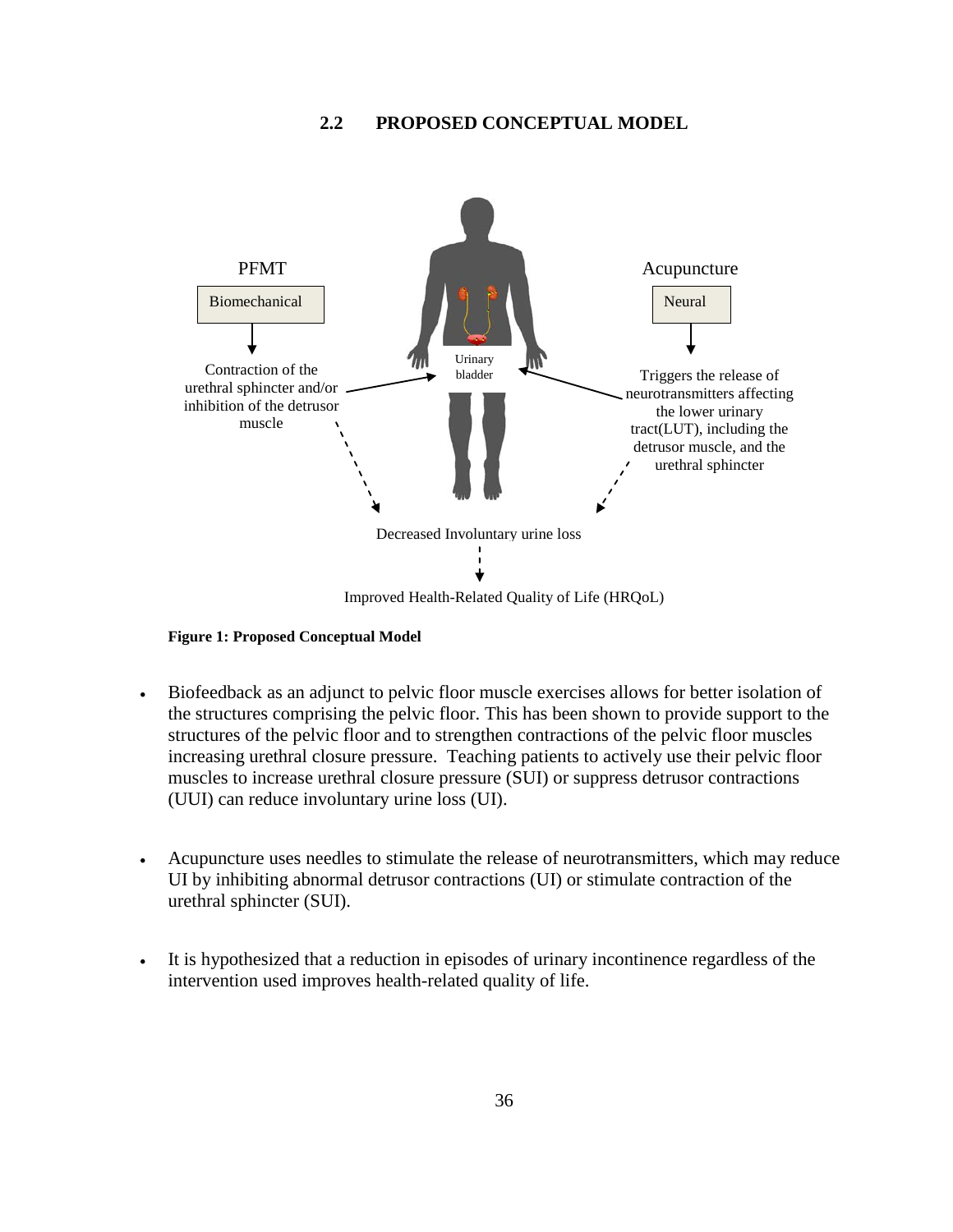# **2.3 LITERATURE REVIEW**

An extensive literature search was conducted using the PubMed version of OVID Medline along with EBSCOhost and CINAHL. One search utilized the key words: stress urinary incontinence or urge urinary incontinence or pelvic floor muscle exercises or Kegels, or acupuncture. Another search included urinary incontinence combined with pelvic floor muscle exercises or Kegels or behavioral therapy or acupuncture. A third search included the same key words noted above combined with quality of life or health-related quality of life. Another search using the key words comparative effectiveness research or health policy or patient-centered outcomes or affordable health care act and/or Institute of Medicine. The searches were limited to studies published in English and conducted on humans, specifically adult females. The search was conducted through March 2012. Articles were excluded if participants did not experience urinary incontinence, were diagnosed with bladder cancer, or the women were pregnant. Studies using a combination of interventions (drug and PFMT, etc.) were not included. A brief narrative summary of the literature followed by a tabular presentation of more detailed information about the studies reviewed follows. See Tables 4-6.

### **2.3.1 Pelvic Floor Muscle Studies**

Seven studies that examined the use of PFM exercises as an intervention to treat UI were included in this review.These studies included community-dwelling and homebound women between the ages of 24-95 years of age. Overall, the studies examining PFMT in this target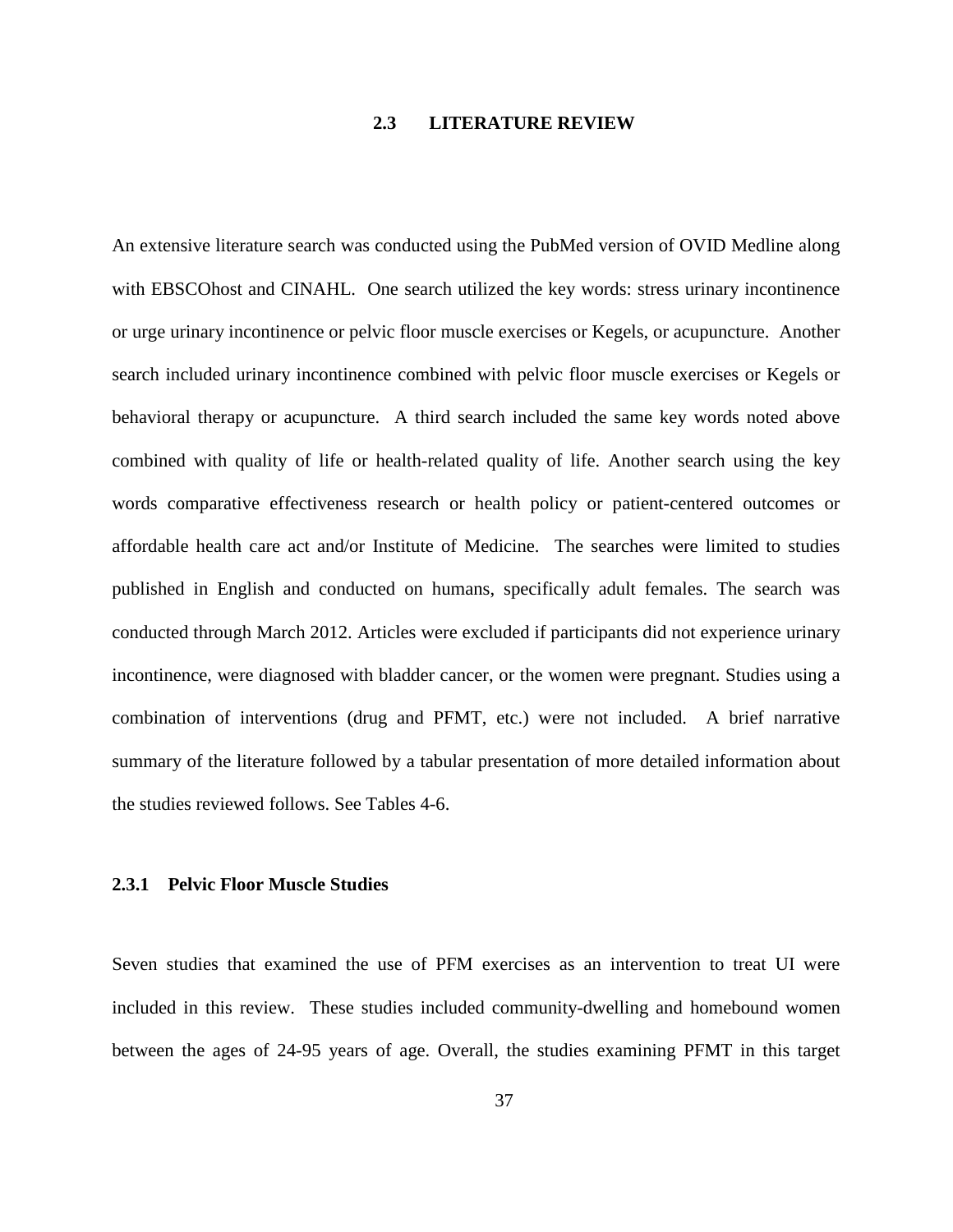population reported a decrease in UI episodes ranging from 39%-82%. Five of the studies examined the impact of PFMT with and without biofeedback (Burgio et al., 1998; Burns et al., 1993; McDowell et al., 1999, Perrin, Dauphinee, Corcos, Hanley, & Kuchel, 2005; Sari & Khorshid, 2009). One study examined PFME without biofeedback (Sari & Khorshid, 2009). Of the seven studies, four examined the impact of PFME on SUI, UUI, and mixed UI (Burns et al., 1993; McDowell et al., 1999; Perrin et al., 2005, Sari & Khorshid, 2009). There were two studies that examined the impact of PFMT on only SUI (Burgio et al., 1986, Castro et al., 2008) and one that examined UUI only (Burgio et al., 2002). All studies reviewed had differing prescriptions for the PFME, which varied from 45 to 200 repetitions per day. Outcomes from these seven randomized controlled trials (RCTs) identified are reported in Table 4.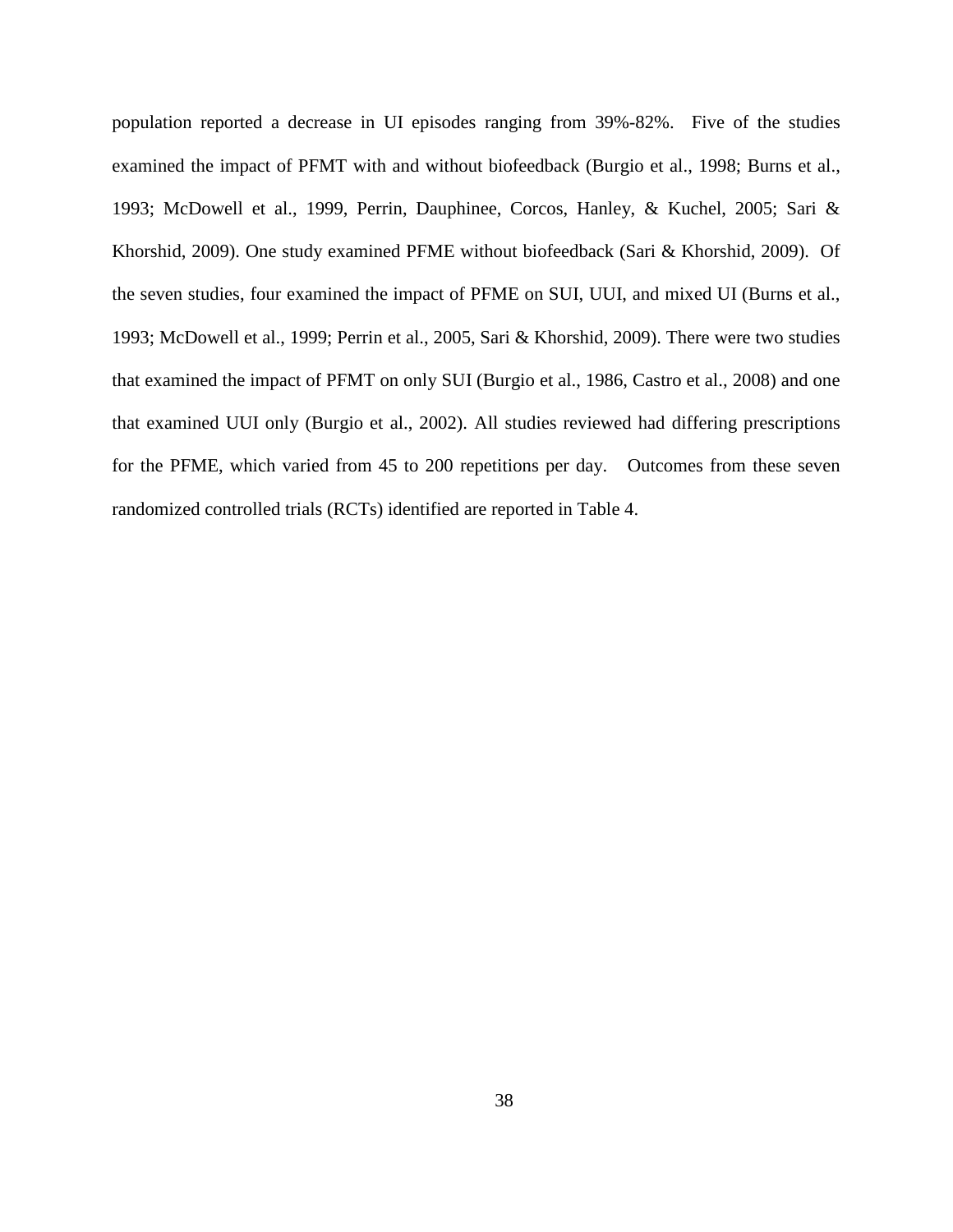Table 4: Studies reporting the effect of pelvic floor muscle training (PFMT) on urinary incontinence (UI)

| Authors<br>Burgio, Robinson,                                         | Date<br>1986 | Sample<br>Community-dwelling                                                                                                                                | Intervention<br>Biofeedback-taught PFMT <sup>b</sup>                                                                                                                                                                                                                                                                                                                                          | <b>Primary Outcome</b><br>% change in number of UI<br>episodes (mean)<br>$> 60\%$ |
|----------------------------------------------------------------------|--------------|-------------------------------------------------------------------------------------------------------------------------------------------------------------|-----------------------------------------------------------------------------------------------------------------------------------------------------------------------------------------------------------------------------------------------------------------------------------------------------------------------------------------------------------------------------------------------|-----------------------------------------------------------------------------------|
| and Engel                                                            |              | women<br>$\geq$ 19 years of age with stress<br>urinary incontinence (SUI)<br>$n = 13$                                                                       | (only abstract available)                                                                                                                                                                                                                                                                                                                                                                     |                                                                                   |
| Burgio, Goode,<br>Locher, Umlauf,<br>Roth, Richter,<br>Lloyd, et al. | 2002         | Community-dwelling<br>women with urge urinary<br>incontinence (UUI)<br>55-92 years of age<br>$n = 73$                                                       | PFME <sup>a</sup><br>Urge suppression strategies<br>45 exercises q day (sets of 15 ex 3 x q day).<br>Duration of contraction to increase to a max of 10 seconds with<br>resting period $=$ to contract period<br>PFME* practiced lying, sitting, standing<br>Practice stream interruption once a day<br>8 weeks (4 clinic visits at two week intervals) of biofeedback-<br>behavioral therapy | 63.1%                                                                             |
| Burns, Pranikoff,<br>Nochajski, Hadley,<br>Levy, and Ory             | 1993         | Community-dwelling<br>women with SUI, UUI, and<br>mixed UI<br>$>55$ years of age<br>$n = 83$<br>(PFME* only $n = 43$ )<br>( $PFME*$ with $BFTc$<br>$n = 40$ | Group 1: PFME <sup>a</sup> with one weekly biofeedback session<br>x 8 weeks (each session 1 hour)<br>Group 2: PFME <sup>a</sup> only<br>4 sets of 20 (10 quick and 10 sustained) exercises<br>to increase by 10 per set over 4 weeks until a daily maximum of<br>200 exercises was attained                                                                                                   | 61% PFME <sup>a</sup> with<br>BFT <sup>c</sup><br>54% PFME <sup>a</sup> only      |

<sup>a</sup> Pelvic Floor Muscle Exercise

<sup>b</sup> Pelvic Floor Muscle Training

<sup>c</sup> Biofeedback Taught Exercise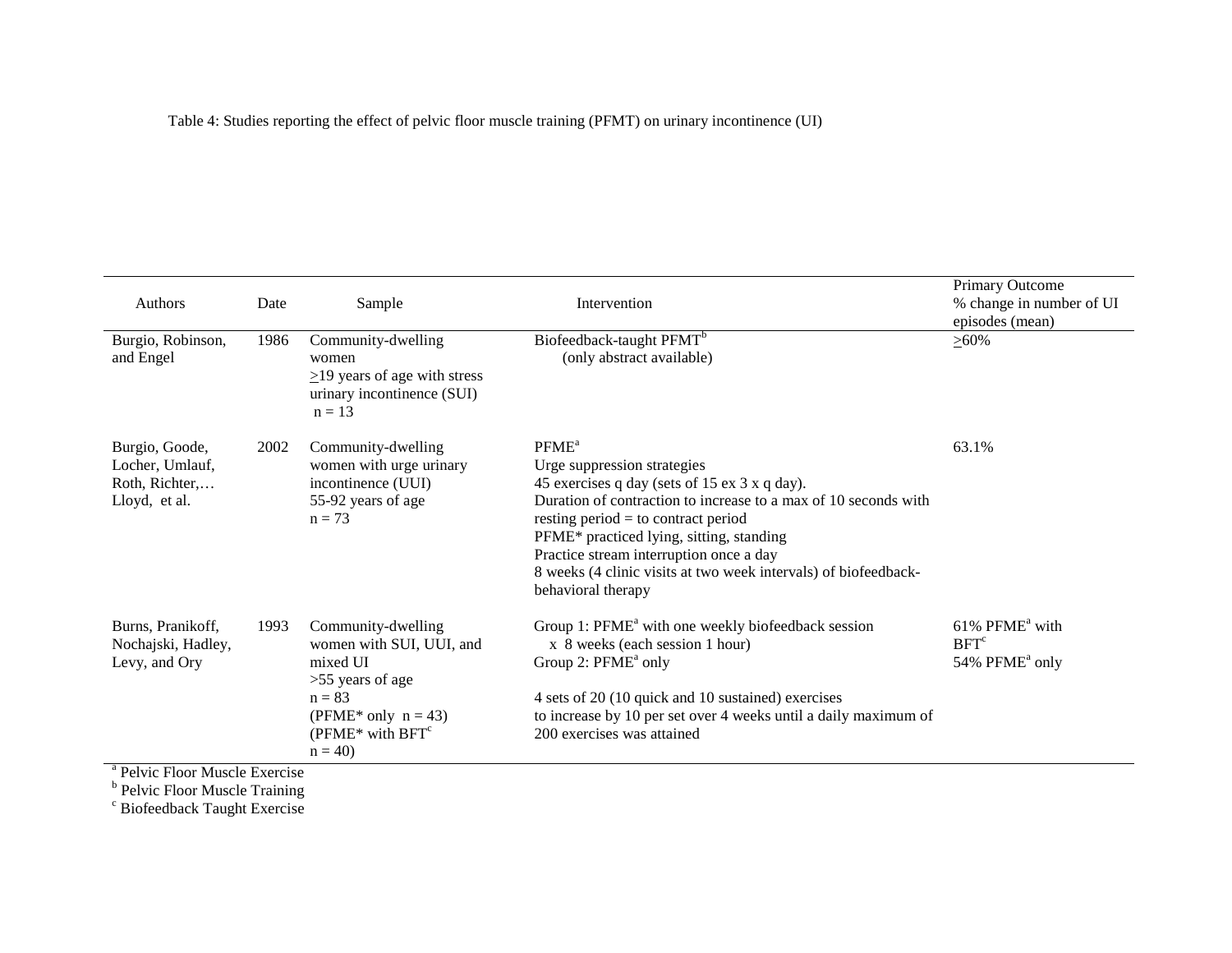Table 4 (cont.)

| .<br>$\cdots$<br>Authors                                                       | Date | Sample                                                                                                                                                                | Intervention                                                                                                                                                                                                                                                                                                                                                                                                                                                                                                                                                                                                                                                                          | % change in number of UI<br>episodes (mean) |
|--------------------------------------------------------------------------------|------|-----------------------------------------------------------------------------------------------------------------------------------------------------------------------|---------------------------------------------------------------------------------------------------------------------------------------------------------------------------------------------------------------------------------------------------------------------------------------------------------------------------------------------------------------------------------------------------------------------------------------------------------------------------------------------------------------------------------------------------------------------------------------------------------------------------------------------------------------------------------------|---------------------------------------------|
| Castro, Arruda,<br>Zanetti, Santos,<br>Sartori, and<br>Girao                   | 2008 | Community-dwelling women<br>with urodynamic diagnosed<br>(SUI) without detrusor over-<br>activity (DO)<br>Mean age 56.2 (SD 12.5)<br>$n = 26$                         | PFME <sup>a</sup> : three 45 minutes exercise/classes/week for 6 months supervised<br>by physiotherapist<br>Pelvic Floor Muscle Contractions (PFMC) taught by trained<br>physiotherapist<br>Set: 5 voluntary pelvic floor muscle contraction (VPFMC) with 10 sec<br>hold, 10 VPFMC with 5 sec hold, 20 VPFMC with 2 sec hold, 20<br>VPFMC with 1 sec hold, 5 contractions with cough                                                                                                                                                                                                                                                                                                  | 75%                                         |
| McDowell.<br>Engberg,<br>Sereika,<br>Donovan,<br>Jubeck, Weber,<br>and Engberg | 1999 | Cognitively intact<br>homebound older adults with<br>high levels of co-morbid<br>functional impairment<br>$(90.5%$ women)<br>Mean age 76.8 years (SD 7.2)<br>$n = 48$ | 8 weeks of PFMT <sup>b</sup> ,<br>Urge/stress strategies and bladder retraining.<br>PFM exercise 3 x q d with 10-15 reps at each session goal to hold 10<br>seconds<br>To do one set lying down, standing, and sitting                                                                                                                                                                                                                                                                                                                                                                                                                                                                | (Median) 75%                                |
| Perrin,<br>Dauphinee,<br>Corcos, Hanley,<br>and Kuchel                         | 2005 | Community-dwelling women<br>with SUI and mixed UI on a<br>wait list for incontinence<br>surgery.<br>Mean age $>75$ years<br>$n = 5$                                   | $PFMTb$ with $BTc$<br>6 treatments of 1-1.5 hours each over 6-9 wks<br>Urge suppression strategies<br>PFME regimen increased from 5 to 10 to 15 contractions/set 3 x q d<br>$(15/\text{set})$<br>Sustained contractions starting with 2 sec to 5 sec to 10 sec with 15 sec<br>rest period<br>Performed lying, sitting, and standing                                                                                                                                                                                                                                                                                                                                                   | 39.16%                                      |
| Sari and<br>Khorshid                                                           | 2009 | Community-dwelling women<br>with SUI or mixed UI living<br>in Izmir, Turkey.<br>Mean age 41.82 (SD 8.65)<br>years<br>$n = 17$                                         | 3 sets of fast and slow contractions completely daily in the supine,<br>sitting, and standing positions<br>30 contractions/set. Muscle training including quick flick exercises (1-<br>2-s contractions), followed by sustained (5-s) contractions<br>With sustained contractions increasing time by 1 s/week for 5 weeks to<br>a max of 10 s at week 6. Each contraction was followed by a relaxation<br>period equal to the sustained contraction time<br>Digital palpation to ensure awareness of the position of levator ani and<br>to assess correct PFM contraction<br>Use the "knack" to contract the pelvic floor voluntarily before any<br>sudden rise in abdominal pressure | 82%                                         |
| <sup>a</sup> Pelvic Floor Muscle Exercise                                      |      |                                                                                                                                                                       | $^{\rm b}$ Pelvic Floor Muscle Training $^{\rm c}$ Rehavioral Training                                                                                                                                                                                                                                                                                                                                                                                                                                                                                                                                                                                                                |                                             |

Pelvic Floor Muscle Exercise <sup>b</sup> Pelvic Floor Muscle Training <sup>c</sup> Behavioral Training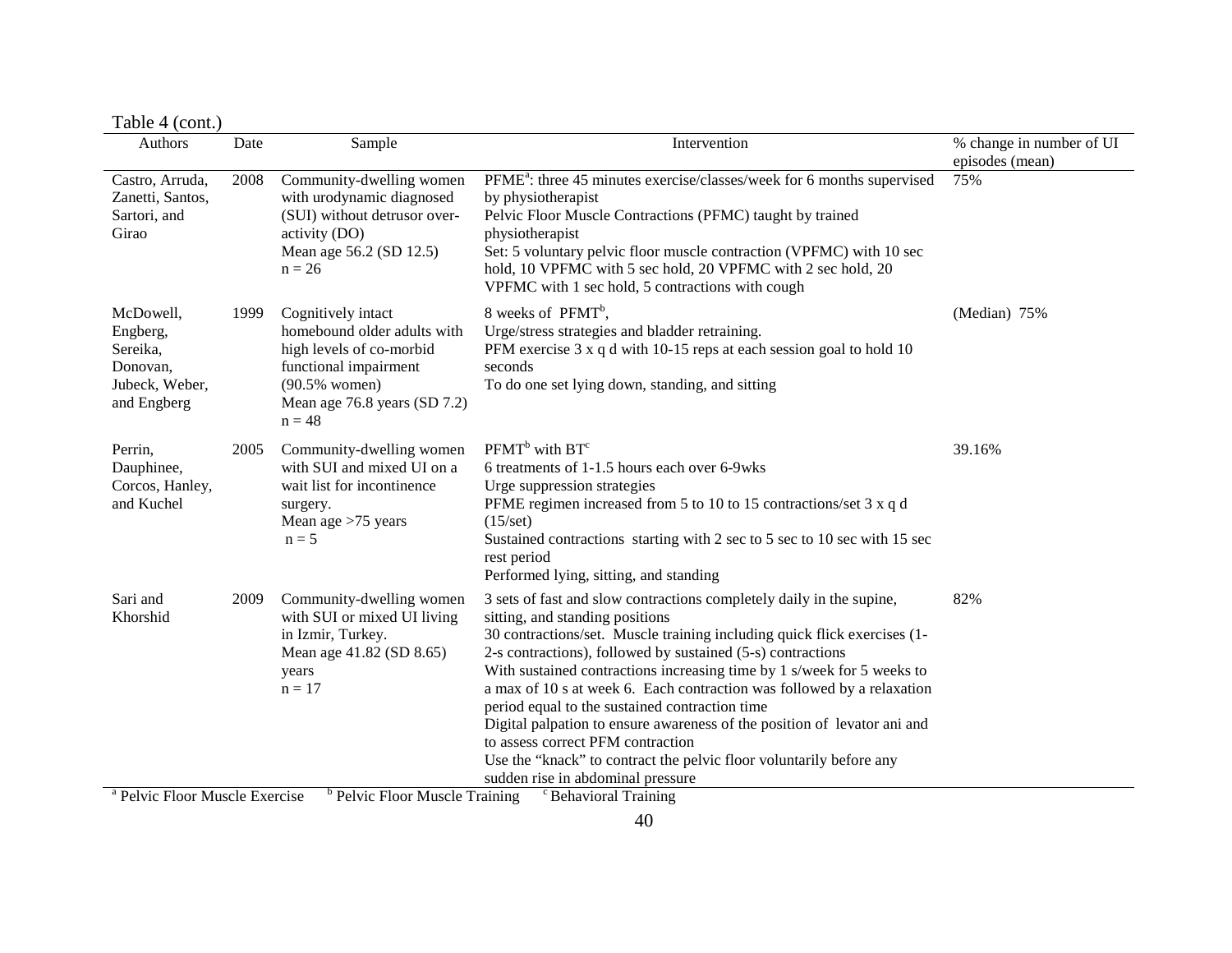### **2.3.2 Acupuncture studies**

Three studies were identified that examined the effectiveness of acupuncture for the treatment of UI (Bergstrom et al., 2000; Emmons & Otto, 2005; Engberg et al., 2009). One of the three studies in Table 5 used the pad test (g) to determine a reduction in urine leakage (Bergstrom et al., 2000). One study focused on treatment for overactive bladder and reported the impact of acupuncture on urge incontinence (Emmons & Otto, 2005). Two studies examined acupuncture for the treatment of UUI and/or SUI (Bergstrom et al., 2000; Engberg et al., 2009). All reported a reduction in UI episodes from 43% to 75% following acupuncture treatment. See Table 5 for more details of these studies.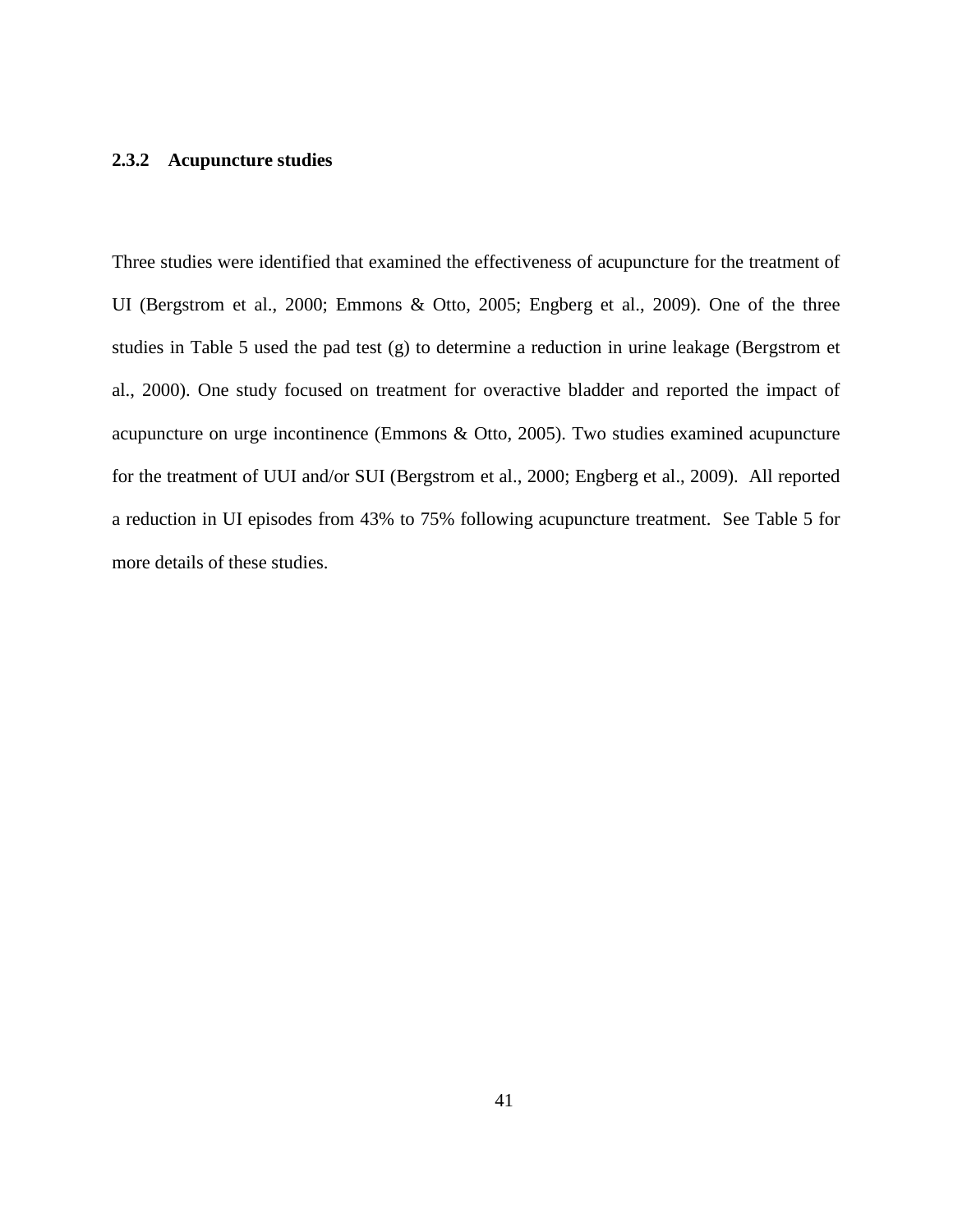# Table 5: Acupuncture studies

| Author                            | Year | Sample                                                                                                                                                                                                              | Intervention                                                                                                                                              | Mean % change in UI                                                                                                                                                          |
|-----------------------------------|------|---------------------------------------------------------------------------------------------------------------------------------------------------------------------------------------------------------------------|-----------------------------------------------------------------------------------------------------------------------------------------------------------|------------------------------------------------------------------------------------------------------------------------------------------------------------------------------|
| Bergstrom,                        | 2000 | Community-dwelling women with urge                                                                                                                                                                                  | 12 acupuncture treatment sessions over 6                                                                                                                  | 48 hour pad test post treatment                                                                                                                                              |
| Carlsson,                         |      | urinary incontinence (UUI) and mixed                                                                                                                                                                                | weeks (twice weekly)                                                                                                                                      | Baseline mean (grams) = $121$                                                                                                                                                |
| Lindholm, and                     |      | UI                                                                                                                                                                                                                  | 4 needles first treatment-increased until                                                                                                                 | Discharge mean (grams) = $69$                                                                                                                                                |
| Widengren                         |      | Mean age 76.4 years (range 66-82)                                                                                                                                                                                   | 14 needles                                                                                                                                                |                                                                                                                                                                              |
|                                   |      | $n = 15$                                                                                                                                                                                                            | Needles in place for 25 minutes and<br>stimulated 2 x during each session                                                                                 | 43% change (mean) in grams of urine<br>lost                                                                                                                                  |
| Emmons and<br>Otto                | 2005 | Community-dwelling women with<br>overactive bladder (OAB) and UUI<br>$\geq$ 18 years of age<br>$n = 85$                                                                                                             | Four 30 minute acupuncture sessions<br>1 session/week x 4 weeks<br>7 needles                                                                              | Mean number of incontinent episodes/3<br>days $(\pm SD^*)$<br>Pre-treatment $6.3 \left( \pm 7.3 \right)$<br>Post-treatment 2.6 $(\pm 3.1)$<br>% change (mean) $= 59\%$ (UUI) |
| Engberg,<br>Cohen, and<br>Sereika | 2009 | Community-dwelling women with<br>self-reported stress urinary<br>incontinence (SUI), UUI or mixed UI -<br>2 or more times/week for at least 3<br>months<br>40-70 years of age<br>$n = 9$ (4 in the treatment group) | Twelve-30 min acupuncture sessions $(2 q)$<br>week x 6 weeks)<br>Needles in place for 25 minutes and<br>stimulated 2 x during each session.<br>12 needles | % Mean $(SD^2)$<br>% Median<br>65.99<br>63.30 (34.55)<br>1 week<br>67.47 (39.93)<br>75.76<br>4 week                                                                          |

\* standard deviation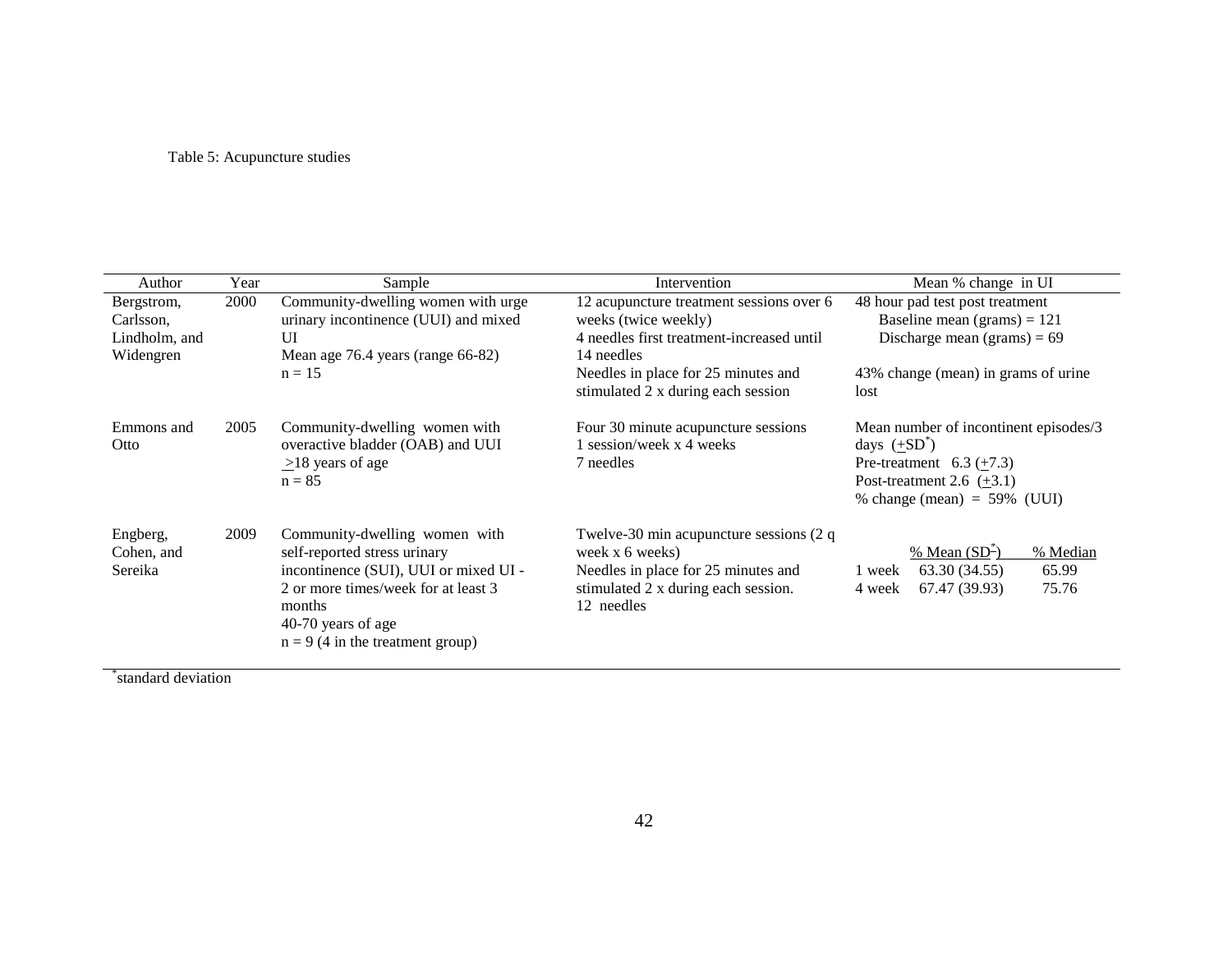#### **2.3.3 Quality of life**

Across the studies reviewed, an improvement in the severity of urinary incontinence was associated with an improvement in overall QoL scores ranging from 25-44%. Also, quality of life was not consistently defined or measured. Throughout the literature, quality of life has included general QoL, HRQoL and disease-specific QoL often used interchangeably. A variety of instruments were used to measure quality of life, i.e., Incontinence-Quality of Life (I-QOL), SF-36, Incontinence Impact Questionnaire (IIQ), King's Health Questionnaire (KHQ), Norwegian Quality of Life Scale (QoLS-N), Bristol Female Lower Urinary Tract Symptoms (B-FLUTS), and Urinary Distress Inventory (UDI) making it difficult to compare findings. When percentages were not given, the following equation was used to calculate % change in all QoL scores (either general health related QoL or UI-specific QoL). Unless otherwise noted, the percentages given are based on the mean scores. When medians were used, the median values were placed into the equation for the mean values.

$$
\begin{array}{|l|}\n \hline\n \text{Post-intervention (mean) score-Baseline (mean) score} & *100 = % \text{ change in QoL} \\
\hline\n \text{Baseline (mean) score} & & *100 = % \text{ change in QoL}\n \hline\n \end{array}
$$

Ten studies examining QoL following PFMT were identified. Table 6 lists the individual studies. Three of these studies examined the impact of PFMT training on general HRQoL (Balmforth et al., 2006; Bo et al., 2000, Tibaek et al., 2004). Balmforth et al. (2006) only examined general HRQoL using the King's Health Questionnaire and reported significant changes in six of the nine subscales. Two of the studies (Bo et al., 2000; Tibaek et al., 2004)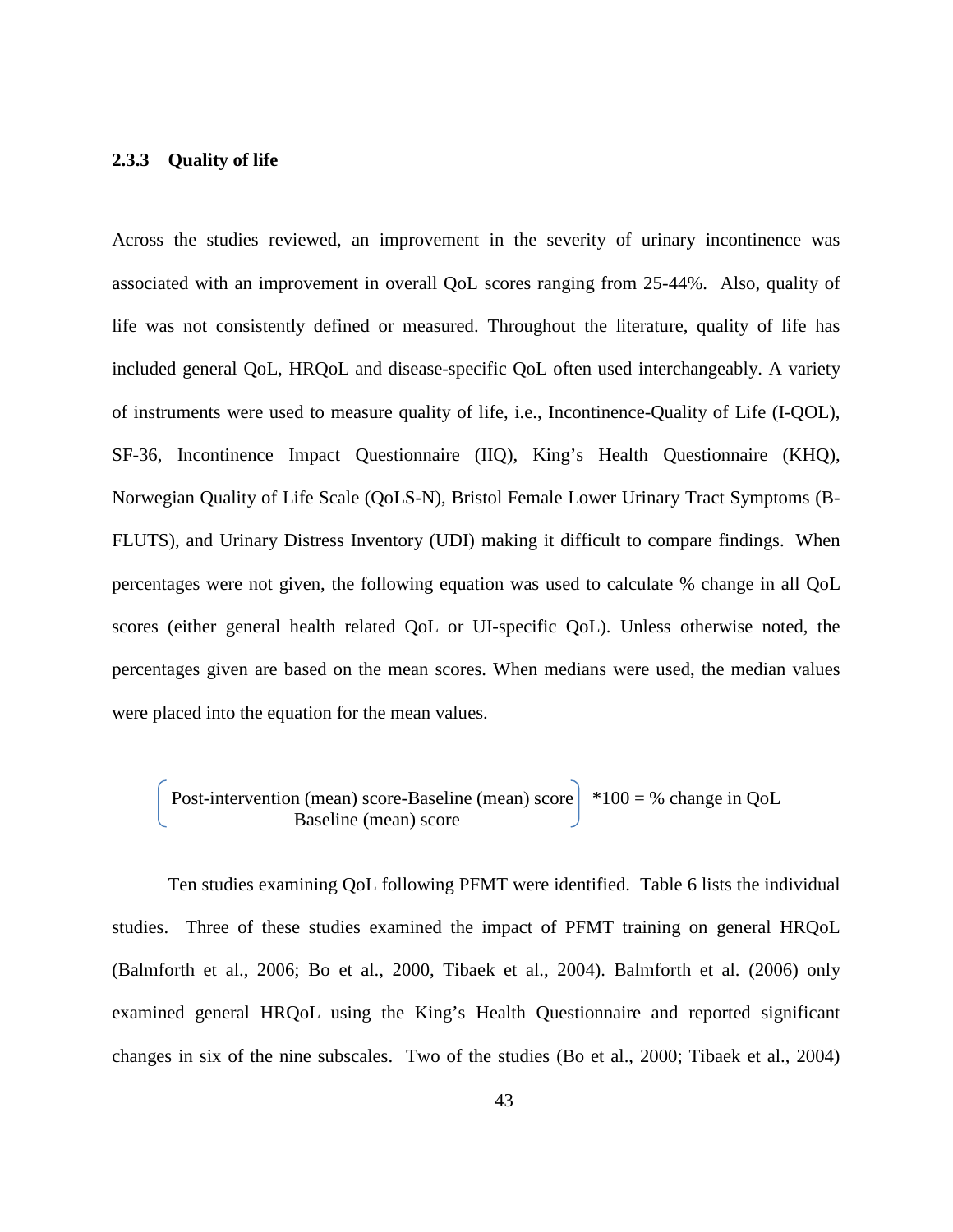examined the impact of PFMT on both general HRQoL and incontinence-specific HRQoL. Bo et al. (2000) used the Norwegian version of the QoL Scale (QOLS-N) to compare the impact of PFMT relative to a no treatment control group and reported that there was no significant change in post-intervention general HRQoL between the groups (p=.15) or within the PFMT intervention group (p-value not reported). In contrast, significantly fewer women in the PFMT group reported that UI interfered with social life and physical activity compared with the control subjects. Tibaek et al. (2004) used the SF-36 to measure general HRQoL and the Incontinence Impact Questionnaire (IIQ) to measure UI-specific QoL and reported no significant change in either general HRQoL or UI-specific QoL ( $p = .147$  and  $p = .374$ , respectively) following PFMT. The remaining seven studies examined only UI-specific QoL (Castro et al., 2008; Goode et al., 2006; Kafri et al., 2007, Kashanian et al., 2011; Perrin et al., 2005; Sari & Khorshid, 2009; Vaughn et al., 2011). The studies used a variety of questionnaires to measure the impact of PFMT on UI-specific QoL and all but one reported that there was a significant improvement in QoL scores. The other study, a small pilot study with five subjects, reported a 51% improvement in IIQ scores, but did not examine the change to determine if it was statistically significant (Perrin et al., 2005).

Three studies examined changes in quality of life in women whose UI was treated with acupuncture (Bergstrom et al., 2000, Emmons & Otto, 2005; Engberg et al., 2009), Two of the three acupuncture studies reported significant improvements in urinary incontinence-specific quality of life reporting a 29-52% improvement measured by IIQ scores (Emmons & Otto, 2005; Bergstrom et al., 2000). The third acupuncture study (Engberg et al., 2009) showed a modest improvement (12.3%) in UI-specific QoL at 1 week post acupuncture treatment. This study also showed a small improvement in general HRQoL based on the SF-36 Physical (4.5%) and Mental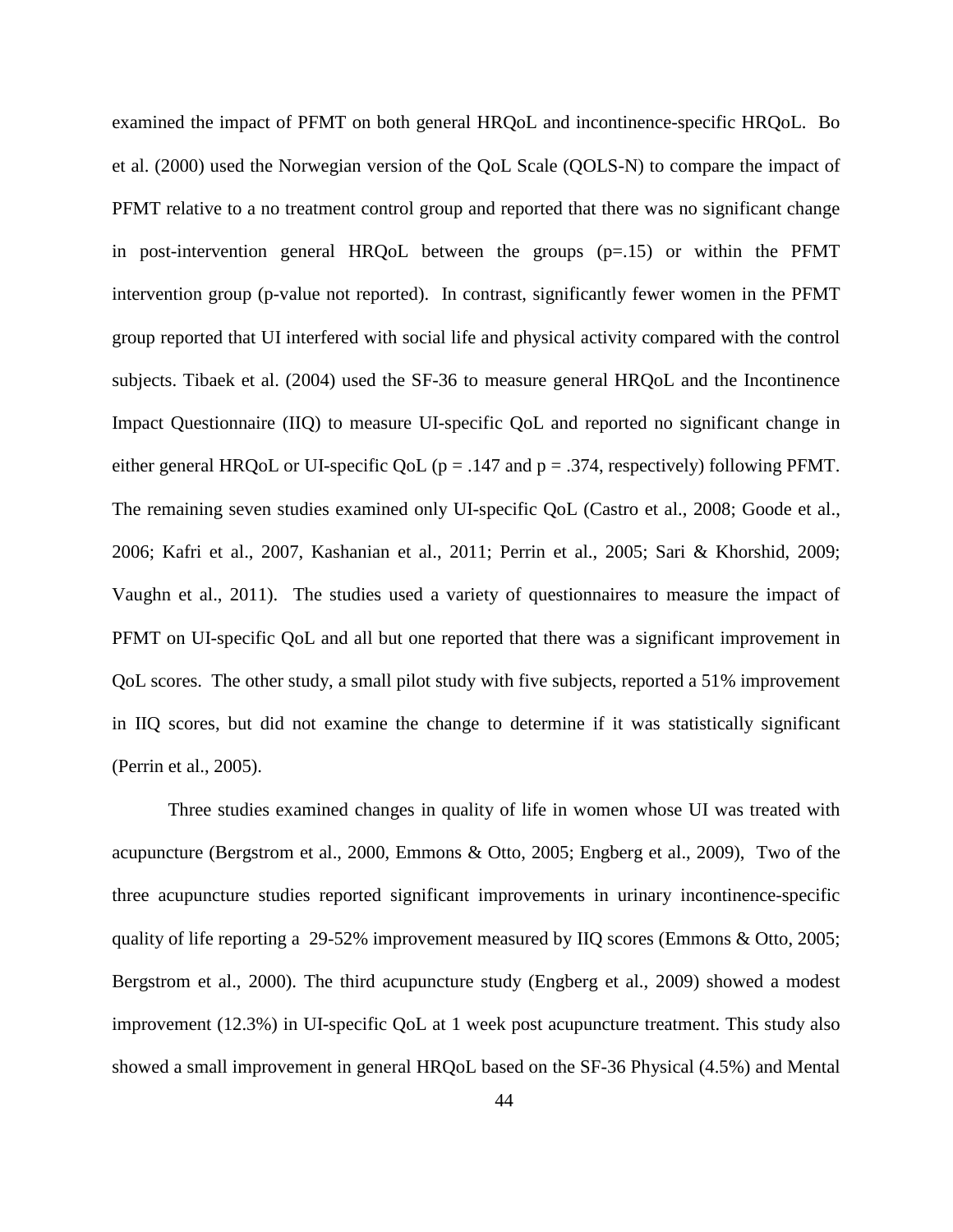Health Component (7.8%) scores. The sample size, however, was small in this pilot study and only 4 women received the acupuncture intervention.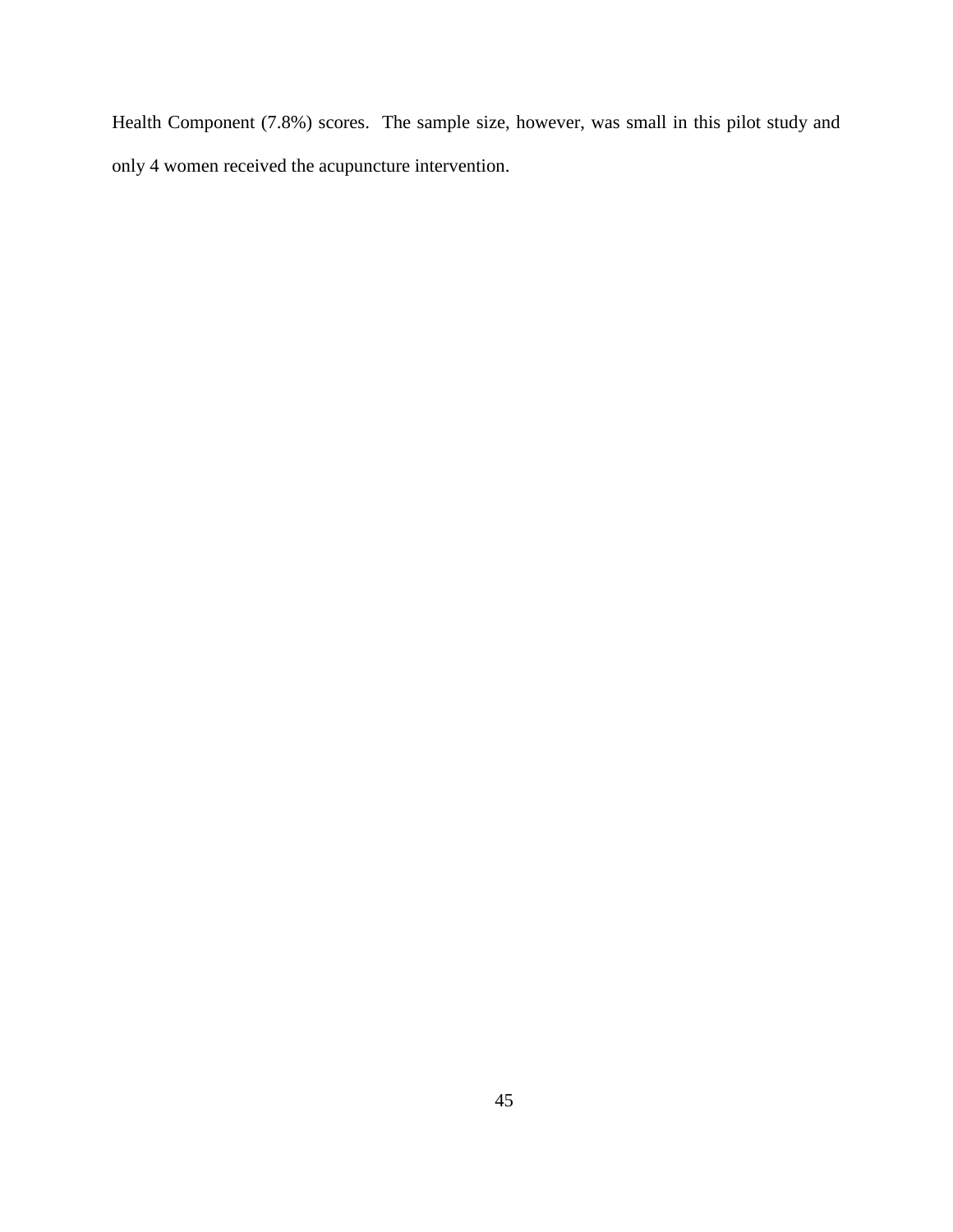| <b>Authors</b><br>Balmforth, Mantle,<br>Bimead, and Cardozo | Year<br>2006 | Sample<br>Women from a tertiary<br>urogynecology clinic with<br>urodynamic confirmed SUI <sup>a</sup> .<br>Mean age 49.5 years.<br>$n = 97$ (84 completed the<br>program)        | Intervention and Measure<br>Intervention: 14 week intensive PFMT <sup>b</sup><br>and behavioral modification program<br>(behavior modification included: fluid<br>management, diet/bowel management,<br>Exercise)<br>General HRQoL Measure: King's | Quality of Life (QoL) Outcome<br>% change in mean QoL scores representing<br>improvement post-intervention<br>KHQ subscales (all improved):<br>Gen. health perception: $3.2\%$ , p = .413<br>Condition impact = $78\%$ , p < .001<br>Role limitations = $47.8\%$ , p < .001<br>Physical limitations = $28.6\%$ , p < 001<br>Social limitations = $41.2\%$ , p = .009<br>Personal relationships = $15.2\%$ , p = .736                                                                                |
|-------------------------------------------------------------|--------------|----------------------------------------------------------------------------------------------------------------------------------------------------------------------------------|----------------------------------------------------------------------------------------------------------------------------------------------------------------------------------------------------------------------------------------------------|-----------------------------------------------------------------------------------------------------------------------------------------------------------------------------------------------------------------------------------------------------------------------------------------------------------------------------------------------------------------------------------------------------------------------------------------------------------------------------------------------------|
|                                                             |              |                                                                                                                                                                                  | Health Questionnaire (KHQ)                                                                                                                                                                                                                         | Emotions = $20.6\%$ , p = .006<br>Sleep/energy = $13.4\%$ , p = .023<br>Severity measures = $7.0\%$ , p = .321                                                                                                                                                                                                                                                                                                                                                                                      |
| Bo, Talseth, and<br><b>Vinshes</b>                          | 2000         | Community-dwelling women<br>with clinically and<br>urodynamic proven genuine<br>$SUI*$<br>Mean age: 49.6 (SD 10)<br>Treatment<br>$n = 59$ (25 in the PFMT <sup>b</sup><br>group) | Intervention: PFMT <sup>b</sup><br>General QoL Measure: Norwegian<br>version of the Quality of Life Scale<br>$(OoLS-N)$<br>Incontinence-specific QoL Measure:<br><b>Bristol Female Lower Tract Symptoms</b><br>(B-FLUTS)                           | QOLS-N The change in general HRQoL was ns<br>within group (no p-value given) or between groups,<br>$p = .15$ .<br>B-FLUTS-PFMT <sup>b</sup> vs. control:<br>Avoiding places/situations: 28 vs. 34.4, ns<br>Interference -social activities: 3.7 vs. 40.7, $p < .01$<br>Interference-physical activities: 43.5 vs. 79.3, $p < .01$<br>Interference-with life overall:56.0 vs.82.1, ns<br>Unsatisfied if you had to spending the rest of your<br>life with symptoms as they are now: 4.0 vs. 37.9, ns |
| Castro, Arruda,<br>Zanetti, Santos,<br>Santorie, and Girao  | 2008         | Community-dwelling women,<br>mean age 56.2 years $n = 118$<br>with 26 in $PFMT^b$ group                                                                                          | Intervention: PFMT <sup>b</sup><br>QoL Measure: I-Qol                                                                                                                                                                                              | Total I-QoL = $28.3\%$ improvement at 6 months<br>post-intervention, $p < 0.001$                                                                                                                                                                                                                                                                                                                                                                                                                    |

<sup>a</sup> stress urinary incontinence<br><sup>b</sup> pelvic floor muscle training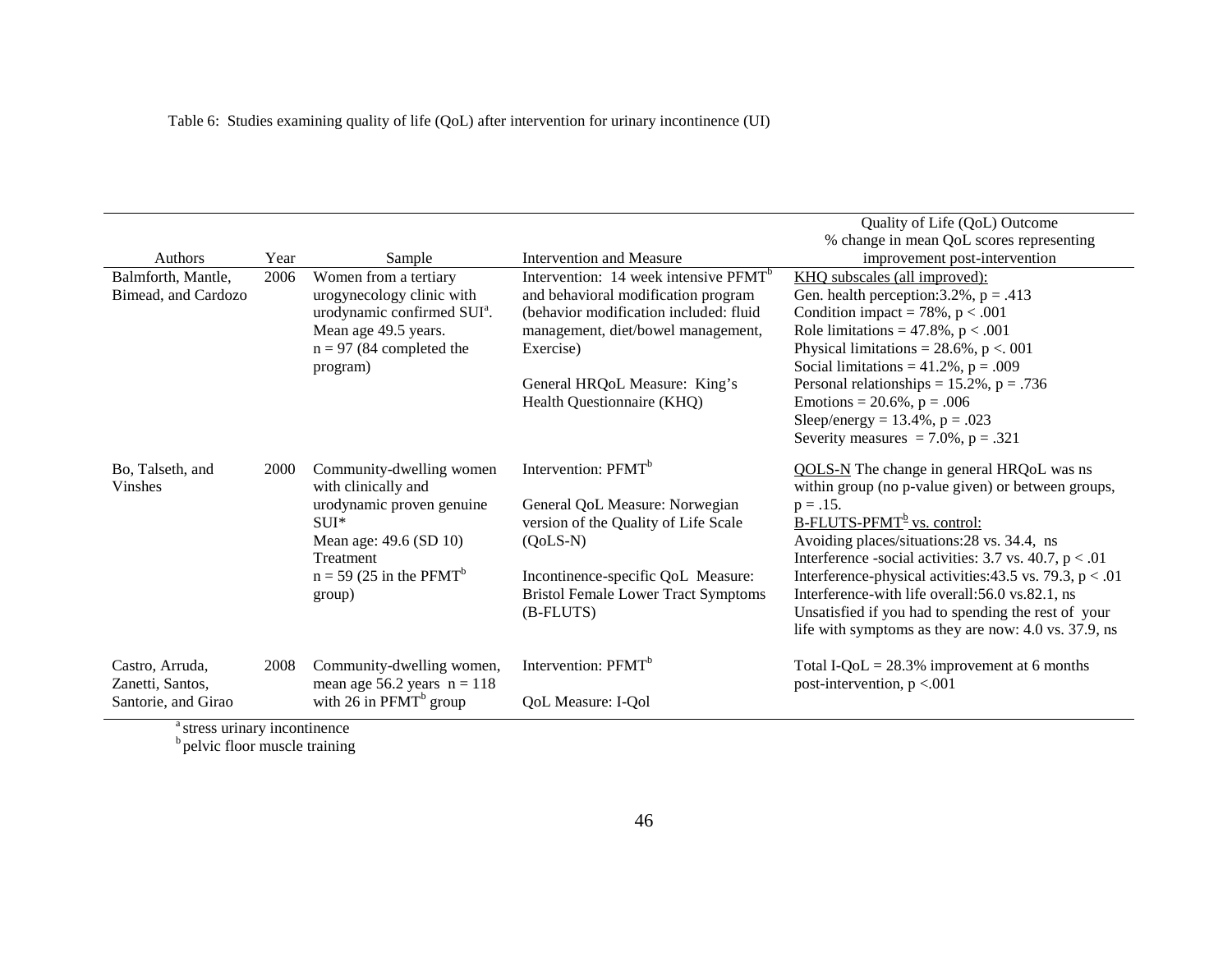# Table 6 (cont.)

| Authors                                                                  | Year | Sample                                                                                                                                                                | Intervention and Measure                                                                                                                                | Quality of Life (QoL) Outcome<br>% change in mean QoL scores representing<br>improvement post-intervention                                                                                                                                                                                 |
|--------------------------------------------------------------------------|------|-----------------------------------------------------------------------------------------------------------------------------------------------------------------------|---------------------------------------------------------------------------------------------------------------------------------------------------------|--------------------------------------------------------------------------------------------------------------------------------------------------------------------------------------------------------------------------------------------------------------------------------------------|
| Goode, Burgio,<br>Locher, Roth,<br>Umlauf, Richter,<br>Varner, and Lloyd | 2006 | Community-dwelling women<br>ages 40-78 (mean age 57<br>years) with SUI <sup>a</sup> or Mixed UI<br>$n = 200$ (66 in the PFMT <sup>b</sup><br>group)                   | Intervention: PFMT <sup>b</sup><br>Incontinence-specific QoL: IIQ                                                                                       | Total IIQ = $38\%$ improvement, p<.001<br>Physical subscale $=$ 36% improvement post<br>intervention (2 weeks post-intervention)<br>Social subscale = $41\%$ improvement<br>Emotional subscale = $35\%$ improvement                                                                        |
| Kafri, Langer, Dvir,<br>and Katz-Leurer                                  | 2007 | Community-dwelling women,<br>$>18$ years of age having urge<br>incontinence and urodynamic<br>confirmed overactive bladder.<br>$n = 55$ (20 PFMT <sup>b</sup> group). | Intervention: PFMT <sup>b</sup><br>QoL Measure: I-QoL                                                                                                   | Total I-QOL = $21\%$ improvement at 3 months<br>post-intervention, $p < .01$                                                                                                                                                                                                               |
| Kashanian, Ali,<br>Mazeni, and<br>Bahasadri                              | 2011 | Community-dwelling women<br>living in Tehran, Iran<br>Mean age 41.6 years.<br>$n = 85$ (46 in the PFMT <sup>b</sup> )<br>group).                                      | Intervention: PFMT <sup>b</sup><br>Incontinence-specific QoL: I-QoL,<br>Incontinence Impact Questionnaire (IIQ)<br>and Urinary Distress Inventory (UDI) | Total I-QoL = $23\%$ improvement at 1 month (4)<br>months from beginning the study), $p < .001$<br>Total IIQ = $31\%$ improvement at 1 month (4<br>months from beginning the study), $p < .001$<br>$UDI = 32\%$ improvement at 1 month (4 months)<br>from beginning the study), $p < .001$ |
| Perrin, Dauphinee,<br>Corcos, Hanley, and<br>Kuchel                      | 2005 | Community-dwelling women<br>Mean age $\geq$ 75 years on a wait<br>list for incontinence surgery.<br>$n = 5$                                                           | Intervention: PFMT <sup>b</sup><br>QoL Measure: Incontinence Impact<br>Questionnaire (IIQ)                                                              | Total Incontinence Impact Questionnaire (IIQ)<br>Score = $51\%$                                                                                                                                                                                                                            |

<sup>a</sup> stress urinary incontinence <sup>b</sup> pelvic floor muscle training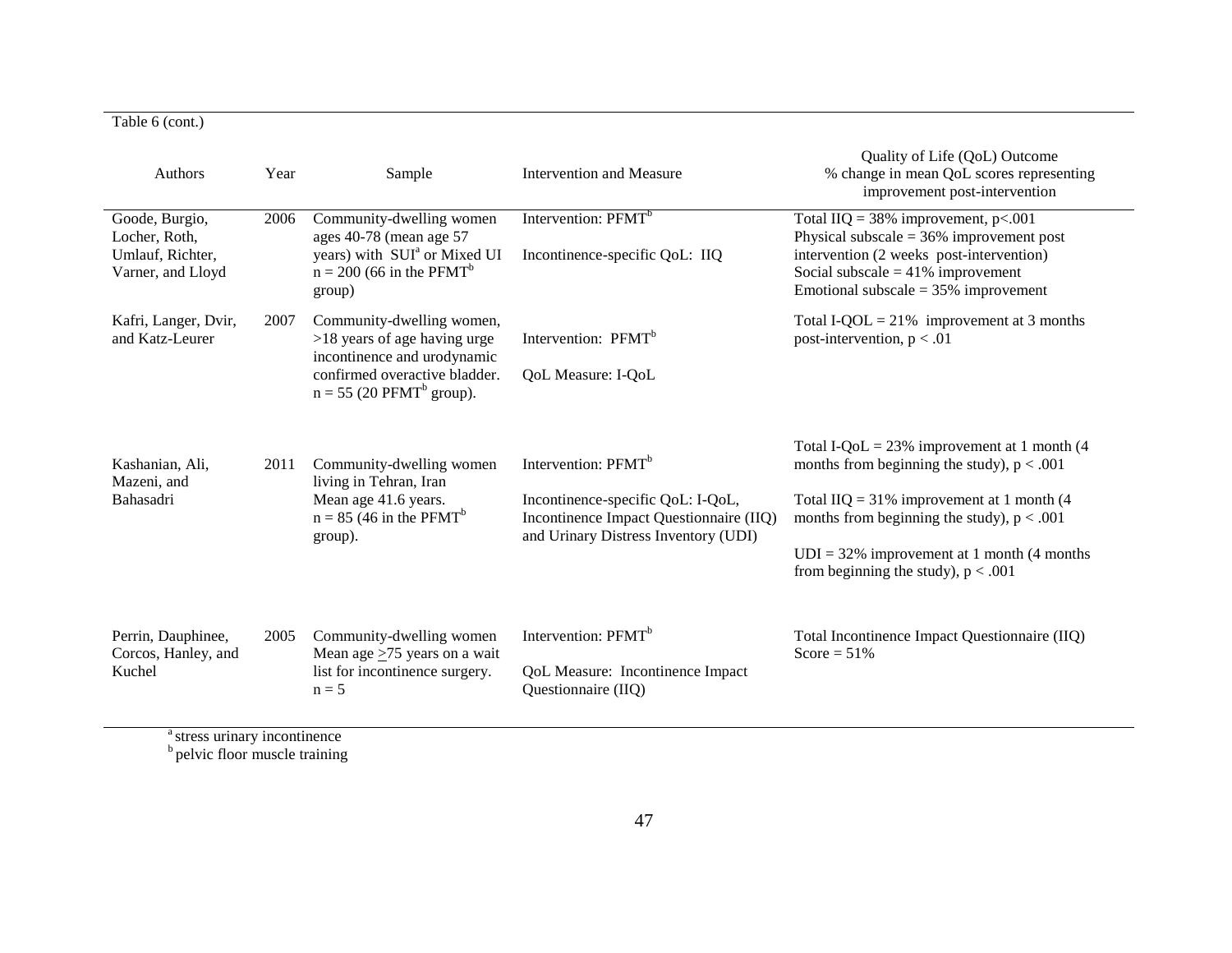Table 6 (cont.)

| Authors                                               | Year | Sample                                                                                                                        | <b>Intervention and Measure</b>                                                                                                                          | Quality of Life (QoL) Outcome<br>% change in mean QoL scores representing<br>improvement post-intervention                                                                                                                                                   |
|-------------------------------------------------------|------|-------------------------------------------------------------------------------------------------------------------------------|----------------------------------------------------------------------------------------------------------------------------------------------------------|--------------------------------------------------------------------------------------------------------------------------------------------------------------------------------------------------------------------------------------------------------------|
| Sari and Khorshid                                     | 2009 | Community-dwelling women<br>with SUI or mixed UI living<br>in Izmir, Turkey.<br>Mean age 41.82 (SD 8.65)<br>years<br>$n = 17$ | <b>Intervention: Pelvic Floor Muscle</b><br>Exercise (PFME)<br>Incontinence-specific QoL:<br>Incontinence specific-quality of life I-<br>QoL (3 domains) | Total Incontinence-Quality of Life $(I-QoL) = 29\%$ ,<br>$p = .01$<br>Significant improvement in all three I-QoL<br>domains:<br>1) Avoidance/limiting behaviors $= 25\%$<br>2) Psychosocial impact domain $=$ 39%<br>3) Social embarrassment domain $= 48\%$ |
| Tibaek, Jensen,<br>Lindskov, and Jensen               | 2004 | Clinical sample of women<br>from a University Hospital in<br>Sweden, post-ischemic stroke                                     | <b>Intervention: Pelvic Floor Muscle</b><br>Training (PFMT)                                                                                              | SF-36 no significant change in scores pre-to<br>post-treatment, $p = .147$                                                                                                                                                                                   |
|                                                       |      | with primarily urge and mixed<br>UI                                                                                           | General QoL measure: SF-36                                                                                                                               | IIQ: no significant change in scores pre to                                                                                                                                                                                                                  |
|                                                       |      | Mean age (treatment group) $=$<br>59 years (min 56-max 72)<br>$n = 24$ (12 in PFMT group; 12<br>control group)                | Incontinence-specific QoL: IIQ                                                                                                                           | post-treatment, $p = .374$ .                                                                                                                                                                                                                                 |
| Vaughn, Juncos,<br>Burgio, Goode, Wolf<br>and Johnson | 2011 | Uncontrolled pilot study of<br>participants with Parkinson<br>Disease, mean age of 66.5,                                      | Intervention: PFMT using computer-<br>assisted EMG biofeedback                                                                                           | ICIQ-OAB = $23.1\%$ improvement, $p = .002$                                                                                                                                                                                                                  |
|                                                       |      | recruited from a movement<br>disorders clinic (15 (90%)<br>were male)<br>$n = 20$ (17 completed the<br>study)                 | Incontinence-specific QoL: International<br><b>Consultation on Incontinence</b><br>Questionnaire for overactive bladder<br>$(ICIQ-OAB)$                  |                                                                                                                                                                                                                                                              |
| Bergstrom, Carlsson,<br>Lindholm, and                 | 2000 | Community-dwelling women<br>Mean age 76.4 years (range                                                                        | Intervention: Acupuncture                                                                                                                                | Total I-QoLI = $34\%$ change in medians at 3 months<br>(Mdn change 41 to 55), $p = .001$                                                                                                                                                                     |
| Widengren                                             |      | $66-82)$<br>$n = 15$                                                                                                          | Incontinence-specific QoL:<br>Incontinence Quality of Life Index (I-<br>QoLI).                                                                           |                                                                                                                                                                                                                                                              |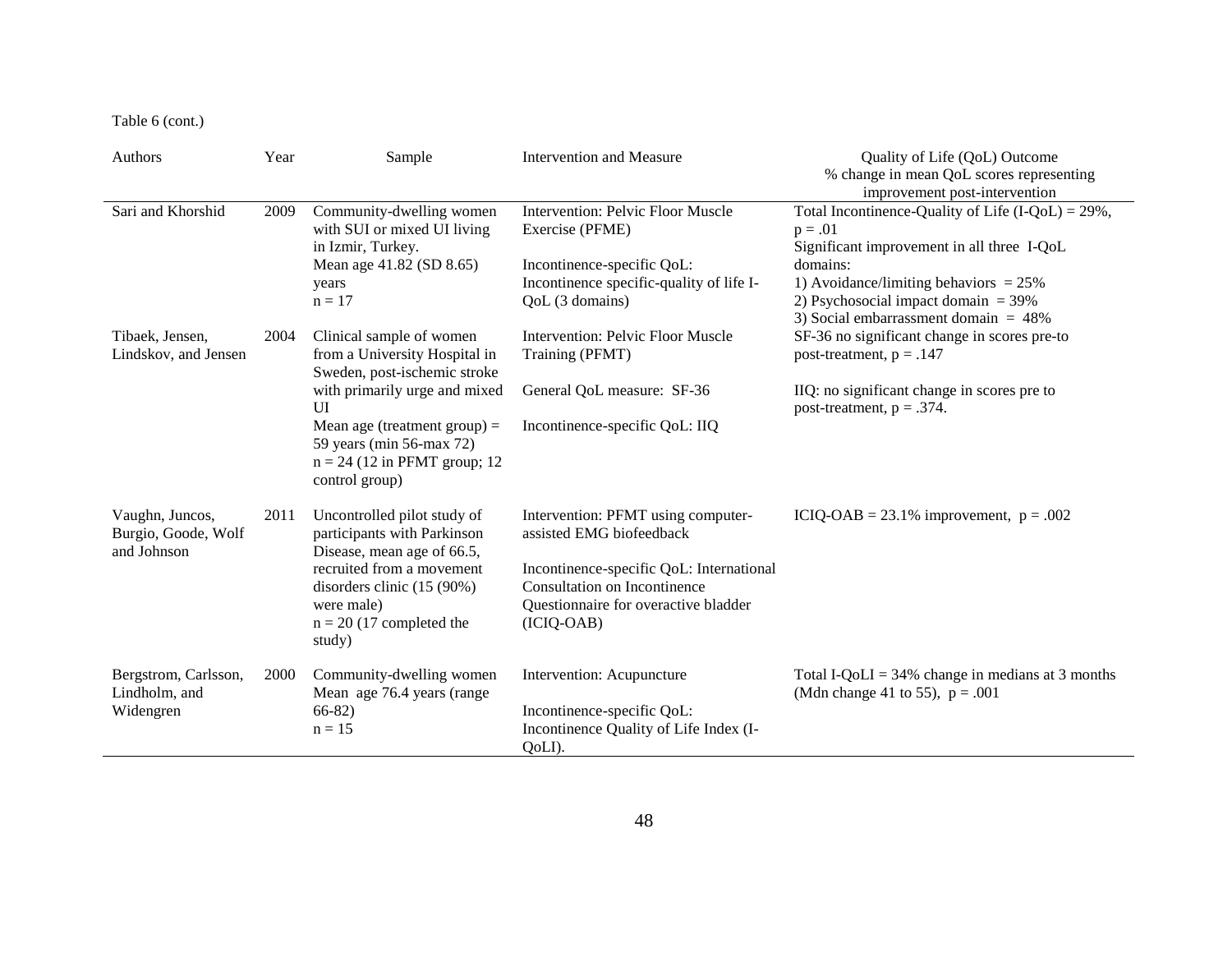# Table 6 (cont.)

| <b>Authors</b>                 | Year | Sample                                         | Intervention and Measure                                               | Quality of Life (QoL) Outcome<br>% change in mean QoL scores representing<br>improvement post-intervention |
|--------------------------------|------|------------------------------------------------|------------------------------------------------------------------------|------------------------------------------------------------------------------------------------------------|
| <b>Emmons</b> and Otto         | 2005 | Community-dwelling women                       | Intervention: Acupuncture                                              | $IQ Total = 52\%, p = .004$                                                                                |
|                                |      | $>18$ years of age<br>$n = 85$                 | Incontinence-specific QoL: IIQ and<br>Urinary Distress Inventory (UDI) | $UDI = 57\%$                                                                                               |
| Engberg, Cohen, and<br>Sereika | 2009 | Community-dwelling women<br>40-70 years of age | Intervention: Acupuncture                                              | Based on the medians for the four scores below:                                                            |
|                                |      | $n = 9$ (4 in the intervention<br>group)       | General HRQoL: Medical Outcomes<br>Study-SF-36 $(SF-36)$ :             | SF-36 Physical Component = $4.5\%$<br>$SF-36$ Mental Health Comp = 7.8%                                    |
|                                |      |                                                | UI-specific QoL: IIQ and UDI                                           | $IQ Total = 12.3\%$<br>UDI Total = $13.5\%$                                                                |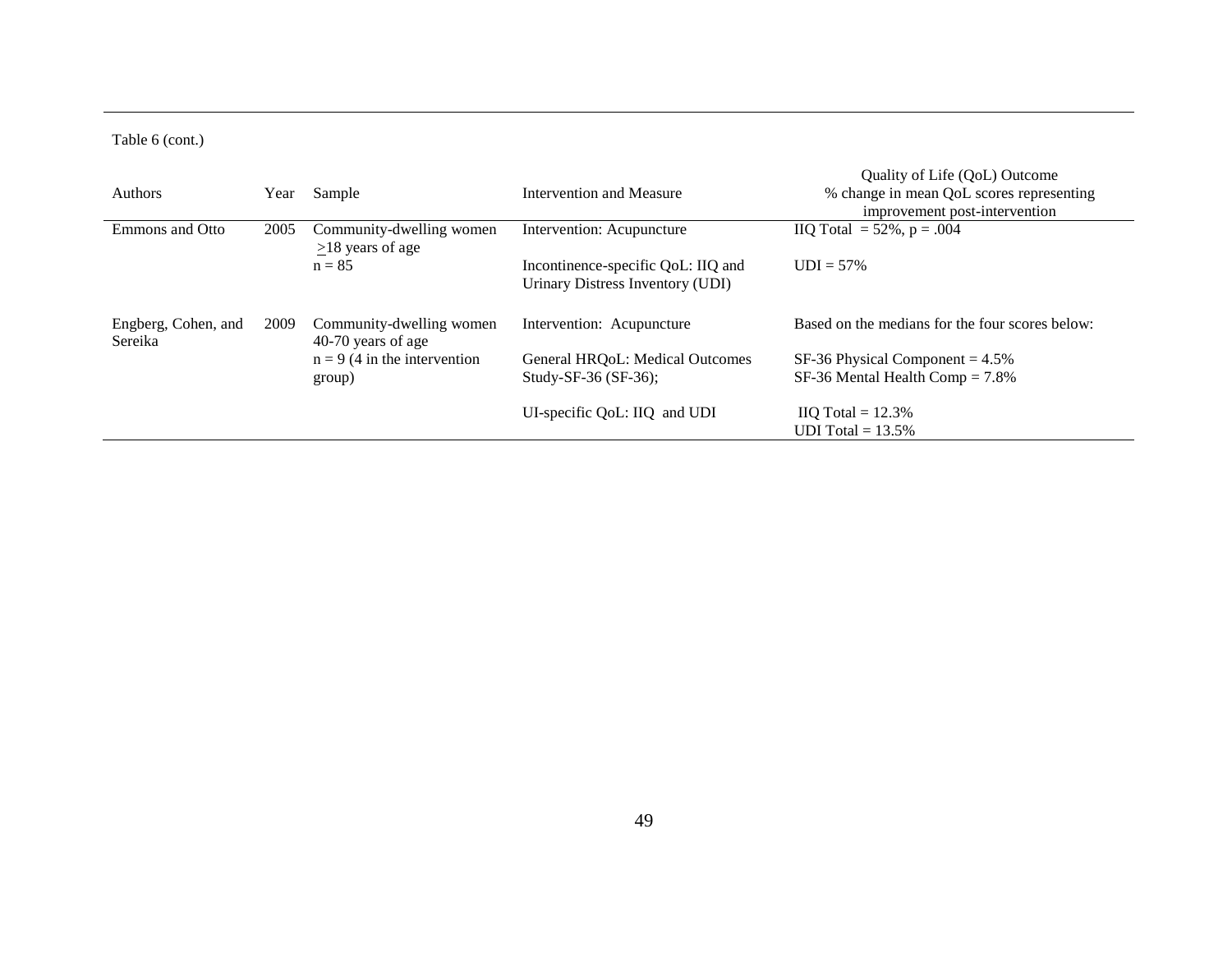#### **2.3.4 Limitations**

There are a few studies examining the impact of PFMT or acupuncture on general HRQoL and none focusing on older women. There are no published studies comparing the impact of these interventions, PFMT and acupuncture, on either incontinence frequency or HRQoL.

# **2.3.5 Discussion**

This proposed secondary analysis will address the gaps in the literature and add to the body of knowledge in regard to treatment interventions for middle-aged and older women who experience UI. There have been no studies comparing the effectiveness of PFMT and acupuncture for the treatment of urinary incontinence. While acupuncture has been shown to be an effective treatment option for many chronic disorders, there are very few studies examining the use of acupuncture to treat urinary incontinence. Middle-aged and older women have not been the focus of many UI studies to date (Sampselle, 2003). The majority of studies have been on women of child-bearing age even though the prevalence of UI has been reported to increase with age (Waetjen et al., 2006). Since there is no one intervention that will work for everyone, it is important to identify effective and safe interventions to treat urinary incontinence and at the same time improve the HRQoL for middle-aged and older women who experience urinary incontinence.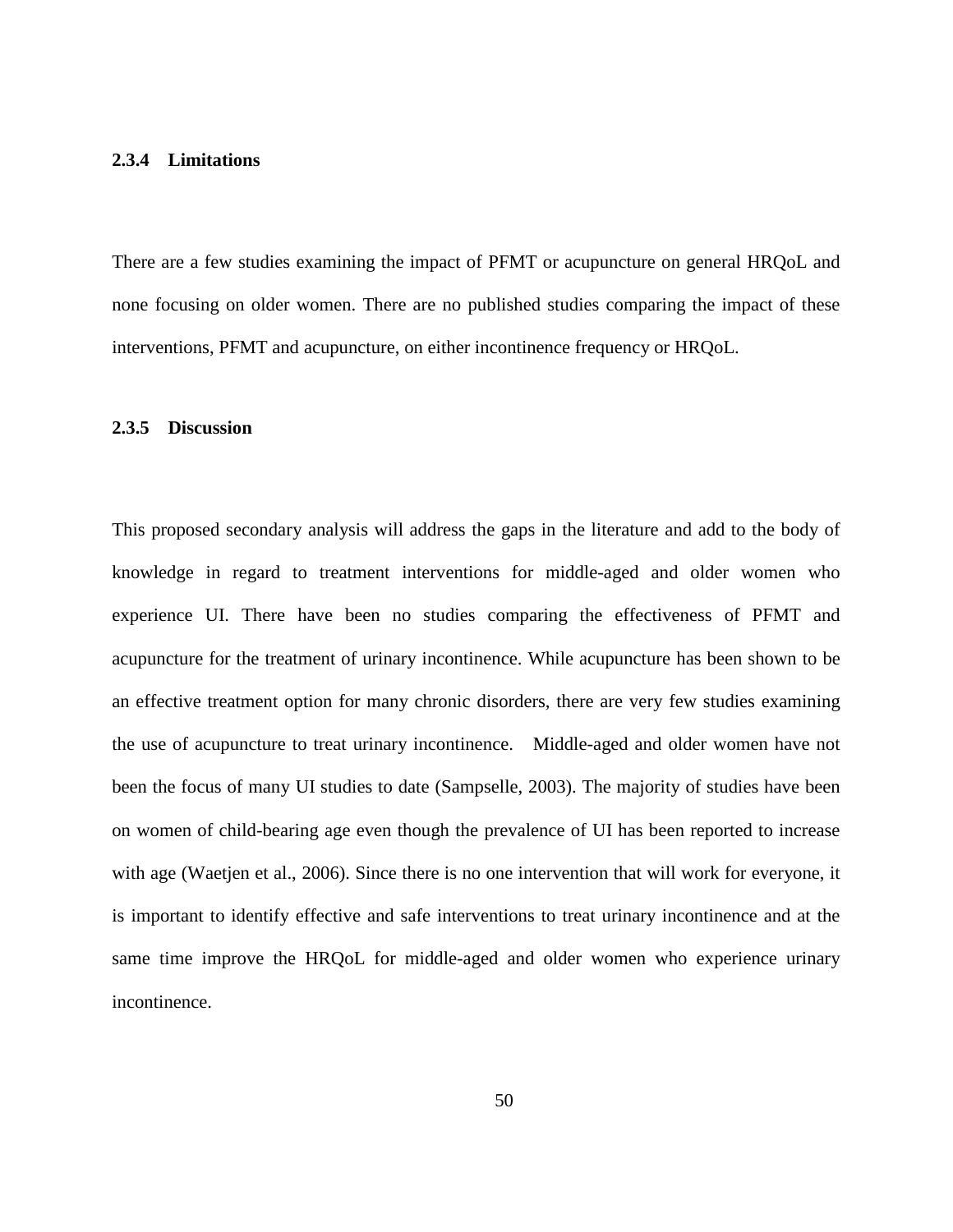### **3.0 RESEARCH DESIGN AND METHODS**

#### **3.1 STUDY DESIGN**

#### **3.1.1 Comparative Effectiveness Research (CER)**

Since 2007, there has been an increased focus on decision-making by clinicians and their patients (Sox & Greenfield, 2009). As a result, the Institute of Medicine called for a national initiative of research to help promote better decision-making about interventions to treat health conditions (Sox & Greenfield, 2009). As noted, there are many treatment options available for urinary incontinence but practical information that can guide health care choices for individual patients is often entwined with uncertainty on the part of the clinician and the patient (Conway  $\&$  Clancy, 2009). It is important for both clinicians and patients to know which interventions work and which work better on average for certain subgroups of patients (Conway & Clancy, 2009; Horn & Gassaway, 2010; Luce et al., 2009). With the passage of the American Recovery and Reinvestment Act of 2009, the stage was set for comparative effectiveness research (Sox, 2010).

Comparative effectiveness research (CER) provides evidence related to the effectiveness, harms, and benefits of different treatment options so consumers or stakeholders can make truly informed decisions about the care they give or receive with the ultimate outcome of seeing an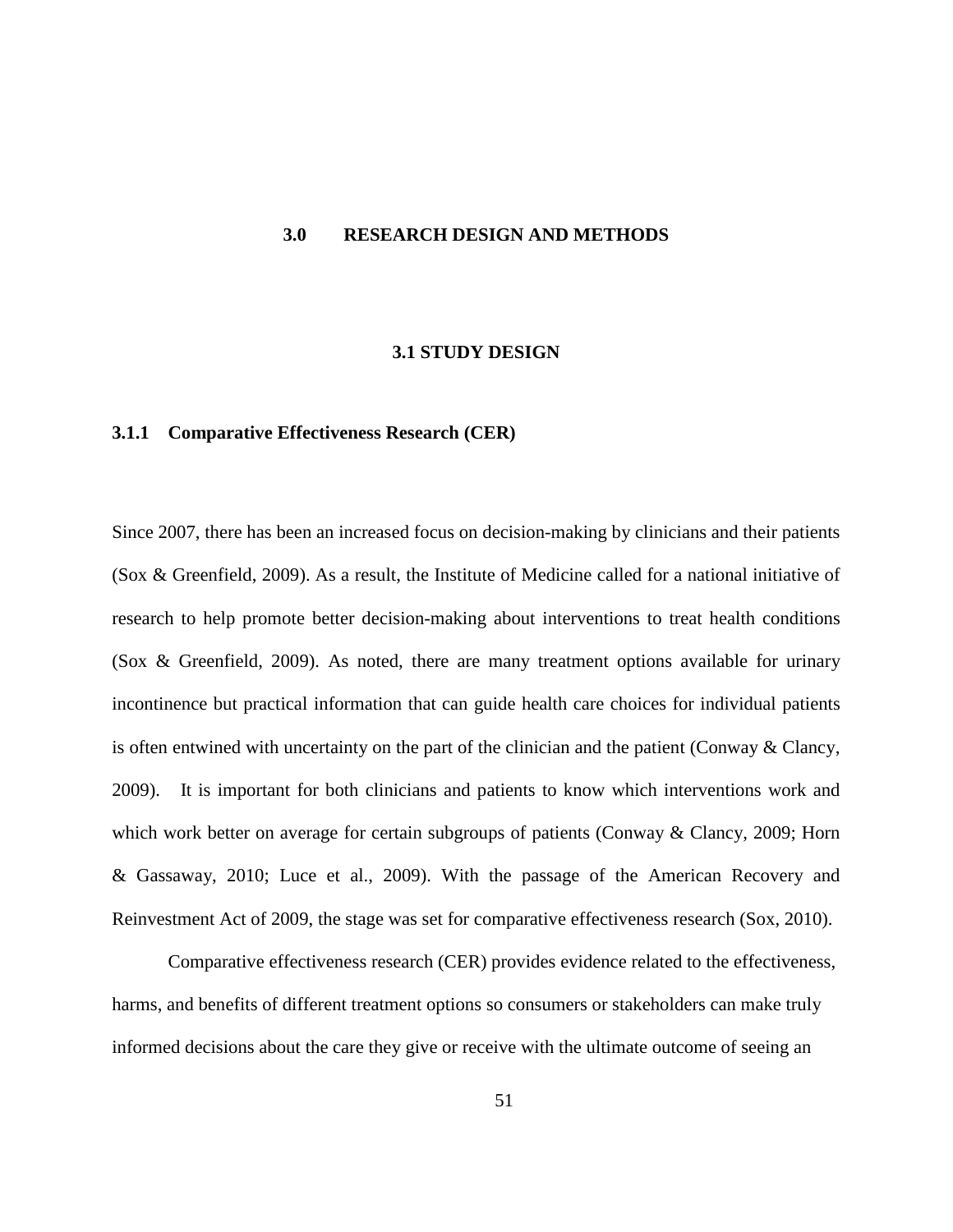improvement in quality of life (Sox & Greenfield, 2009). CER is defined by the Institute of Medicine in its report published on June 30, 2009

#### [\(http://www.nap.edu/openbook.php?record\\_id=12648&page=29](http://www.nap.edu/openbook.php?record_id=12648&page=29) ) as:

"…the generation and synthesis of evidence that compares the benefits and harms of alternative methods to prevent, diagnose, treat, and monitor a clinical condition or to improve the delivery of care. The purpose of CER is to assist consumers, clinicians, purchasers and policy makers to make informed decisions that will improve health care at both the individual and population levels."

Systematic reviews use data from two broad research categories, i.e., observational studies and randomized control trials to summarize the empirical evidence, which has helped policy-makers formulate practice guidelines to date (Concato, Peduzzi, Huang, O'Leary, & Kupersmith, 2010; Horn & Gassaway, 2010; Sox & Greenfield, 2009). In recent years, large databases from diverse populations have been compiled in an attempt to use information to mimic real-life experience (Berger, Mamdani, Atkins, & Johnson, 2009; Concato et al., 2010; Horn & Gassaway, 2010). It is important for researchers to choose the right method to address the research question(s) and the choice should be driven by policy goals (Teutsch, Berger,  $\&$ Weinstein, 2005). Quite often using RCTs is most appropriate when examining treatment options related to benefit-risk-cost assessment (Teutsch et al., 2005). This is the direction of the current study, which is examining data collected from two prior randomized controlled trials (RCTs) to compare the effectiveness of PFMT and acupuncture for the treatment of UI as well as to examine the impact on HRQoL for women with urge and/or stress UI. The information gained from this study will add to the body of knowledge and may help assist patients, clinicians, and policy makers in making decisions related to treatment options.

This study was a secondary analysis of data collected during two independent, randomized controlled trials. One of the studies examined the efficacy of a relapse prevention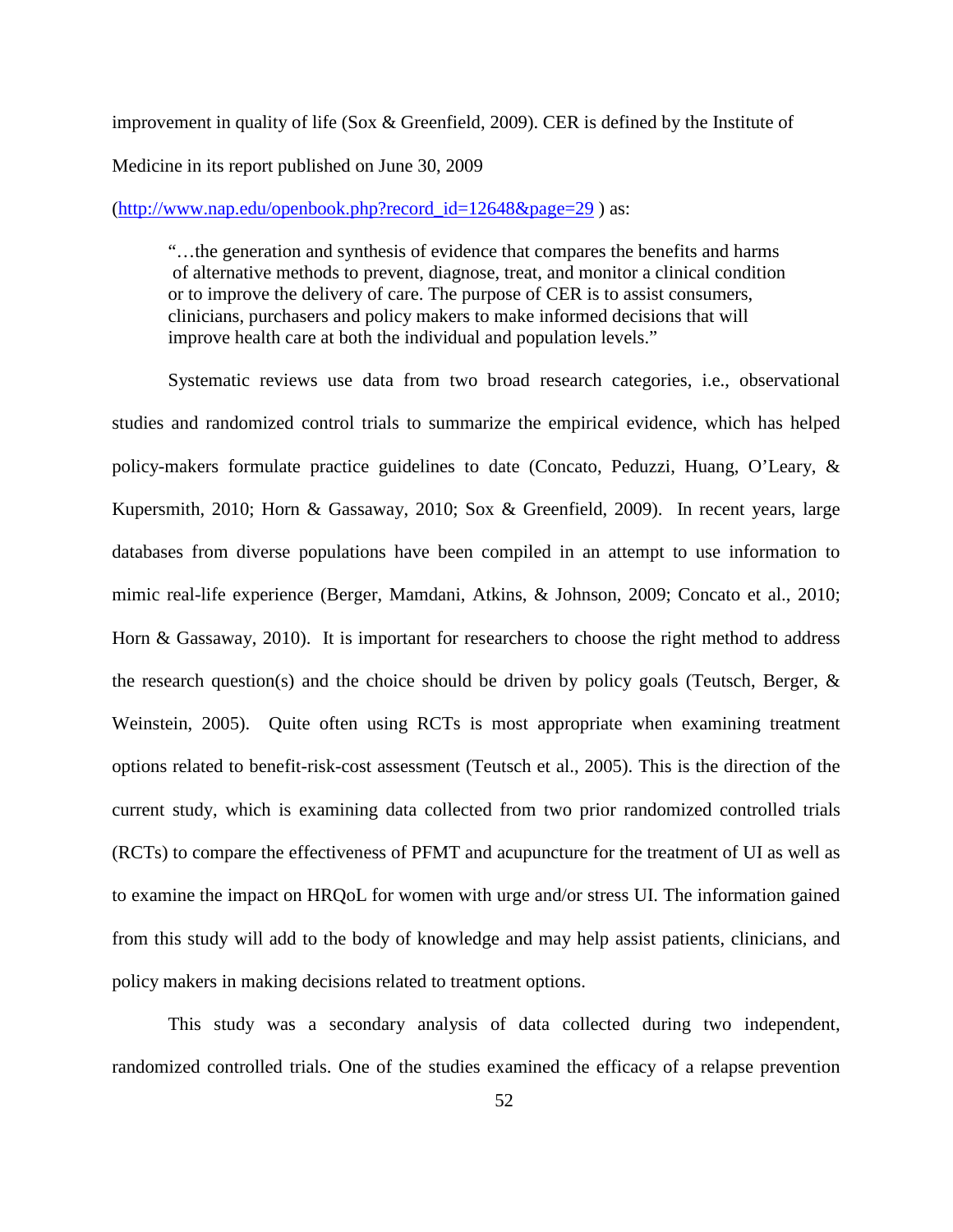intervention in maintaining improvements in UI following a PFMT intervention for homebound and non-homebound women  $> 60$  years of age. The PFMT study was a longitudinal, randomized controlled trial with repeated assessments at baseline [prior to the PFMT intervention (preintervention)], immediate post-intervention, following the relapse intervention (for subjects randomized to the relapse intervention) and at 3, 6, 9, and 12 months post-intervention. All subjects received PFMT once a week for six weeks. Following the initial PFMT, subjects were randomly assigned to a 4-month relapse prevention therapy designed to promote continued adherence to the PFMT regimen or to a traditional follow-up group with no additional intervention. Eligible non-homebound, female participants who received the PFMT intervention were included in this secondary analysis. Surface electromyography (EMG) was utilized to teach subjects how to contract and relax their PFMs and to provide visual and/or auditory feedback on their performance. They were asked to do the pelvic floor muscle exercise (PFME) three times a day with 10-15 repetitions at each session. They were asked to do one session while lying down, standing, and sitting. The initial duration of contraction and relaxation for each repetition was based on the baseline assessment of PFM strength. Subjects were instructed to gradually increase the duration of PFM contraction and relaxation with a goal of 10 seconds each. Subjects with urge UI (UUI) were taught urge suppression strategies, i.e., 3-4 quick PFM contractions to suppress urgency and prevent involuntary urine loss. For stress UI (SUI), participants were instructed to contract their PFMs during the activities associated with involuntary urine loss.

The second study examined the efficacy of acupuncture for the treatment of UI in nonhomebound women > 25 years of age. The acupuncture study was a longitudinal, doubleblinded, randomized controlled trial with repeated assessment of non-homebound women to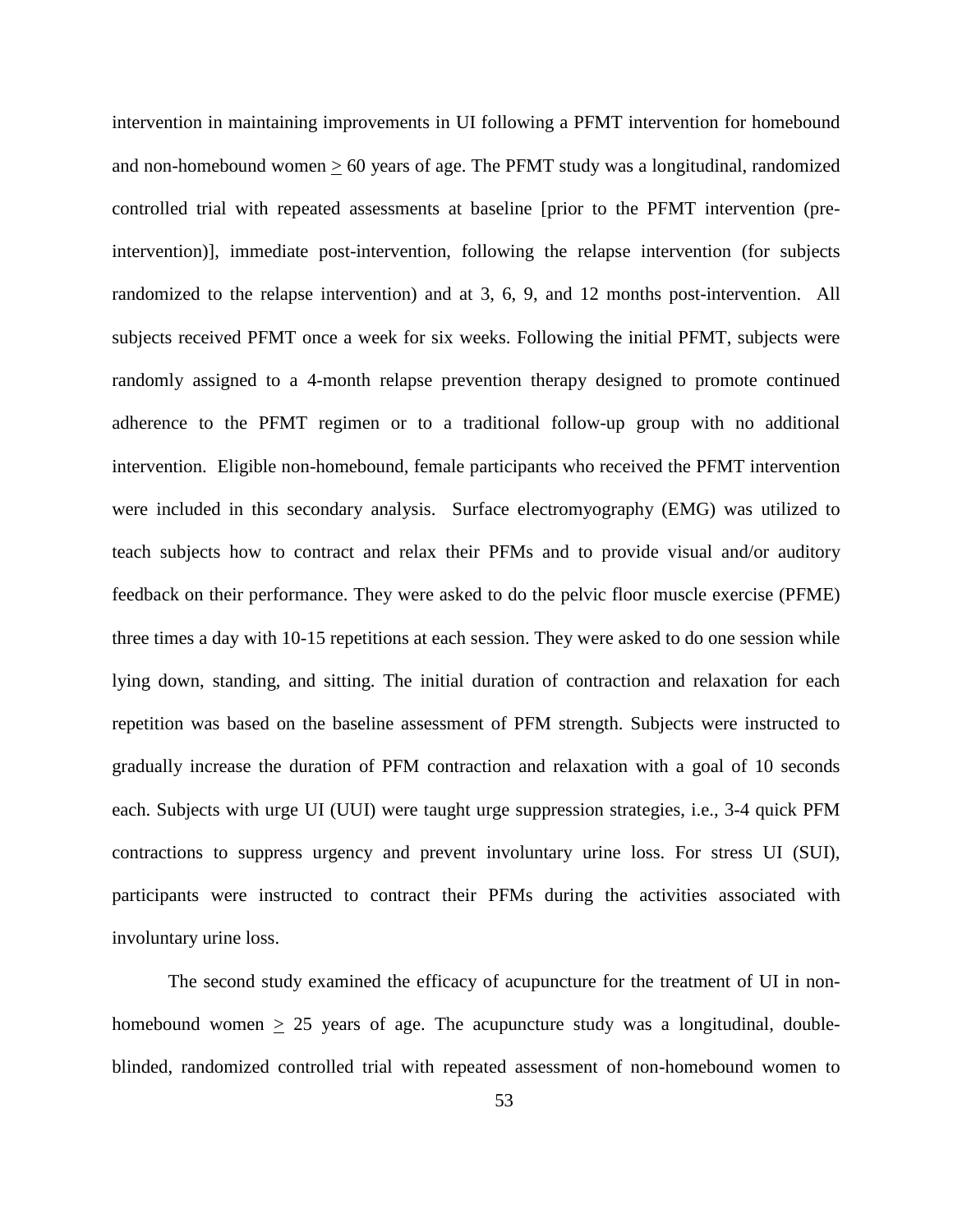examine the short-term and long-term efficacy of acupuncture for the treatment of UI. With equal allocation, women were randomized to either a true or sham acupuncture group. The sham acupuncture was performed using a non-penetrating needle (Park, White, Stevinson, Ernst, & Martin, 2002). Women randomized to the sham acupuncture group were eligible to crossover and receive the true acupuncture following the 4-week post-treatment assessment. Subjects initially randomized to the acupuncture group were blinded to their group assignment; crossover subjects were not. Eligible women, who were at least 50 years of age and received the true acupuncture, as either their initial treatment or after crossing over following sham acupuncture, were included in the current study. Acupuncture was performed by a single acupuncturist licensed by the Commonwealth of Pennsylvania. Subjects were in prone position on a treatment table or seated in a massage chair during the treatment sessions. The specific acupuncture protocol was a modification of the protocol used by Bergstrom et al. (2000). Subjects received 12 acupuncture treatments over 6 weeks; treatments occurred twice a week. Each treatment session lasted 45 to 60 minutes. The acupuncture needles (12 total) were inserted bilaterally at the following acupuncture points: two leg points (KI-3 and SP-6), and BL-23, 31, 32, and 33 (paraspinal points from L2 to mid-sacrum). These points were selected by Bergstrom et al. (2000) so that acupuncture points would correspond to segmental innervation of the bladder. For the extremity points a 30 mm 32 gauge needle was inserted to a depth of 20-30 mm. For the paraspinal points a 40 mm 32 gauge needle was inserted to a depth of 30-40 mm. Needles were manually inserted and manipulated until the subject experienced the de-qi sensation (i.e., the sensation of the tissue grabbing onto the needle, or a feeling of numbness, heaviness or slight pain that spreads around the needle). They remained in place for 25 minutes and stimulated by manual manipulation by the acupuncturist twice during each treatment to regain the de-qi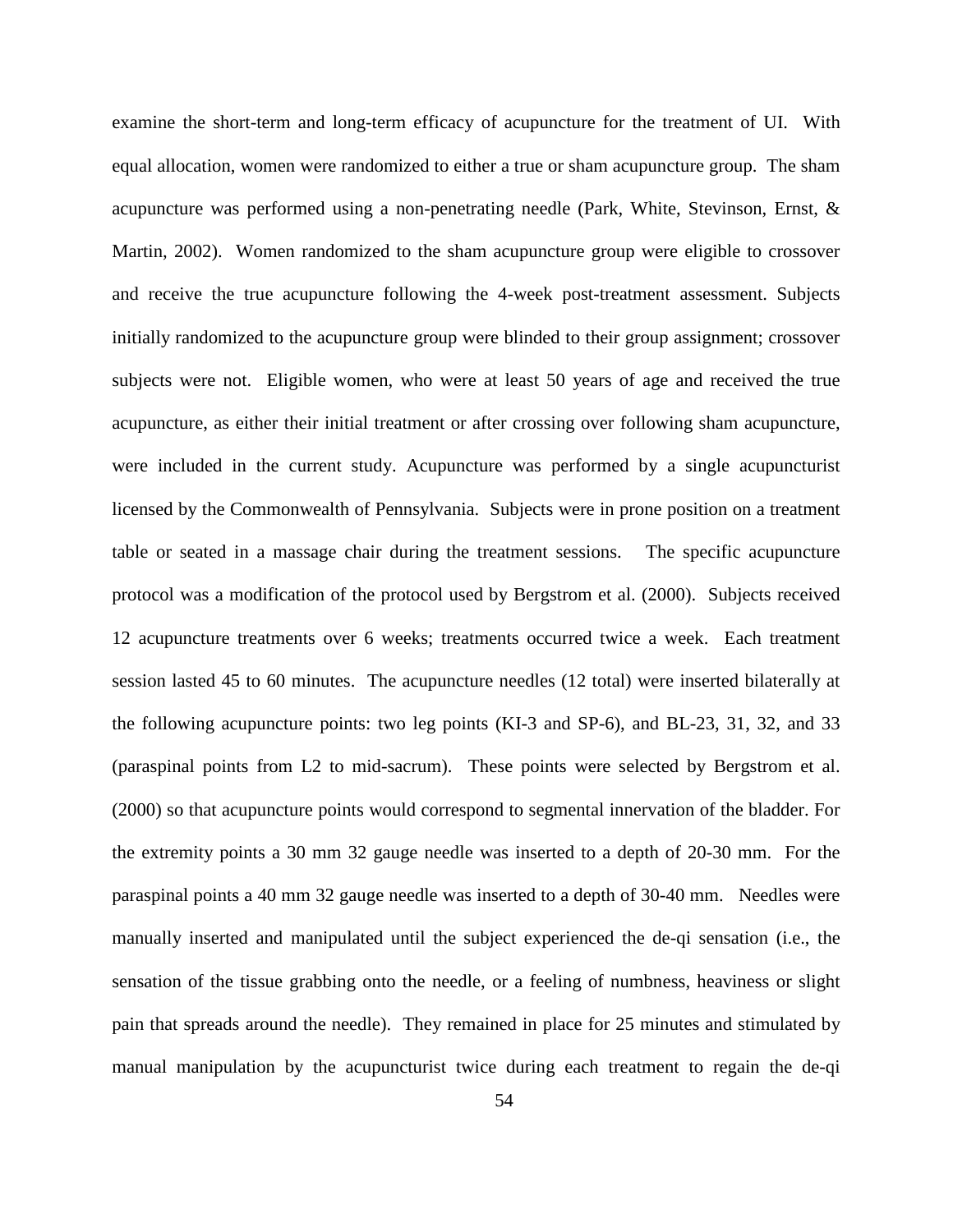feeling. Baseline data (pre-intervention) and 1 week post-intervention data on incontinence severity and HRQoL were used for this analysis.

#### **3.1.2 Sample**

For this secondary analysis, the sample included 148 non-homebound women who were  $\geq 60$ years of age from the PFMT study and 67 women, > 50 years of age, who received the true acupuncture either initially or following crossover. This yielded a total sample size of 215. We chose a minimum age of 50 years from the acupuncture study in an attempt to make the two intervention groups more comparable relative to age. Since the focus of both studies was persistent urinary incontinence, to be eligible to participate in both studies, women had to have experienced UI for at least three months and reported experiencing at least two incontinent episodes per week both verbally and as documented in a bladder diary. All women received the intervention in their respective study. There were four women who participated in both studies. The PFMT data for these four women were used in this analysis but not their acupuncture data to keep the samples independent and to avoid the effects from the PFMT intervention confounding the effect of the acupuncture intervention. See Table 7 for more details related to the exclusion criteria for each study sample and the secondary analysis.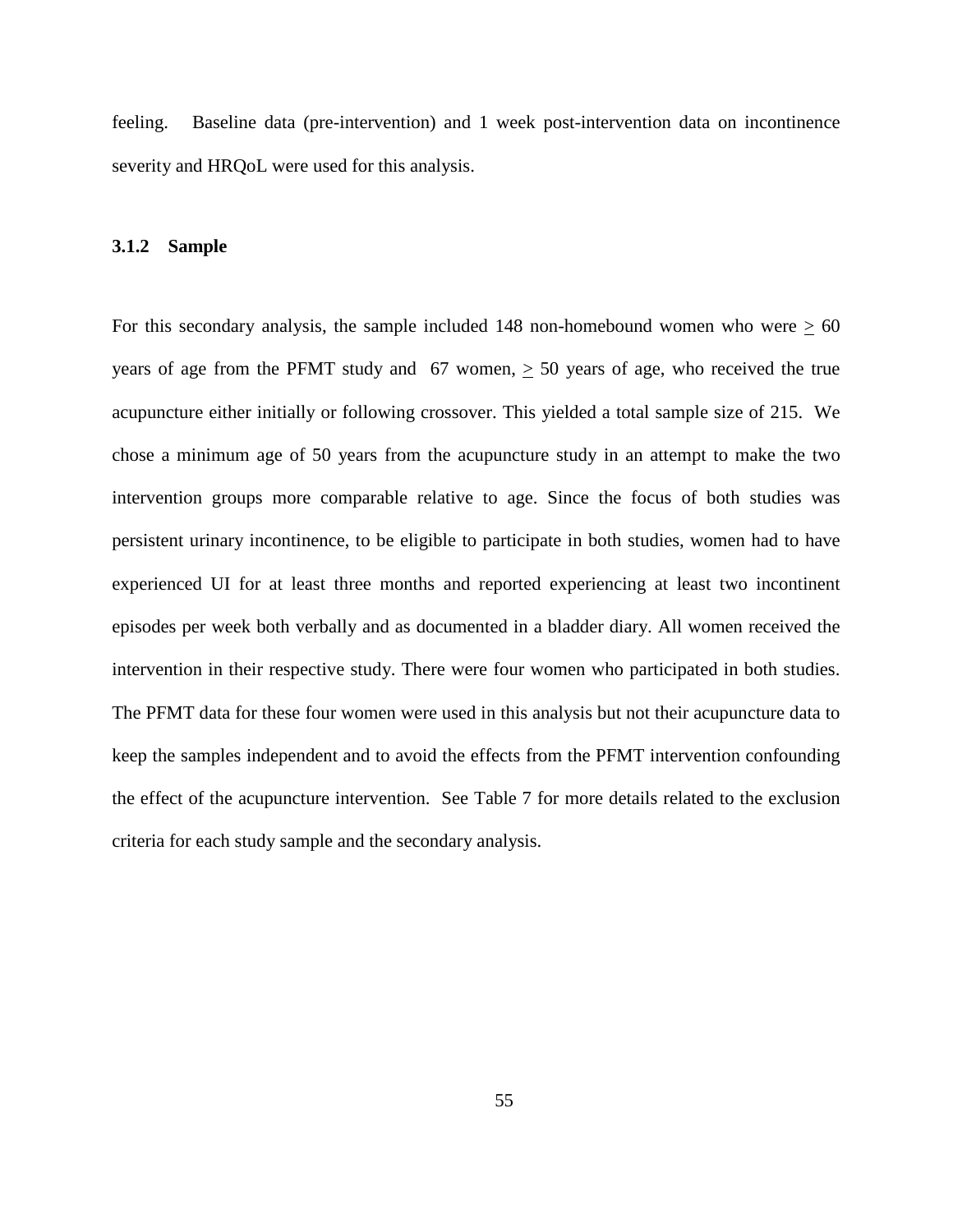Table 7: Exclusion Criteria for the studies in this analysis

| <b>PFMT Study</b>                               | Acupuncture Study                                 | Secondary<br>Analysis |
|-------------------------------------------------|---------------------------------------------------|-----------------------|
| Symptomatic urinary tract infection (UTI)       | Symptomatic urinary tract infection (UTI)         | Men                   |
| Fecal impaction                                 | Fecal impaction                                   | Homebound             |
| Probable Grade 3 stress urinary incontinence    | Probable Grade 2 stress urinary incontinence      | women                 |
| (SUI)                                           | (SUI)                                             | $\leq 50$ years of    |
| Inability to hear telephone conversation        | Inability to hear telephone conversation          | age                   |
| Post void residual (PVR) $>100$ ml              | Post void residual (PVR) > 200 ml                 |                       |
| Glycosuria                                      | Glycosuria                                        |                       |
| Hematuria                                       | Hematuria                                         |                       |
| Mini Mental Status Exam (MMSE) < 24             | Mini Mental Status Exam (MMSE) < 24               |                       |
| Unable or unwilling to complete bladder diaries | Unable or unwilling to complete bladder diaries   |                       |
| after two attempts                              | after                                             |                       |
| Unable to toilet independently                  | two attempts                                      |                       |
| Indwelling or intermittent catheter             | Unable to toilet independently                    |                       |
| Severe pelvic organ prolapsed (POP)             | Indwelling or intermittent catheter               |                       |
| Terminal illness                                | Severe pelvic organ prolapsed (POP)               |                       |
| <b>Enlarged Prostate</b>                        | Terminal illness                                  |                       |
|                                                 | Men                                               |                       |
|                                                 | Being homebound                                   |                       |
|                                                 | $<$ 25 years of age                               |                       |
|                                                 | History of sacral nerve modulation                |                       |
|                                                 | History of pelvic cancer                          |                       |
|                                                 | History of augmentation cystoplasty               |                       |
|                                                 | Current use of cholinesterase inhibitor           |                       |
|                                                 | History of neurological illness (Parkinson's, MS, |                       |
|                                                 | $etc.$ )                                          |                       |
|                                                 | Concurrent treatment with anti-muscarinic or      |                       |
|                                                 | anticholinergic medication-not willing to         |                       |
|                                                 | stop it for at least two weeks prior to baseline  |                       |
|                                                 | visit                                             |                       |
|                                                 | Unable to contact after 3 attempts                |                       |
|                                                 | Using oral corticosteroids                        |                       |
|                                                 | History of urethral diverticulum                  |                       |
|                                                 | Previous acupuncture for any reason               |                       |
|                                                 | Inability to complete the 48 hour pad test after  |                       |
|                                                 | two attempts                                      |                       |
|                                                 | Diuretic or hypertension (HTN) medication         |                       |
|                                                 | Plan to move away from Allegheny County           |                       |
|                                                 | within the year                                   |                       |
|                                                 | Plan to get pregnant within the year              |                       |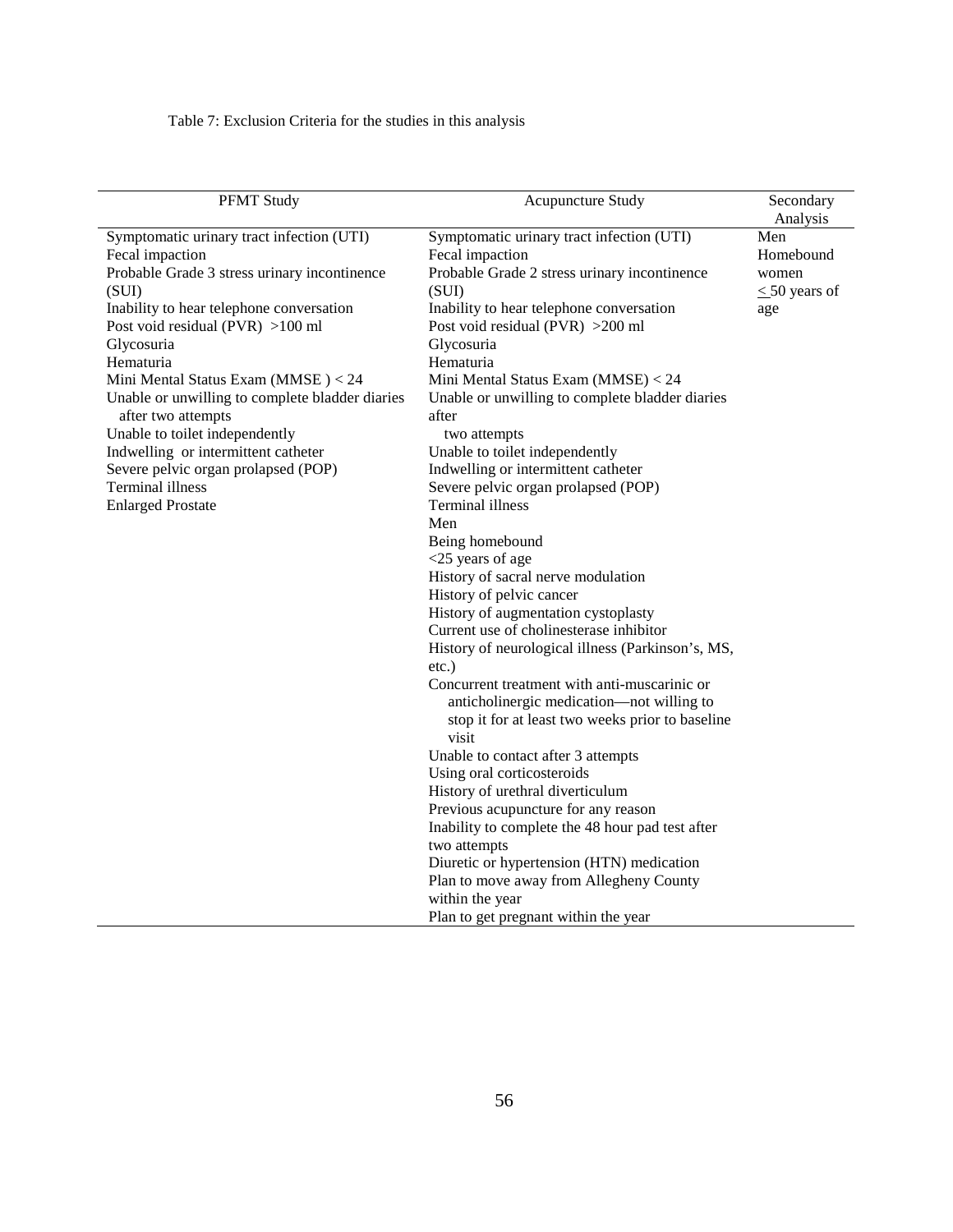### **3.1.3 Sample size justification**

Since the total and study (i.e., treatment group) sample sizes were fixed as existing data were used for this investigation, the sample size software PASS v11 (Hintz, 2011) was used to estimate the smallest detectable effect size given the analysis planned at a desired power of .80 for two-sided hypothesis testing at a significance level of .05.

*Aim#1 and #2:* For each of these study aims analysis of covariance (ANCOVA) will be applied, where the means for percentage reduction in the frequency of UI (Aim #1) and percentage change in the physical and mental component scores of the SF-36 as measures of HRQoL (Aim #2) from pre-invention to post-intervention for the two treatment groups (148 for the PFMT study and 67 for the acupuncture study) will be compared, controlling for two covariates (age and duration of UI). When conducting ANCOVA, an effect size index which may be used is *f*, which is calculated as the ratio of standard deviation of the group means ( $\sigma_m$ ) to the standard deviation with a group  $(\sigma)$ , which is assumed to be the same for all groups (i.e., the standard deviation of the subjects); this index is related to the noncentrality parameter. For a twogroup ANCOVA, the smallest detectable effect size (*f* ) was estimated to be 0.191, 0.183, and 0.166 (i.e., small to medium effect sizes from a behavioral science perspective [Cohen, 1988]) if small  $(R^2=0.01)$ , medium  $(R^2=0.09)$  and large  $(R^2=0.25)$  proportions of variability were explained by the two covariates in the outcome variables of interest, respectively.

*Aim #3*: To address this aim sample sizes of 134 for the PFMT study and 67 for the acupuncture study were available for analysis. Differences in the treatment group proportions for satisfaction with progress (in terms of the reduction in frequency of UI post-intervention) of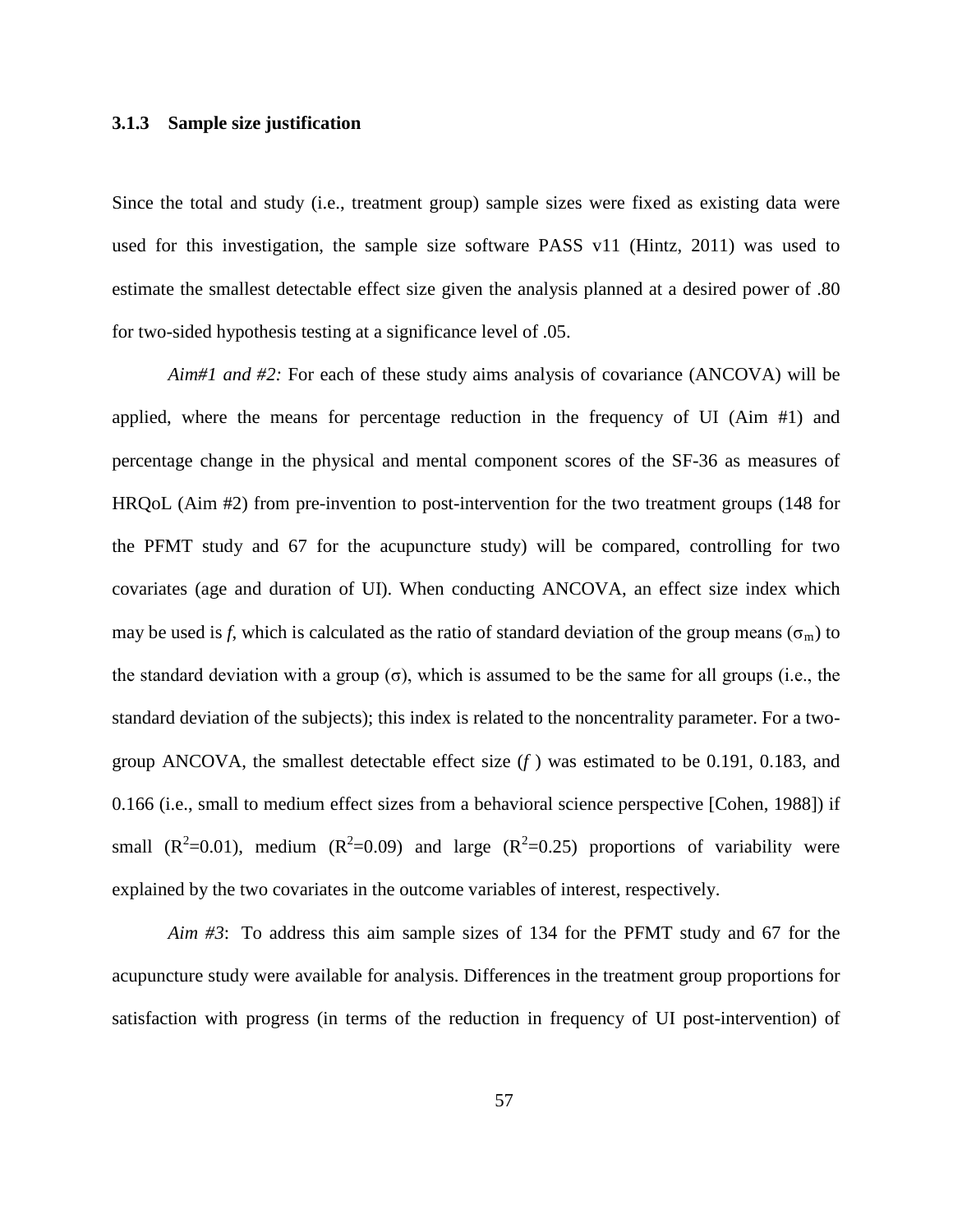0.2190 or greater may be detected with at least .80 power when using the Fisher's exact test with the two-tailed significance level set at .05.

*Aim #4*: As for Aim #3, group sample sizes of 134 for the PFMT study and 67 for the acupuncture study were available for analysis for this study aim. A standardized difference of group means (*d*) as small as 0.42 (i.e., near medium from a behavioral science perspective) may be detected with at least .80 power when comparing treatment group means of the burden of the intervention using independent samples *t*-test at a significance level of .05 for two-sided hypothesis testing.

 *Aim #5*: To examine the association between the percentage change in the frequency of UI episodes from pre- to post-intervention and percentage change in HRQoL from pre- to postintervention, multivariate linear regression analyses will be performed considering the mental and physical component summaries of the SF-36 simultaneously, followed by an examination of each component summaries individually using multiple linear regression. For these analyses, the effect size of interest is  $R^2$ (Tested|Controlled), the proportion of variance in the outcome variables explained by the predictor(s) of interest (i.e., to be tested) controlling a set of covariates. With a total sample size of 215, an  $R^2$ (Tested|Controlled) as small as 0.027 (i.e., small from a behavioral science perspective) attributed to one predictor variable to be tested (i.e., percentage change in the frequency of UI episodes from pre- to post-intervention) and a set of 5 covariates to be controlled (age, duration of UI, severe depressive symptomatology [based on self-report using screening instruments for depressive symptoms], intervention, level of education) explaining 25% of the variability in the outcome (i.e.,  $R^2$ [Controlled]) with .80 power with a significance level of .05 for two-sided hypothesis testing using a partial F-test.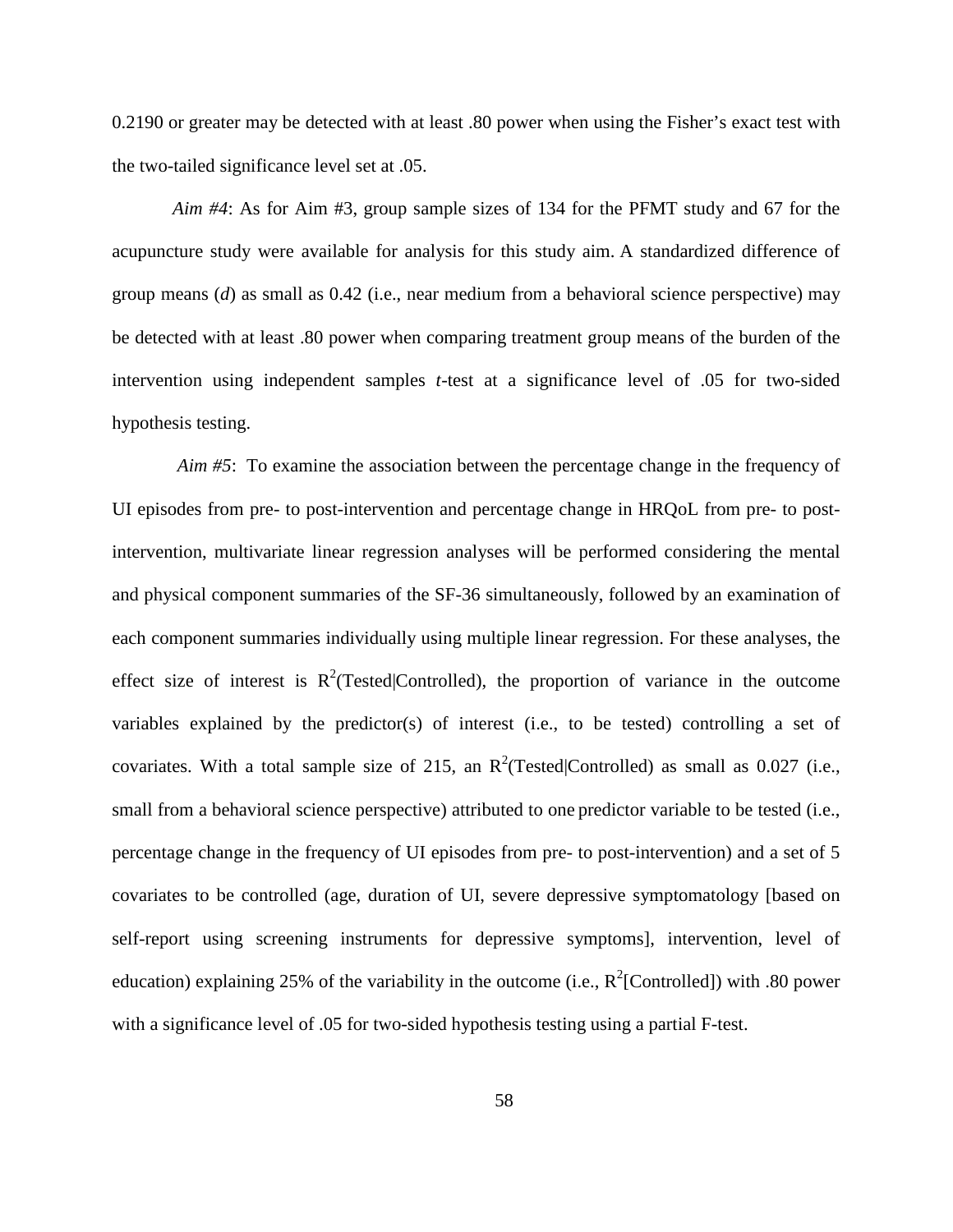### **3.1.4 Measures**

| <b>CV/IV/DV</b> | Level   | Instrument                             |
|-----------------|---------|----------------------------------------|
|                 |         | Sociodemographic questionnaire         |
| CV              | Ratio   |                                        |
| <b>CV</b>       | Nominal |                                        |
| <b>CV</b>       | Nominal |                                        |
|                 |         |                                        |
| CV              | Nominal |                                        |
| <b>CV</b>       | Ratio   |                                        |
| DV              | Ratio   | Pencil/paper diary *                   |
|                 |         | Electronic bladder diaries**           |
| DV              | Ordinal | <b>Patient Satisfaction Instrument</b> |
| DV              | Ordinal | <b>Patient Satisfaction Instrument</b> |
| <b>CV</b>       | Nominal | Geriatric Depressive Scale (GDS)*      |
|                 |         | Center for Epidemiologic Studies-      |
|                 |         | Depressive Scale (CES-D)**             |
| DV Aim 1        | Ratio   | Pencil/paper diary*                    |
| IV Aim $5$      |         | Electronic diary (PDA)**               |
| DV Aim 2        | Ratio   | Medical Outcome Study-Short            |
| DV Aim 5        |         | Form $(SF-36v1)$                       |
|                 |         |                                        |

Table 8: Variables and Data Collection Instruments

\*PFMT group \*\* Acupuncture group

 $CV = covariate$ ;  $IV = independent variable$ ;  $DV = dependent variable$ 

# **3.1.5 Instruments**

Bladder diaries have been shown to be a reliable and valid way to collect data related to the everyday occurrences of UI. They were used in the two primary studies (paper/pencil in the PFMT study and electronic PDA diaries in the acupuncture study) to collect data related to the number and frequency of UI episodes as well as severity of UI. In a study done by Locher, Goode, Roth, Warrell, and Burgio (2001), it was reported that for women with urge incontinence, a five-day bladder diary achieved internal consistency ( $\alpha$  = .90) and for women with stress incontinence that same level was achieved after 7 days. The 7-day diary has been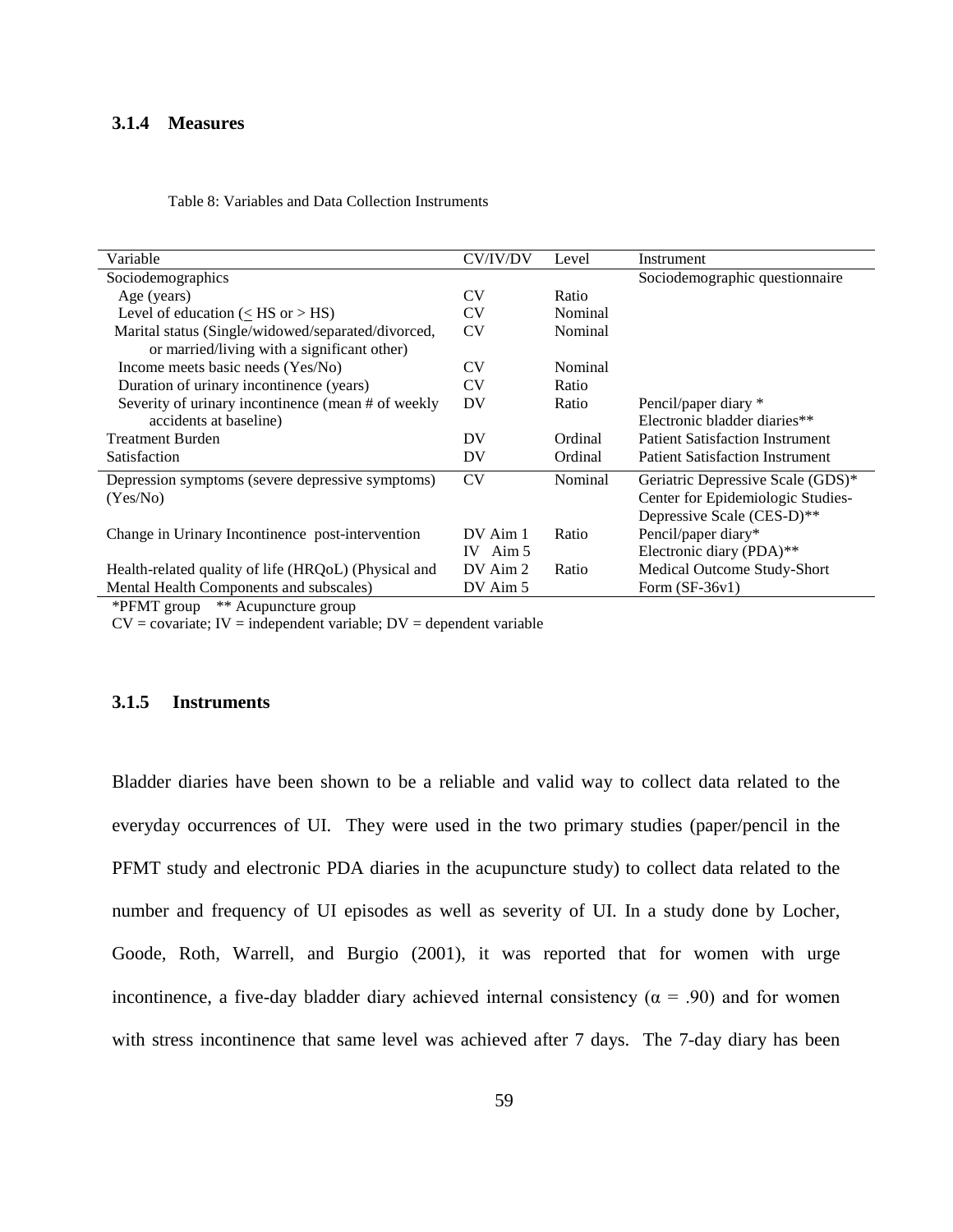used in other studies and has been reported as being reliable for collecting this type of data (Locher et al., 2000; Wyman, Choi, Harkins, Wilson, & Fantl, 1988). Quinn, Goka and Richardson (2003) compared UI-related data collected using a paper and electronic bladder diary and the findings were similar. However, they did not do a statistical comparison. Data from the bladder diaries will be used to calculate the mean number of accidents per day pre- and 1 week post-intervention for each group as a measure of UI.

 The Medical Outcome Study-Short Form (SF-36) is widely accepted as an inexpensive, brief assessment of general HRQoL. The SF-36 contains items (questions) about limitations in normal role activities due to physical or psychological distress. The items are answered on a Likert scale. Each item is scored and transformed to a scale from 0-100. The scores for the items to be included in each subscale are then averaged to obtain the 8 subscale scores. Scores for the 8 subscales are used to calculate the two summary component scores (Ware, Shah, Kosinski, & Gandek, 1993). All scales and the component scores are positively scored so that higher scores represent better HRQoL (Ware et al., 1993). It has been reported that this measure of HRQoL has a median relative precision of 0.93 for the component scores. (McHorney, 1994) and for the 8 dimensions, a median relative precision of .76 (Ware et al., 1993). The internal consistency (Cronbach's alpha) for this instrument when used in both younger and older community-based samples has exceeded 0.8 except for the social functioning subscale which was .79 for both samples (Hayes & Morales., 2001; Walters, Munro, & Brazier, 2001). In this study, Cronbach's alpha was .75 for the Physical Health Component score and .70 for the Mental Health Component score.

The Geriatric Depression Scale (GDS) is often used in older adults as a general measure of depressive symptoms. The internal reliability of this instrument was assessed in the parent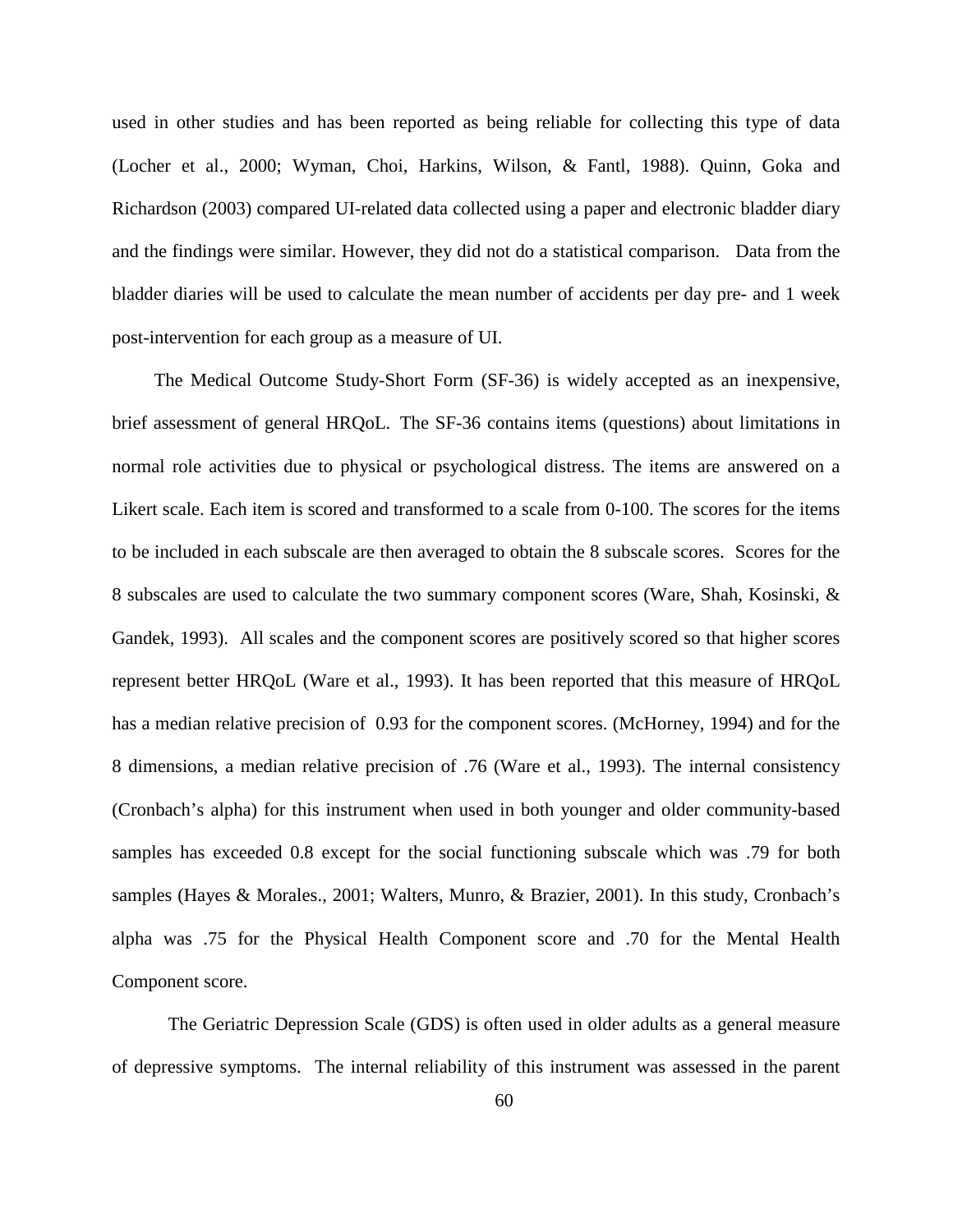PFMT study and was reported to be 0.80. The GDS was administered at baseline to examine the affective status of the subjects prior to treatment. Using the cut-off value of  $\geq$ 11 (Yesavage, 1983) to indicate significant depressive symptoms, recoding of data into two categories (1  $=$ significant depressive symptomatology and  $0 =$  little or no depressive symptomatology) was accomplished to allow comparison of depression status at baseline between the two study samples.

The Center for Epidemiologic Studies-Depression (CES-D) scale was used to measure depressive symptoms in the parent acupuncture study. This instrument is a commonly used measure of depressive symptoms. An internal reliability of Cronbach's alpha  $= 0.85$  was reported in the general population obtained by probability sampling from households in Missouri and Maryland, which consisted of Caucasian men and women, >18 years of age living in the community (Radloff, 1977). For the present study of women 50 years of age and older who were in the acupuncture study, internal reliability was estimated to be Cronbach's alpha = .78. This tool administered at baseline for women in the acupuncture study. Scores were re-coded by using the established cut-off value of  $\geq 16$  (Radloff, 1977) to indicate significant depressive symptomatology. The data were recoded into  $1=$  significant depressive symptomatology vs.  $0=$ little or no depressive symptomology for comparison of significant depressive symptoms measured by the GDS in the PFMT study.

The Patient Satisfaction Questionnaire was used to collect data related to satisfaction with the progress following each intervention and the perceived treatment burden the subject experienced while being in the intervention phase of each study. This instrument has been used by the PI in a previous PFMT study to collect data related to satisfaction with progress after treatment. The questionnaire was sensitive to change in continence status in that study. Subjects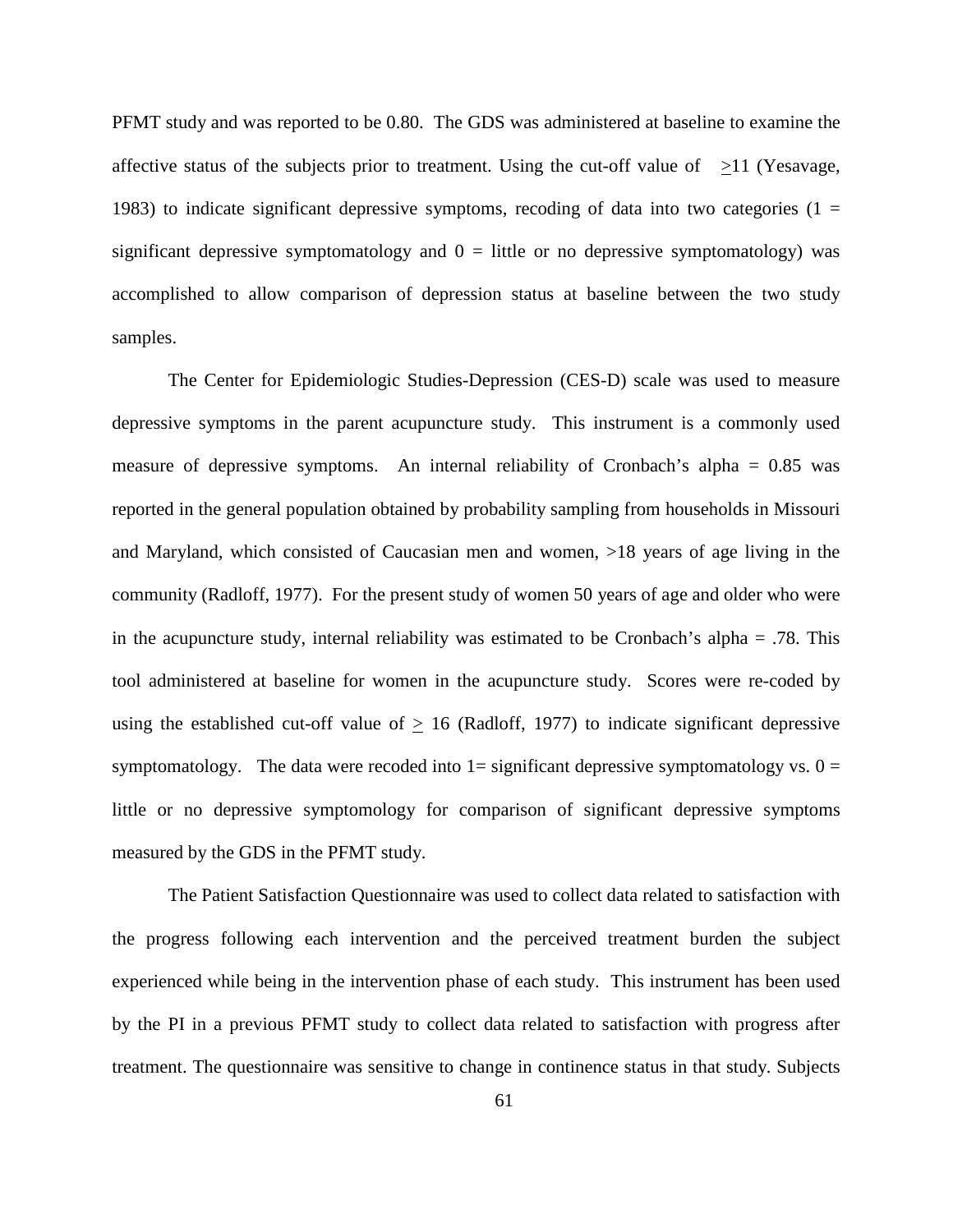who indicated they were completely satisfied with their progress had a median 82.7% reduction in UI, while those who reported they were somewhat or not satisfied had a median 52.2% reduction ( $p = .07$ ). The subjects indicated level of satisfaction with their progress following each intervention by choosing 1 (completely satisfied), 2 (somewhat satisfaction) or 3 (not at all satisfied). There was one item related to satisfaction on this instrument and therefore internal consistency could not be checked.

Burden scores expressed as a percentage of possible points were calculated for subjects in each study. Although the same instrument, the Patient Satisfaction Questionnaire, was used to collect data related to burden, there a different number of items with different response options in the two studies. There were 4 items measuring burden for the PFMT study. However, one item asked subjects how difficult it was for subjects to postpone voiding until the scheduled time and was only applicable for subjects with urinary frequency. Thus, the number of relevant items was either 3 or 4. The valid responses were  $1 = yes$ ,  $2 = no$ . These responses were re-coded to  $0 =$ no,  $1 =$  yes and scores were totaled to yield a total possible score of 0 to 3 or 0 to 4. This score was then converted to a score ranging from 0-100 using the following equation:

### (total burden score/total possible score) \* 100

For the acupuncture group, there were four items with responses on a Likert scale ranging from 1 (not at all difficult) to 10 (extremely difficult). The scores were recoded to a scale of 0-9 with 0 indicating "not difficult" to 9 indicating "extremely difficult." After transformation of the individual items, the scores of the four items were summated to obtain a total burden score ranging from 0-36, with 36 indicating "extremely difficult." This score was then converted to a score ranging from 0-100 using the following equation:

(total burden score/total possible score) \* 100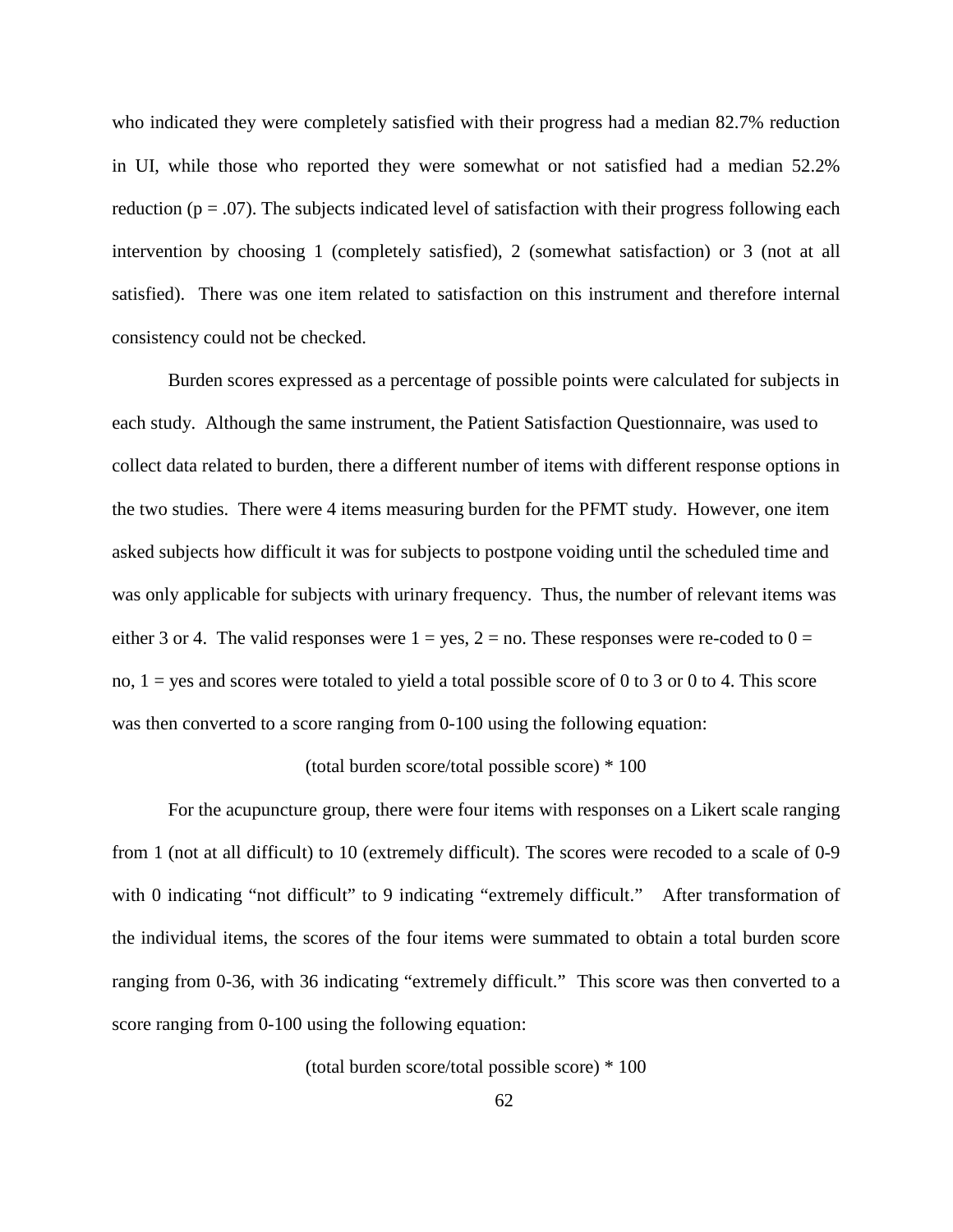Adjustments in the scoring of the responses were made to allow for comparison of burden between the groups. Cronbach's alpha could not be determined for the PFMT study due to the low number of items after two items of the four items were removed from this analysis due to redundancy. For the acupuncture study, there was good internal consistency (reliability): Cronbach's alpha  $= .71$ .

## **3.2 DATA ANALYSIS PLAN**

The statistical analysis was performed using the IBM SPSS Statistics 20.0.0, Release version 20.0.0 (IBM SPSS, Inc., 2011, Chicago, IL, [www.spss.com\)](http://www.spss.com/). Preliminary information from the exploratory data analysis was used to describe the univariate and bivariate data distributions. Means, standard deviations, and minimum-maximum values were reported for continuous variables (age, years of incontinence, and incontinent episodes at baseline). Medians are reported for variable description when means were not appropriate (e.g., non-normal distributions of the variable(s), ordinally scaled variables) with interquartile ranges to describe variability. Frequencies (percentages) were reported for categorical variables (race, income able to meet basic needs, marital status, level of education, depressive symptomatology). Reporting of central tendency measures were as follows: for ordinal and/or skewed interval data, the medians were reported, and for normally distributed interval/ratio data, the means were reported.

Data were examined for missing values and/or aberrant (out of range) values. The pattern of missingness and extent of missing data were examined. There was <10% of data missing in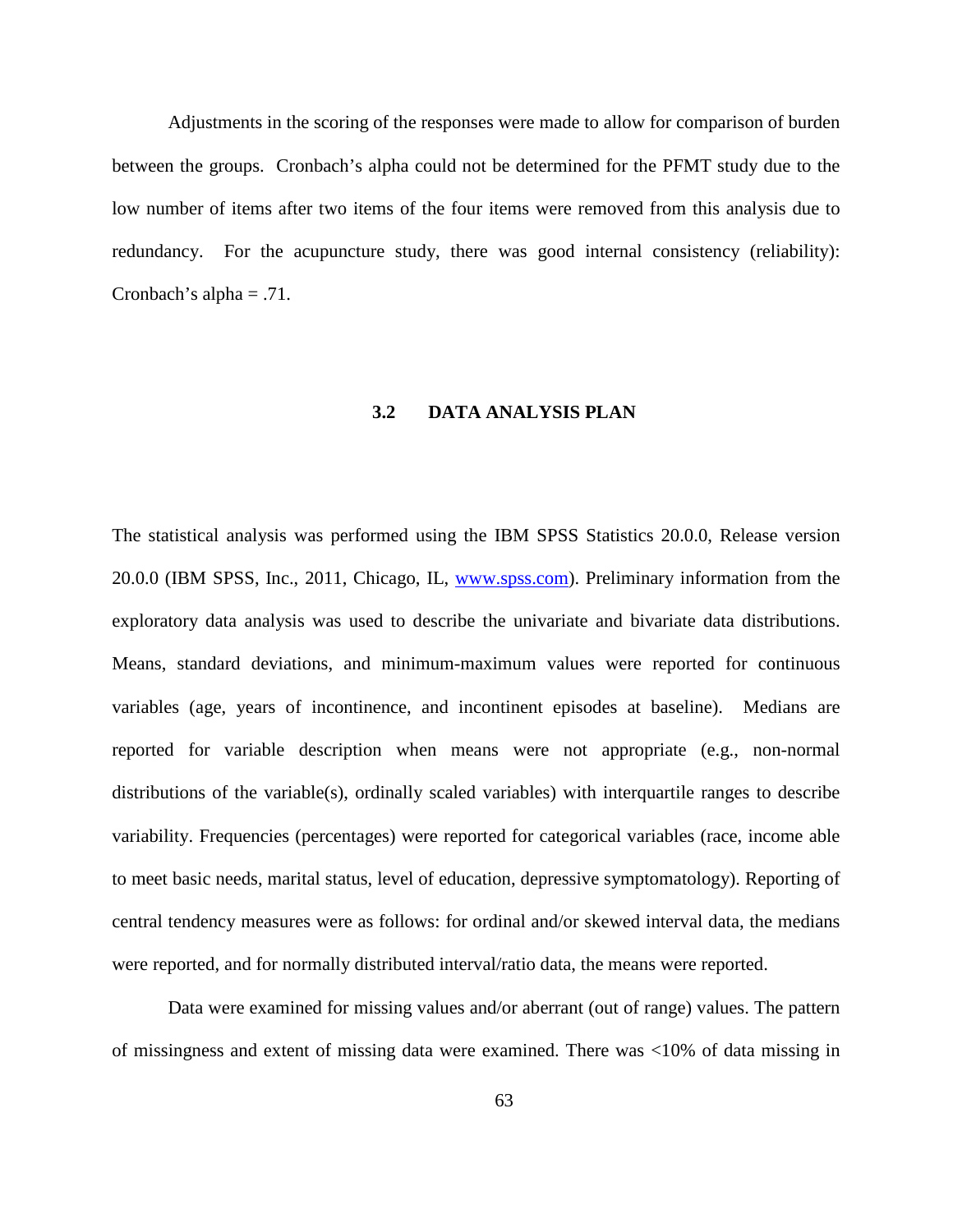the PFMT study. The missing data were identified as being missing completely at random (MCAR) based on looking at the descriptive stats and tabulated patterns and confirmed by Little's MCAR test: Chi square = 18.405, df= 50, sig. = 1.000. There was  $\lt 15\%$  of data missing in the acupuncture study. The missing data were identified as being missing completely at random (MCAR) from examining the descriptive statistics and tabulated patterns and confirmed by Little's MCAR test: Chi square  $= 52.909$ , df  $= 92$ , sig.  $= 1.000$ . The last observation carried forward (LOCF) method is one method used to impute missing values. One limitation of this method is that it may not be an accurate presentation of the data being measured because it assumes the case remained stable from the last measurement point to the end of the study. This may actually give an over or under estimation of the true value (Tabachnick & Fidell, 2007, p. 67-68). The expectation-maximization (EM) algorithm is also utilized for the imputation of missing values to limit the possibility of under-estimating the treatment effects. This method computes the likelihood of the missing value based on the normal distribution by running iterations of filling in missing values until convergence identifies the expected value which creates an EM variance-covariance matrix. The EM method is more conservative and often the preferred method for imputation (Tabachnick & Fidell, 2007, p. 68-69). Both methods of imputation gave similar results. Therefore, missing values were estimated using the EM algorithm and these imputed data were used in the final analyses. Deletion of cases, other than those who did not meet inclusion criteria for this secondary analysis or those who had participated in both studies, was not considered to avoid concerns for selection bias. The  $\chi^2$ statistic for independence or Fisher's exact test was used for comparison of categorical variables with one or more variables having greater than 2 levels such as the satisfaction with treatment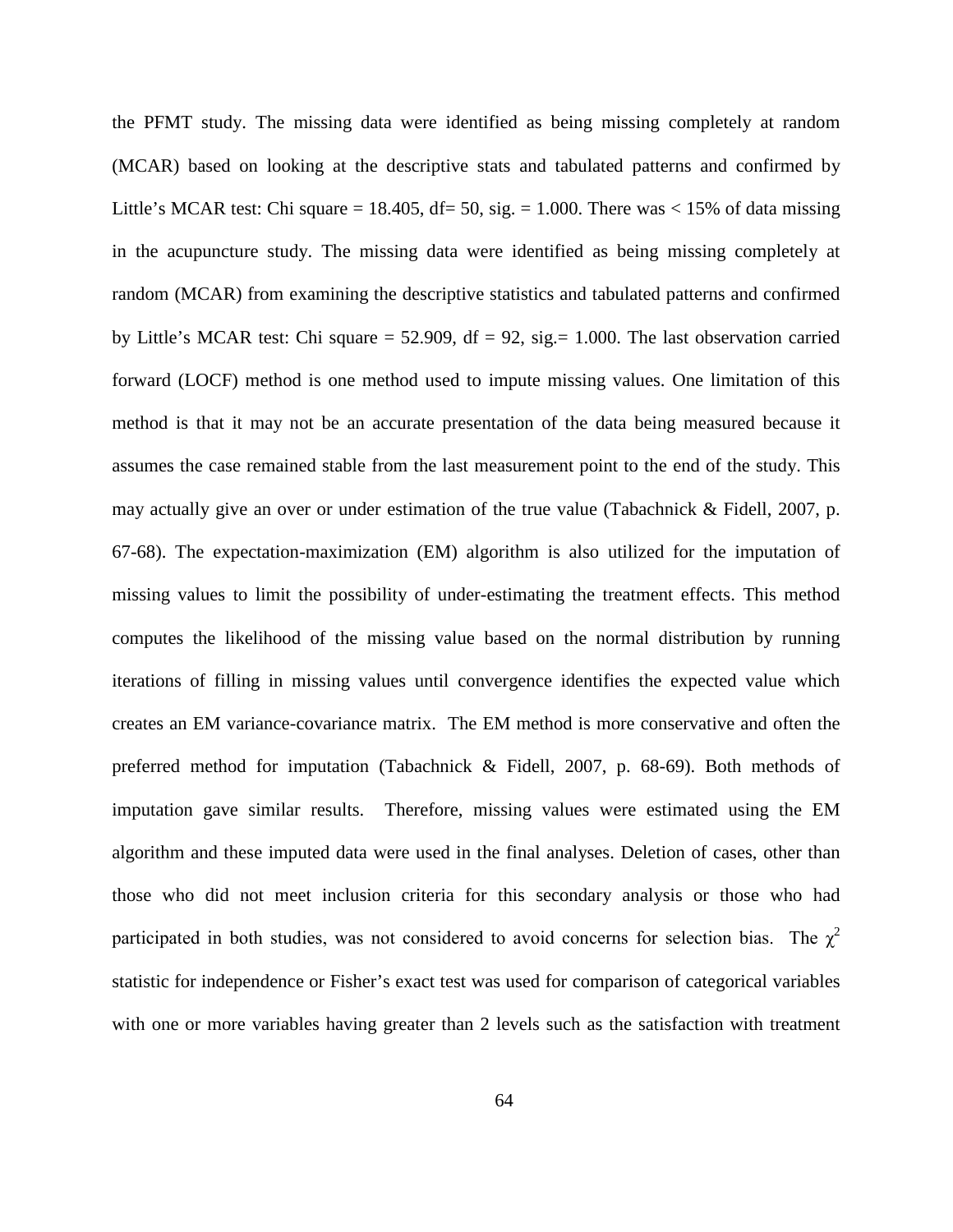variable in Aim #3. Cronbach's alpha was used to report the internal consistency of the multiitem measures, i.e. GDS, CES-D, Patient Satisfaction Questionnaire, and SF-36.

Prior to addressing the specific aims, a detailed exploratory analysis was performed to summarize and describe the data. This analysis was accomplished through an examination of descriptive statistics and graphic representations of the variables. There were several extreme outliers in both studies identified when boxplots and standardized z-scores were examined. The data were also negatively skewed. The instruments were checked for valid responses and the data were found to be true values. The analyses were conducted with and without the outliers and similar findings were obtained.

There were several subjects within each study that showed a worsening of the urinary incontinence from pre- to post-intervention. Since the difference in the scores resulted in a negative number for these cases, additional alteration of the scores through the addition of a constant to all values in both studies was necessary so further remedial measures could be attempted. Both square root and log base 10 transformations of the data were examined to see if the distributions could be brought to more normal distributions. The transformations did not improve the distributions and therefore no transformed data were used in the analyses.

Paired t-tests, for within group analysis, were used as part of the analysis. The three assumptions for the t-tests were examined. The assumptions for the t-test are: 1) independence (each subject contributes one score to each time point), 2) the distribution of the dependent variable is normal, and 3) homogeneity of variance (the variance for each time point is similar to protect against Type II errors). When violations were identified for the paired t-test, the analogous non-parametric test, i.e., Wilcoxon Signed Rank Test, was performed for within group analyses with medians being reported.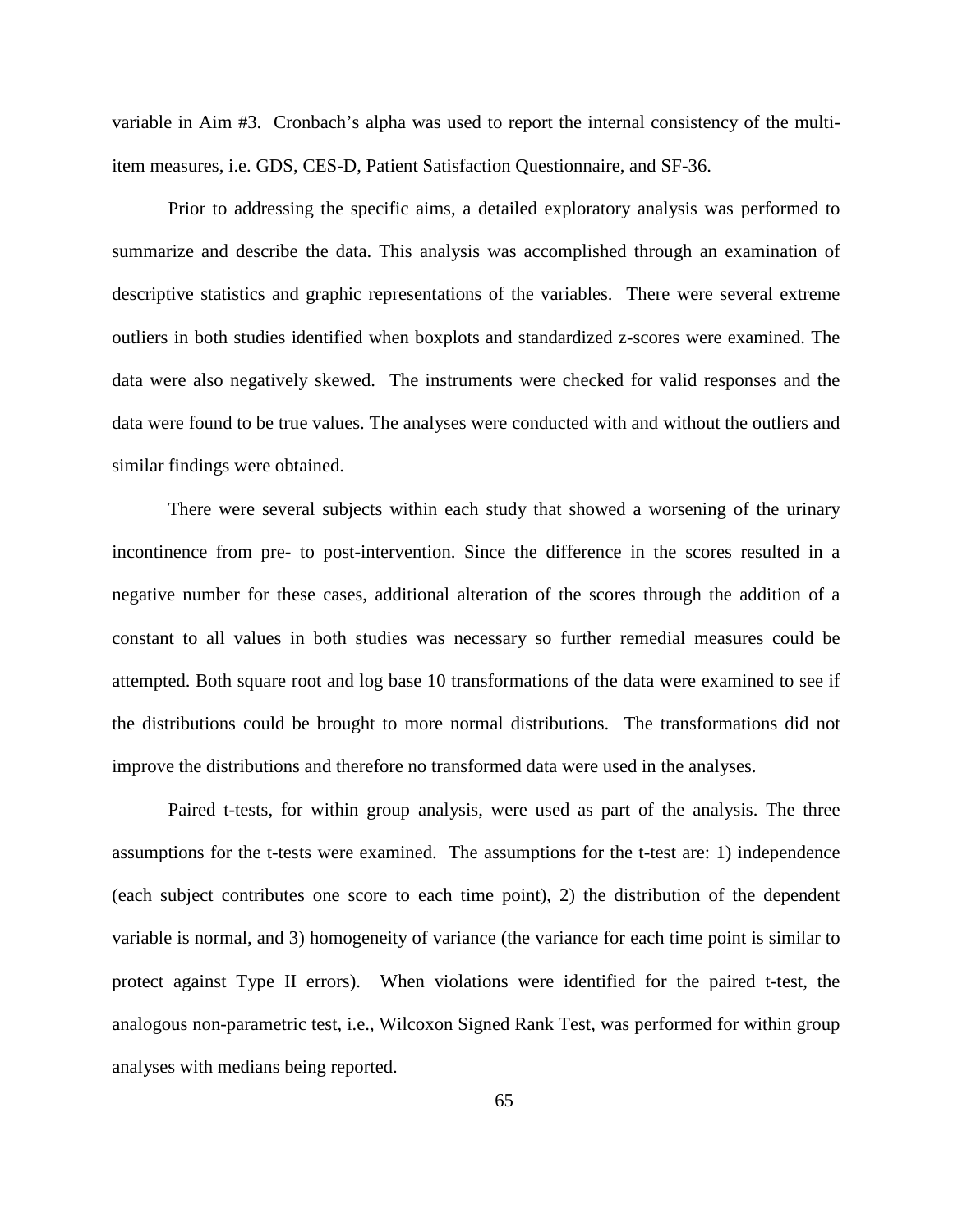The groups were unequal in relation to age and duration of UI at baseline and it was felt using the percent change in means for each group rather than the mean difference would be a better indicator of the effectiveness of the interventions for the outcome being examined. To address Aim #1, the percent change in mean number of UI episodes/day was used as the dependent variable. This value was also used as the independent variable to address Aim #5. Calculation of the mean number of UI episodes/day was accomplished by using the total number of accidents recorded divided by the valid days in that visit diary. These variables were calculated for both baseline and post-intervention. The numbers were then included in the equation below to calculate the percent change in mean number of UI episodes from pre- to postintervention.

$$
\frac{\text{# of UI episodes at baseline/day - # of UI episodes post-intervention/day)}}{\text{# of UI episodes at baseline/day}} \text{ * } 100 = \text{ % change}
$$

For Aim #2, calculation of the percent change (mean) scores for the Physical (PH) and Mental Health (MH) components was performed using the following equation.

(PH or MH component score post-intervention – PH or MH component score at baseline) \* 
$$
100 = %
$$
 change  
PHC or MH component score at baseline

Q-Q plots were examined to check for normality. The plots for each time point were examined to check the independence of variables. Boxplots and histograms of the variables were examined to examine at the distribution for normality of the variables as well as to look for outliers within each treatment group. The outliers were checked to see if they are valid responses and how much they contributed to the shape of the distribution. Remedial measures were used since the data were skewed in an attempt to achieve a closer to normal distribution. Valid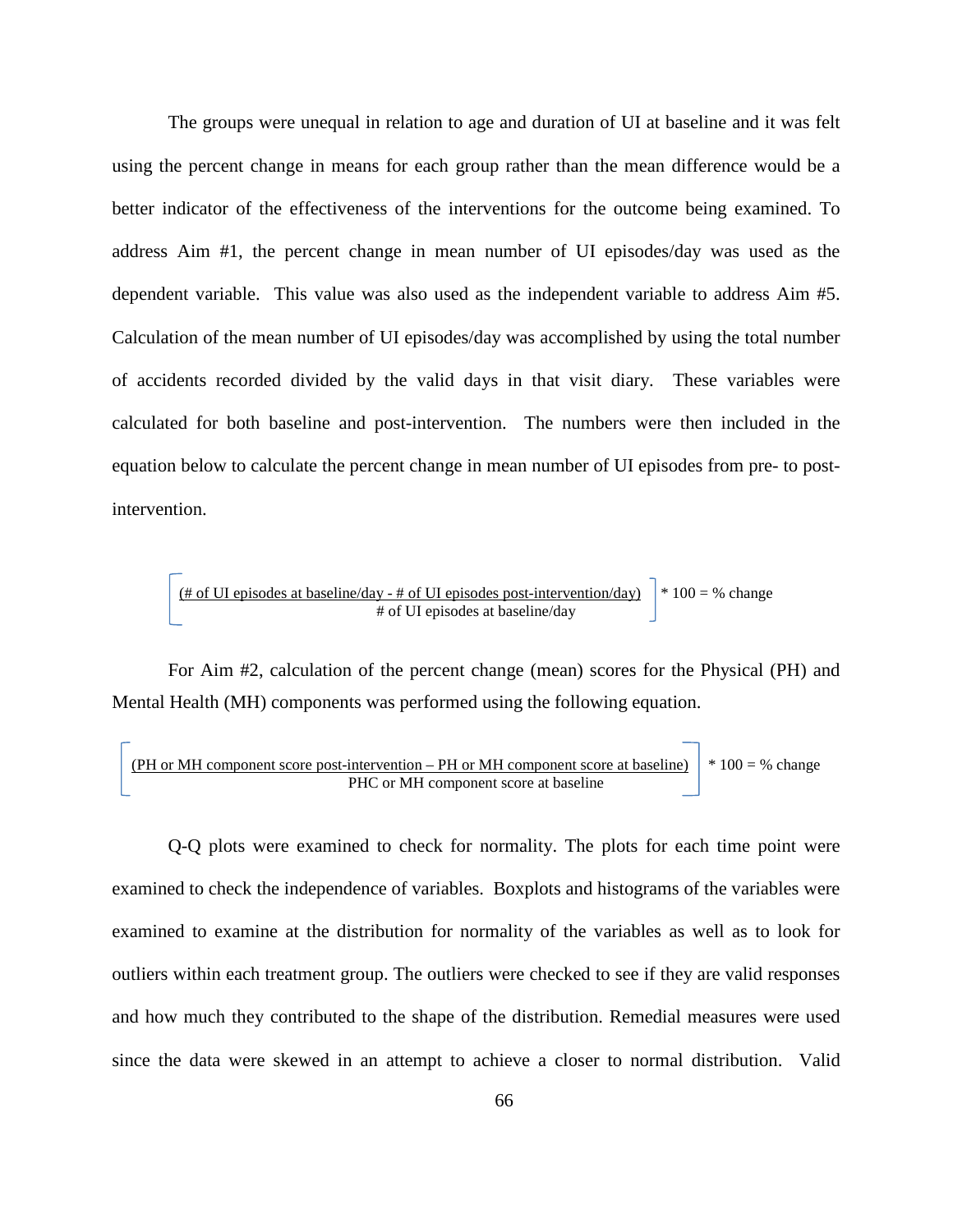responses of outliers were recoded (e.g., adding a constant to the next lower or highest values in the distribution) and those values were then used in the analysis. The distributions were reexamined. For variables with data that were not normally distributed after score alteration, square root (sqrt) and  $log_{10}$  transformations were applied and both were examined to see which brought the distributions to a more normal distribution in order to meet the assumption of normality and enable further testing. Neither transformation improved the distributions.

Two different studies with different inclusion criteria were used in this analysis; therefore, the two samples were compared to see if there were significant differences before deciding on the appropriate analyses to use in the final analysis. To control for the possibility of the women in the acupuncture group who were initially in the control group and then crossed experience some improvement via placebo effect, the analyses were repeated with only the women initially randomized to the treatment group. The results of both analyses were reported for each aim.

## **3.2.1 Specific Aim #1: Comparative effectiveness of both interventions on UI**

Prior to comparing the intervention groups, we first looked at each intervention group individually to determine if there was a significant change in UI following the intervention. The distribution of the data for the mean reduction in UI episodes per day violated the assumption of normality for both groups. Therefore, Wilcoxon Signed Rank Test was performed to examine the effectiveness of the intervention within each group. The percent change in the (mean) number of urinary accidents was used to compare the effectiveness of the two interventions for the treatment of UI.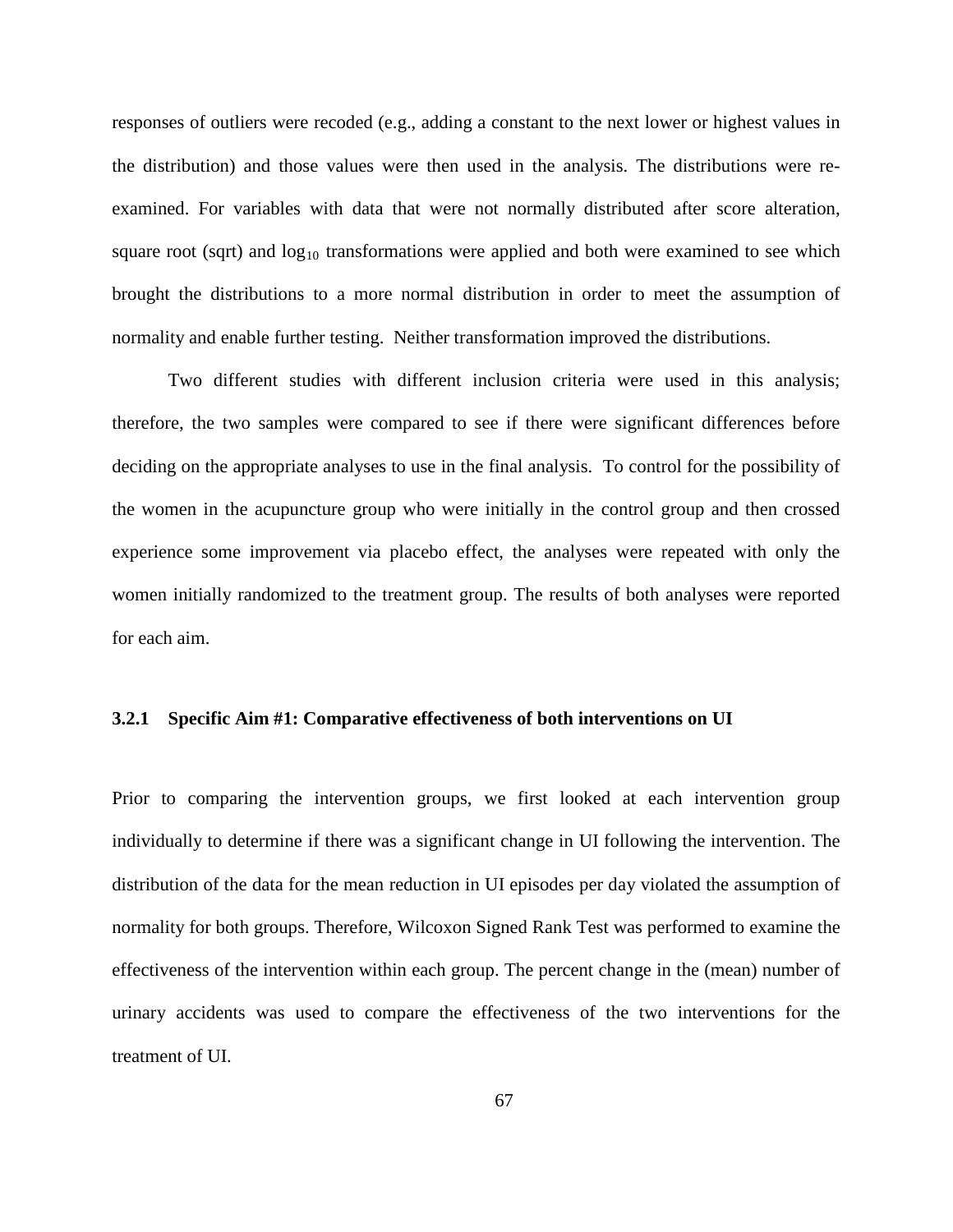The difference in percent reduction in UI between the PFMT and acupuncture groups was examined with and without controlling for the covariates. Preliminary data analysis revealed that two groups were significantly different in relation to age and years lived with UI. Analysis of covariance (ANCOVA) was conducted to compare the mean percent change in incontinent episodes from pre- to post-intervention in the two groups (i.e., PFMT and acupuncture). The independent variable was the type of intervention (PFMT or acupuncture), and the dependent variable was the percent (mean) change in UI. The ANCOVA was used to control for the difference in the groups (age and duration of incontinence) which were treated as covariates to reduce the error variance (Tabachnick & Fidell, 2007, p. 211-218).

To ensure a valid interpretation of the ANCOVA, the assumptions underlying the test were checked. The assumptions include: 1) the groups should be mutually exclusive, 2) there is homogeneity of group variances, 3) the DV should be normally distributed, 4) the covariate should be a continuous variable, 5) the covariate and DV must have a linear relationship, and 6) the direction and magnitude of the relationship between the covariate and DV should be similar in each group, i.e. homogeneity of regression across both groups (Tabachnick & Fidell, 2007, p. 201). The distributions of residuals were examined to test the assumptions of normality, linearity, and homoscedasticity between the predicted DV scores and errors of prediction. The assumption of normality was found to be violated and several remedial measures were attempted to bring the data to a near normal distribution. When scores were identified as outliers, they were replaced by values computed by score alteration, i.e., by adding a constant value to the next highest score in the distribution or subtracting a constant value to the next lowest score. Score alteration was necessary for 5 extreme outliers in the PFMT group and 2 extreme outliers in the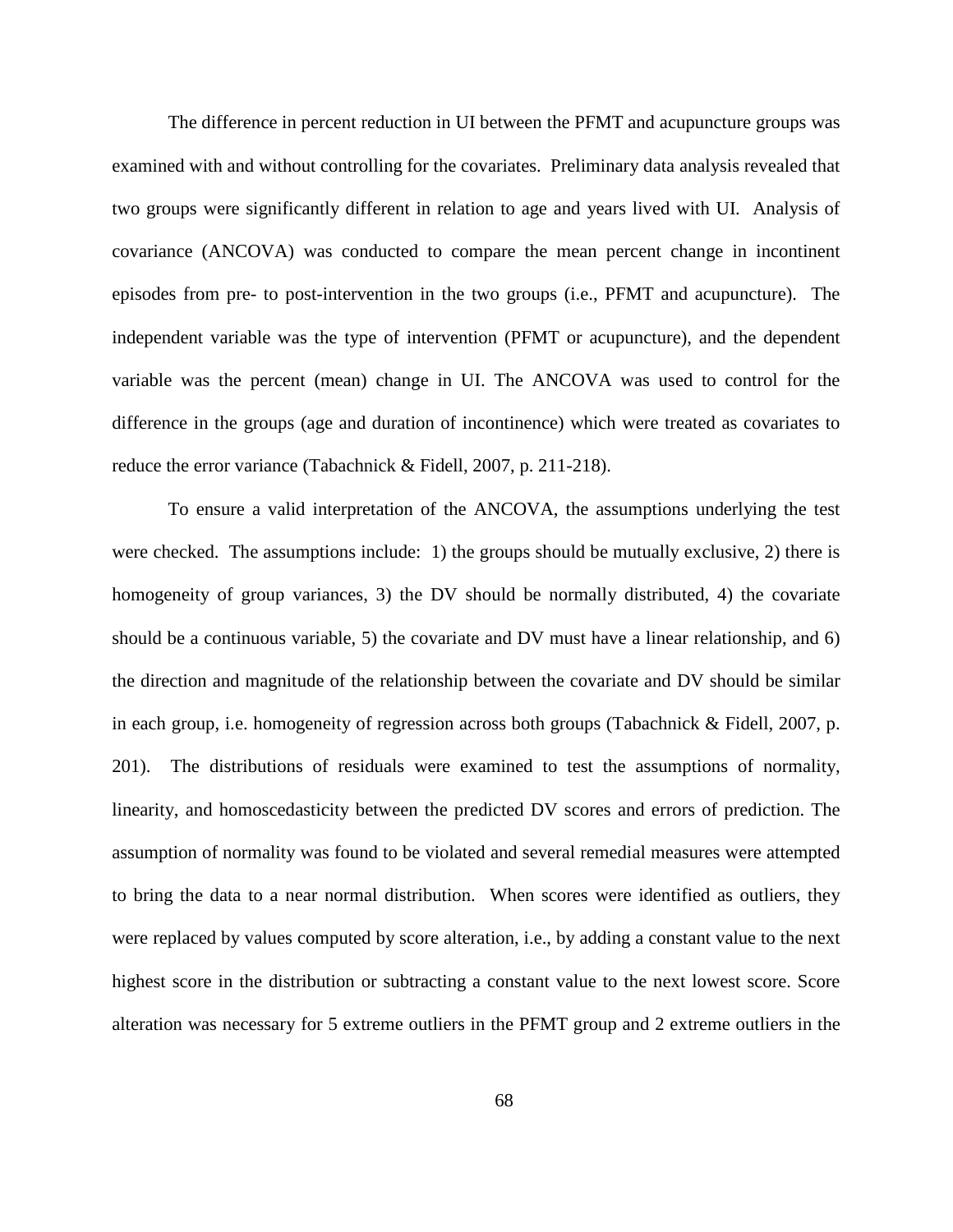acupuncture group. The analyses were run with and without the extreme cases to see the effect of these outliers. The results remained unchanged and therefore these cases were not deleted.

#### **3.2.2 Specific Aim #2: Comparative effectiveness of both interventions on HRQoL**

HRQoL was defined as those aspects of QoL that relate specifically to a person's health as measured by the SF-36v1 component scores. The percent change in the (mean) score was used to compare the effectiveness of the two interventions in improving HRQoL. In both samples, the Physical and Mental Health Component scores were skewed. Consequently, the Wilcoxon Signed-Rank Test was performed for the within group analyses with medians being reported for each group pre- and post-intervention.

When examining the graphs, plots and z-scores to identify outliers in both studies, there were three extreme values/outliers for the percent change in the means for the Physical Component for the PFMT study and two for the acupuncture study. For the Mental Health Component scores there were five extreme outliers identified for the PFMT study and three for the acupuncture study. To bring these values closer to a normal distribution, score alteration was used. This was accomplished by adding or subtracting a constant to the next lowest or highest values in the distribution. These values were then used to replace the values for the extreme values in the analysis. The distributions and z-scores were re-examined after the scores were altered. The distributions of the mean percent change in Physical and Mental Health Component scores were near normal after the outlier scores were altered.

The groups differed at baseline both in age and duration of UI. These variables were controlled when examining the relationship between the type of intervention (acupuncture or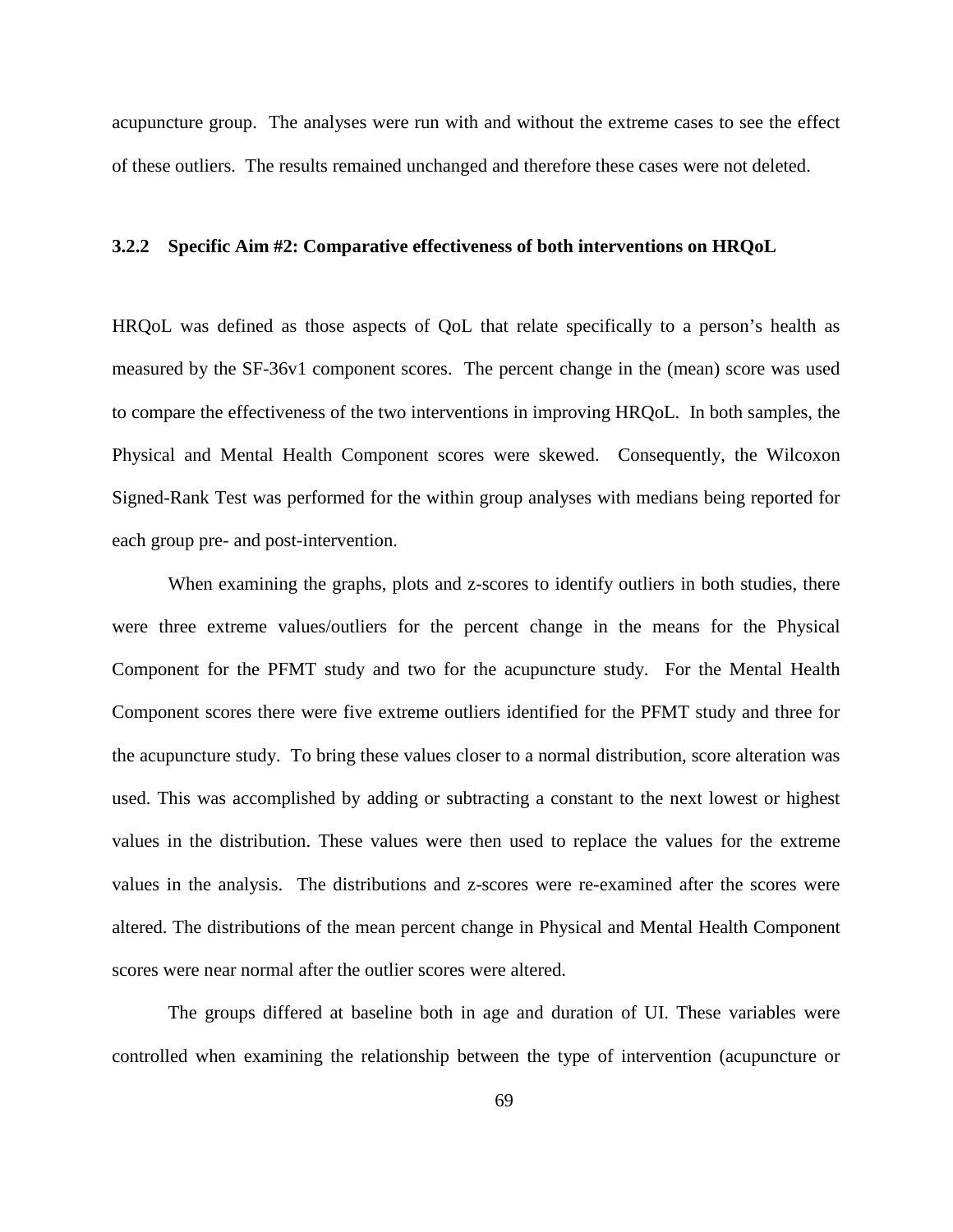PFMT) and HRQoL. In this analysis, the Physical and Mental Health Component scores were the dependent variables of interest and were analyzed simultaneously using multivariate analysis of covariance (MANCOVA). The univariate assumptions of the ANCOVA, as noted for Aim #1, apply to MANCOVA with the addition of one other assumption, i.e., the dependent variables should have a multivariate normal distribution with the same variance-covariance matrix in each group (Tabachnick & Fidell, 2007, p. 250-253). This means that the homogeneity of variance assumption should be met for each DV and the correlation between the two dependent variables must be the same in both groups. This was checked using Box's M (Tabachnick & Fidell, 2007, p. 252). Levene's Test for equality of errors variance for each dependent variable was also examined. Preliminary assumption testing was conducted to check for normality, linearity, univariate and multivariate outliers, homogeneity of variance-covariance matrices, and multicollinerarity. Examination of the data was done using log10 and square root transformations because the data distributions were near normal and the homogeneity of variance-covariance matrices was very close to being met. The analysis was performed using only the score altered data and not the transformed data as all of the methods tried yielded the same outcome. When consideration was given to the differences in the two groups, it was elected to go forward using Pillai's criteria to evaluate multivariate significance. Pillai's criteria is more robust than Wilk's lambda when conditions are less than ideal as it pools the statistics from each dimension to test the significance of the effect (Tabachnik & Fidell, 2007, p. 269). After excluding crossover subjects from the acupuncture study, the percent changes in Physical and Mental Health Component scores for the two groups were compared controlling for age and duration of UI.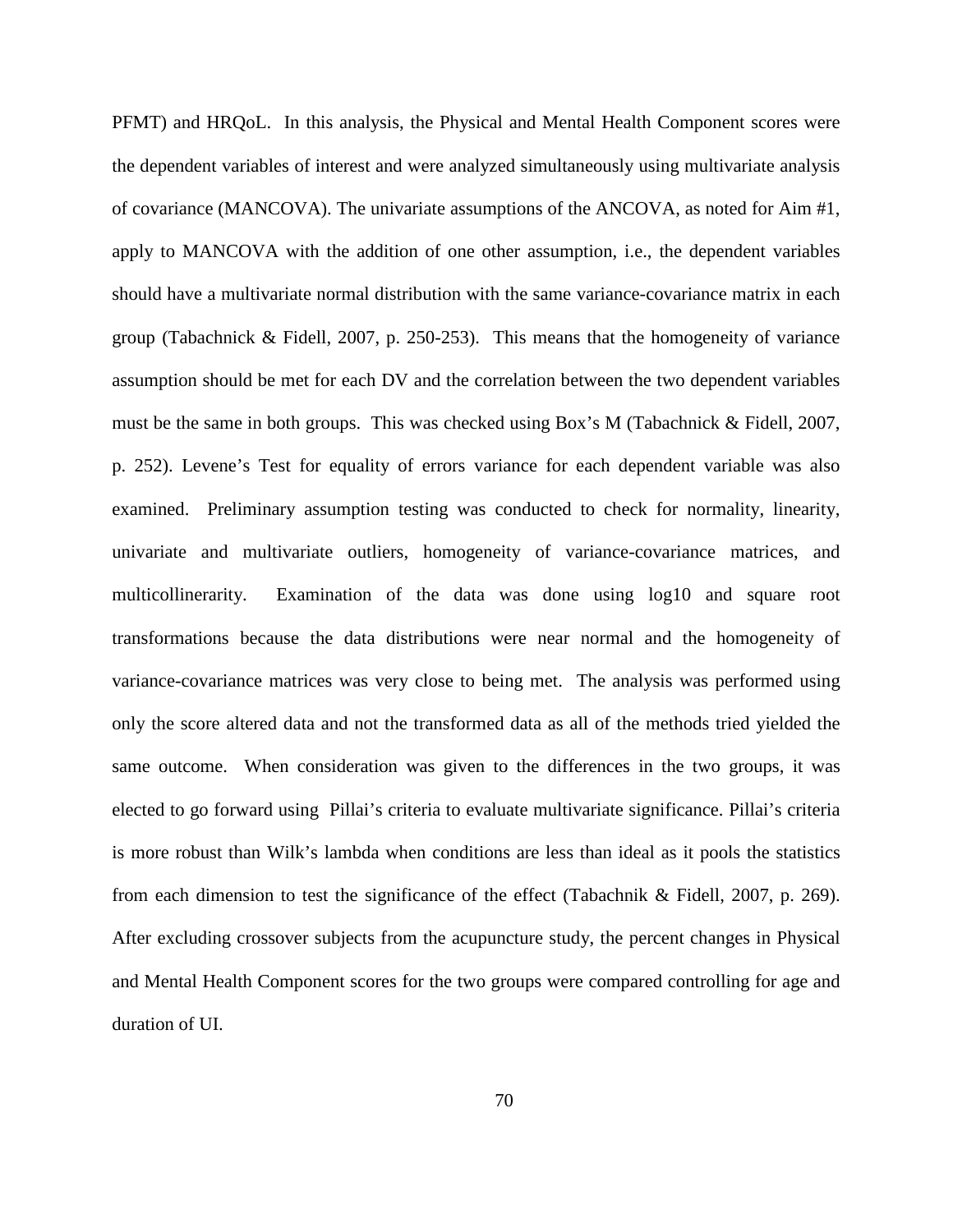#### **3.2.3 Specific Aim #3: Perceived satisfaction with post-intervention progress**

To address Aim #3, contingency table analyses with chi-square type test statistics were used to describe and compare the perceived satisfaction of the participants in each study. Prior to the final analysis, the women in both acupuncture groups (initial treatment and crossover) were compared to see if they were significantly different in responses to satisfaction with progress. There was one item related to satisfaction on the patient satisfaction questionnaire. The responses were  $3 =$  "completely satisfied",  $2 =$  "somewhat satisfied," and  $1 =$  "not at all satisfied". Based on their satisfaction scores, subjects were divided into two groups: completely or somewhat satisfied and not satisfied. Frequency counts and percentages for each level of satisfaction were reported for each study group along with the Mann Whitney U for comparison between the groups. Mann Whitney U was utilized because it is not dependent on equal cell sizes and there was at least one cell in the table that did not have 5 cases. Cohen's *d* was reported as a measure of the effect size. To interpret Cohen's *d* the following values were used:  $0.2$  = weak,  $0.5$  = medium, and  $0.8$  = large (Cohen, 1988). Because of the unequal sample sizes and the distribution of responses showed cell sizes to be small in some categories, the variable was collapsed into two categories and the Mann Whitney U was used to examine the relationship between the intervention and the satisfaction reported following the intervention between the groups.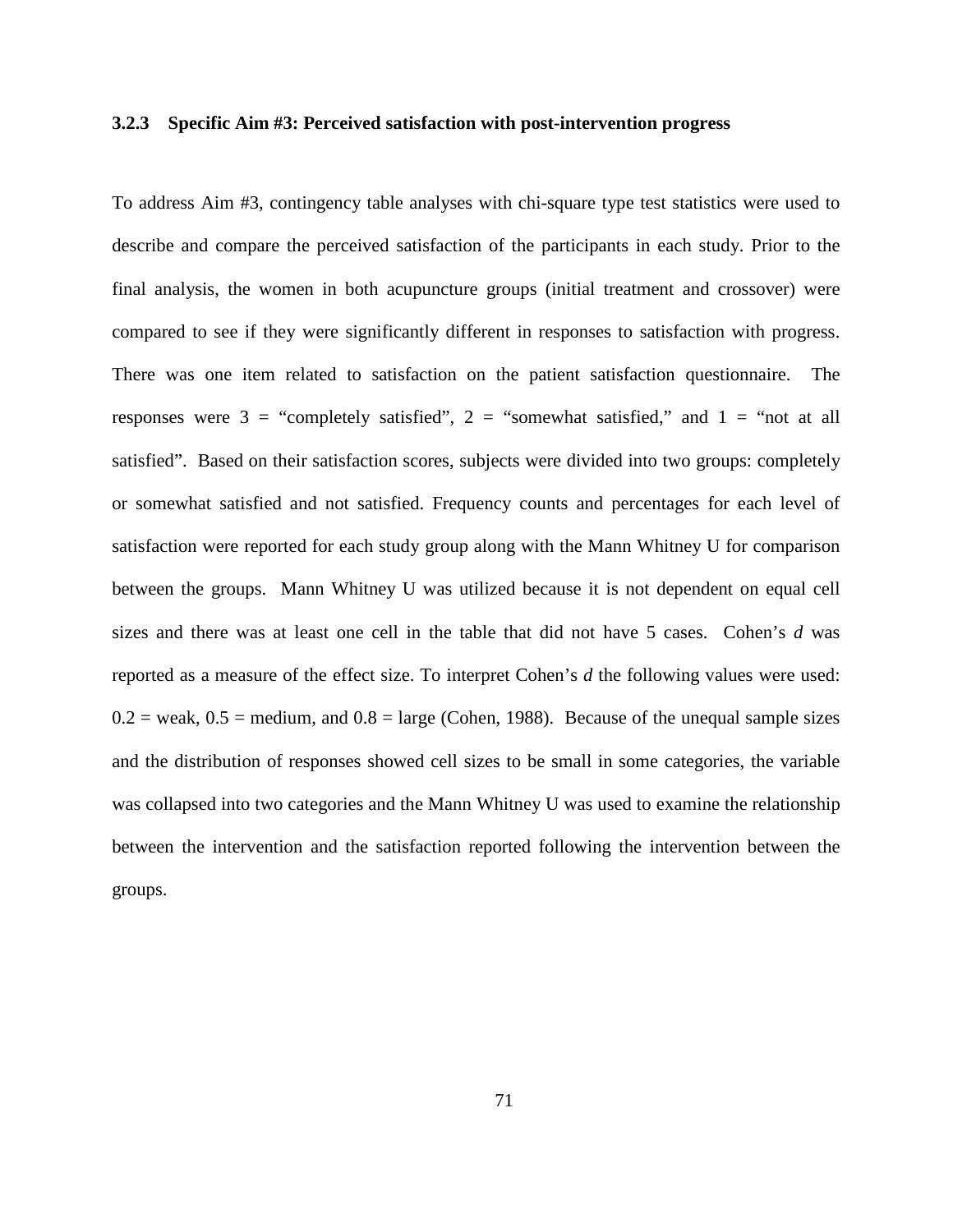#### **3.2.4 Specific Aim #4: Examination of the treatment burden of each intervention**

Prior to examining the treatment burden between the intervention groups, a t-test was conducted to determine if there was a significant difference between the initial acupuncture treatment and crossover women in the acupuncture study. Since the crossover group received 24 treatment visits (12 sham + 12 true treatments) and not 12 treatments, consideration was given to controlling for the differences in the final analysis if differences between the acupuncture groups were identified. There were 67 women in the acupuncture study and all completed the Patient Satisfaction Questionnaire. Fourteen (9.5%) of the 148 women from the PFMT group did not complete the Patient Satisfaction Questionnaire. The distributions of scores from the two studies were skewed and therefore, the Mann-Whitney U test was used to compare the two groups with respect to treatment burden. Absolute r will be used to indicate the association between treatment burden and intervention with  $.10 = \text{small}$ ,  $.30 = \text{medium}$ , and  $.50 = \text{large effect}$ . The effect size r was calculated using the following equation  $|r| = z/\sqrt{N}$  where N is the number from the samples and z is the standardized value of the test and used because the nonparametric test uses a near normal distribution.

## **3.2.5 Specific Aim #5: Examination of the association between the change in UI and the change in HRQoL following the PFMT and acupuncture interventions**

Data from both studies were combined and the percent change in the mean number of UI episodes pre- to post-intervention and the percent change in the component scores from the SF-36 pre- to post-intervention were examined. Multivariate linear regression using a hierarchical approach was used. The assumptions of this statistical model are: 1) the sample must be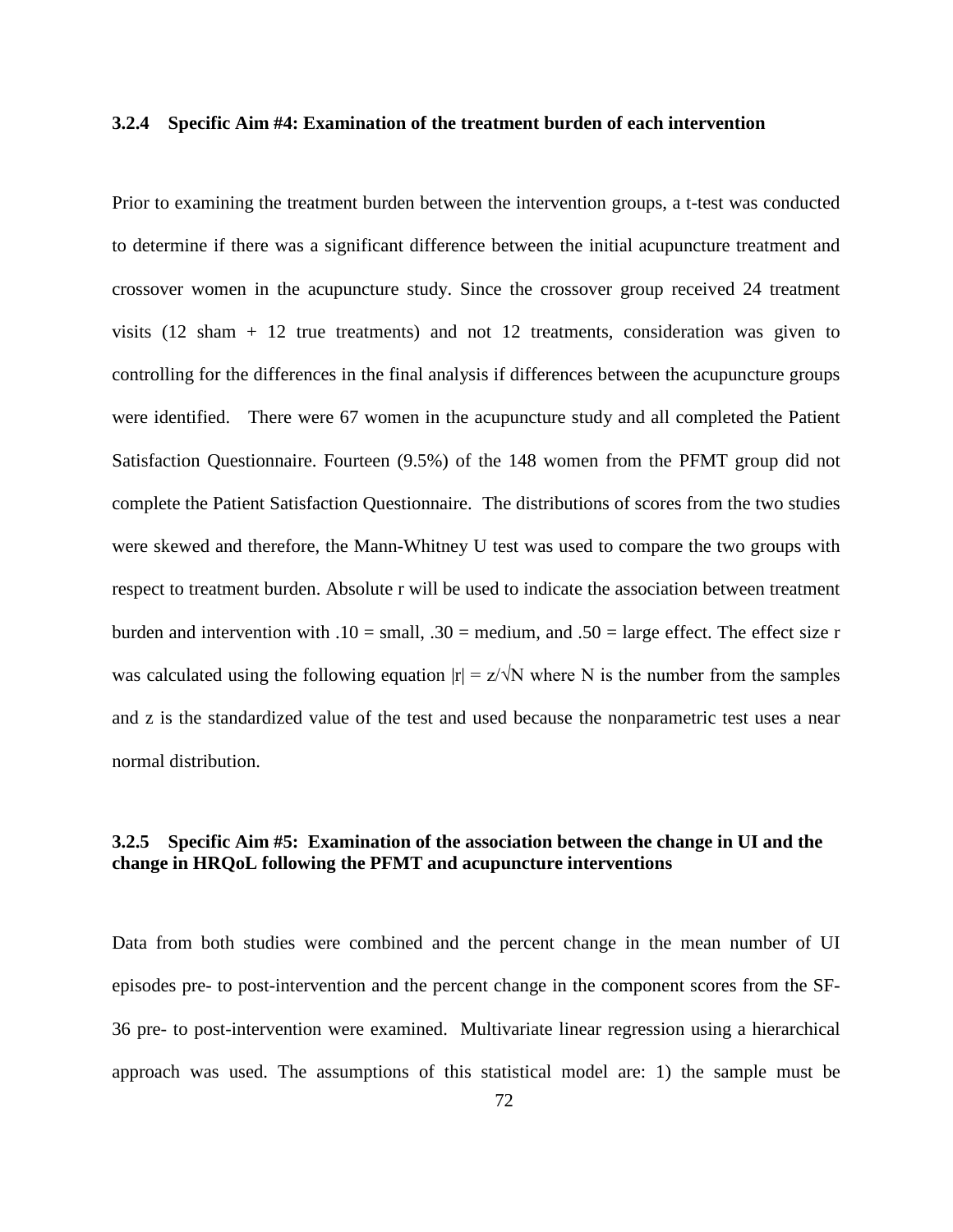representative of the population to which the inference will be made, 2) the model errors should be normally distributed.), 3) homoscedasticity, i.e., constant error variance.), 4) linear relationship, and 5) no multicollinearity, i.e., small standard errors for regression coefficients. Mahalanobis and Cook's D were used to identify outliers. No multivariate outliers were identified. When examining the assumptions of normality, linearity and homoscedasticity, residual scatter plots were also examined. Multicollinearity and singularity were checked by examining the correlation matrix. Multicollinearity diagnostics (i.e., tolerance, variance inflation factors, condition indices, and variance decomposition proportions) were examined to assess the extent of multicollinearity.

There were two dependent variables, the SF-36 Physical and Mental Health Component scores. The covariates for this analysis were chosen if: 1) the variable was significantly related to either the, IV or predictor variable (percent change in UI) or the DV's (Physical or Mental Health Component scores at a  $p \le 20$  during bivariate analysis, or 2) they were significantly related to the IV (% reduction in UI) or related to one or both DVs (SF-component scores) in previous studies. In addition, because there were significant differences in the characteristics of the women in the two studies, intervention (PFMT and acupuncture) was included as a covariate coded as  $0 = PFMT$  and  $1 = \text{acupuncture}$ . The associations between the covariates (Age and Duration of UI) and reduction in UI and two SF-36 component scores were examined using Pearson's correlation coefficient. Mann-Whitney U (medians) was used to examine the associations between the independent variables (depressive symptomatology, the intervention and level of education) and the reduction in UI and the two SF-36 component scores. Several variables were dichotomized resulting in little to no variability in responses (race, income able to meet basic needs, and marital status). They were not included in the analysis.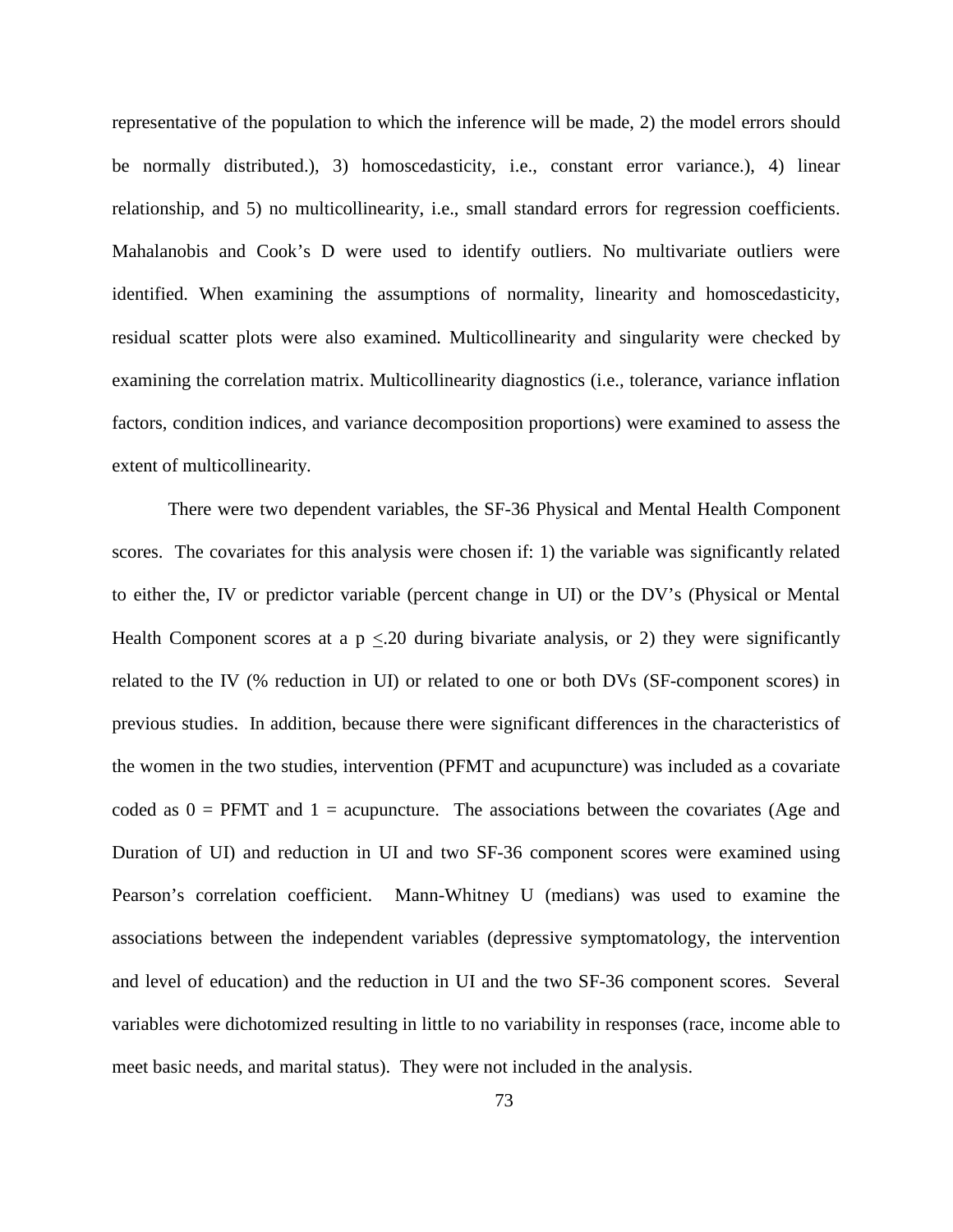Multivariate linear regression analysis using a hierarchical approach was performed to assess the ability of a reduction in urinary incontinence to predict an improvement in HRQoL. Based on the bivariate analysis, the initial model included age, duration of UI, level of education, the intervention group, and depressive symptoms allowing the examination of their contribution to the variability in the SF-36component scores. The main predictor of interest in this analysis was the percent reduction in UI and it was entered into the model in the final step. Multiple R and R-squared were used to examine the strength of the association between the set of covariate variables to the dependent variables. The partial F-test (t-test) was used to examine the association of each individual covariate variable and the dependent variable. The effect size (Cohen's  $f^2$ ) for these analysis was calculated as R-squared/(1-R-squared) where a small effect = .02, medium effect= .15 and a large effect = .35 from a behavioral perspective.  $R^2$  can also be used as an effect size and will be reported. It is an indicator of how well the model explains the variability in the outcome similar to Cohen's  $f^2$  which is the proportion of variability accounted for by the statistical model or a measure indicating how well future outcomes are likely to be predicted by the model (Cohen, 1988). (R-squared, adjusted R-squared, unstandardized B, standard error of the means, beta (standardized) and standard error of variance were reported).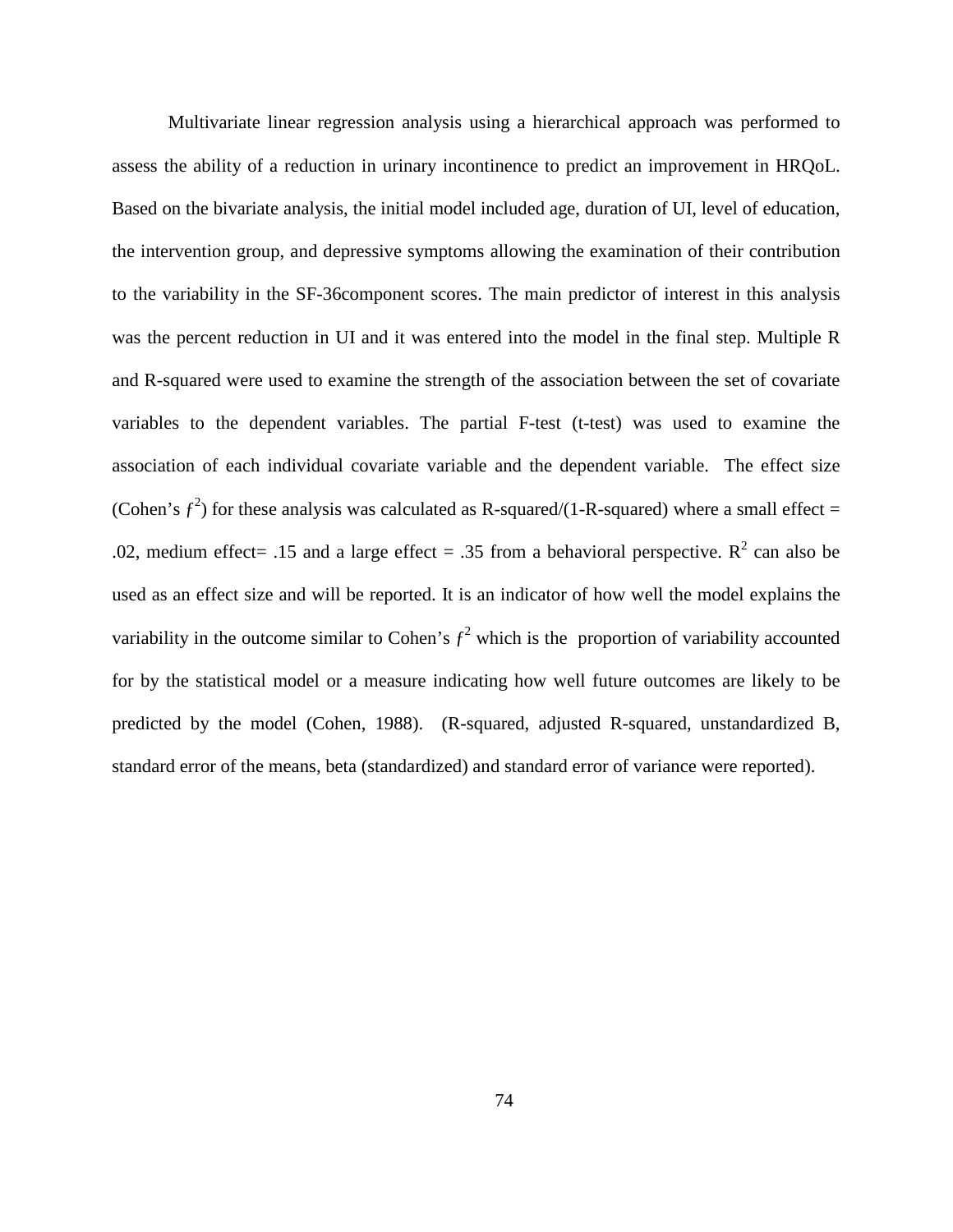# **3.3 IRB**

Approval for exempt status from the IRB at the University of Pittsburgh was obtained prior to conducting any research-related activities. See Appendix A. This was a secondary analysis of data previously de-identified. There were no risks identified in conducting this secondary analysis.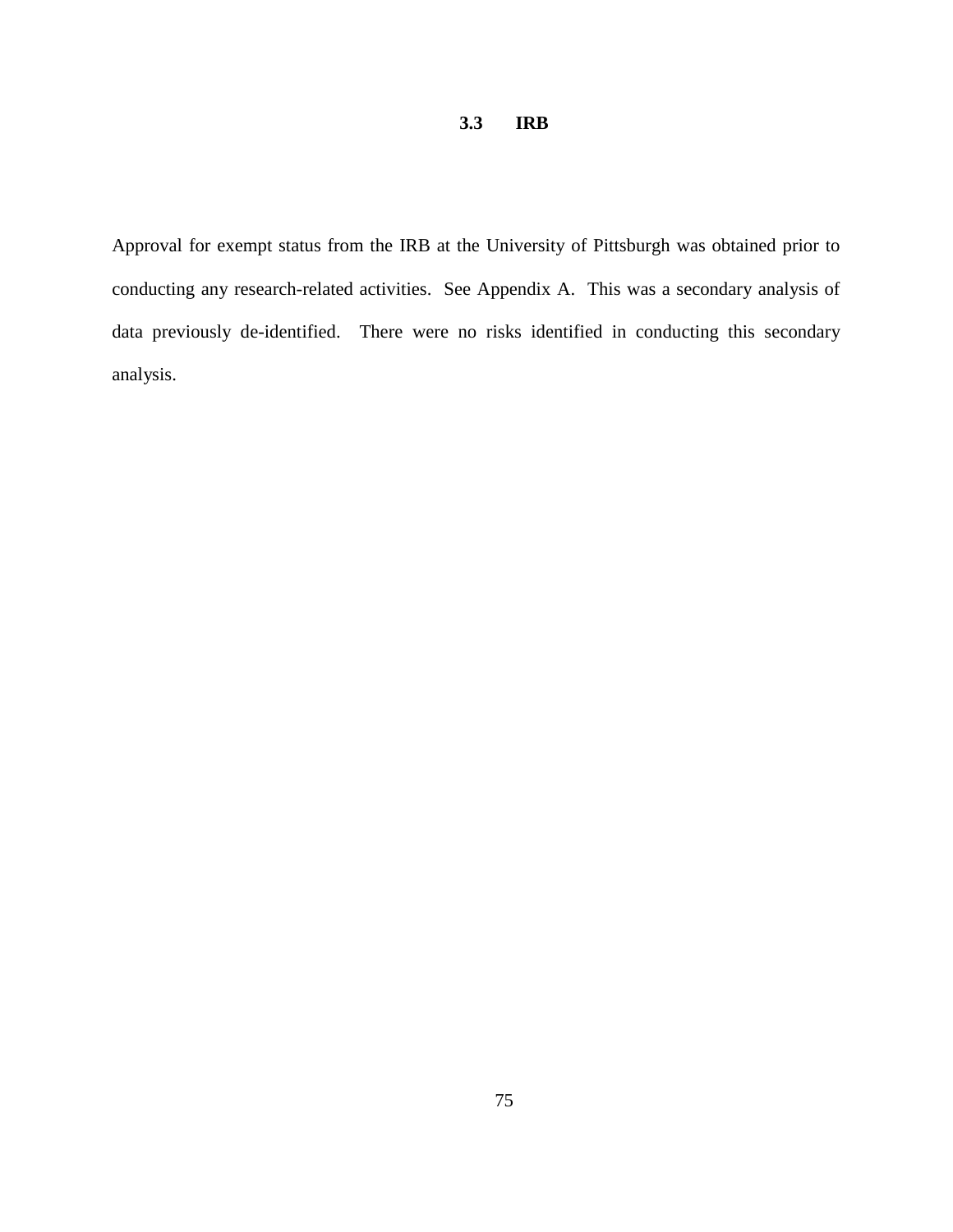#### **4.0 RESULTS**

This study addressed the following questions:

- 1) Among non-homebound women age 50 years and older, what is the comparative effectiveness of biofeedback-taught pelvic floor muscle training (PFMT) and acupuncture in reducing UI?
- 2) Among non-homebound women age 50 years and older, what is the comparative effectiveness of PFMT and acupuncture in improving general HRQoL?
- 3) Among non-homebound women age 50 years and older, is there a significant difference in the satisfaction with progress reported by women in the PFMT group compared with women in the acupuncture group?
- 4) Among non-homebound women age 50 years and older, is there a significant difference in treatment burden experienced by women in the PFMT study compared with women in the acupuncture study?
- 5) Among non-homebound women age 50 years and older, what is the association between change in UI and change in HRQoL?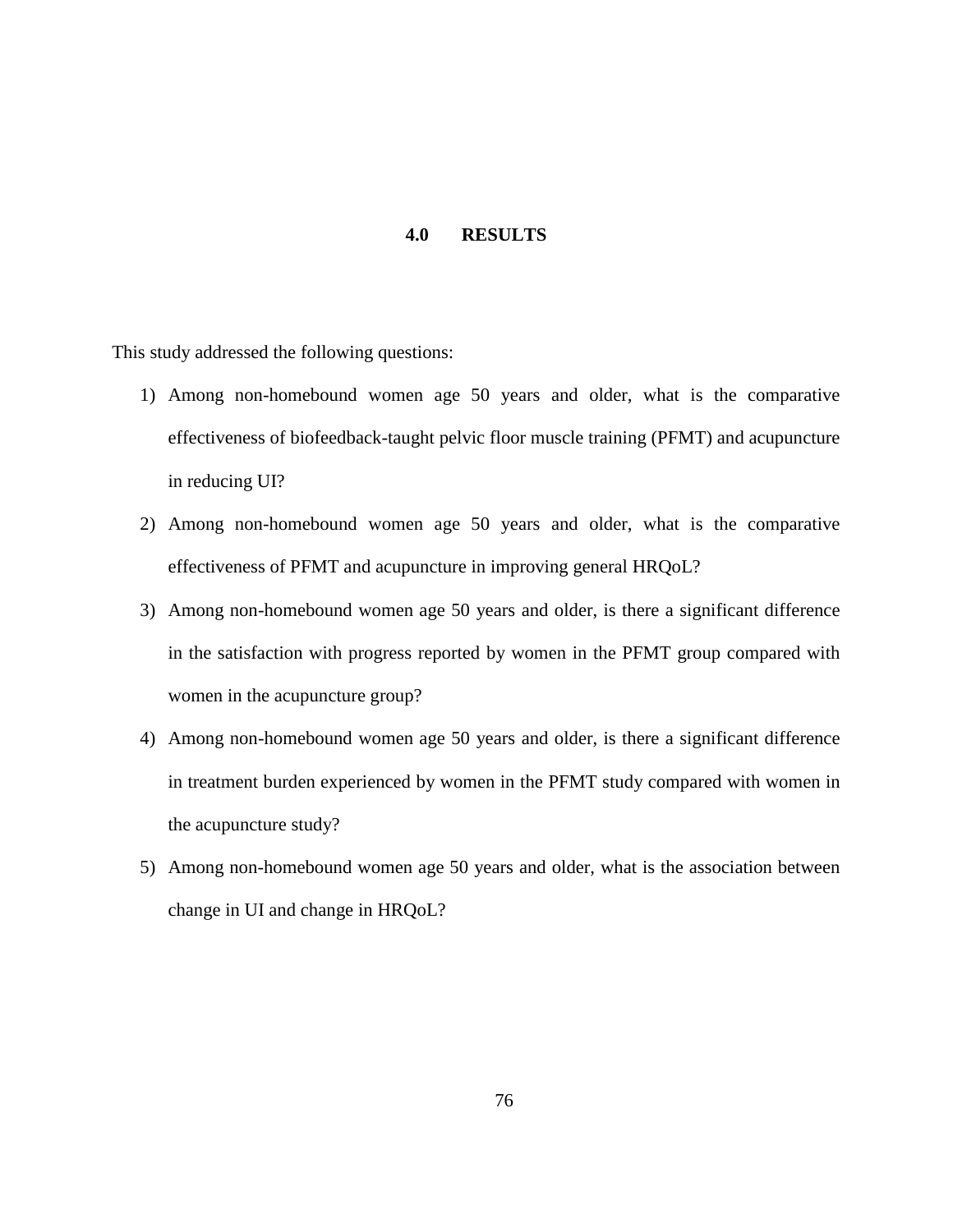## **4.1 DEMOGRAPHICS**

Two hundred and fifteen women were included in this secondary analysis. Of the 215 women, 148 (69%) women were in the PFMT study and 67 (31%) women were in the acupuncture study. The baseline characteristics of the two groups are summarized in Table 9. The majority of women from the studies, 97.3% from the PFMT study and 95.5% from the acupuncture study, were Caucasian. When comparing the two intervention groups at baseline, the groups were significantly different in age and duration of UI. The women in the acupuncture group were significantly younger (Mean $\pm$ SD=62.75 $\pm$ 8.9 years) than the women in the PFMT group  $(74.42 \pm 7.9 \text{ years})$  (p < .001). Women in the acupuncture group reported a significantly longer duration of UI (10.18 $\pm$ 9.5 years) than those in the PFMT group (8.20 $\pm$ 9.7 years) (p = .03).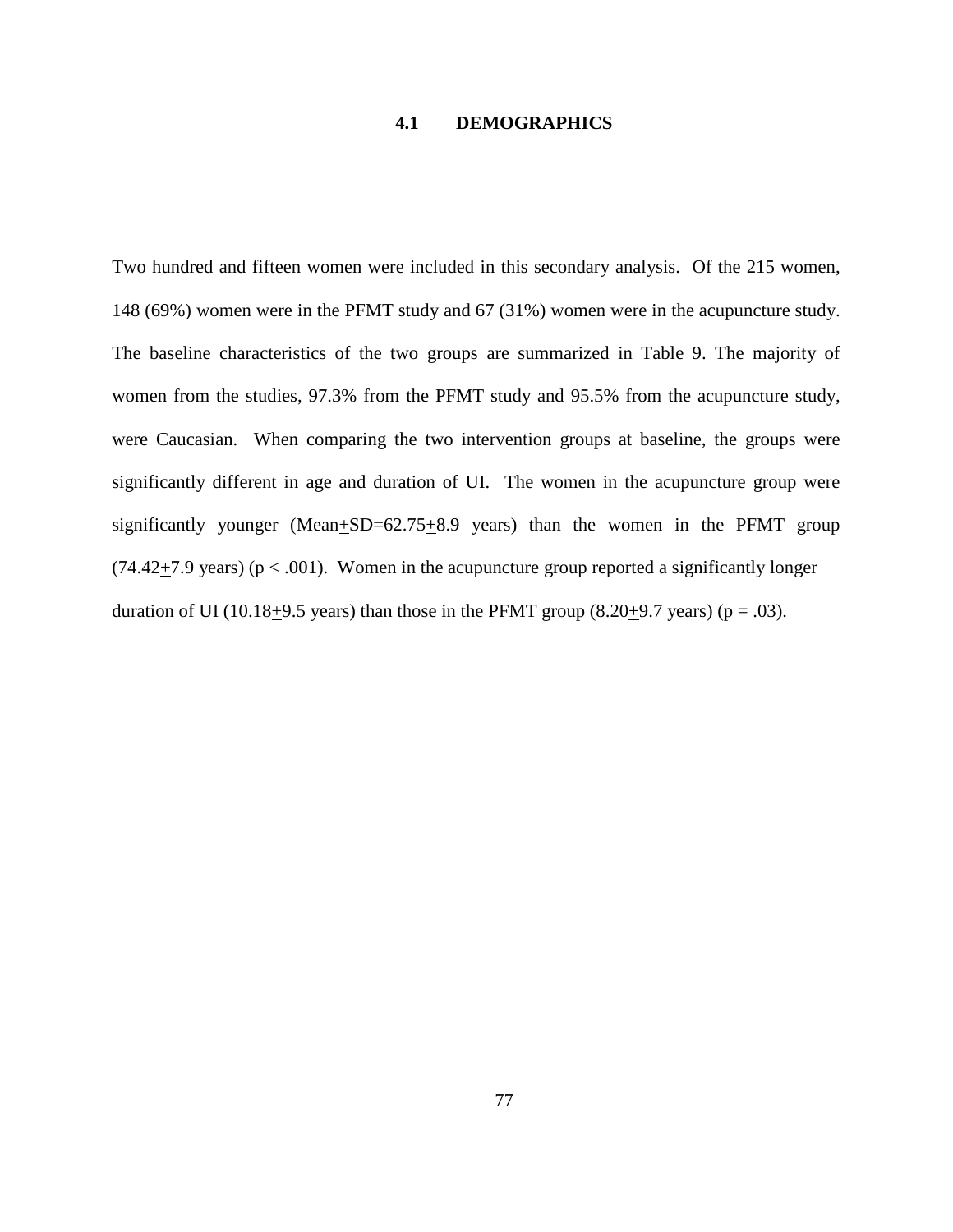| Characteristic                                                                                                                | Pelvic floor<br>muscle<br>training<br>(PFMT)<br>study<br>$n = 148$ | Acupuncture<br>study<br>$n = 67$ | Test statistic,<br>p-value     |  |  |
|-------------------------------------------------------------------------------------------------------------------------------|--------------------------------------------------------------------|----------------------------------|--------------------------------|--|--|
| Age (years)                                                                                                                   |                                                                    |                                  |                                |  |  |
| Mean $(SD^*)$                                                                                                                 | 74.42 (7.9)                                                        | 62.75(8.9)                       | $t_{(213)} = 9.62$ , p < .001  |  |  |
| Median (IQR**)                                                                                                                | 74.5(13)                                                           | 62(14)                           | $U = 1680.00$ , $p < .001$     |  |  |
| Minimum-Maximum                                                                                                               | 60-91                                                              | 50-86                            |                                |  |  |
| Race                                                                                                                          |                                                                    |                                  | $p=.680***$                    |  |  |
| White<br>$n\left(\%\right)$<br>Non-White                                                                                      | 144 (97.3)<br>4(2.7)                                               | 64 (95.5)<br>3(4.5)              |                                |  |  |
| $n(\%)$                                                                                                                       |                                                                    |                                  |                                |  |  |
| Level of education                                                                                                            |                                                                    |                                  |                                |  |  |
| $\leq$ High School<br>$n(\%)$                                                                                                 | 74 (50)                                                            | 24(35.8)                         | $\gamma$ 2 = 3.738, p = .056   |  |  |
| >High School<br>$n\left(\%\right)$                                                                                            | 74 (50)                                                            | 43 (64.2)                        |                                |  |  |
| Marital status<br>Currently married/living with significant other $n$ (%)<br>Single, widow, divorced, or separated<br>$n(\%)$ | 88 (59.5)<br>60(40.5)                                              | 41(61.2)<br>26(38.8)             | $\chi^2$ = 0.96, p = .328      |  |  |
| Household income meets basic needs                                                                                            |                                                                    |                                  |                                |  |  |
| Yes<br>$n\left(\%\right)$                                                                                                     | 141 (95.2)                                                         | 61(91.0)                         | $p = .234***$                  |  |  |
| N <sub>o</sub><br>$n(\%)$                                                                                                     | 7(4.8)                                                             | 6(9.0)                           |                                |  |  |
| Depressive symptoms                                                                                                           |                                                                    |                                  |                                |  |  |
| Yes<br>$n\left(\%\right)$                                                                                                     | 19(12.8)                                                           | 5(9.1)                           | $\chi^2$ = 0.86, p = .355      |  |  |
| N <sub>o</sub><br>$n(\%)$                                                                                                     | 129 (87.2)                                                         | 62(90.9)                         |                                |  |  |
| Duration of urinary incontinence (years)                                                                                      |                                                                    |                                  |                                |  |  |
| Mean (SD)                                                                                                                     | 8.20(9.7)                                                          | 10.18(9.5)                       | $t_{(213)} = -1.40$ , p = 165  |  |  |
| Median (IQR)                                                                                                                  | 5(7.8)                                                             | 8(12)                            | $U = 4054.50$ , $p = 0.032$    |  |  |
| Minimum-Maximum                                                                                                               | $\leq$ 1-63                                                        | $1 - 47$                         |                                |  |  |
| Number of urinary accidents/day at baseline                                                                                   |                                                                    |                                  |                                |  |  |
| Mean (SD)                                                                                                                     | 2.16(1.96)                                                         | 2.22(1.56)                       | $t_{(213)} = -0.21$ , p = .834 |  |  |
| Median (IQR)                                                                                                                  | 1.71(1.96)                                                         | 1.86(1.58)                       | $U = 4609.00$ , $p = .409$     |  |  |
| Minimum-Maximum                                                                                                               | $0.29 - 10.00$                                                     | $0.20 - 7.14$                    |                                |  |  |

# Table 9: Characteristics of sample

\* Standard deviation

\*\* Interquartile Range

\*\*\*Fischer's exact test (two-sided)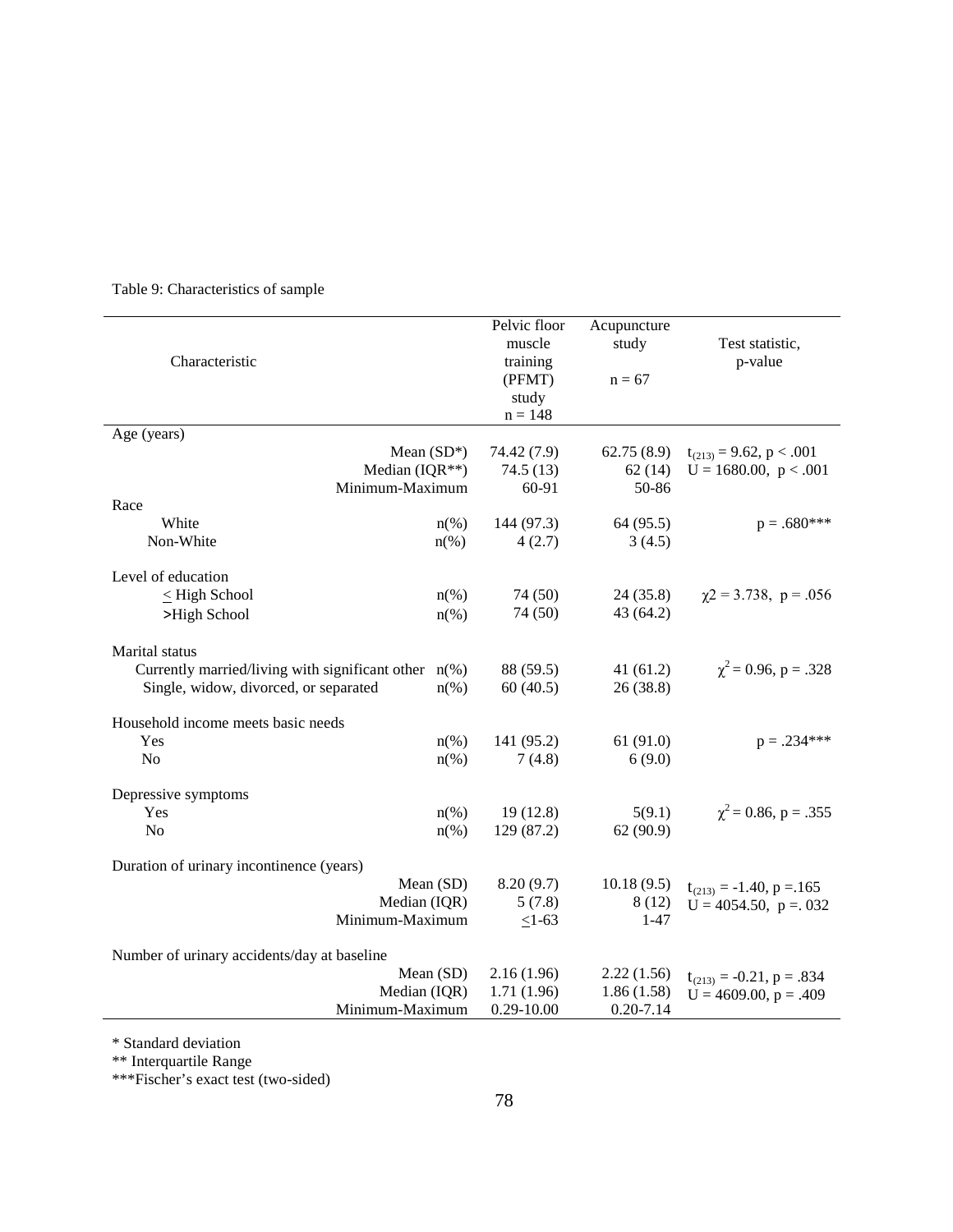# **4.2 AIM #1: COMPARING THE EFFECTIVENESS PFMT AND ACUPUNCTURE IN REDUCING UI EPISODES**

For the PFMT group, following the PFMT intervention, the percent mean reduction for the PFMT group was  $54.1\% + 48.45$ , a median of 66.7%, with the minimum percent change of  $-75\%$ (worsening of UI) to a maximum improvement of 100%. The PFMT group showed a statistically significant reduction in the daily median number of UI episodes from pre-intervention (Mdn  $=$ 1.71) to post-interventions (Mdn = 0.57),  $z = -8.311$ ,  $p < .001$ . Using the pre-intervention and post-intervention daily number of accidents (means with standard deviations) the effect size was calculated by subtracting the means (2.17 minus 1.04) and dividing by the standard deviation of the data (1.54) to yield Cohen's  $d = .73$  (large effect).

Following the acupuncture intervention, the group including the crossover women had a mean percent reduction of  $31.50 + 44.82\%$ , a median of 33.7%, and a minimum per change of -72.73% (worsening of UI) to a maximum improvement of 100%. The acupuncture group showed a statistically significant reduction in daily incontinent episodes following the acupuncture intervention (from a median of 1.86 accidents per day at baseline to 1.00 following acupuncture),  $z = -4.497$ ,  $p < .001$ . Using the pre-intervention and post-intervention number of daily accidents (means with standard deviations) the effect size was calculated by subtracting the means (2.22 minus 1.46) and dividing by the standard deviation of the data (1.43) to yield Cohen's *d* = .53 (medium effect).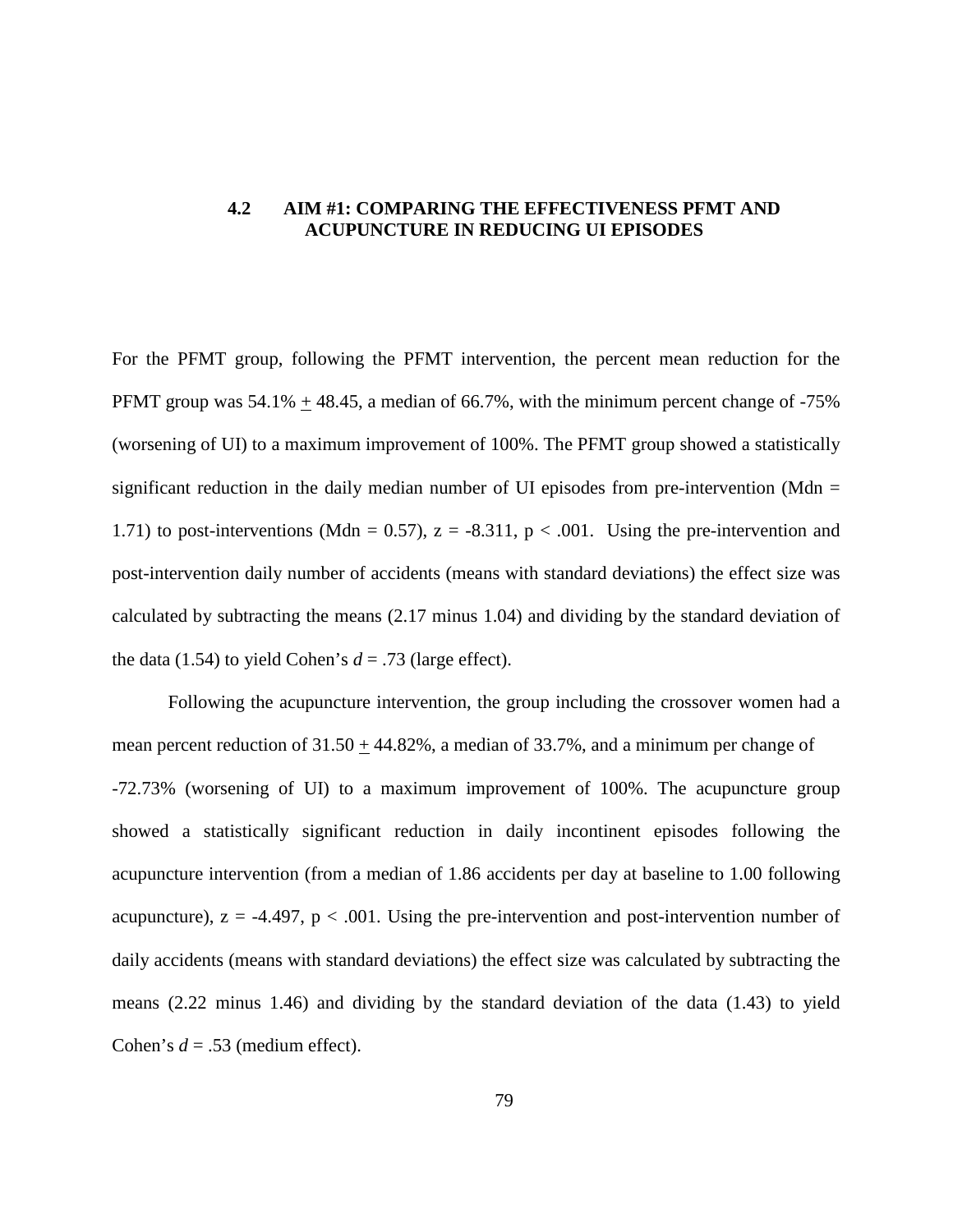Prior to controlling for the covariates (age and duration of UI), there was a significant difference between the groups, F  $(1, 213) = 0.874$ , p = .001. When the covariates were controlled, the difference between the two intervention groups remained statistically significant  $F(1, 211) = 13.630$ ,  $p < .001$ , partial eta-squared = .061. See Table 10

Table 10: Between group mean difference (% change) in urinary incontinence (UI) before and after adjusting for covariates

| Unadjusted means of PFMT <sup>a</sup> and acupuncture groups ( $n = 215$ ) |                                                                          |         |  |  |
|----------------------------------------------------------------------------|--------------------------------------------------------------------------|---------|--|--|
| Intervention group                                                         | Unadjusted % change in UI                                                |         |  |  |
|                                                                            | Mean $(SE^b)$                                                            | p-value |  |  |
|                                                                            | 95% CI <sup>c</sup>                                                      |         |  |  |
| <b>PFMT</b> <sup>a</sup> $(n = 148)$                                       | 54.01 (3.98)                                                             | .001    |  |  |
|                                                                            | [50.03, 58.00]                                                           |         |  |  |
| Acupuncture $(n = 67)$                                                     | 31.50 (5.47)                                                             |         |  |  |
|                                                                            | [24.33, 38.67]                                                           |         |  |  |
|                                                                            | Adjusted means of PFMT <sup>a</sup> and acupuncture groups ( $n = 215$ ) |         |  |  |
| Intervention group                                                         | Adjusted % change in UI                                                  |         |  |  |
|                                                                            | Mean $(SE^b)$                                                            | p-value |  |  |
|                                                                            | 95% CI <sup>c</sup>                                                      |         |  |  |
| <b>PFMT</b> <sup>a</sup> $(n = 148)$                                       | 56.59 (4.13)                                                             | $-.001$ |  |  |
|                                                                            | [48.45, 64.77]                                                           |         |  |  |
| Acupuncture $(n = 67)$                                                     | 25.80 (6.58)                                                             |         |  |  |
|                                                                            | [12.86, 39.10]                                                           |         |  |  |
|                                                                            |                                                                          |         |  |  |

 $\frac{a}{b}$  pelvic floor muscle training b standard error

<sup>c</sup>confidence interval

Covariates appearing in the model are: age =  $70.78$  years and duration of UI = 8.545 years for the total sample  $(n = 215)$ .

In the parent acupuncture study, there was a reduction in UI for the women 50 years of age and older, during the control phase. Consequently, we also examined the change in incontinence among only the women who were initially randomized to the acupuncture intervention ( $n = 39$ ). There was a statistically significant reduction in incontinent episodes for the women initially randomized to the intervention group (without the crossover women) from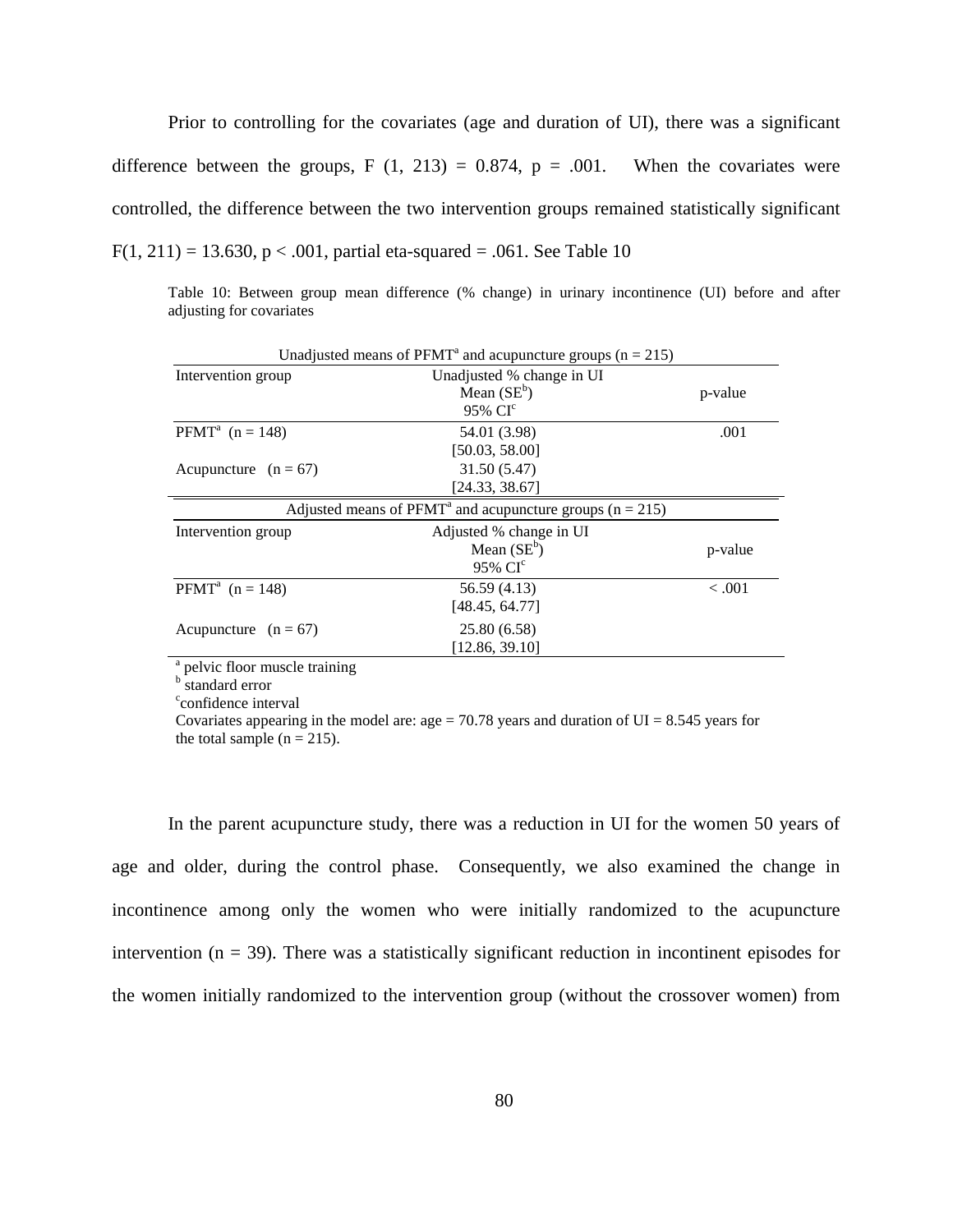pre-intervention (Mdn = 2.29) to post-intervention (Mdn = 1.00),  $z = -4.738$ ,  $p < .001$ ,  $d = 0.68$ (large effect).

We also compared the percent reduction in mean daily UI episodes for women in the PFMT group to that of women in the acupuncture study who were randomly assigned to receive acupuncture as their initial treatment (excluding crossover women from the analysis). After adjusting for age and duration of UI, there was a significant difference in the mean percent reduction in UI in the two intervention groups,  $[F (1,183) = 4.320, p = .039,$  partial eta-squared = .023]. See Table 11 for unadjusted and adjusted percent change (means) in UI episodes following treatment.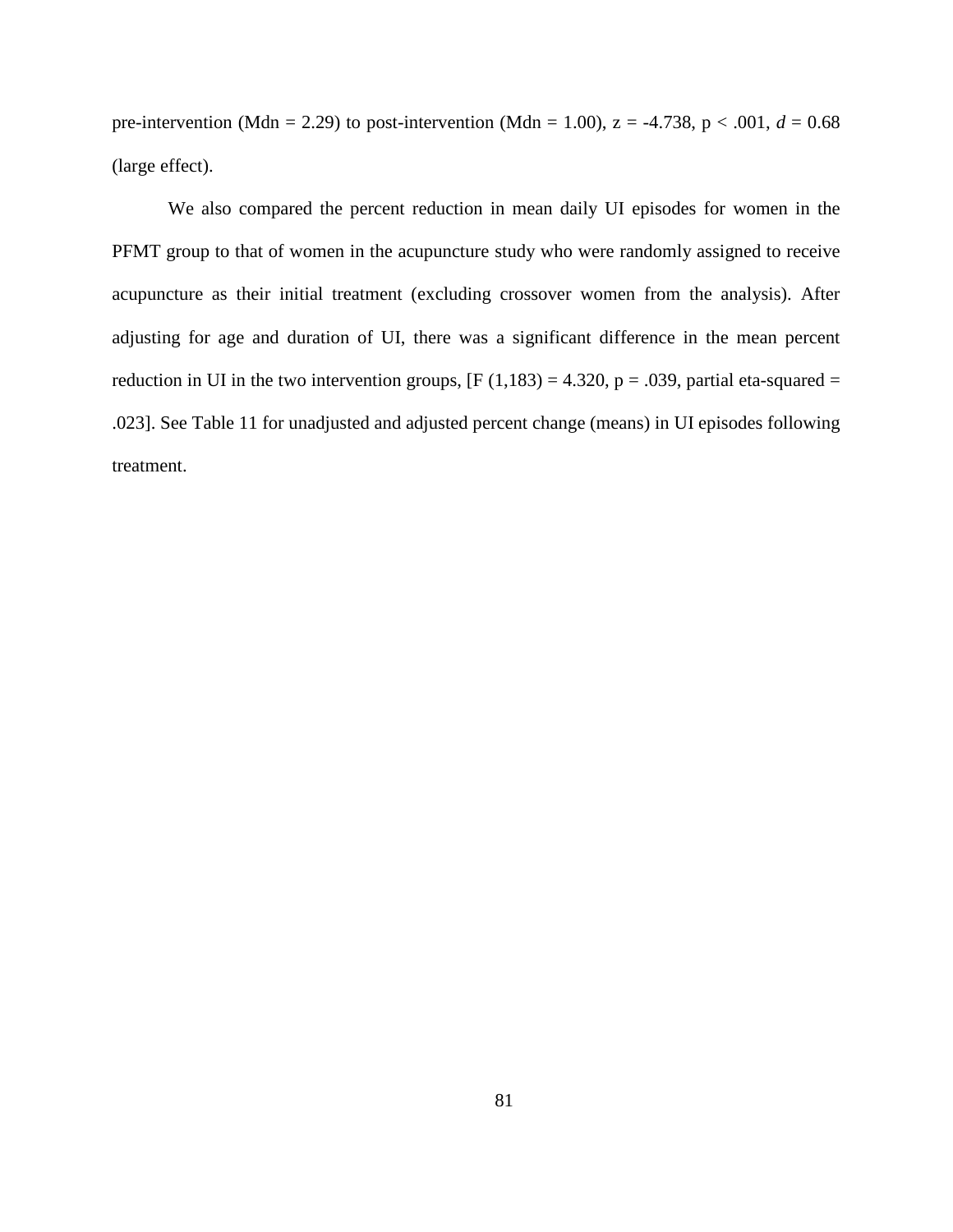|                                      | Unadjusted means of $P F M T^a$ and acupuncture groups ( $n = 187$ ) |         |  |
|--------------------------------------|----------------------------------------------------------------------|---------|--|
|                                      | Unadjusted % change in UI                                            |         |  |
| Intervention group                   | Mean $(SE^b)$<br>95% CI <sup>c</sup>                                 | p-value |  |
| <b>PFMT</b> <sup>a</sup> $(n = 148)$ | 54.01 (4.44)<br>[50.03, 58.00]                                       | .148    |  |
| Acupuncture $(n = 39)$               | 41.90 (5.93)<br>[36.03, 47.83]                                       |         |  |
|                                      | Adjusted means of $PFMT^a$ and acupuncture groups ( $n = 187$ )      |         |  |
| Intervention group                   | Adjusted % change in UI<br>M <sub>can</sub> (SE <sup>b</sup> )       | n voluo |  |

Table 11: Between group mean difference (% change) in urinary incontinence (UI) before and after adjusting for covariates without the acupuncture crossover women

|                                      | Adjusted % change in UI |         |
|--------------------------------------|-------------------------|---------|
| Intervention group                   | Mean $(SE^b)$           | p-value |
|                                      | 95% CI <sup>c</sup>     |         |
| <b>PFMT</b> <sup>a</sup> $(n = 148)$ | 55.68 (3.92)            | .039    |
|                                      | [47.95, 63.41]          |         |
| Acupuncture $(n = 39)$               | 35.56 (8.37)            |         |
|                                      | [19.06, 52.07]          |         |

<sup>a</sup> Pelvic Floor Muscle Training<br><sup>b</sup> Standard Error<br><sup>c</sup> Confidence Interval

Covariates appearing in the model are: Age =  $71.95$  years and Duration of UI = 8.487 years for the total sample ( $n = 187$ ).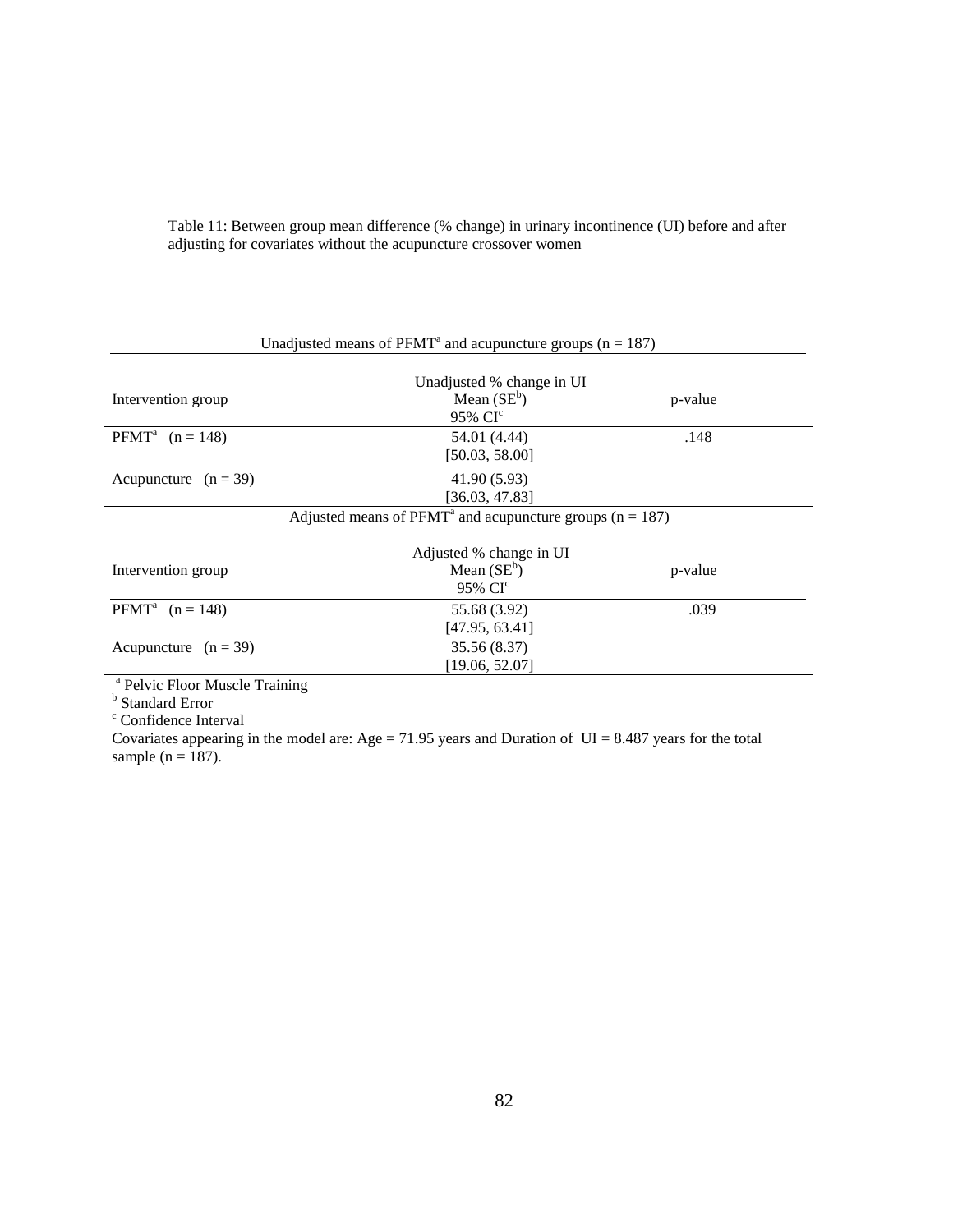# **4.3 AIM #2: COMPARING THE EFFECTIVENESS OF PFMT AND ACUPUNCTURE FOR IMPROVING HRQOL**

In the PFMT intervention group, there was significant decrease in the Mental Health Component score from pre-intervention (Median (Mdn) =58.11) to post-intervention (Mdn = 56.32;  $z =$  $-3.086$ ,  $p = .002$ ). The median percent change in Mental Health Component score was  $-3.08\%$ . The effect size was, however, small (Cohen's  $d = .18$ ). The Physical Health Component score for the PFMT group did not change significantly ( $p=.827$ ) from pre-intervention (Mdn = 39.56) to post-intervention (Mdn = 39.74, median percent change  $-.046%$ ). In the acupuncture group there was no significant change (p=.431) in the Physical Health Component scores (preintervention Mdn = 53.29 and post-intervention Mdn = 53.78, median percent change  $-0.92\%$ ) or Mental Health Component scores  $(p=.321)$  (pre-intervention Mdn = 56.35 and post-intervention (Mdn= 54.77, median percent change  $= 2.80\%$ ). See Table 12.

|                                  | SF-36 Component | Median component<br>scores (pre-intervention) | Median component<br>scores (post-intervention) | $p-$<br>value <sup>a</sup> |
|----------------------------------|-----------------|-----------------------------------------------|------------------------------------------------|----------------------------|
| PFMT <sup>b</sup><br>$(n = 148)$ | Physical        | 39.56                                         | 39.73                                          | .827                       |
| Acupuncture<br>$(n = 67)$        | Physical        | 53.29                                         | 53.48                                          | .431                       |
| PFMT <sup>b</sup><br>$(n = 148)$ | Mental Health   | 58.11                                         | 56.32                                          | .002                       |
| Acupuncture<br>$(n = 67)$        | Mental Health   | 56.35                                         | 54.77                                          | .321                       |

Table 12: Within group changes in health-related quality of life (HRQoL) from pre- to post-intervention

<sup>a</sup> Wilcoxon Signed-Rank Test (within group)

<sup>b</sup> Pelvic Floor Muscle Training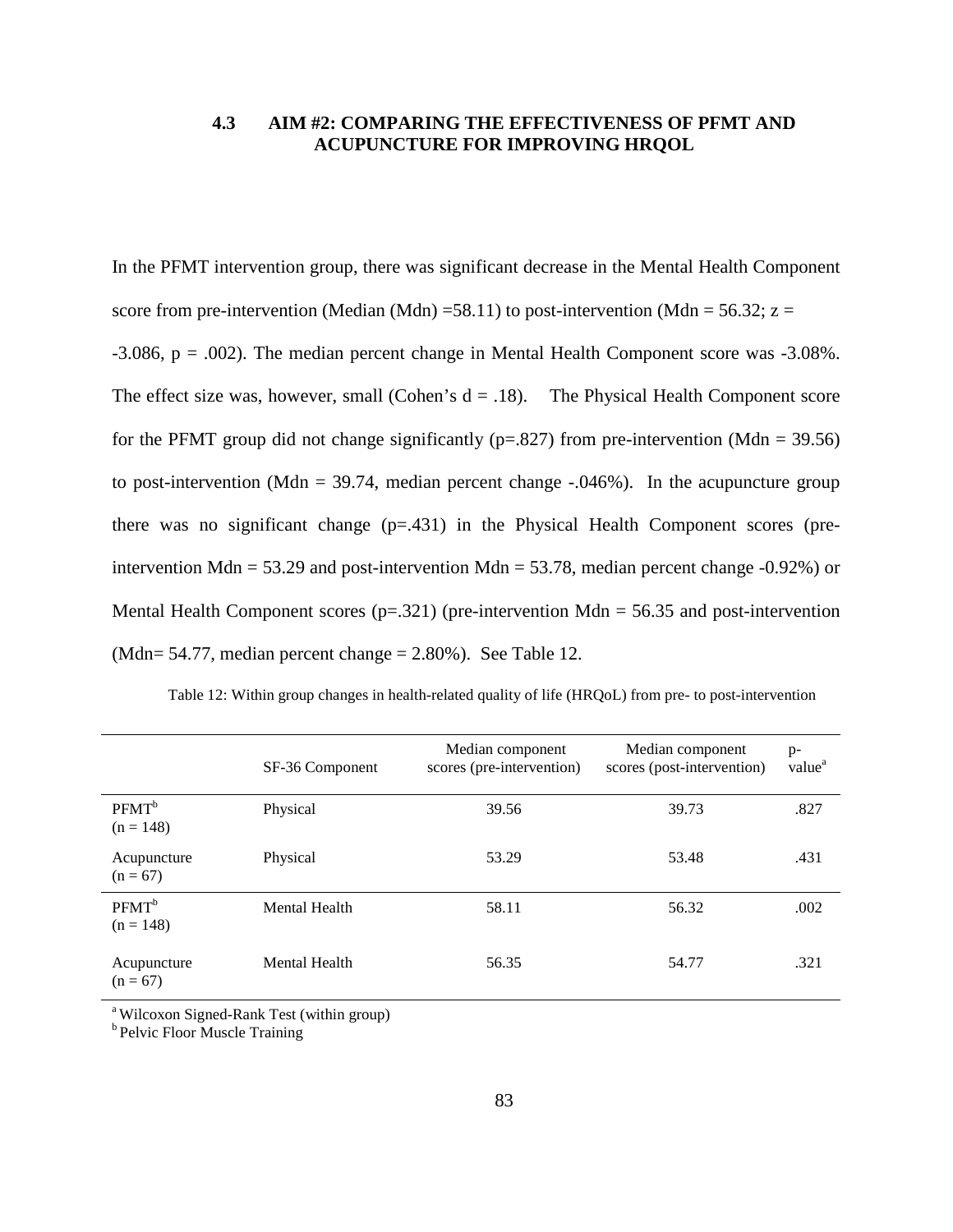The multivariate test for the effectiveness of the interventions for improving HRQoL was statistically significant  $F(2, 212) = 3.319$ , Pillai's trace = 0.030, p = .038, partial eta-squared = .030.

When comparing the Physical and Mental Health Component scores between the groups there was no significant difference between the Physical Health Component scores,  $F(1, 213) = 0.843$ ,  $p = .507$ ). However, there was a significant difference in the Mental Health Component Scores between the groups,  $F(1,213) = 6.605$ ,  $p = .011$ . After controlling for age and duration of UI, there were no significant group differences in the mean percent change in either the SF-36 Physical Component scores,  $F(1, 210) = 1.991$ ,  $p = .160$ , partial eta-square = .009, or the Mental Component scores,  $F(1, 210) = 2.475$ ,  $p = .117$ , partial eta-squared = .012. The summary statistics for unadjusted mean and adjusted percent change in mean scores for the Physical Health and Mental Health Components are presented in Tables 13 and 14.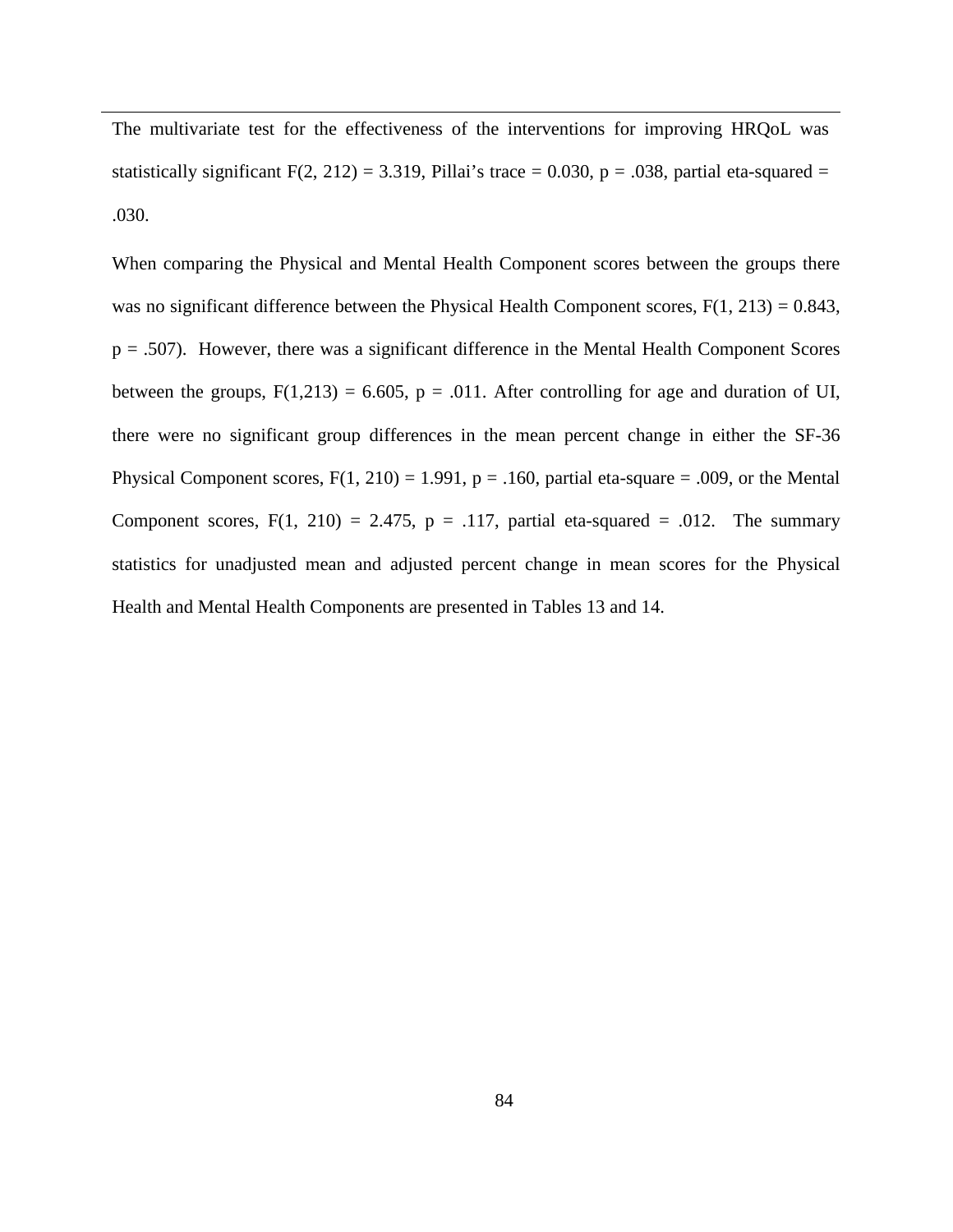Table 13: Unadjusted group % change (means) for both the Physical and Mental Health Component scores from pre- to post-intervention  $(n = 215)$ 

|                                        |                 | Unadjusted %             |            |
|----------------------------------------|-----------------|--------------------------|------------|
| Intervention                           | $SF-36$         | mean change in component |            |
|                                        | Component       | scores                   | p-value    |
|                                        |                 | Mean $(SE^b)$            |            |
|                                        |                 | [95% $CIc$ ]             |            |
| <b>PFMT</b> <sup>a</sup> ( $n = 148$ ) | Physical Health | 2.09(1.87)               | $p = .507$ |
|                                        |                 | $[-1.00, 3.174]$         |            |
| Acupuncture ( $n = 67$ )               | Physical Health | 0.035(1.97)              |            |
|                                        |                 | $[-3.905, 3.975]$        |            |
| <b>PFMT</b> <sup>a</sup> $(n = 148)$   | Mental Health   | $-2.40(1.29)$            | $p = .011$ |
|                                        |                 | $[-3.551, -1.113]$       |            |
| Acupuncture ( $n = 67$ )               | Mental Health   | 3.43(1.81)               |            |
|                                        |                 | $[-2.007, 4.849]$        |            |

<sup>a</sup> Pelvic Floor Muscle Training<br><sup>b</sup> Standard Error of the Means c Confidence Interval

Covariates appearing in the model are: Age =  $70.8$  years (mean), Duration of UI =  $8.5$  years (mean) for the total sample ( $n = 215$ ).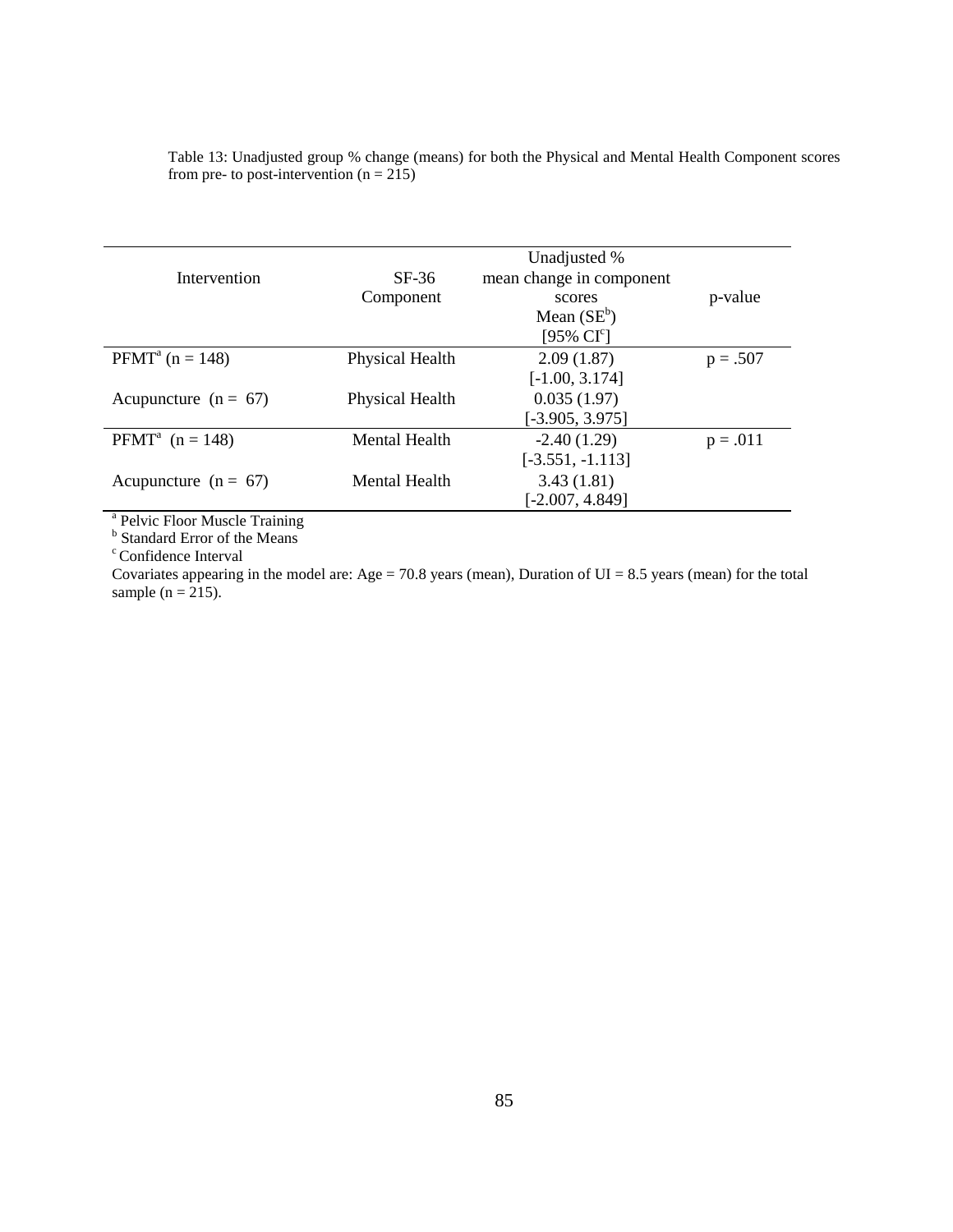| Intervention                         | SF-36 Component        | Adjusted % change in<br>component scores<br>Mean $(SE^b)$<br>$95\%$ CI <sup>c</sup> | p-value    |
|--------------------------------------|------------------------|-------------------------------------------------------------------------------------|------------|
| <b>PFMT</b> <sup>a</sup> $(n = 148)$ | <b>Physical Health</b> | 3.08(1.83)<br>$[-0.537, 6.690]$                                                     | $p = .160$ |
| Acupuncture $(n = 67)$               | Physical Health        | $-2.15(2.92)$<br>$[-7.908, 3.607]$                                                  |            |
| $PFMTa$ (n = 148)                    | Mental Health          | $-1.93(1.36)$<br>$[-4.599, 0.743]$                                                  | $p = .117$ |
| Acupuncture ( $n = 67$ )             | Mental Health          | 2.38(2.16)<br>$[-1.876, 6.634]$                                                     |            |

Table 14: Adjusted group % change (means) for both the Physical and Mental Health Component scores  $(n = 215)$ 

<sup>a</sup> Pelvic Floor Muscle Training

<sup>b</sup> Standard Error of the Means

c Confidence Interval

Covariates appearing in the model are: Age = 70.8 years (mean) and Duration of UI = 8.5 years (mean) for the total sample ( $n = 215$ ).

The analysis was repeated on the subset of women from the acupuncture study who received acupuncture initially (n=39; crossover women were excluded from the analysis). Within treatment group changes in the Physical and Mental Health Component scores were examined. After omitting the crossover subjects in the acupuncture group, there was still no significant change in the Physical Health Component scores from pre-intervention (Mdn  $=$ 53.03) to post-intervention (Mdn = 53.28, z = -0.419, p=.675; median percent improvement =  $0.47\%$ ) or Mental Health Component scores from pre-intervention (Mdn = 56.35) to postintervention (Mdn= 54.77,  $z = -0.335$ ,  $p = 738$ ; median percent improvement = 2.80%).

The multivariate test showed there to be a significant change in the overall HRQoL score F (2, 212) = 3.319, Pillai's trace = 0.030,  $p = .038$ , partial eta-squared = .03 (small to medium effect (Cohen, 1988). There was no significant group difference in Physical Health Component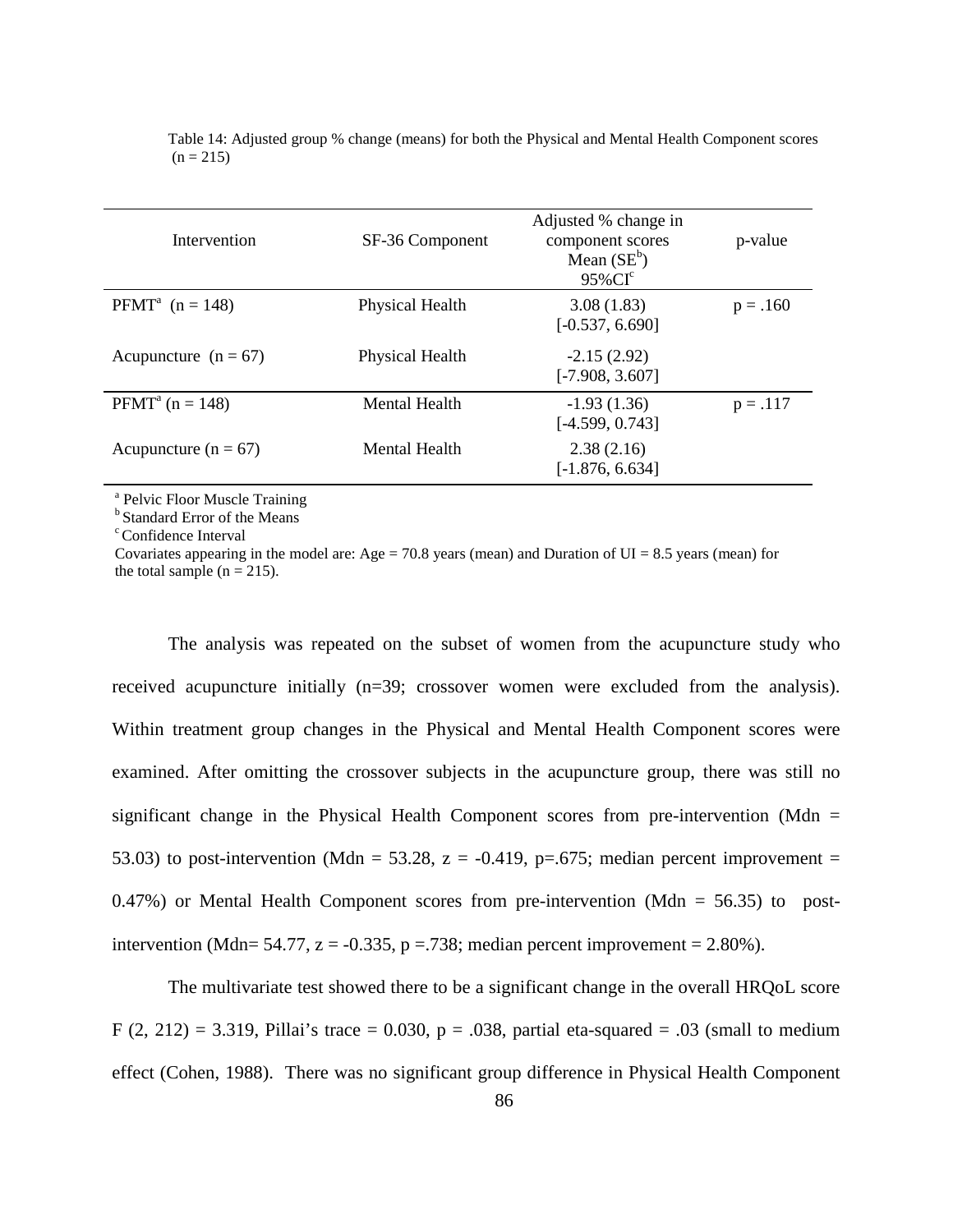scores, F (1, 183) = 3.124, p = .079, partial eta-squared = .017 (small effect), or Mental Health Component scores, F (1, 183) = .960,  $p = .329$ , partial eta-squared = .005 (small effect). The summary and test statistics for unadjusted and adjusted changes in Physical Health and Mental Health Components scores after excluding crossover women from the acupuncture study are presented in Table 15 and 16.

Table 15: Unadjusted % change (means) for the Physical and Mental Health Component scores after removing crossover acupuncture women  $(n = 187)$ 

| Intervention                          | SF-36 Component      | Unadjusted %<br>mean change in<br>component scores | p-value    |
|---------------------------------------|----------------------|----------------------------------------------------|------------|
|                                       |                      | Mean $(SE^b)$                                      |            |
|                                       |                      | 95% CI <sup>c</sup>                                |            |
| PFMT <sup>a</sup>                     | Physical Health      | 2.09(1.87)                                         | $p = .465$ |
| $(n = 148)$                           |                      | $[-1.000, 3.174]$                                  |            |
| Acupuncture                           | Physical Health      | $-0.81(1.35)$                                      |            |
| $(n = 39)$                            |                      | $[-2.156.0.543]$                                   |            |
| PFMT <sup>a</sup>                     | <b>Mental Health</b> | 2.403(1.29)                                        | $p = .186$ |
| $(n = 148)$                           |                      | $[-3.516, -1.113]$                                 |            |
| Acupuncture                           | <b>Mental Health</b> | 1.299(1.81)                                        |            |
| $(n = 39)$                            |                      | $[-4.951, 3.651]$                                  |            |
| $\Delta$ Delvie Elega Musele Treining |                      |                                                    |            |

Pelvic Floor Muscle Training

b Standard Error

<sup>c</sup> Confidence Interval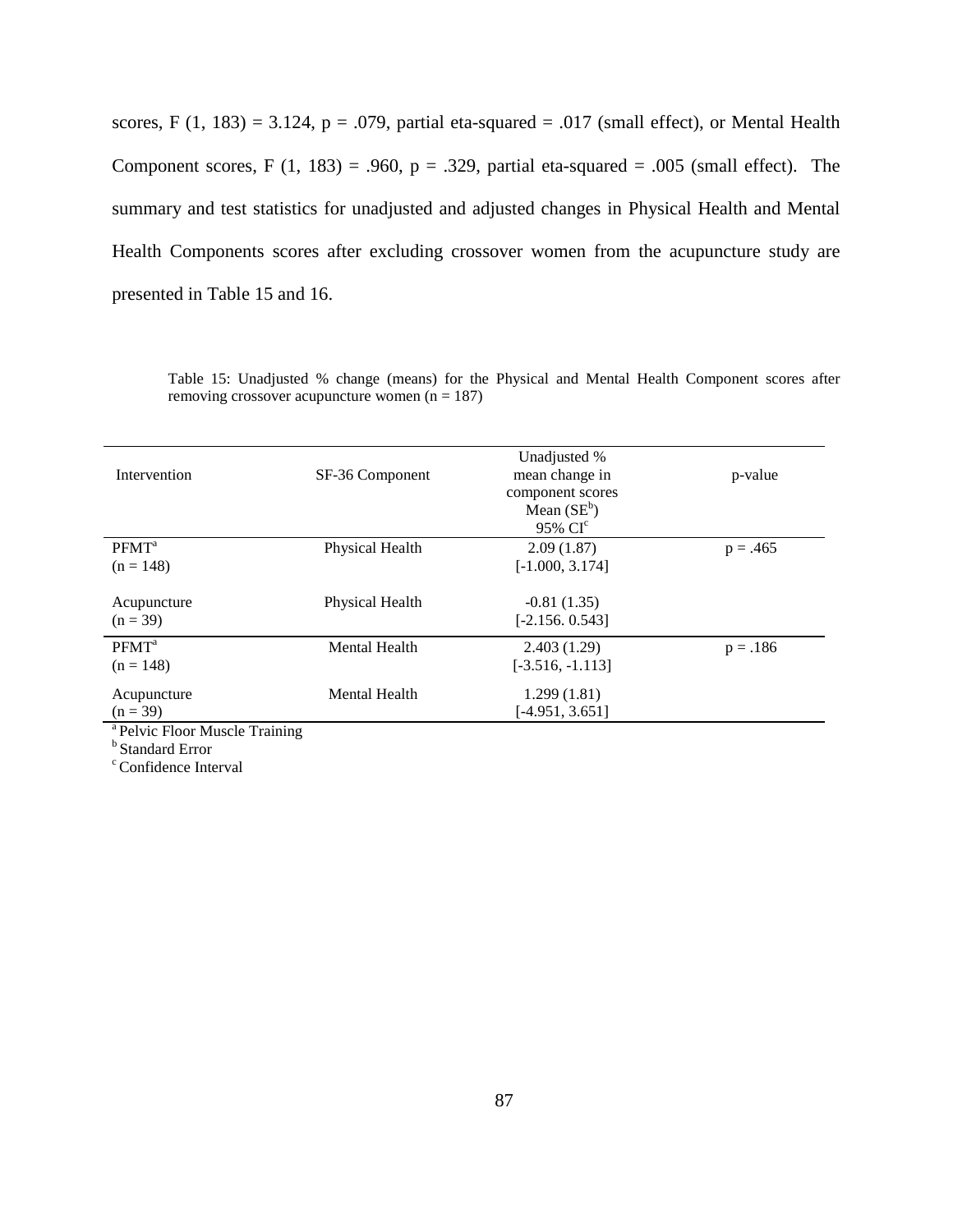| Intervention                         | SF-36 Component      | Adjusted %<br>change in means<br>Mean $(SE^b)$<br>95% CI <sup>c</sup> | p-value    |
|--------------------------------------|----------------------|-----------------------------------------------------------------------|------------|
| <b>PFMT</b> <sup>a</sup> $(n = 148)$ | Physical Health      | 3.172(1.86)<br>$[-0.489, 6.833]$                                      | $p = .079$ |
| Acupuncture $(n = 39)$               | Physical Health      | $-4.92(3.60)$<br>$[-12.735, 2.887]$                                   |            |
| <b>PFMT</b> <sup>a</sup> $(n = 148)$ | <b>Mental Health</b> | $-2.30(1.33)$<br>$[-4.916, 0.317]$                                    | $p = .329$ |
| Acupuncture $(n = 39)$               | Mental Health        | .907(2.82)<br>$[-4.675, 6.490]$                                       |            |

Table 16: Adjusted group % change (means) for both the Physical and Mental Health component scores after removing crossover acupuncture women  $(n = 187)$ 

<sup>a</sup> Pelvic Floor Muscle Training

**b** Standard Error

<sup>c</sup> Confidence Interval

Covariates appearing in the model are: Age = 71.95 years (mean) and Duration of UI = 8.487 years (mean) for the total model (n  $= 187$ ).

# **4.4 AIM #3: COMPARING SATISFACTION WITH PROGRESS BETWEEN INTERVENTION GROUPS**

Of the total 215 women studied (148 and 67 from the PFMT and acupuncture studies, respectively), 14 (6.51%) from the PFMT study did not complete the Patient Satisfaction Questionnaire. There were no significant differences identified between the women who did and did not complete the questionnaire. All of the women in the acupuncture study completed the questionnaire. There was no statistically significant difference in satisfaction reported between the initial treatment and the crossover women in the acupuncture study, Fisher's Exact Test  $p =$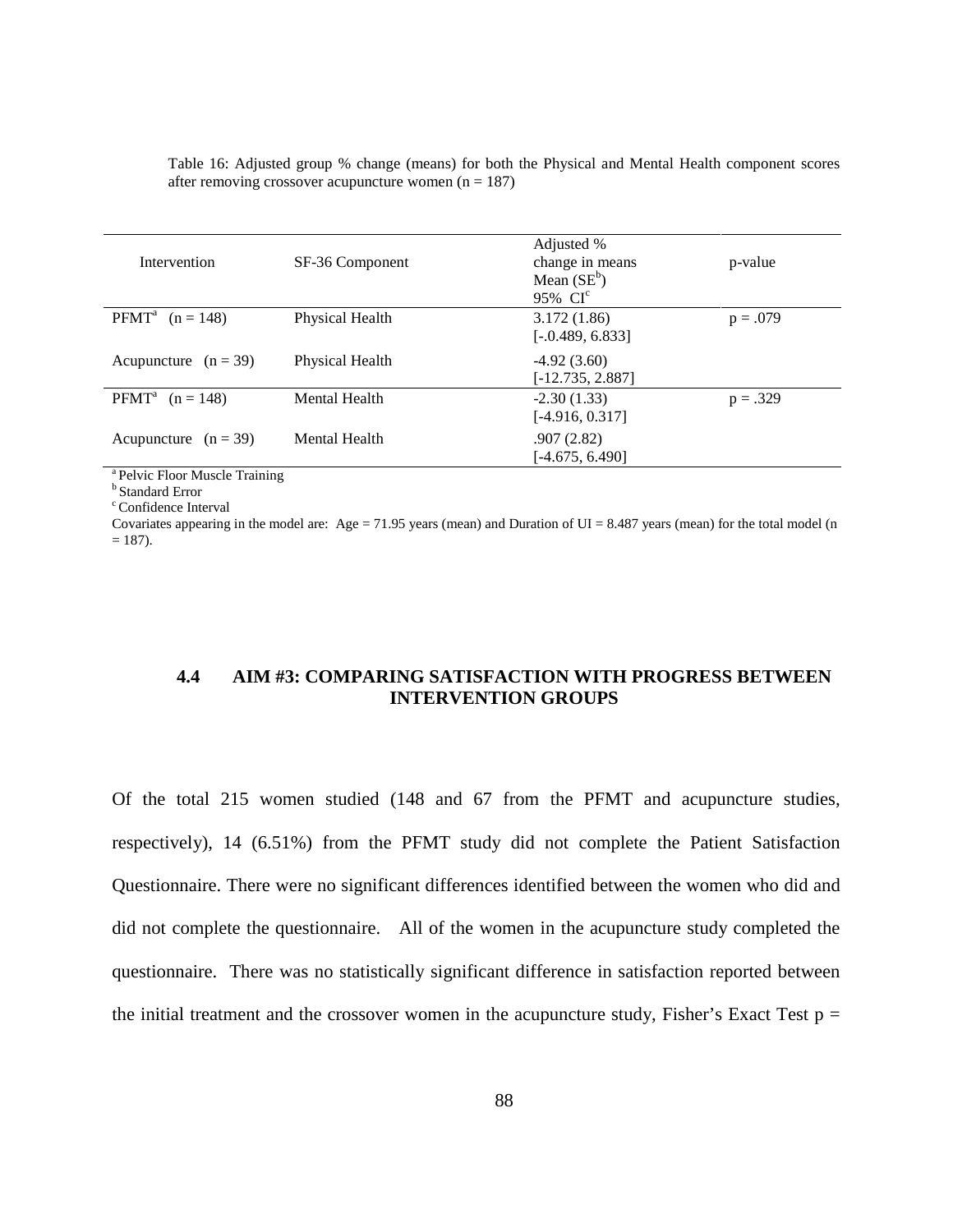.364. Therefore, it was not necessary to repeat the analysis without subjects who crossed over to active treatment.

When comparing the intervention groups, there was a statistically significant difference between the PFMT and acupuncture groups, Mann Whitney U =  $3835.50$ ,  $z = -3.193$ ,  $p = .001$ . See Table 17. There is a 2-3 times increased likelihood of being dissatisfied with treatment for women in the acupuncture intervention group vs. the PFMT intervention group [OR 2.89, 95% CI (2.084, 3.903)].

|                      | PFMT <sup>a</sup><br>$(n = 134)$ | Acupuncture<br>$(n = 67)$ |
|----------------------|----------------------------------|---------------------------|
| Completely satisfied | 57 (42.5%)                       | 19 (28.4 %)               |
| Somewhat satisfied   | 74 (55.2%)                       | 34 (50.7%)                |
| Not satisfied        | $3(2.2\%)$                       | 14 (20.9%)                |

Table 17: Comparison of satisfaction with progress (reduction in urinary incontinence) between groups

<sup>a</sup> Pelvic Floor Muscle Training

Data were combined from the two groups to examine the relationship between satisfaction with progress and percent reduction in UI post-intervention overall and between intervention groups. For this analysis, the satisfaction categories were collapsed into completely/somewhat satisfied and not at all satisfied. This was also examined separately within the two intervention groups. Overall, there was a statistically significant difference in percent reduction in UI in women who reported being completely or somewhat satisfied with their progress (Mdn 63.3%) compared to women who were not satisfied with their progress (Mdn 12.5%,  $p < .001$ ). Cohen's  $d = .48$  (medium effect) (Cohen, 1988). Within the PFMT group the difference between those who were completely/somewhat satisfied with their progress vs. those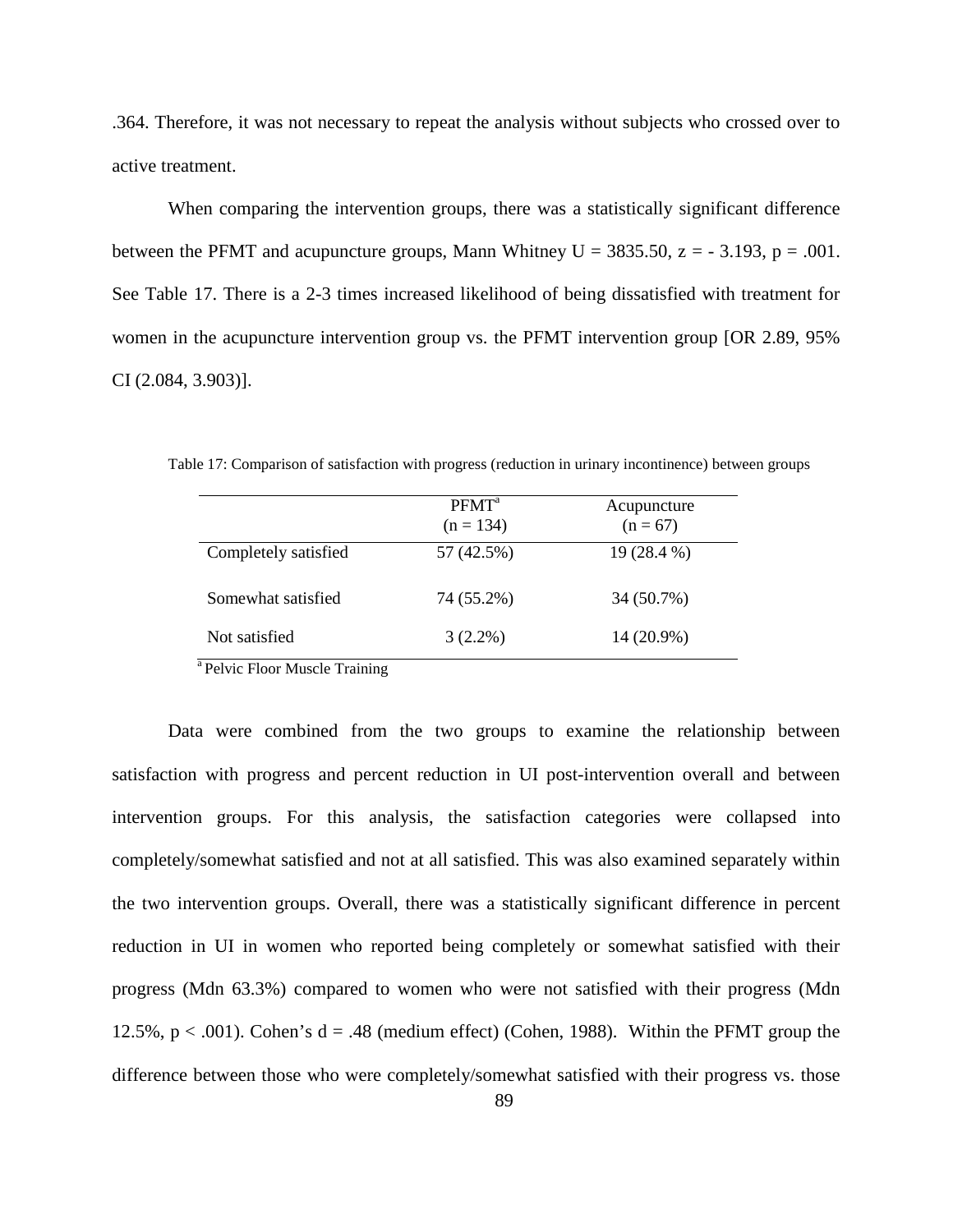who not satisfied was statistically significant ( $p = .011$ ). The difference within the acupuncture group was not statistically significant ( $p = .104$ ). See Table 18.

Table 18: Comparison of satisfaction with progress with median % reduction overall and within intervention groups

|                                               |                  |                            | Median % reduction in UI         |                             |                   |                                 |
|-----------------------------------------------|------------------|----------------------------|----------------------------------|-----------------------------|-------------------|---------------------------------|
|                                               | Overall          | $(n = 201)$                |                                  | $PFMT^a$ (n = 134)          |                   | <u>Acupuncture</u> ( $n = 67$ ) |
|                                               | Median $(IQR^b)$ | test statistic,<br>p-value | Median $(IQR^b)$ test-statistic, | p-value                     | Median $( IQR^b)$ | test statistic.<br>p-value      |
| Completely<br>satisfied/somewhat<br>satisfied | 63.30 (62.48)    | $U = 727,$<br>p < .001     | 74.87 (54.62)                    | $U = 39.00$ ,<br>$p = .011$ | 35.76 (57.20)     | $U = 265.50$ ,<br>$p = .104$    |
| Not satisfied                                 | 12.54 (89.31)    |                            | $-47.69$ (*)                     |                             | 15.95 (66.69)     |                                 |

 $a<sup>b</sup>$  pelvic Floor Muscle Training b Interquartile Range

\*There was not sufficient data to calculate the necessary 75<sup>th</sup> percentile for this particular subgroup.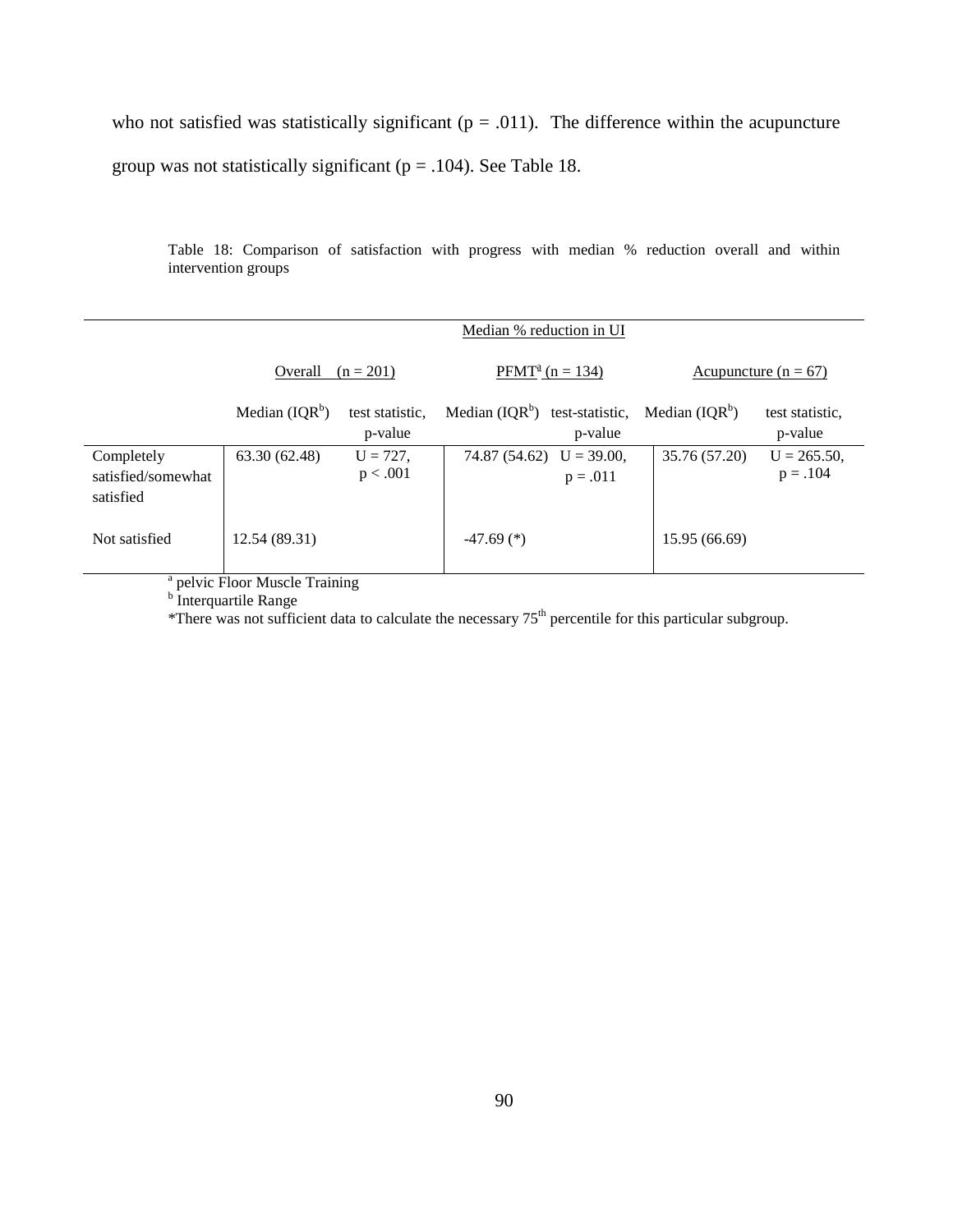## **4.5 AIM #4: COMPARING THE TREATMENT BURDEN REPORTED BY THE WOMEN POST-INTERVENTION**

Two hundred and one women (134 from the PFMT study and 67 from the acupuncture study) had data on their perceptions of treatment burden. The independent t-test performed prior to the final analysis revealed no significant difference between the perceived treatment burden reported by women in the crossover acupuncture group  $[n=28 (41.7\%)$ ; Mean = 18.55) and the initial acupuncture treatment group  $[n = 39 (58.2\%)$ ; Mean = 17.24, t  $(65) = 0.214$ , p = .831. Therefore, it was not necessary to repeat the analyses without the subjects who crossed over to active treatment. Based on the Mann Whitney U test, no significant differences were found for treatment burden reported by women in the PFMT group (Median = 20, IQR = 25, n = 134) and the acupuncture group (Median = 13.89, IQR = 19.44, n = 67), U = 4480.500, z = -0.023, p = .982,  $|r| = .002$  (small effect).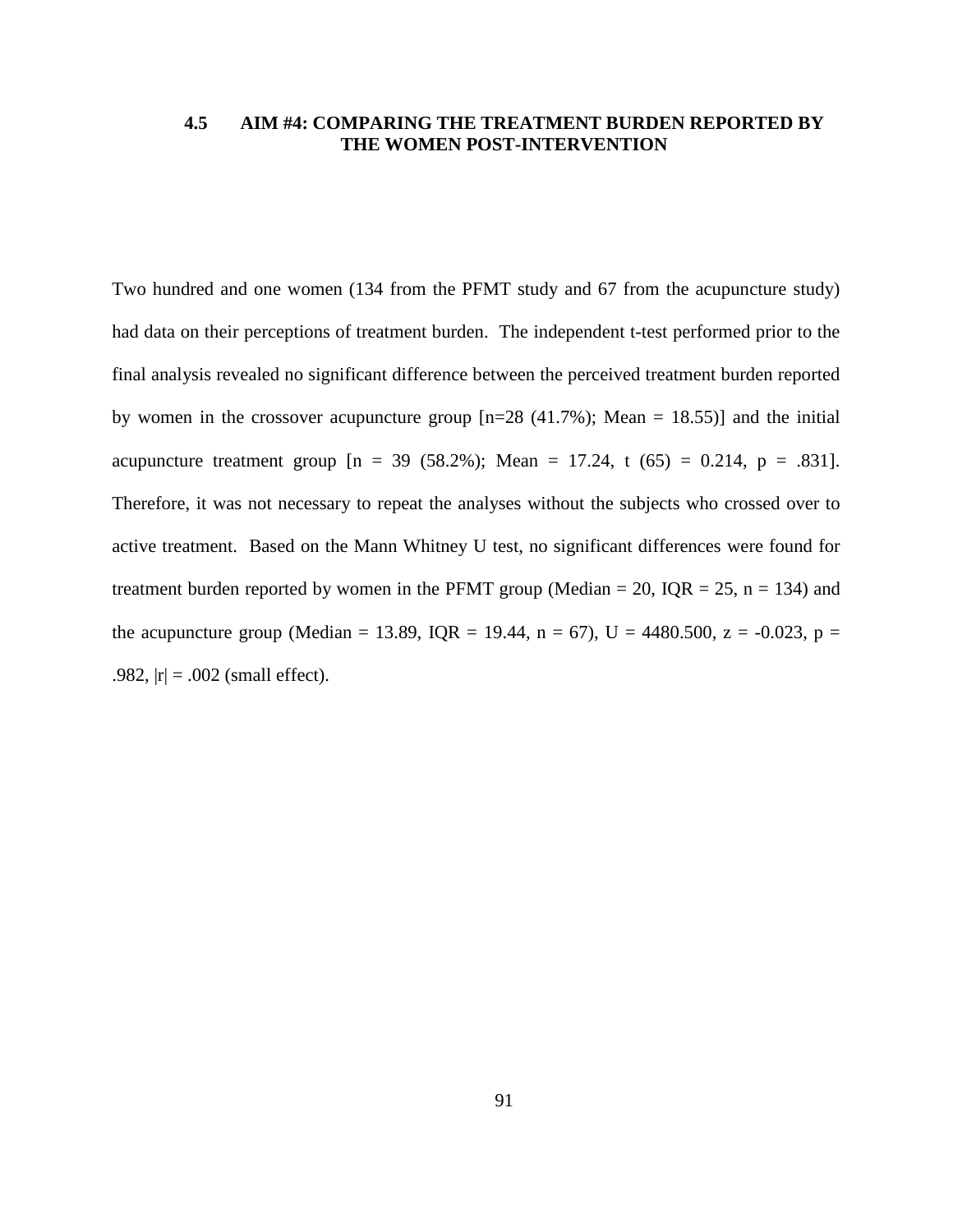# **4.6 AIM #5: EXAMINING THE ASSOCIATION BETWEEN THE CHANGE IN UI AND THE CHANGE IN HRQOL FOLLOWING THE PFMT AND ACUPUNCTURE INTERVENTIONS**

The two groups were combined for this analysis. After examining the bivariate relationships between potential covariates and the independent variable (percent reduction in UI) and the dependent variables (percent change in Physical Health and Mental Health Component scores), age, duration of UI, level of education, depressive symptomatology, and intervention were added as covariates. See Table 21 for the bivariate associations between the covariates and the predictor variable of interest, change in mean daily frequency of UI and change in HRQoL as measured by the SF-36 Physical and Mental Health component summaries from pre-to postintervention.

| Variables                    | Percent change in mean<br>daily urinary incontinence<br>(UI) episodes<br>Test statistic, p-value | Percent change in Physical<br><b>Health Component scores</b><br>Test statistic, p-value | Percent change in Mental<br><b>Health Component scores</b><br>Test statistic, p-value |
|------------------------------|--------------------------------------------------------------------------------------------------|-----------------------------------------------------------------------------------------|---------------------------------------------------------------------------------------|
| Age                          | $r = 0.007$ , $p = .916$                                                                         | $r = -0.050$ , $p = .468$                                                               | $r = -0.144$ , $p = .035$                                                             |
| Duration of UI               | $r = -0.093$ , $p = .174$                                                                        | $r = 0.079$ , $p = .252$                                                                | $r = 0.072$ , $p = .297$                                                              |
| Depressive<br>symptomatology | $U = 2063.50$ , $p = .425$                                                                       | $U = 2232.00$ , $p = 835$                                                               | $U = 1747.00$ , $p = .058$                                                            |
| Intervention                 | $U = 3301.00$ , $p < .001$                                                                       | $U = 4792.00$ , $p = .694$                                                              | $U = 3862.50$ , $p = .010$                                                            |
| Level of Education           | $U = 5478.00$ , $p = .574$                                                                       | $U = 5360.00$ , $p = .412$                                                              | $U = 4897.50$ , $p = .066$                                                            |

Table 19: Bivariate relationships between potential covariates and the percent change in UI and Physical and Mental Health Component Scores

There was a significant change in the overall HRQoL score when examining the multivariate test  $F(102, 316) = 1.537$ , Pillai's trace = 1.653, p = .006, partial eta-squared = 0.826.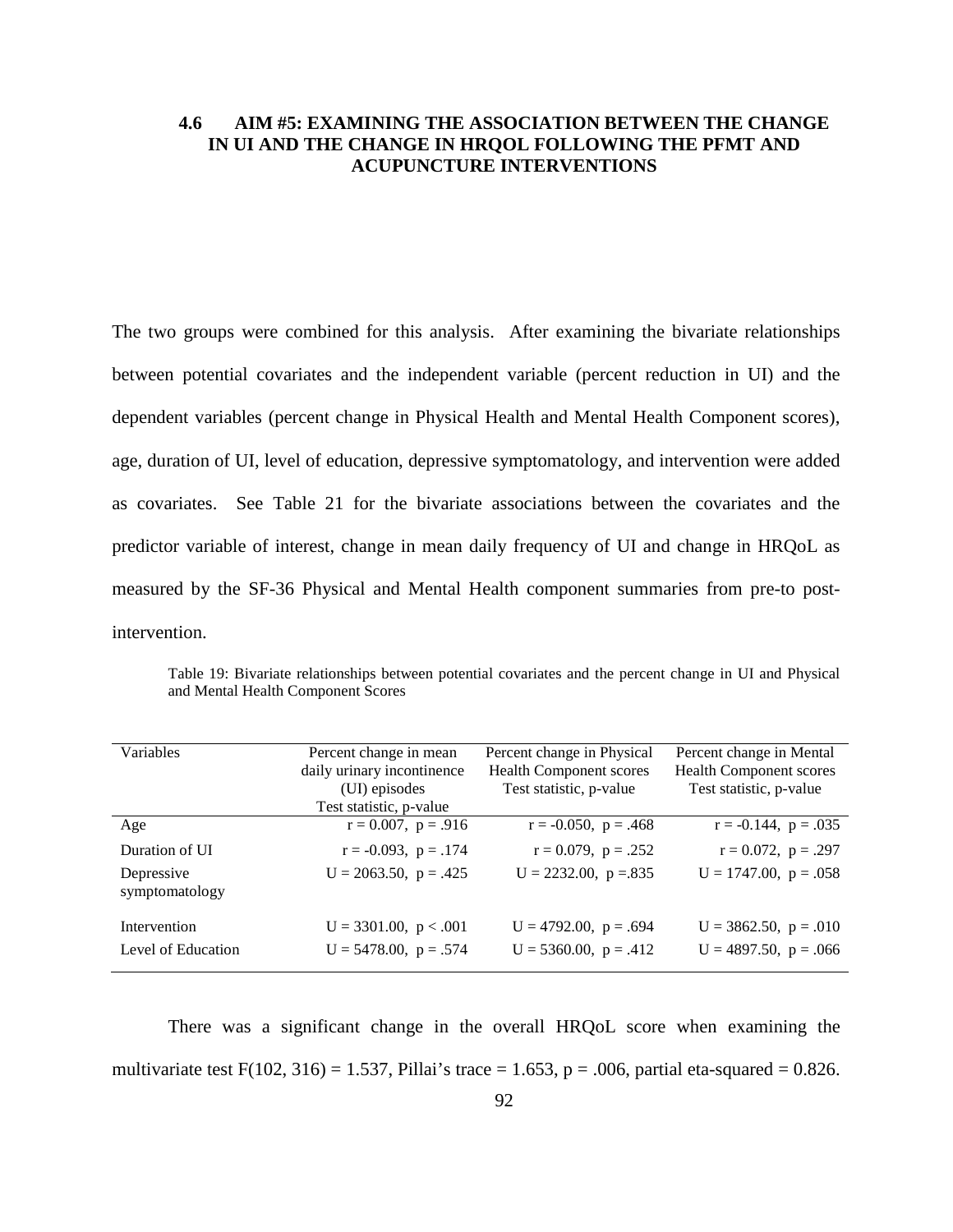When examining the individual components of HRQOL based on the SF-36 Physical and Mental Health Component Summaries, the covariates, i.e., age, duration of UI, depressive symptomatology, intervention, level of education, accounted for only 2.0% of the variance in the percent change in the Physical Health scores,  $F(5, 209) = 0.860$ ,  $p = 0.509$ . After entry of the main predictor variable (change in UI) into the final model, the total variance explained by the overall model was 2.3%, F (6, 208) = 0.833, p = .546, Cohen's  $f^2$  = .024 (small effect). The percent reduction in UI explained an additional 0.3% of the variance in Physical Health, R squared change = .003, F change  $(1, 208) = 0.702$ ,  $p = .404$ . For the Mental Health component, the covariates accounted for 7.1% of the variance in the Mental Health scores  $[F (6, 208) =$ 2.638,  $p = .017$ . With the addition of percent change in UI into the final model there was no additional variance explained  $(0.0\%)$  in Mental Health scores, R-squared change = .000, F change  $(1, 209) = 0.024$ ,  $p = .876$ , Cohen's  $d = .076$  (small effect). Depressive symptoms was the only statistically significant covariate in the model for Mental Health,  $t(215) = -2.205$ ,  $p =$ 0.044, B = -6.789, SE = 3.353, beta = -.137. See Tables 20 and 21 for the multivariate summary statistics.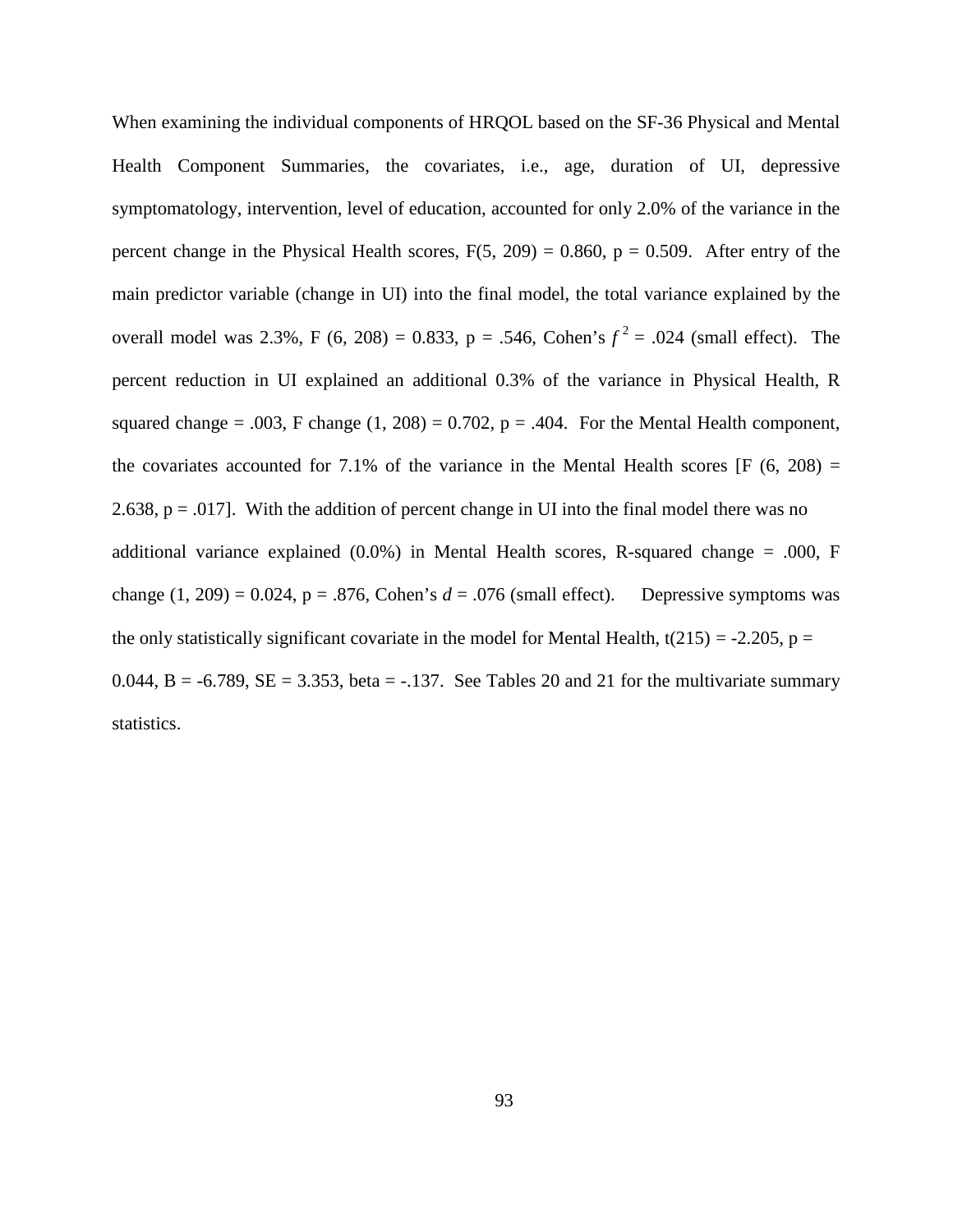Table 20: Summary of multivariate analysis examining the association between percent reduction in UI and the SF-36 component scores  $(n = 215)$ 

Physical Health Component Score

|                        | $CVs^2$ only<br>Model 1 |                        |         | Model 2<br>$CVs^{\underline{a}} + \%$ reduction in UI |                        |         |
|------------------------|-------------------------|------------------------|---------|-------------------------------------------------------|------------------------|---------|
|                        | $B(SE^b)$               | beta<br>(standardized) | p-value | $B(SE^b)$                                             | beta<br>(standardized) | p-value |
| Age                    | $-0.229(0.174)$         | $-0.108$               | .191    | $-0.209(0.176)$                                       | $-0.098$               | .237    |
| Duration of UI         | 0.214(0.168)            | 0.088                  | .203    | 0.224(0.168)                                          | 0.092                  | .185    |
| Level of<br>Education  | 2.025(2.905)            | 0.048                  | .487    | 2.044(2.907)                                          | 0.049                  | .483    |
| Depressive<br>Symptoms | 0.862(4.603)            | 0.013                  | .852    | 0.828(4.607)                                          | 0.012                  | .857    |
| Intervention           | $-0.105(0.071)$         | $-0.123$               | .141    | $-0.090(0.073)$                                       | $-0.105$               | .221    |
| % reduction in<br>UI   |                         |                        |         | 0.026(0.031)                                          | 0.059                  | .403    |
| $R^2$                  |                         | 0.020                  |         |                                                       | 0.023                  |         |
| $R^2$ Adjusted         |                         | $-0.003$               |         |                                                       | $-0.005$               |         |
| $S^c$                  |                         | 20.952                 |         |                                                       | 20.967                 |         |

<sup>a</sup> Covariates<br><sup>b</sup> Standard Error of the Means<br><sup>c</sup> Standard Error of the Estimate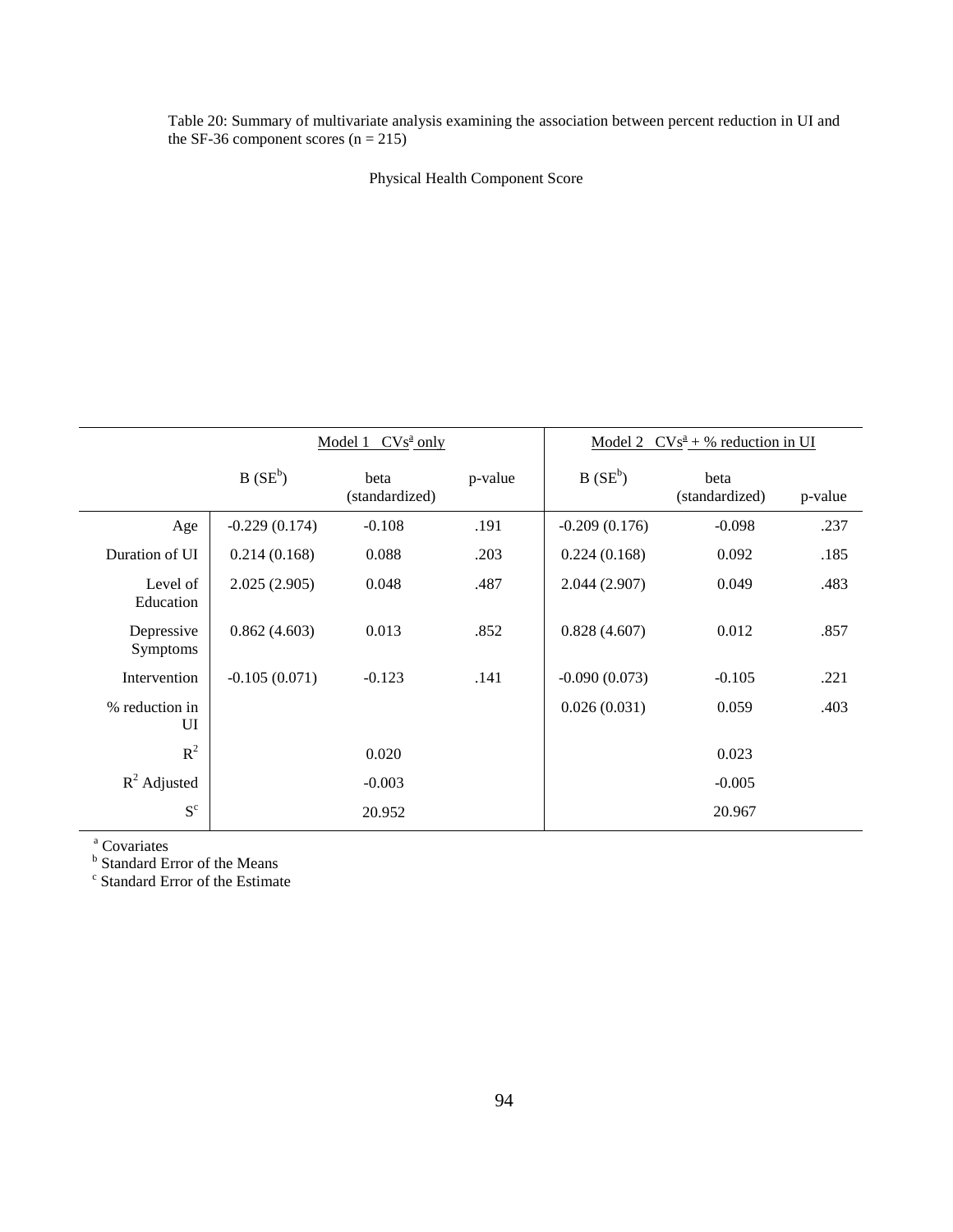| Table 21: Summary of multivariate analysis examining the association between percent reduction in UI and |  |  |
|----------------------------------------------------------------------------------------------------------|--|--|
| the SF-36 component scores $(n = 215)$                                                                   |  |  |

|                                  | $B(SE^b)$       | Model 1 $CVsa$ only<br>beta<br>(standardized) | p-value | $B(SE^b)$       | Model 2 $CVs^a + UI$<br>beta<br>(standardized) | p-value |
|----------------------------------|-----------------|-----------------------------------------------|---------|-----------------|------------------------------------------------|---------|
| Age                              | $-0.128(0.127)$ | $-0.081$                                      | .313    | $-0.131(0.128)$ | $-0.083$                                       | .309    |
| Duration of UI                   | 0.104(0.122)    | 0.057                                         | .394    | 0.103(0.123)    | 0.057                                          | .403    |
| Level of<br>Education            | $-3.683(2.111)$ | $-0.118$                                      | .083    | $-3.686(2.116)$ | $-0.118$                                       | .083    |
| Depressive<br><b>Symptoms</b>    | $-6.794(3.345)$ | $-0.137$                                      | .044    | $-6.789(3.353)$ | $-0.137$                                       | .044    |
| Intervention                     | 0.100(0.051)    | 0.158                                         | .053    | 0.098(0.053)    | 0.155                                          | .066    |
| % reduction in UI                |                 |                                               |         | $-0.003(0.022)$ | $-0.011$                                       | .876    |
| $\boldsymbol{2}$<br>$\mathbb{R}$ |                 | 0.071                                         |         |                 | 0.071                                          |         |
| $\overline{c}$<br>R Adjusted     |                 | 0.048                                         |         |                 | 0.044                                          |         |
| $\mathbf{S}^\mathrm{c}$          |                 | 15.227                                        |         |                 | 15.263                                         |         |

| Mental Health Component Score |
|-------------------------------|
|-------------------------------|

<sup>a</sup> Covariates<br><sup>b</sup> Standard Error of the Means<br><sup>c</sup> Standard Error of the Estimate

The same regression analysis was performed without the crossover women from the acupuncture study. Again, there was a statistically significant change in overall HRQoL scores when examining the multivariate test,  $F(94, 268) = 1.492$ , Pillai's trace = 1.619, p = .012, partial eta-squared = .810 but there was no significant change in the individual component scores. When the relationship was examined for the Physical and Mental Health Component scores, the covariates (age, duration of UI, depressive symptomatology, intervention, and level of education) accounted for 4.9% of the variance in the Physical Health Component score and 3.1% of the variance in the Mental Health Component score. After entry of the main predictor variable,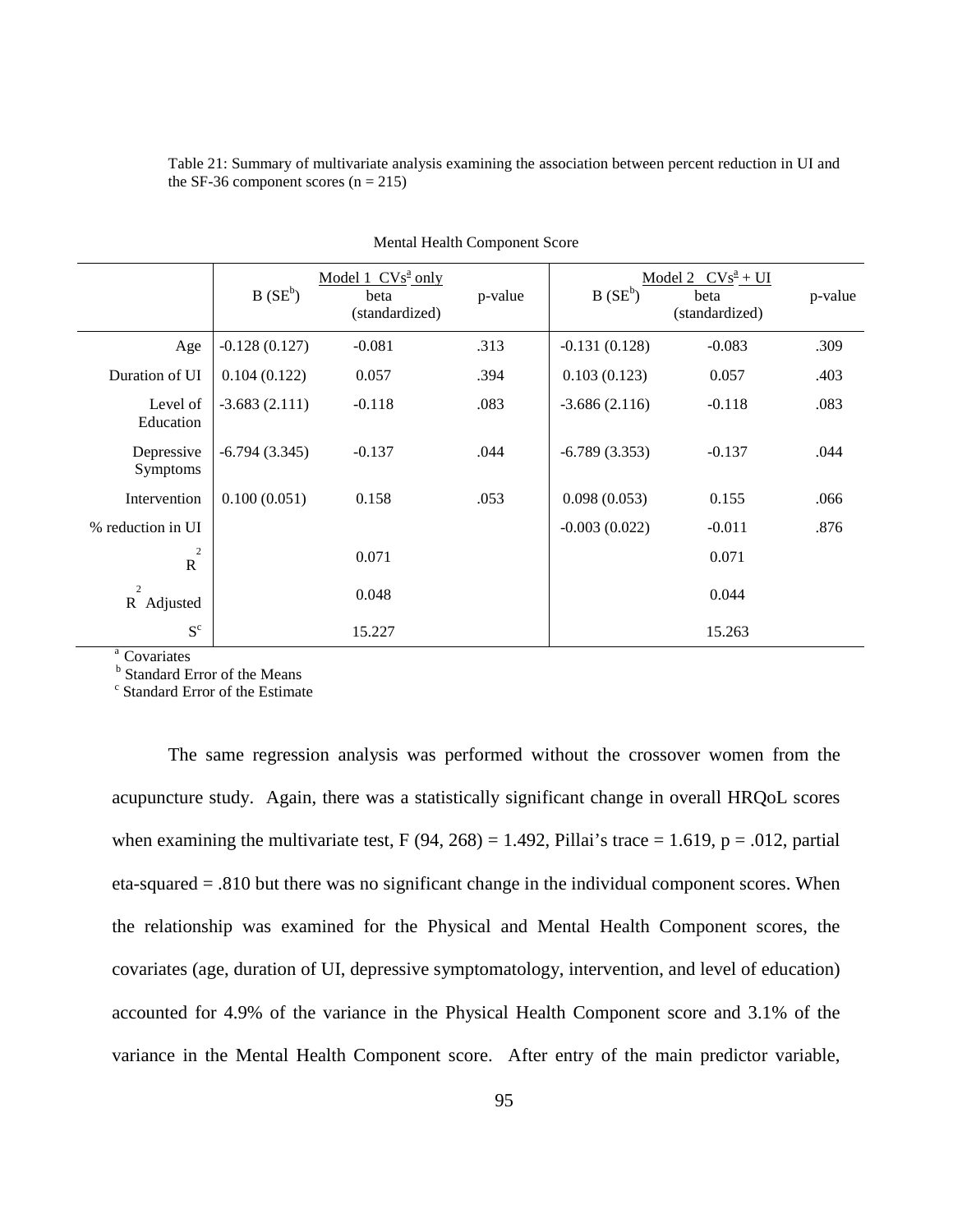change in UI, into the final model for the Physical Health Component, the total variance explained by this model was  $5.1\%$ ,  $F(6, 180) = 1.617$ ,  $p = .145$ , Cohen's  $d = .054$  (small effect). For the Mental Health component, after entry of the main predictor variable, change in UI, into the final model, the total variance explained by this model was  $3.4\%$ ,  $F(6, 180) = .1.048$ , p  $=$ .396, Cohen's  $d = .035$  (small effect). The percent change in UI explained an additional 0.2% of the variance in Physical Health [R squared change = .002, F change  $(1, 180) = 0.461$ , p = .498] and an additional 0.3% of the variance in Mental Health [R squared change = .003, F change  $(1, 180) = 0.513$ ,  $p = .475$ ]. In the final model for both Physical Health and Mental Health Component scores, there were no statistically significant predictors identified among the variables examined. See Table 22 and Table 23 for a summary of the multivariate summary statistics.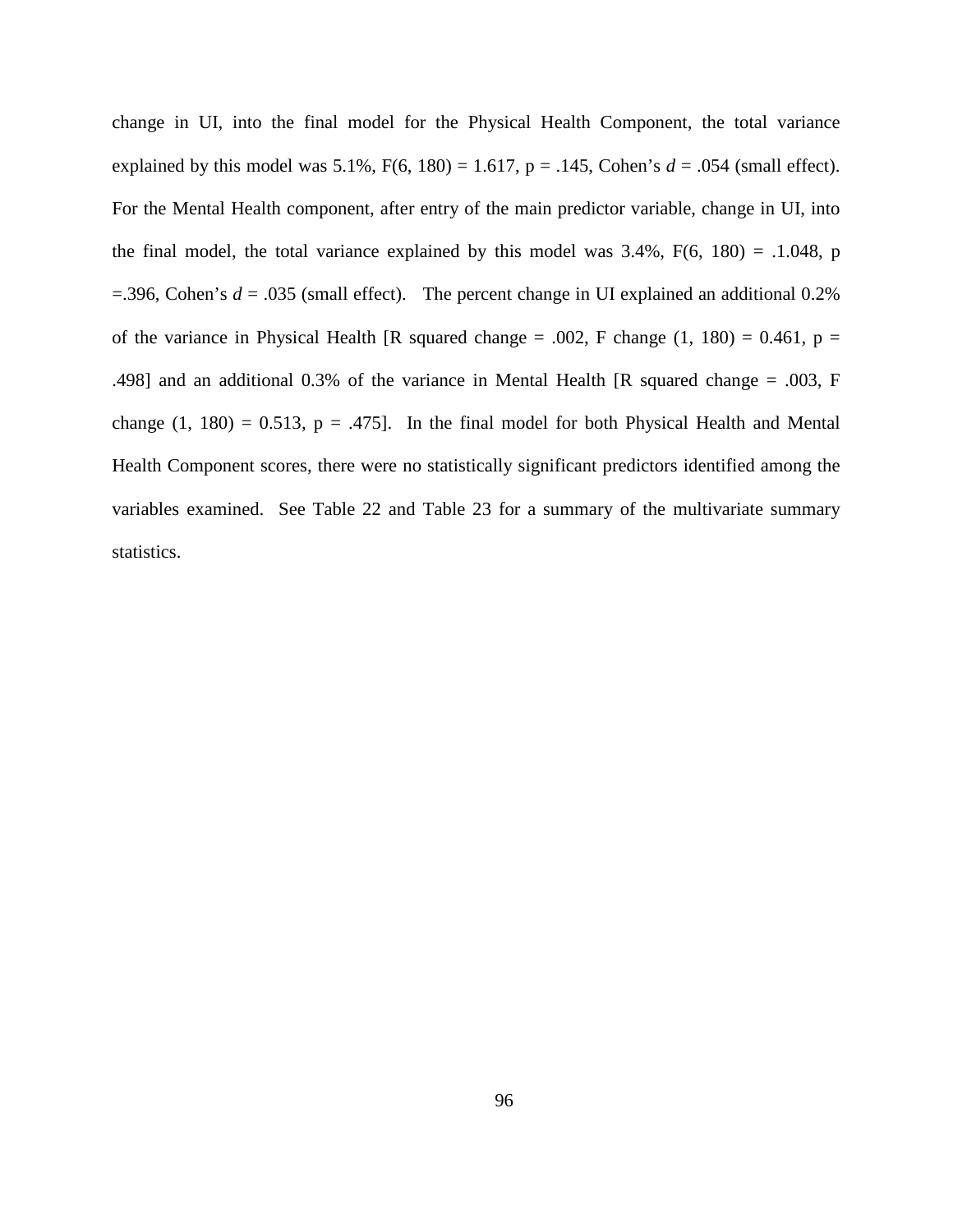Table 22: Summary of subgroup multivariate analysis examining the relationship between percent reduction in UI and in the SF-36 after excluding crossover subjects in the acupuncture study  $(n = 187)$ 

|                               |                      | Model 1 $CVs^2$ only   |         | <u>Model 2 <math>CVs^2 + %</math> reduction in UI</u> |                        |         |  |
|-------------------------------|----------------------|------------------------|---------|-------------------------------------------------------|------------------------|---------|--|
|                               | $B(SE^b)$            | beta<br>(standardized) | p-value | $B(SE^b)$                                             | beta<br>(standardized) | p-value |  |
| Age                           | $-0.332(0.195)$      | $-0.145$               | .090    | $-0.316(0.197)$                                       | $-0.138$               | .104    |  |
| Duration of UI                | 0.277(0.185)         | 0.111                  | .135    | 0.284(0.185)                                          | 0.114                  | .126    |  |
| Level of<br>Education         | 9.235(5.165)         | 0.133                  | .135    | 8.590 (5.260)                                         | 0.124                  | .104    |  |
| Depressive<br>Symptoms        | $-1.544(4.955)$      | $-0.038$               | .756    | $-1.725(4.970)$                                       | $-0.042$               | .729    |  |
| Intervention                  | $-10.254$<br>(6.781) | $-0.191$               | .132    | $-9.911(6.810)$                                       | $-0.184$               | .147    |  |
| % reduction in UI             |                      |                        |         | 0.024(0.036)                                          | 0.051                  | .498    |  |
| $\overline{c}$<br>$\mathbf R$ |                      | 0.049                  |         |                                                       | 0.051                  |         |  |
| $\overline{c}$<br>R Adjusted  |                      | 0.022                  |         |                                                       | 0.020                  |         |  |
| $S^c$                         |                      | 21.673                 |         |                                                       | 21.705                 |         |  |

# Physical Health Component Score

<sup>a</sup> Covariates<br><sup>b</sup> Standard Error of the Means<br><sup>c</sup> Standard Error of the Estimate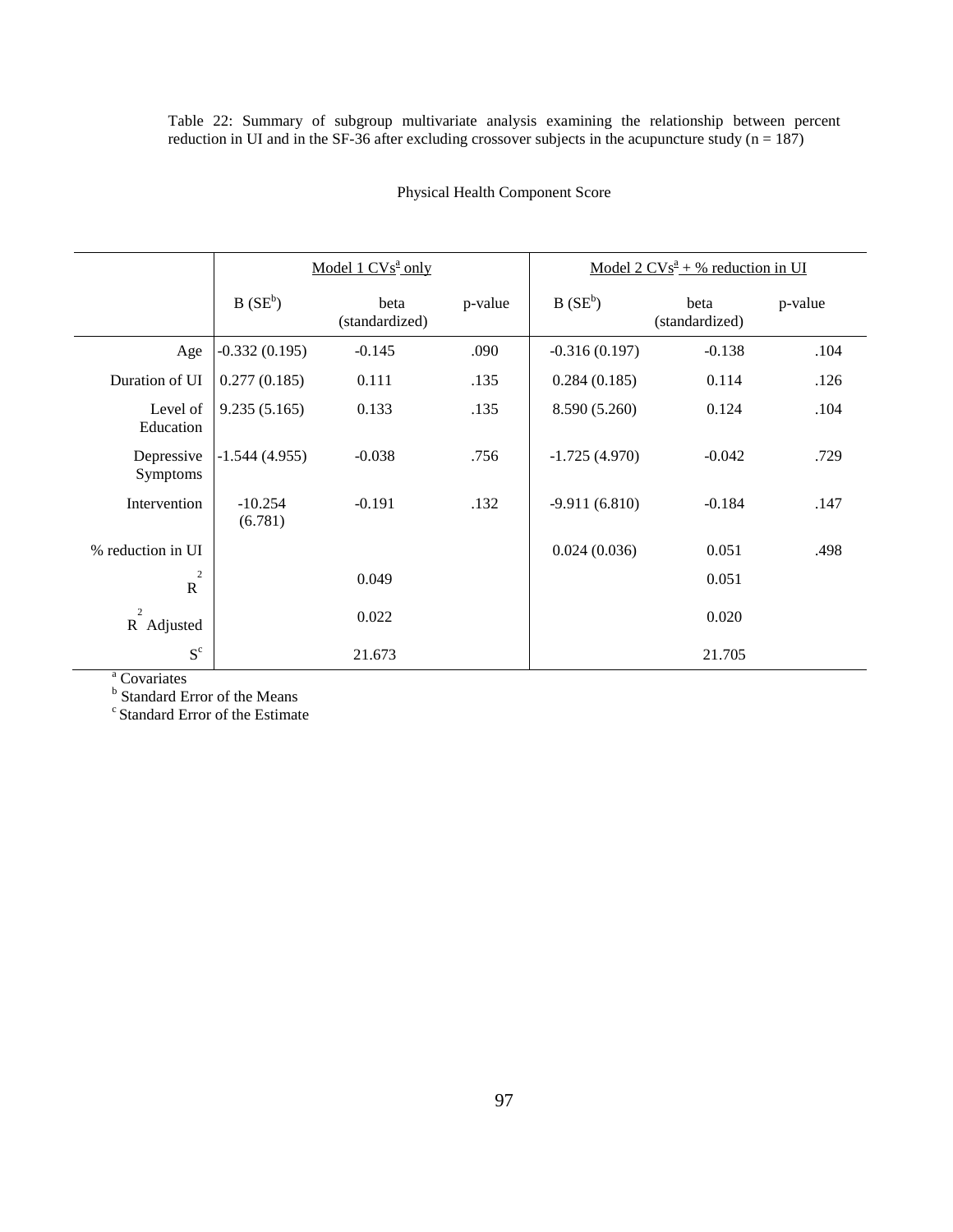Table 23: Summary of subgroup multivariate analysis examining the relationship between percent reduction in UI and the SF-36 after excluding crossover subjects in the acupuncture study  $(n = 187)$ 

|                        | $B(SE^b)$       | Model $1CVs^2$ only<br>beta<br>(standardized) | p-value | $B(SE^b)$       | Model $2 CVs^{\underline{a}} + UI$<br>beta<br>(standardized) | p-value |
|------------------------|-----------------|-----------------------------------------------|---------|-----------------|--------------------------------------------------------------|---------|
| Age                    | $-0.052(0.139)$ | $-0.032$                                      | .710    | $-0.40(0.141)$  | $-0.024$                                                     | .778    |
| Duration of UI         | 0.086(0.132)    | 0.049                                         | .514    | 0.092(0.132)    | 0.052                                                        | .489    |
| Level of<br>Education  | $-3.973(3.692)$ | $-0.081$                                      | .283    | $-4.459(3.759)$ | $-0.091$                                                     | .237    |
| Depressive<br>Symptoms | 5.039 (3.542)   | 0.174                                         | .157    | 4.902 (3.552)   | 0.169                                                        | .169    |
| Intervention           | 8.573 (4.847)   | 0.225                                         | .079    | 8.831 (4.867)   | 0.232                                                        | .071    |
| % reduction in UI      |                 |                                               |         | 0.018(0.025)    | 0.054                                                        | .475    |
| $R-sq$                 |                 | 0.031                                         |         |                 | 0.034                                                        |         |
| R-sq Adjusted          |                 | 0.004                                         |         |                 | 0.002                                                        |         |
| $S^c$                  |                 | 15.490                                        |         |                 | 15.511                                                       |         |

#### Mental Health Component Score

<sup>a</sup> Covariates<br><sup>b</sup> Standard Error of the Means<br><sup>c</sup> Standard Error of the Estimate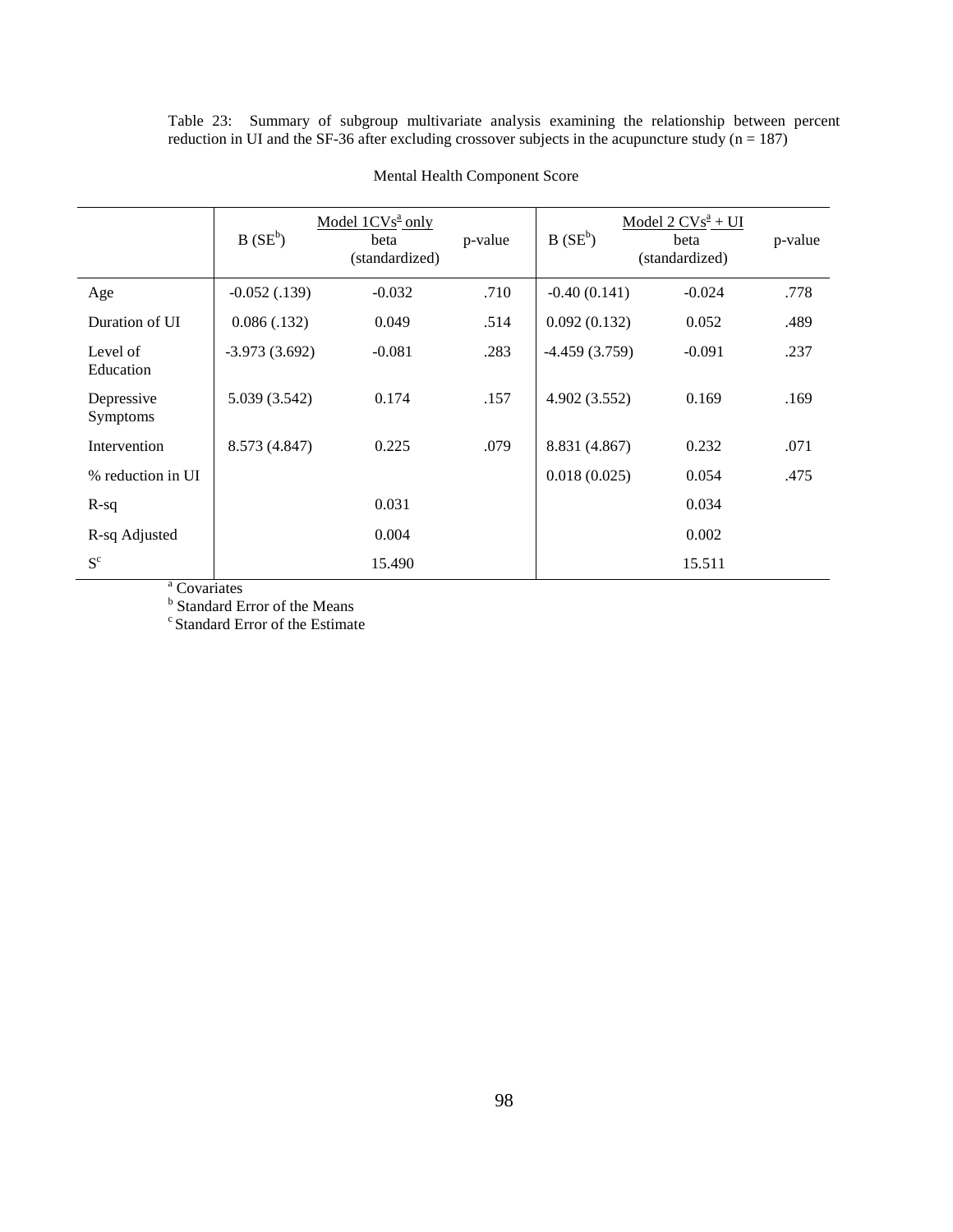#### **5.0 DISCUSSION**

#### **5.1 SUMMARY**

Urinary incontinence remains a costly, chronic health condition for at least 20 million people living in the U.S. (Landsford et al., 2008) and for many more people world-wide (Minassian et al., 2003). Pharmacotherapy and surgical interventions, depending on the type of UI experienced, have been widely used (Kincade et al., 2005). Both types of interventions come with undesirable side effects (Burgio et al., 2008; Herbison et al., 2003) or potential complications (American Urological Associations (AUA), 2009). PFMT has been recommended as a first-line intervention for treating UI but adherence to the exercise regimen long-term has remained problematic (Dougherty et al., 1993; Kafri et al., 2008; McDowell et al., 1999). Providing alternative treatment interventions is of utmost importance as there is no one treatment that works for everyone. Acupuncture has recently been considered by Western researchers as a possible treatment option for UI (Bergstrom et al., 2000; Emmons & Otto, 2005; Engberg et al., 2009). There have been limited studies examining the effectiveness of acupuncture for the treatment of UI. There have been no studies comparing the effectiveness of PFMT and acupuncture for the treatment of UI or the effect of these interventions on improving QoL.

In the present study, other than age and duration of UI, the groups were relatively homogeneous. Interestingly, however, the duration of urinary incontinence was reportedly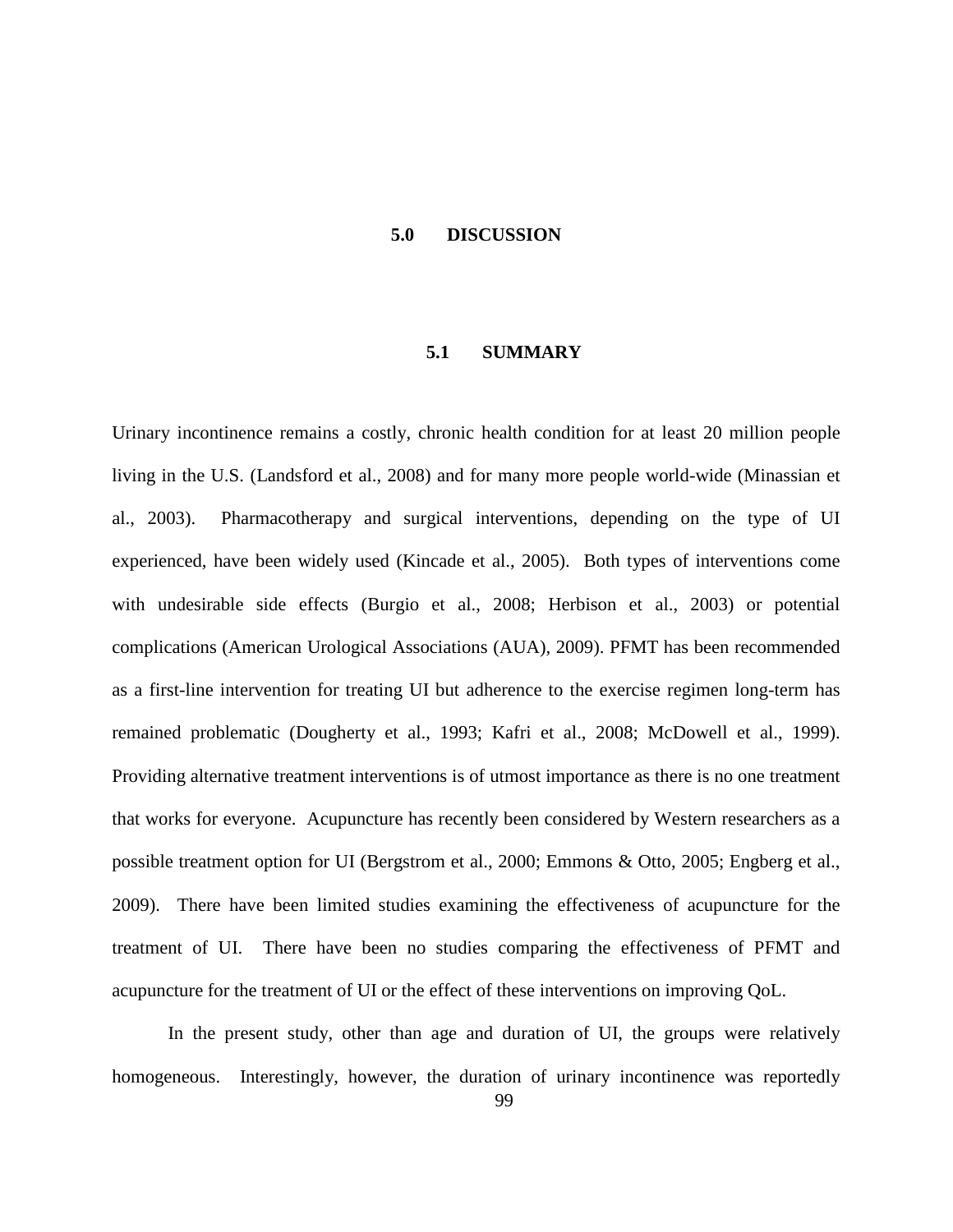longer in the acupuncture study, which included women 50-86 years of age with a mean age of 62.75 (+8.9) years as compared with the PFMT study, which included women 60-91 years of age with a mean age of  $74.42 (+7.9)$  years. The reason for this is unclear.

For the women in the PFMT group in the present study, there was a 54% reduction (mean) in UI following the intervention. This is similar to what has been found in the other studies examining the mean reduction in UI following PFMT. Burgio et al. (2008) reported a 60% reduction in the mean number of UI episodes, while Burgio and colleagues (2000) reported a 63% reduction in the mean number of UI episodes, and Burns et al. (1993) reported a reduction of 61% in the mean number of UI episodes. Our results were somewhat lower than what has been reported in a study done by Castro (2008) showing a 75% mean reduction in UI and Sari and Khorshid (2009) who reported an 82% mean reduction in UI. Most subjects in the parent study had mixed stress and urge UI while those in the Castro study all had urodynamically confirmed detrusor over activity. Differences in the severity at baseline and the prescribed intervention may have contributed to the difference in results from the present study and the Sari and Khorshid (2009) study. The baseline severity of UI (mean accidents/day (standard deviation) in the Sari and Khorshid (2009) study was 1.55 (1.70) vs. 2.167 (1.77) in the parent PFMT study. Also, the prescribed intervention was not the same as that used in the parent PFMT study. The intervention in the Sari and Khorshid study consisted of three sets of 30 contractions/day compared with three sets of 10 to 15 exercises/day in the parent PFMT study. The percent (mean) reduction in UI in the PFMT group in the present study was higher than in the Perrin et al. (2005) study where the mean reduction was 39.16%. The women in the Perrin study (2005) study (n=5) were on a wait list for surgery for their UI. The baseline UI severity (mean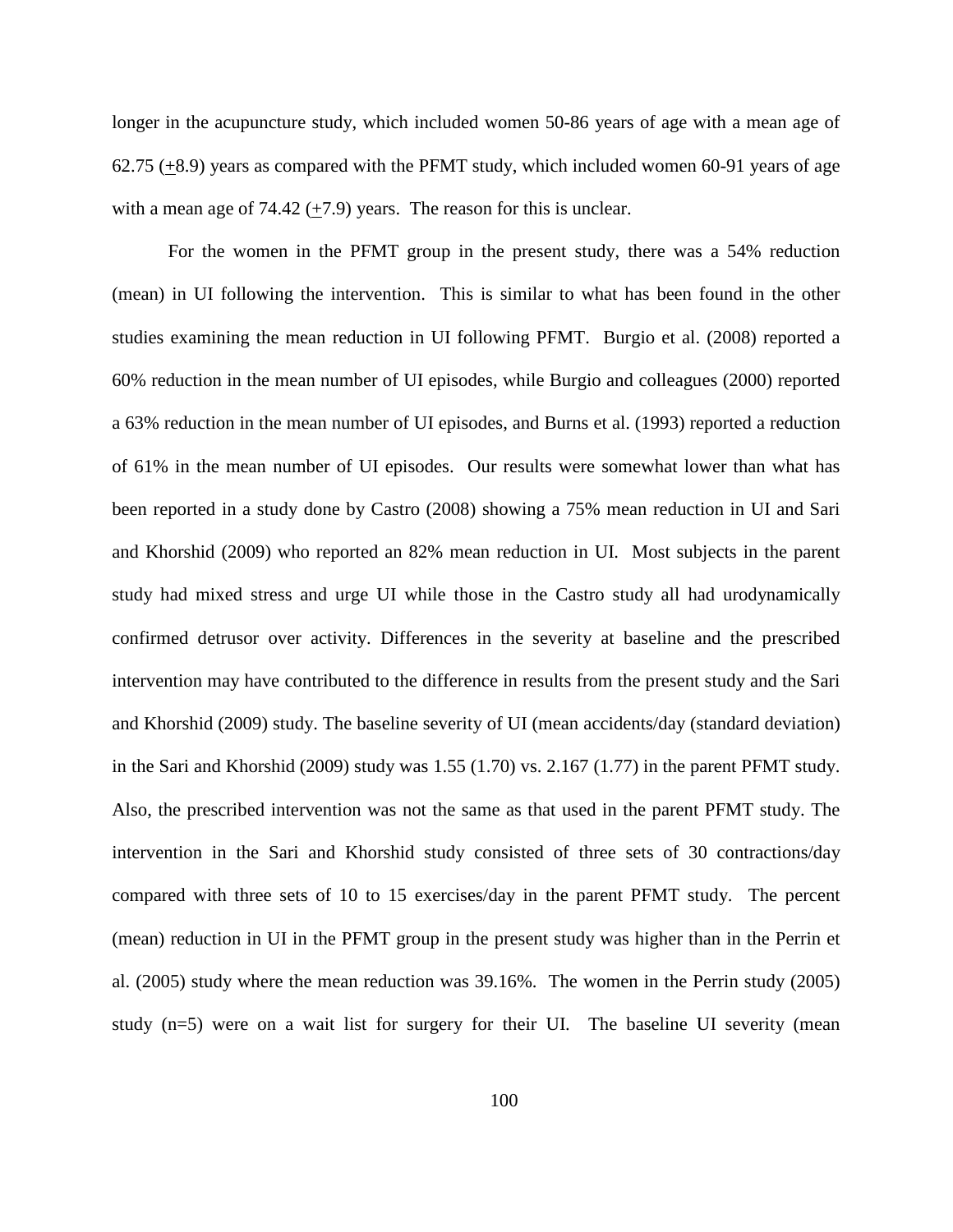accidents/day (standard deviation)) for these women was 3.37 (3.63) accidents/day vs. 2.167 (1.77) for the women in the parent PFMT study.

In the acupuncture study, the mean percent reduction in UI was 31.50% when all the women from the acupuncture study (initial treatment and crossover) were included and mean reduction was 41.50% when the sample included only the women randomized initially to the acupuncture intervention. While the percent reduction in UI episodes for the acupuncture women when the crossover women were included was lower (31.5%) than what was reported in the Bergstrom et al. (2000) study (43%), the 41.5% reduction for the women initially randomized to the intervention group was similar. One must be somewhat cautious about comparing the findings in the two studies, however, since the method of measuring incontinence was not the same. In the parent acupuncture study, subjects recorded incontinence episodes in an electronic bladder diary while Bergstrom et al. used a 48-hour pad test. The 31.5% and 41.5% reduction in UI for the acupuncture groups, with and without the crossover women, respectively, was lower than what had been reported in two previous acupuncture studies. The Emmons and Otto (2005) acupuncture study reported a 59% reduction in UI episodes and the Engberg et al. (2009) study reported a 63% reduction in UI episodes. The difference between the current study and the two prior studies might be related to size and characteristics of the samples, type of UI, or the treatment protocol. For example, the Emmons and Otto study focused on women who were experiencing urge urinary incontinence with overactive bladder while most women in the current study had mixed stress and urge UI. Emmons and Otto also used different acupuncture points than were used in the parent acupuncture study. The Engberg study was a pilot study with a very small sample size,  $n = 9$  with only 4 women receiving the acupuncture intervention. The mean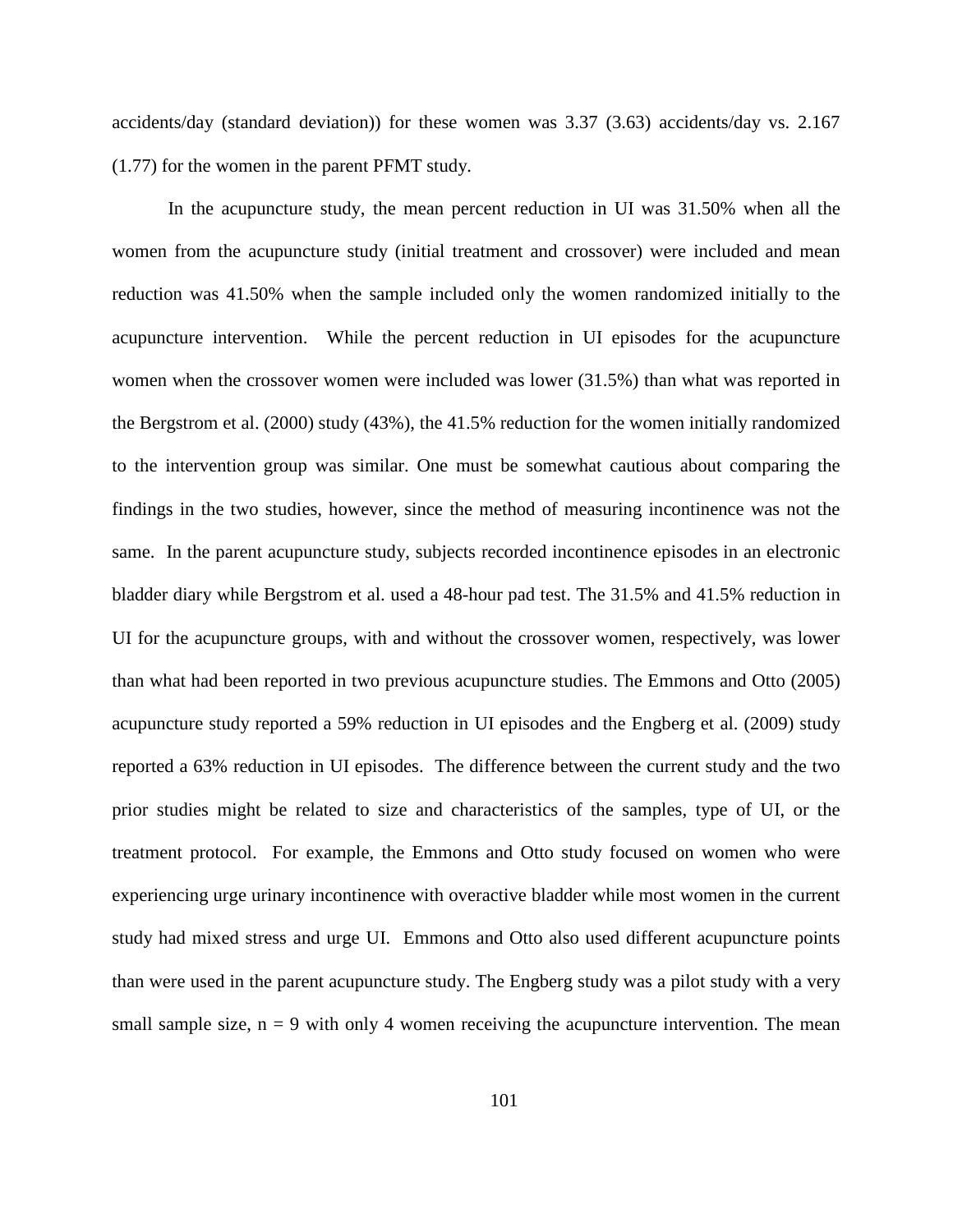age (54.8 years) was younger than that of women in the current study (62.8 years). Future studies should examine characteristics associated with responsiveness to acupuncture.

When comparing the two intervention groups relative to their effectiveness for treating UI, PFMT was more effective in reducing UI. When adjusting for the difference in characteristics between the groups (age and duration of UI), there was a significant difference in response to PFMT (56.6% reduction in UI) and acupuncture (25.8% reduction) post-intervention  $(p < .001)$ . Because the control (sham acupuncture) treatment group (crossover women) in the parent study also showed a reduction in UI during the control phase of the parent study, we repeated the analysis omitting these women. After controlling for age and duration of UI, there was still a significant difference  $(p = .039)$  in the mean percent reduction in UI in the intervention groups (55.7% in the PFMT group vs. 35.6% in the acupuncture group). There is limited research examining the efficacy of acupuncture in the treatment of UI and there are no previous studies comparing the effectiveness of these two interventions for the treatment of UI. The mechanism whereby acupuncture works for UI is unclear. It has been postulated acupuncture works through the neurological system, which is quite different than the biomechanical mechanism of the PFMT intervention.

Whether these results are meaningful or clinically significant is difficult to say. There has been limited research examining how much improvement is needed to make a reduction in UI meaningful for individuals, i.e., what is considered clinically significant. Many experts have used the 50% reduction in UI episodes as the threshold for the determination of a clinically significant outcome when examining interventions such as PFMT for the treatment of UI (Yalcin, Peng, Viktrup, & Bump, 2009). The experts' opinions of 50% being clinically meaningful were supported by Yalcin et al.'s findings. Using data from four pharmaceutical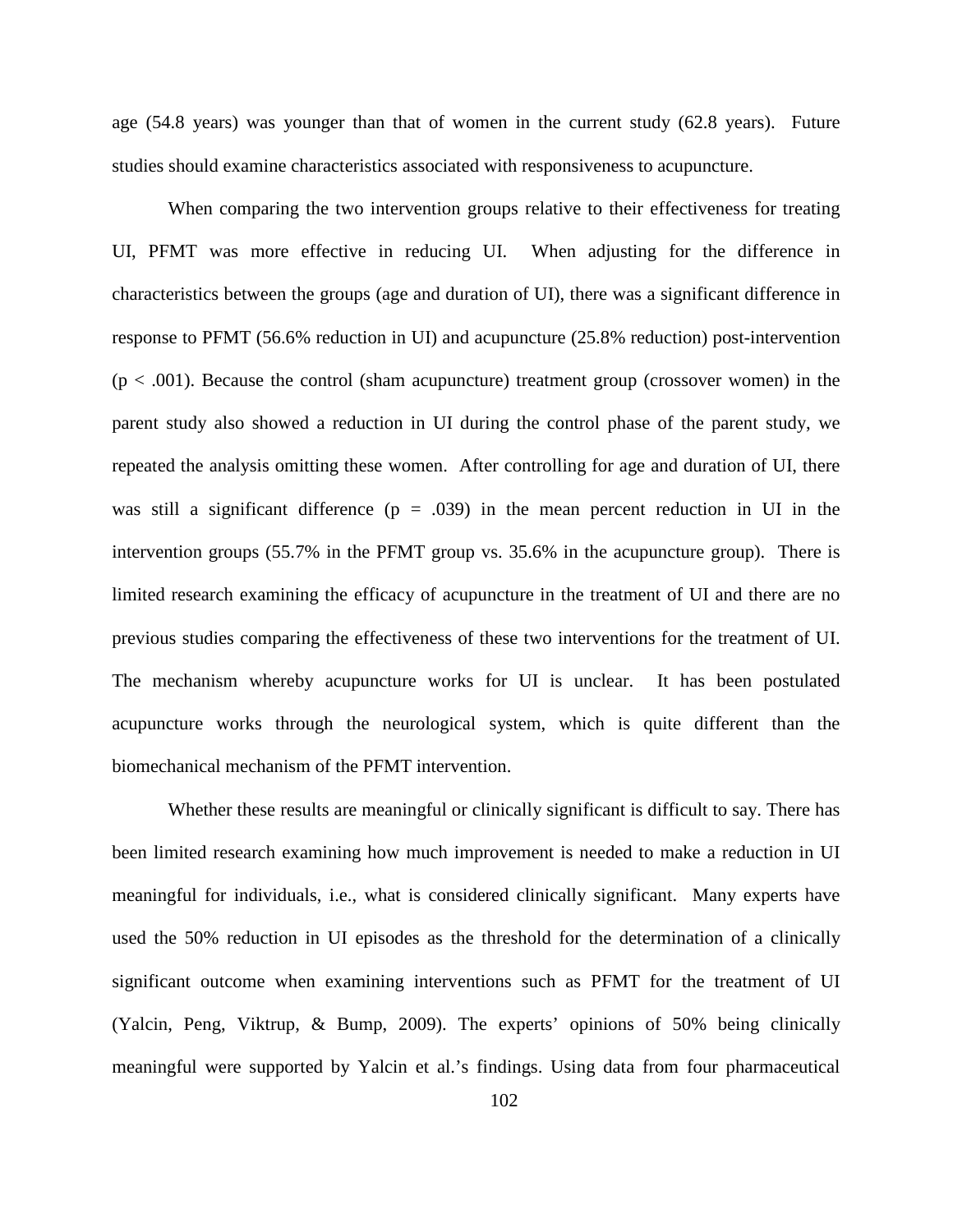RCTs, Yalcin and colleagues examined the reduction in UI episodes that were clinically important for women as measured by the minimally clinical difference previously established for the validated Incontinence Quality of Life questionnaire. They reported that a reduction of approximately 50% was clinically meaningful. The 54% reduction for the group of women in the PFMT intervention group met the 50% reduction threshold for being clinically significant according to Yalcin et al. The percent reduction in the means for the acupuncture women, 31.5% and 41.5% (with and without the crossover women respectively), did not meet the clinically significant threshold.

Another study by Burgio, Goode, Richter, Locher, and Roth (2006) suggested using a 70% median reduction in UI episodes as a measure to determine a successful outcome for conservative UI therapies. Burgio et al. compared the proportion of women who reported being completely satisfied with their progress (measured on an ordinal scale with three response options; not at all satisfied, somewhat satisfied or completely satisfied) at various percent reductions in UI based on bladder diary data. Using the 70% threshold for a clinically meaningful reduction proposed by Burgio et al., neither the mean (31.50%) or median ( 33.7%) percent reduction UI in the acupuncture group nor the PFMT group (mean  $= 54.1\%$  and median = 66.7% reduction) were clinically meaningful.

No studies were found that compared patient satisfaction with progress between the PFMT and acupuncture interventions. In the present study, we compared the reported satisfaction with their progress following treatment in two intervention groups. There was a significant difference between the two interventions groups relative to the satisfaction with their progress following treatment. More women in the PFMT (97.7%) group reported being completely or somewhat satisfied with their progress than in the acupuncture group (79.1% of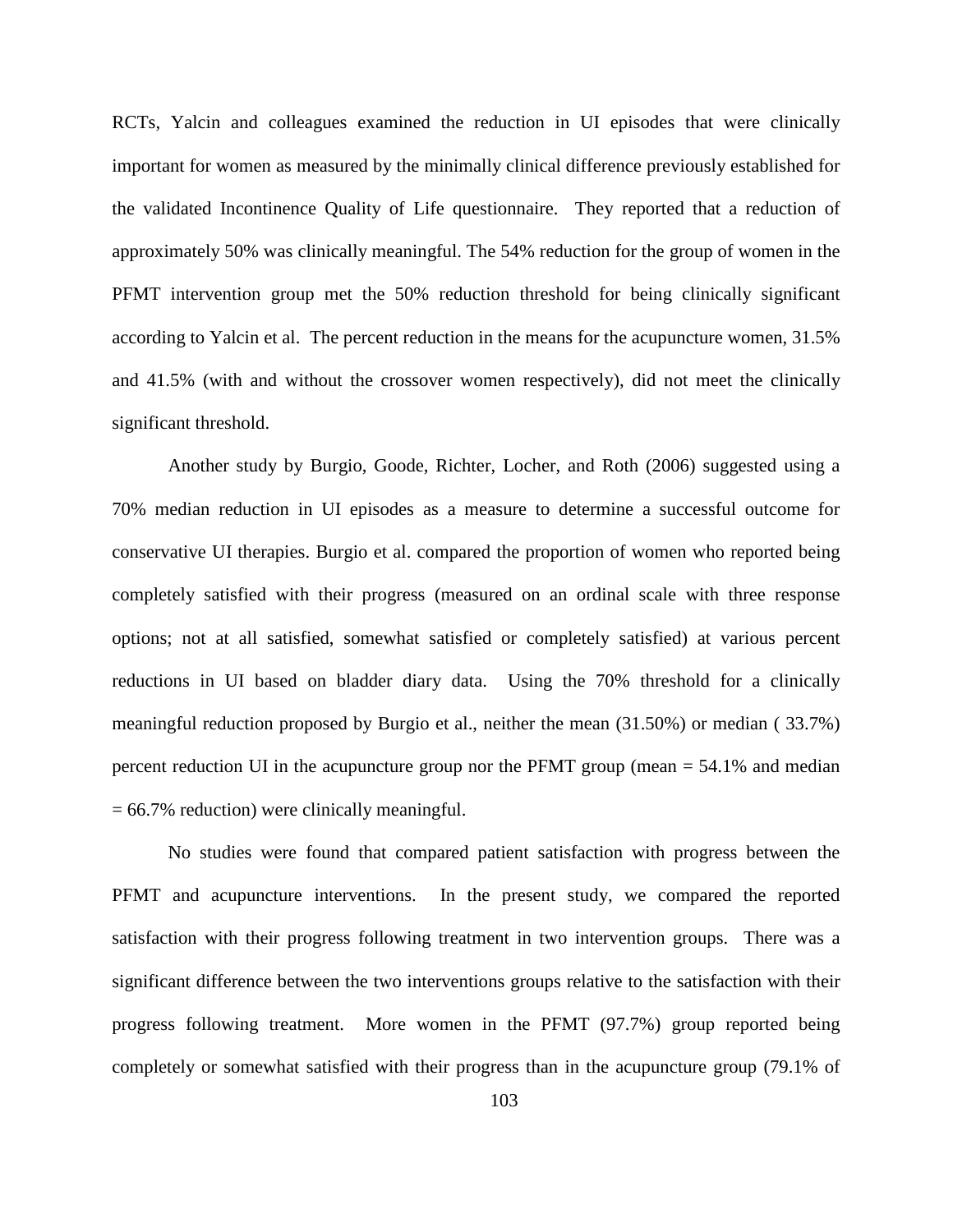women). One possible explanation for this may be that the acupuncture subjects were blinded to their assignment and this might have been affected by their perceptions while the PFMT subjects were not blinded and received feedback throughout the intervention related to their progress. We also examined the relationship between women reporting being satisfied with their progress and the median percent reduction in incontinent episodes. Across both intervention groups, women who were somewhat or completely satisfied with their progress had a median 63% reduction in UI. Our findings are similar to those reported by Burgio et al. (2006) when they examined the relationship between patient satisfaction and reduction of UI. Burgio et al. (2006) noted that there was a marked increase in the proportion of subjects who reported being completely satisfied when the median percent reduction in UI reached 70%. They also suggested that there are other aspects of UI such as decreased urgency, decreased in volume of leakage, and sense of better control over the UI, that need to be considered when asking patients to rate their satisfaction with progress following an intervention. Future studies should examine these characteristics in relation to patient satisfaction with treatments for UI.

No studies were found that compared the treatment burden related to acupuncture and PFMT interventions. Adherence to prescribed PFM exercise regimens has been reported to be difficult over the long term (Dougherty et al., 1993; Kafri et al., 2008; McDowell et al., 1999), but there have been no studies that measured treatment burden specifically. The present study compared the treatment burden reported by the women in each intervention group. There was no significant difference in the treatment burden perceived by the women in the two intervention studies. On a scale of 0-100 with the higher scores indicating extreme burden, both groups reported relatively low treatment burden related to their intervention. For the PFMT group, the median score for treatment burden was 20, while for the acupuncture women, it was 13.9. There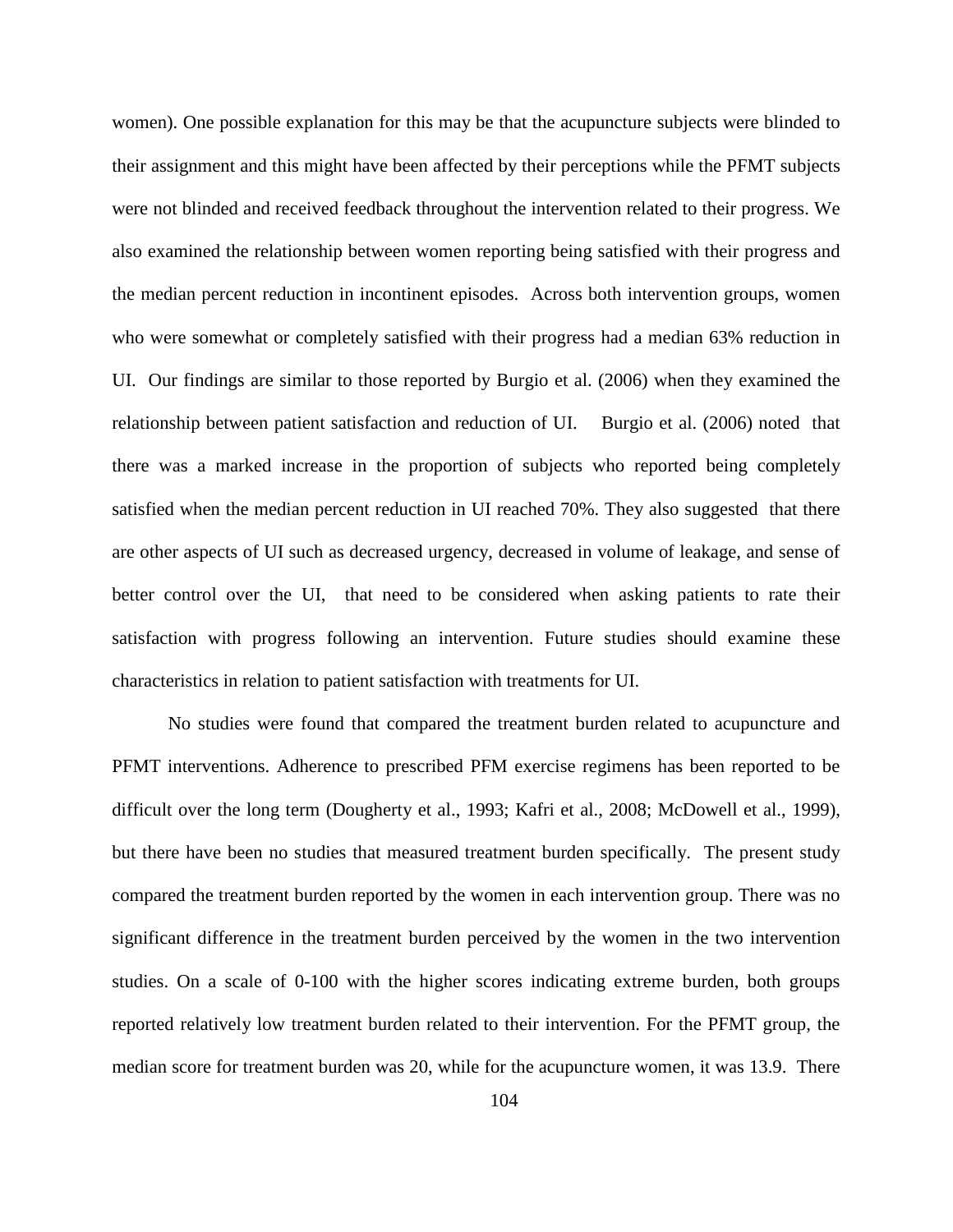were aspects of both treatment regimens that one could consider burdensome. For example, the women in the acupuncture study had to go to the acupuncture clinic for treatment twice a week for six weeks or 12 weeks depending on whether they were initially randomized to the control or delayed treatment (crossover) group. For the PFMT women, having to do the PFM exercises three times a day could be viewed as potentially burdensome. As reported, it does not appear these aspects of the treatment regimens were perceived or viewed as highly burdensome by the participants in either intervention group. The aspects of each intervention that were used to measure burden were intervention specific and were, thus, understandably very different in the two studies. In addition, however, the number of items and response options were different in the two studies. Consequently, caution must be taken when comparing treatment burden between the intervention groups.

We also compared the two interventions regarding their impact on HRQoL. First, the Physical and Mental Health Component scores at baseline were compared with females of the same age in the general population. This was accomplished using the 1988 National Norms for the Physical Health Component and Mental Health Component Scores for the SF-36 [\(http://www.sf-36.org/research/sf98norms.pdf\)](http://www.sf-36.org/research/sf98norms.pdf) used in the two parent studies. The scores range from 0-100 with higher scores indicating better physical and/or mental health. The PFMT intervention women (mean age 74 years) had a baseline mean Physical Component score that was slightly lower than the population norm score for women of the same age, 39.36 (10.03) vs. 44.70 (10.66), respectively. The mean Physical Component score for the acupuncture women (including crossover women with mean age 63 years) was slightly higher than the population norm score for women in the same age group, 51.66 (8.82) vs. 47.44 (10.75).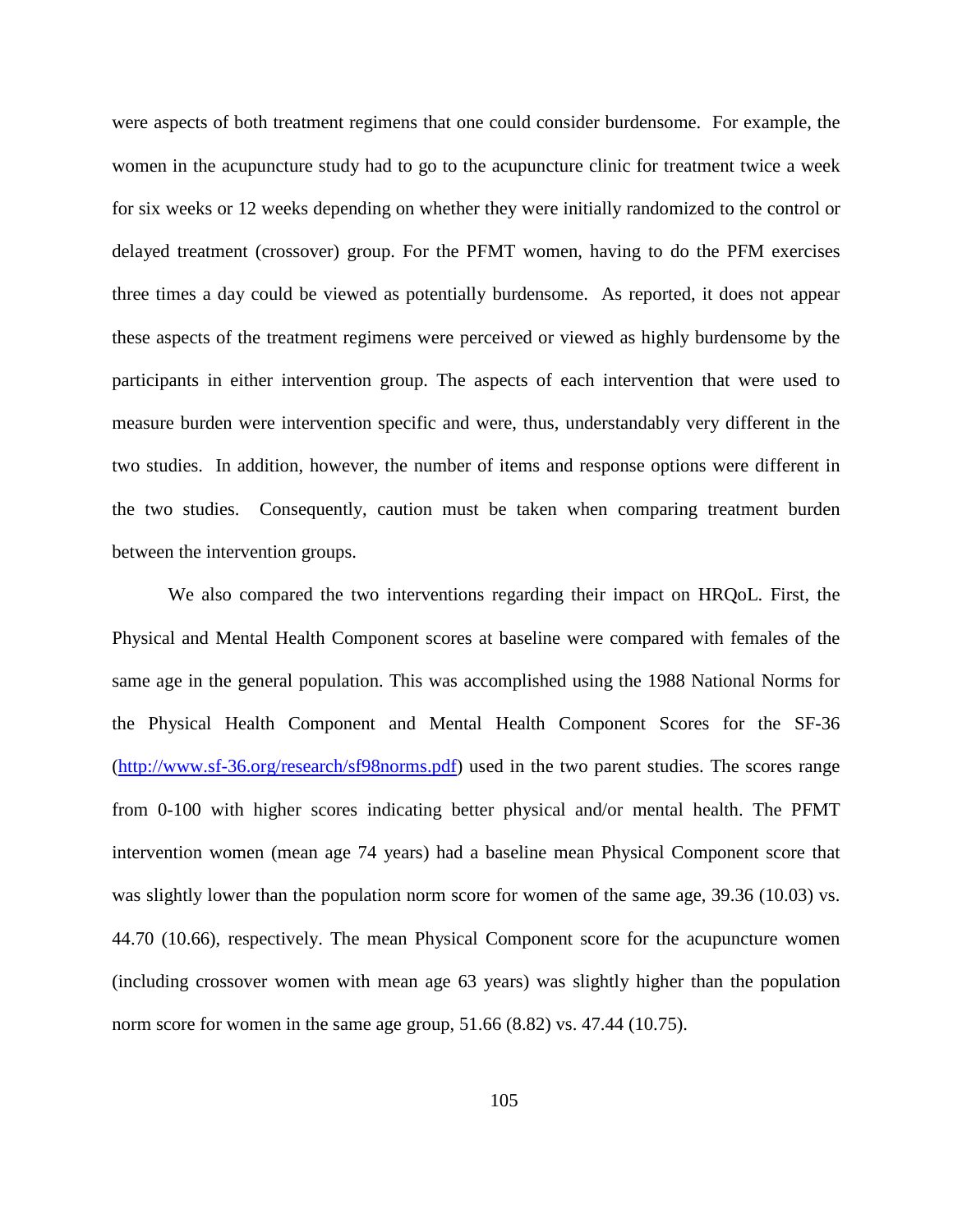When comparing the Mental Health Component scores for the PFMT women and the population norm score for females, the PFMT women had slightly higher mean Mental Health Component score than females in the general population, 56.39 (7.76) vs. 53.17 (9.29). The acupuncture women had a mean Mental Health Component score that was almost identical to females in the general population, 51.31 (11.44) vs. 51.71 (10.25).

Prior to comparing the percent change in Physical and Mental Health Component scores between the groups relative to the intervention, a within group analysis of the change in scores was completed. There was no significant change in the Physical Health Component Scores (PCS) for the PFMT group or Acupuncture group (with and without the crossover women) pre- to postintervention. The Mental Component Scores (MCS) did not show a significant change from preintervention to post-intervention for the acupuncture groups. The PFMT women showed a significant decrease, however, the effect was very small and unlikely to be clinically meaningful. These findings are consistent with results of Tibaek et al. (2004) where there was no significant change in HRQoL scores from pre- to post-PFMT. SF-36 subscale scores of the SF-36 (all  $p's >$ .05). The Bo et al. (2000) study also examined changes in general HRQoL following a PFMT, intervention in women with stress UI and reported that there was no significant change ( $p = .16$ ). Both of these studies also examined UI-specific quality of life. Tibaek and colleagues administered the IIQ before and after PFMT for women who had a stroke but were independent in ambulation and toileting. Consistent with their findings of no significant changes in general HRQoL, there were also no significant changes in UI-specific QoL. Bo and colleagues measured UI-specific QoL using the Bristol Female Lower Urinary Tract Symptoms questionnaire. A significantly greater proportion of women in the PFMT reported improvement in two of the five UI-specific QoL domains measured by the questionnaire compared to the control group. In a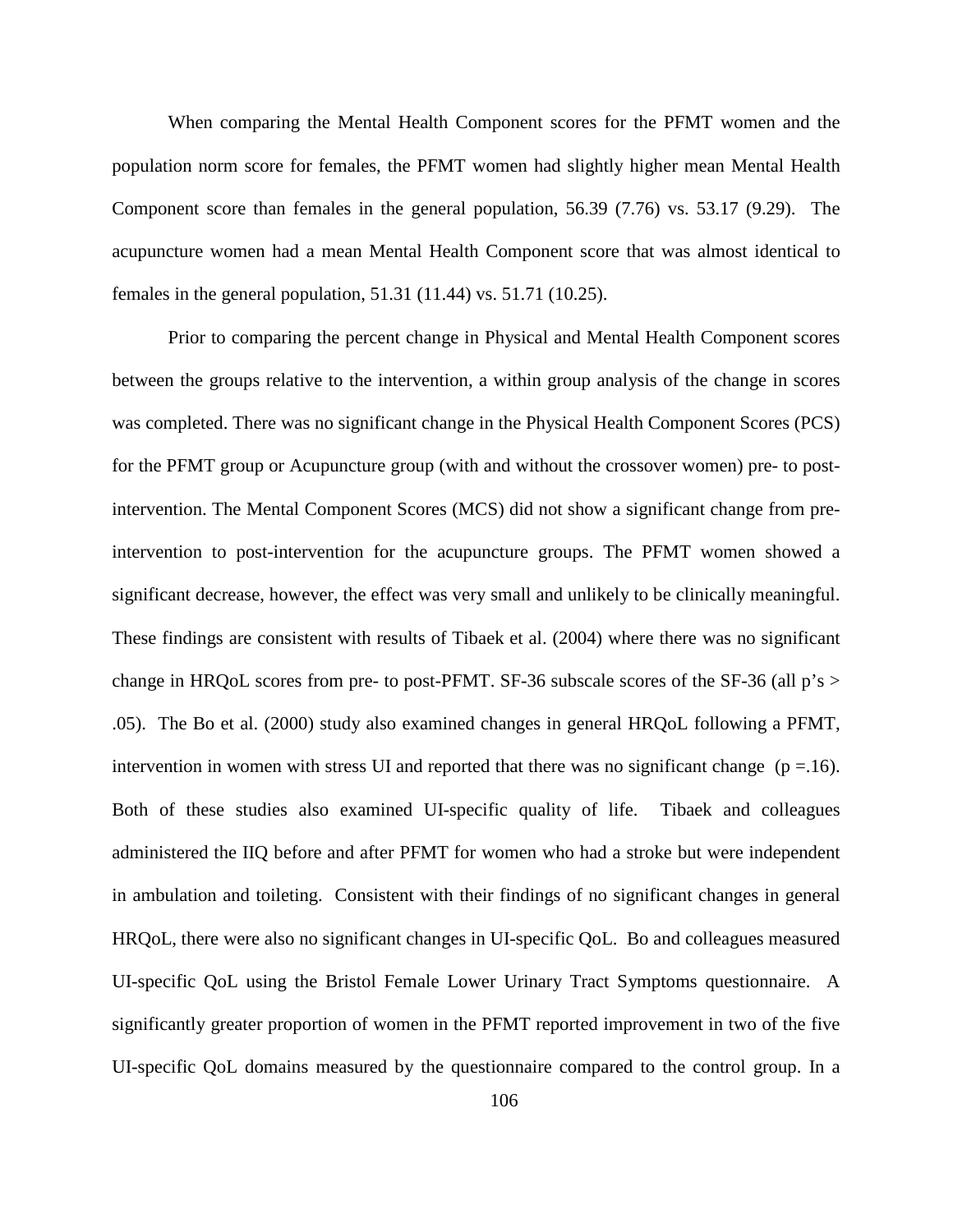prospective observational trial, Balmforth et al. (2006) reported a statistically significant improvement in all but two of the subscales (general health perception and personal relationships) of the King's Health Questionnaire (KHQ), which is another instrument measuring general QoL. This was not an RCT and between group comparisons could not be made. The focus of this study was on bladder neck mobility following a 14-week intensive PFMT program, which included behavioral modifications such as fluid management and diet/bowel management along with an intensive PFMT regimen. Another study was conducted by Vaughn et al. (2011), which was an uncontrolled pilot study of men and women with Parkinson's Disease recruited from a movement disorders clinic. Examining UI-specific QoL was a secondary aim of this study. The instrument used was the International Consultation on Incontinence Questionnaire for overactive bladder (ICIQ-OAB). This pilot study reported a significant reduction in UI and improvement in HRQoL scores following PFMT in older adults with Parkinson's Disease. Most of the studies that examined the impact of PFMT on quality of life examined UI-specific QOL. In contrast to studies using the MOS SF-36 or another general HRQoL instrument, six out of seven studies reported a significant improvement in UI-specific QoL (Castro et al., 2008; Goode et al., 2006; Kafri et al., 2007; Kashanian et al., 2011; Perrin et al., (2005); Sari & Khorshid, (2009)). These findings support the importance of including a disease-specific QoL measure when assessing the impact of treatments for UI on QoL. Since only two studies examined both general HRQoL and UI-specific QoL, measures of both should be included in future studies examining the impact of PFMT for UI.

When reviewing the literature for the acupuncture intervention and studies that examined quality of life, Emmons and Otto (2005) used the Incontinence Impact Questionnaire (IIQ), an incontinence-specific instrument and reported 52% improvement in QoL (mean) scores. The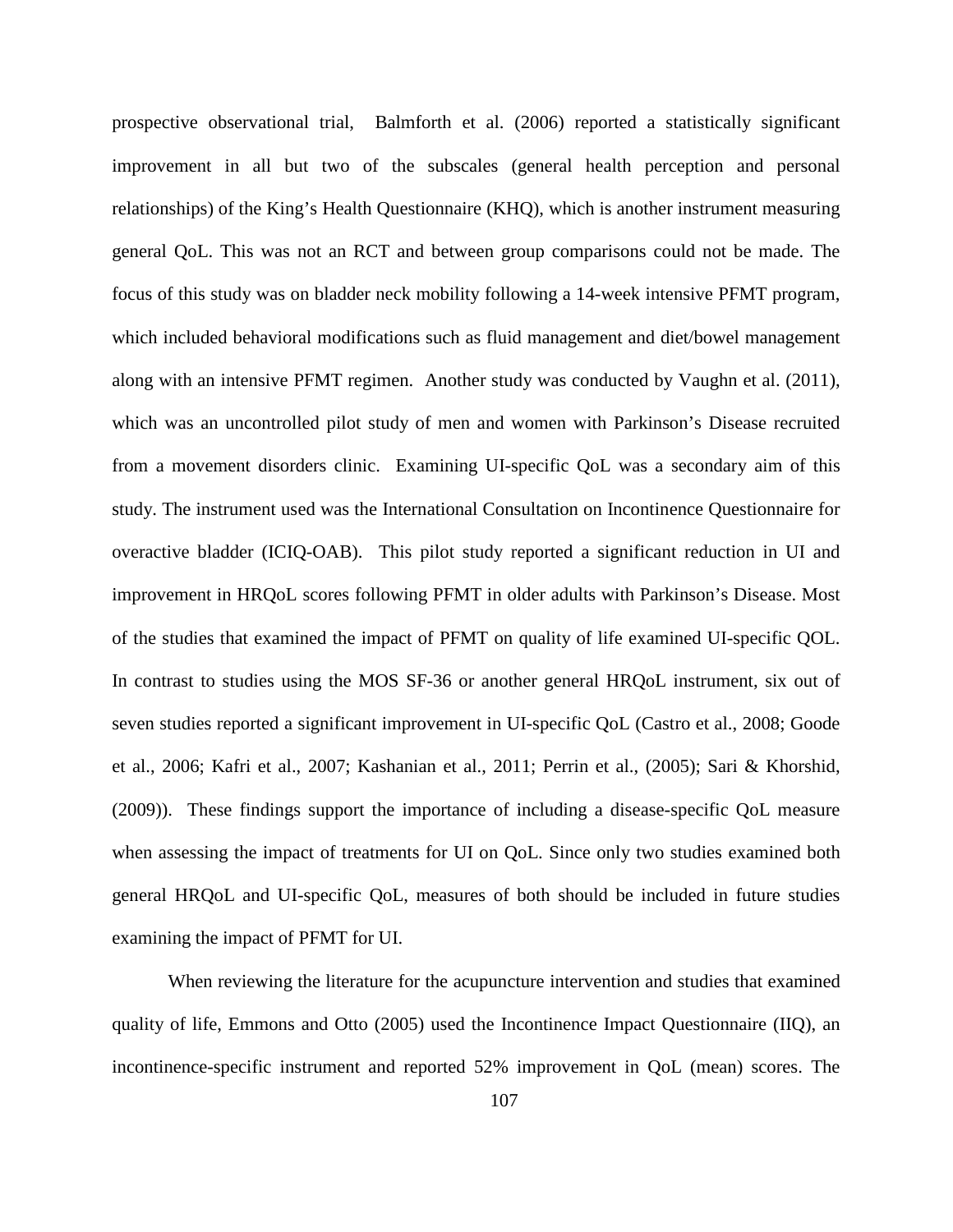Bergstrom et al. (2000) study used the Incontinence-Quality of Life instrument (I-QoL), another incontinence-specific QoL instrument, and reported a 34% improvement in QoL mean scores at 3 months for the women in their study. Because these two studies did not measure general HRQoL, their findings cannot be compared to those of the current study. The SF-36 used in the present study is a measure of general HRQoL and may not be as sensitive to changes in UI as the incontinent specific instruments. Only one study was identified that used the SF-36 to measure HRQoL before and after acupuncture for UI and the sample size was very small (Engberg et al., 2009). The median percent change in HRQoL scores for both the Physical and Mental Component scores were higher in the Engberg et al. study (Mdn 4.7% change for the PCS and Mdn 7.8% change in the MCS) than what was reported in the present study (Mdn % change of -0.46% in the PCS and Mdn -2.43% change in the MCS). As noted, the sample size for the pilot study was very small ( $n = 4$ ) making a valid comparison questionable.

The impact of the two interventions on HRQoL was compared. The unadjusted means for the percent change in the Physical Component score (PCS) were not significantly different between the groups ( $p = .507$ ). There was a significant difference in the unadjusted percent change in the Mental Component scores (MCS) of the two groups ( $p = .011$ ). After controlling for the differences between the groups (age and duration of UI), however, it was no longer significant. Repeating the analysis after excluding the acupuncture women in the crossover group also produced no significant group differences in unadjusted or adjusted percent change in the PCS or MCS. The results of this secondary analysis would suggest that these two interventions do not have an impact on general HRQoL. We could not identify any other studies that compared the two interventions relative to impact on HRQoL. Future studies should also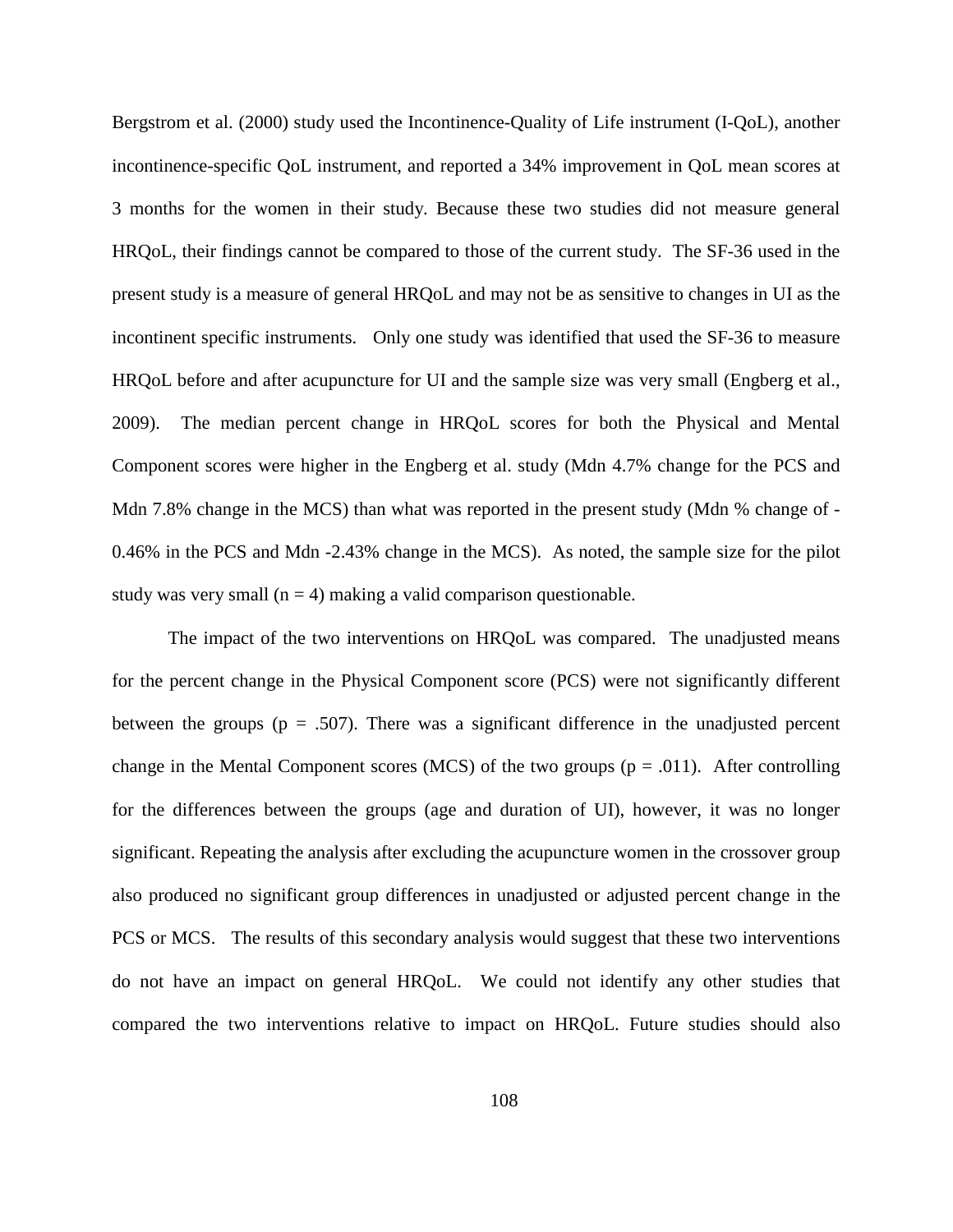measure urinary incontinence-specific quality of life, which may be more responsive to the interventions for UI.

The two samples were combined to examine the relationship between the percent reduction in UI and HRQoL controlling for the effects of variables related to either the percent reduction in UI or the HRQoL bivariately. In the multivariate analysis, there was a significant relationship between a decrease in UI and change in HRQoL scores. When examining the relationship for each of the component scores multivariately, depression was the only covariate significantly related to the Mental Health Component scores ( $p = .044$ ) and there was a trend toward significance ( $p = .066$ ) for the intervention group. The covariates, i.e. age, duration of UI, level of education, depressive symptomatology and the interventions, did not explain a significant proportion of the variability in the component scores. When the percent reduction in UI was entered into the model, there was no significant change in the contribution to the variability. Therefore, it does not appear that a reduction in UI alone was a major predictor for improved HRQoL scores for women 50 years of age and older in this analysis. Given that the SF-36 is a general measure of HRQoL, it may not be as sensitive to changes in UI. Future studies should also include a UI-specific QoL measure.

#### **5.2 LIMITATIONS**

This study was a secondary data analysis of data collected in two independent studies that were not conducted during the same timeframe. Consequently, there are a number of limitations that need to be considered when interpreting the results. First, this study used data from two previous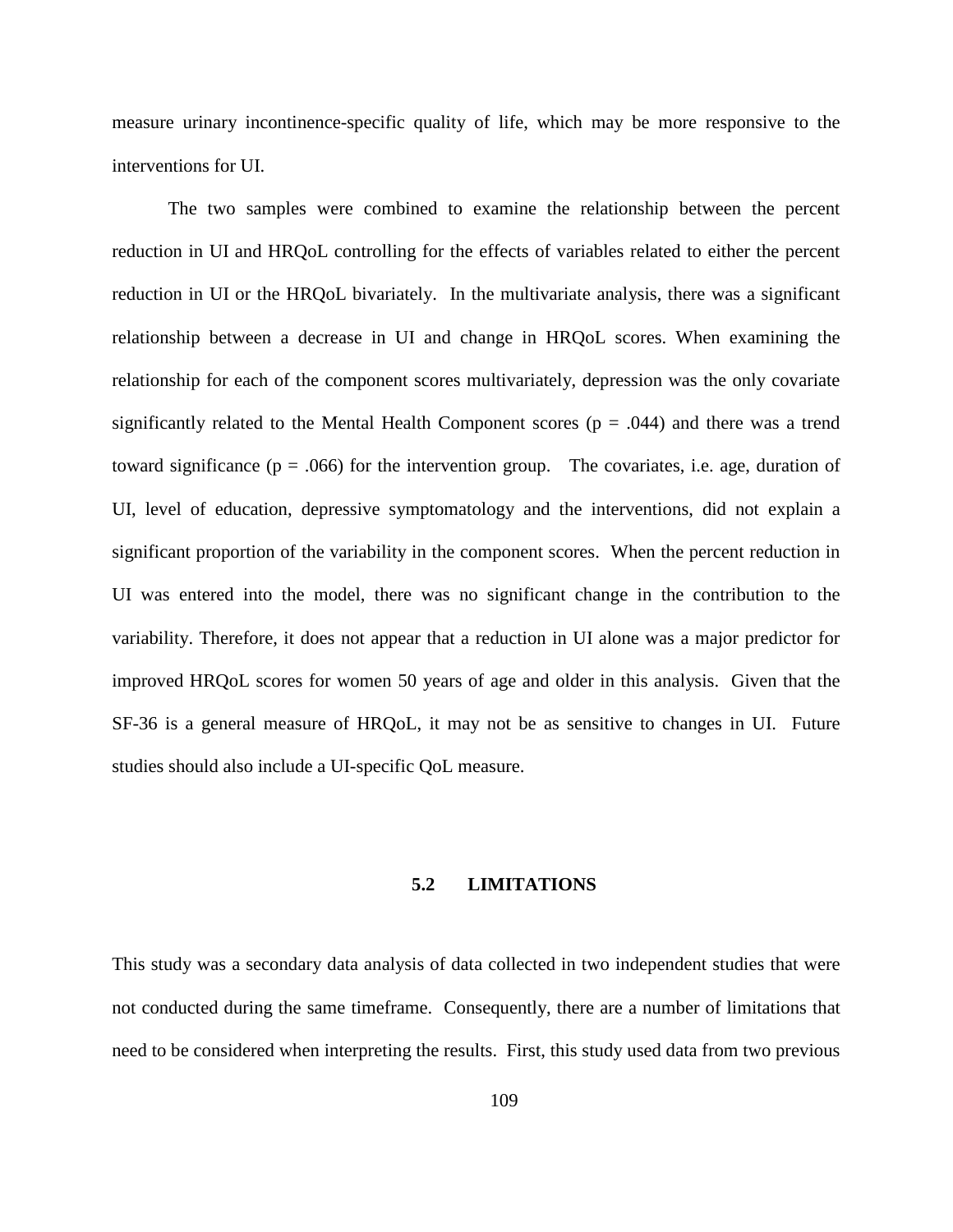studies to compare the effectiveness of these two interventions. The two samples differed in relation to a number of characteristics (age and duration of UI) which were controlled for in the analysis but it is also likely that that they differed in relation to other characteristics i.e., comorbidities, functional limitations, etc., that that may have influenced the response to these interventions. Second, because this was a secondary data analysis, potentially important outcome variables were not available in both data sets for comparison, e.g., data on UI-specific QoL. One of the limitations is that the parent PFMT study was originally designed to examine the efficacy of a relapse prevention intervention in maintaining post-PFMT continence in homebound elders (men and women). When that study was designed, the IIQ was modified to eliminate items that were irrelevant for homebound individuals (e.g. shopping for groceries, going to church, traveling, etc.). Approximately two and one half years into the study, the eligibility criteria were revised to include non-homebound men and women. The modified IIQ (MIIQ) continued to be used for all subjects in the study regardless of their homebound status. Since it is unlikely that the MIIQ used in the PFMT study and the IIQ used in the acupuncture study produced comparable data on the impact of UI on UI-specific QoL in non-homebound women, this potentially important outcome was not examined in this study. Another potentially important outcome that could not be examined was reductions in stress and urge accidents. While data on the numbers of urge and stress accidents were available for the acupuncture study, they were not available for the PFMT study. Another limitation is that the outcomes that were available in both studies were not always measured in the same way. For example, the number of items and their response options used to measure treatment burden differed in the two studies. In addition, different measures of depressive symptoms were used, i.e. the GDS and CES-D. While a bladder diary was utilized to measure changes in UI in both studies, there were two different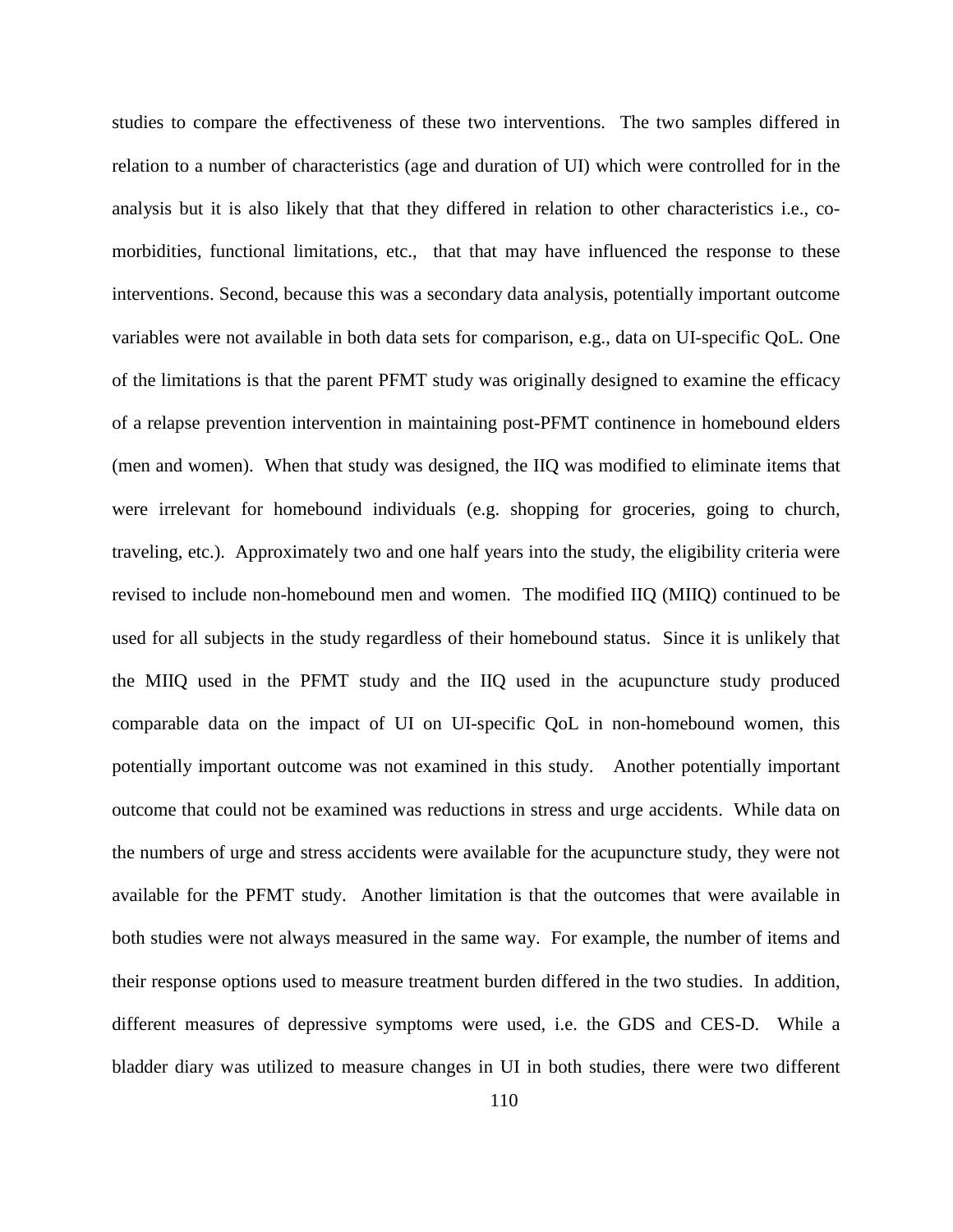types of bladder diaries used, i.e., paper/pencil diary for the PFMT study and the electronic PDA diary in the acupuncture study. Diaries may have an effect on the reporting, especially when the participant can see past data. The women in the acupuncture study could not review their entries unlike the women in the PFMT study. The assessment and measurement instruments were pre-determined and were chosen to answer different research questions and may not have been the best tools to address the research questions for this analysis. Finally, the samples in the parent studies were convenience samples which limit the generalizability of the results to women outside of the study sample for each intervention group. The acupuncture study sample was small further limiting the generalizability of the results.

## **5.3 CONCLUSION**

Given that this was a secondary data analysis of data collected in two independent studies with a number of limitations, one must be cautious in drawing firm conclusions based on the findings. The findings, however, provide preliminary evidence to suggest that the PFMT intervention is the superior intervention when compared with acupuncture for the treatment of UI in women in this age group. Although there was improvement in the acupuncture intervention group, it did not rise to the level of being clinically meaningful. The PFMT intervention did reach the threshold for being clinically significant and should continue to be recommended as first line treatment for UI. The women in the PFMT were 2-3 times as likely to report being satisfied with their progress which is also related to the women in the PFMT group experiencing a greater reduction in UI.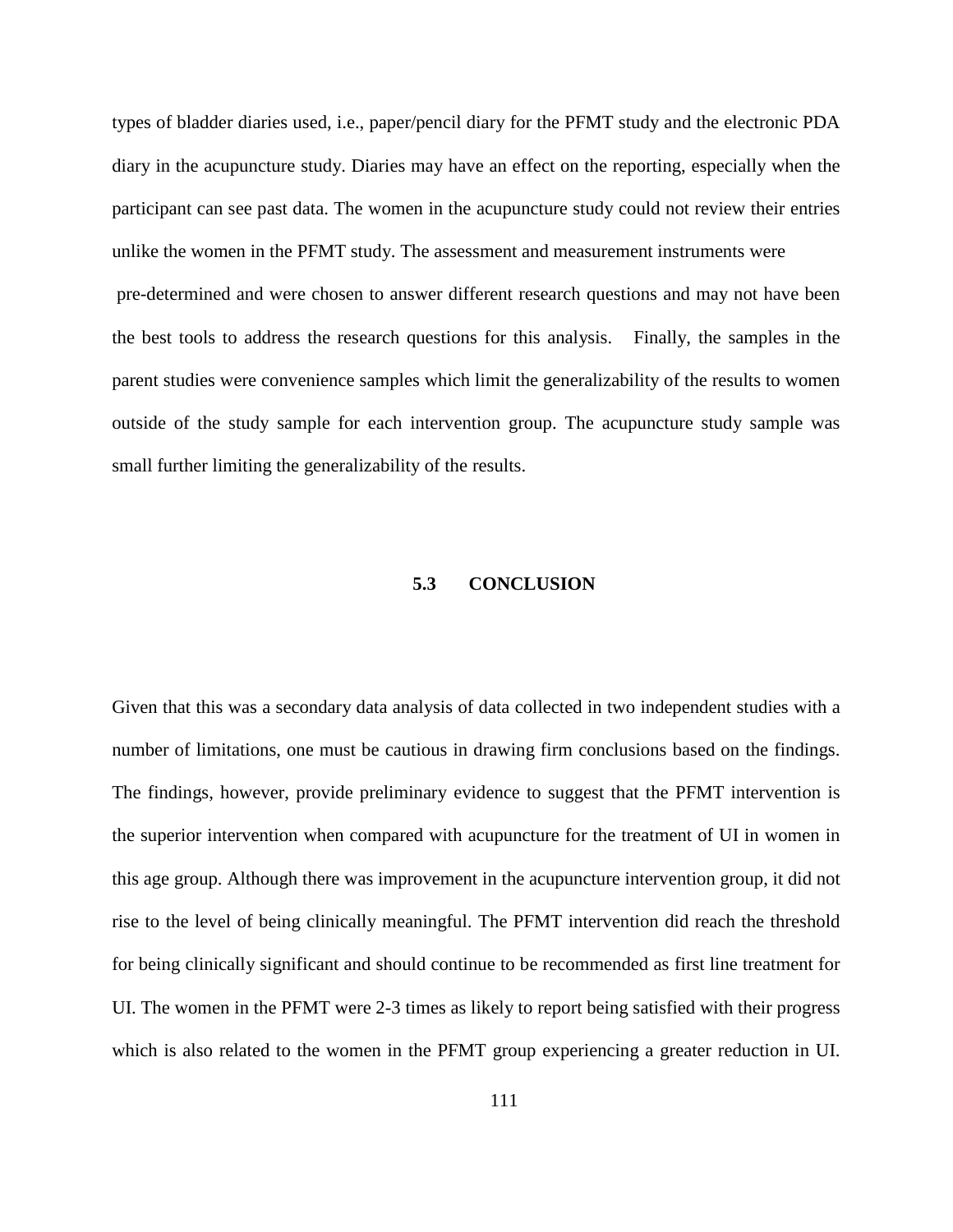The women in both intervention groups did not perceive the intervention phase as being burdensome. Neither intervention seemed to influence changes in HRQoL after controlling for age and duration of UI. When controlling for age, duration of UI, level of education, depressive symptoms and the interventions, the only variable that was significantly related the change in HRQoL scores, specifically, the mental health component score, was depressive symptomatology.

## **5.4 RESEARCH AND CLINICAL IMPLICATIONS**

The results of this study may help guide future research and possibly clinical practice. Future research should compare these interventions in randomized clinical trials with larger, more heterogeneous samples of women examining their impact on urge and stress accidents and incontinence specific QoL as well as overall general HRQoL. Such studies should include a measure of satisfaction with the interventions and perceptions of their burden. Characteristics previously shown to influence the response to both interventions should be measured to determine if any predict which intervention is most effective for specific women. While overall acupuncture was less effective than PFMT in this study, within group comparisons revealed that responses to the interventions were variable with some women experiencing an increase in UI and some women reporting a marked improvement including elimination of all accidents. A larger sample and more comprehensive measurement of potential predictor variables might allow future studies to determine which women are more likely to benefit from each of these interventions.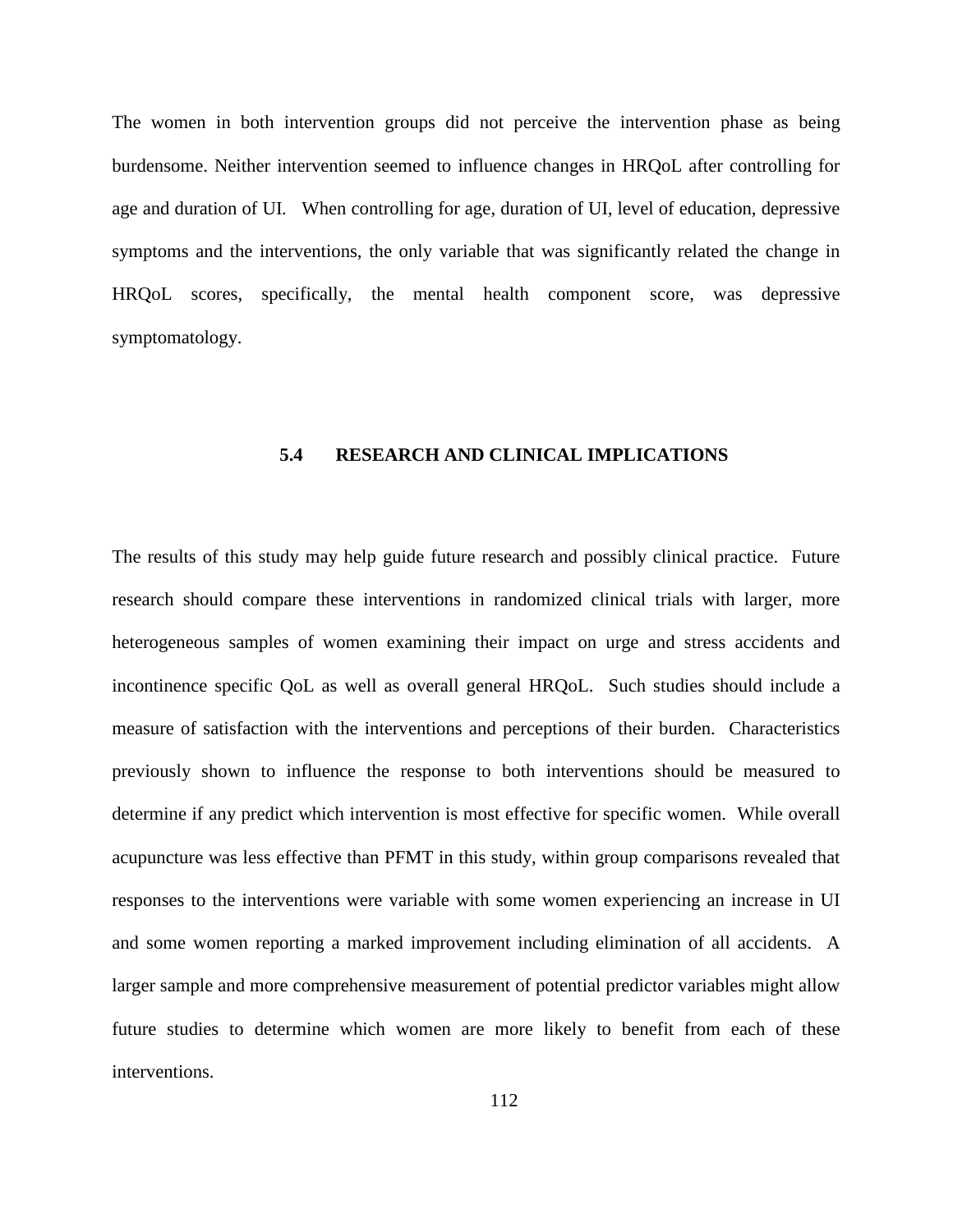Because of the limitations of this study, one being the interventions were not a part of the same RCT, one must be cautious when making clinical recommendations related to these two interventions. However, based on the findings, clinicians should continue to recommend PFMT as the first line treatment for UI for community-dwelling women 50 years of age and older. There is not enough evidence at this time to support the use of acupuncture to treat UI for women 50 years of age and older.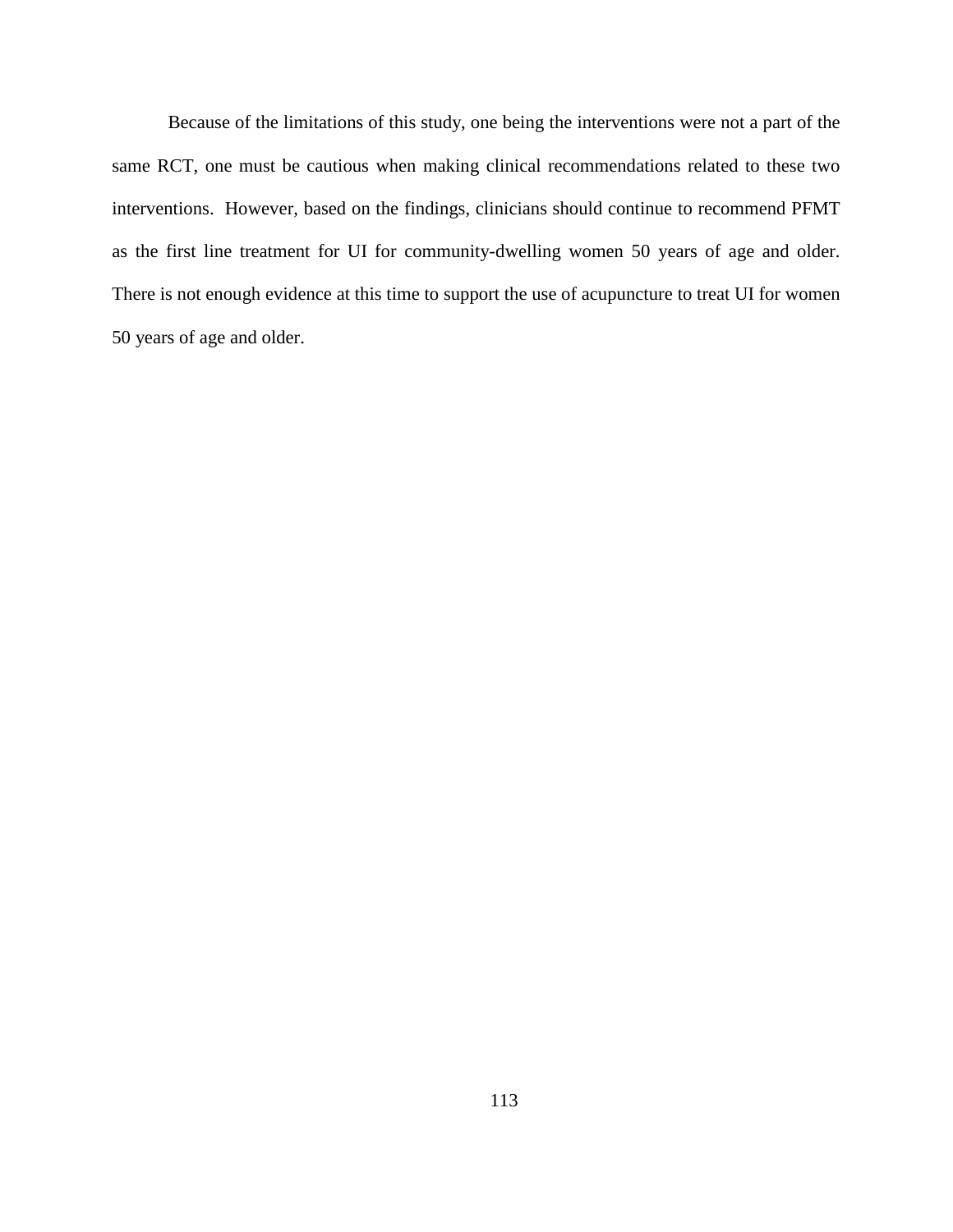#### **APPENDIX**

## **APPENDIX A. IRB APPROVAL**

PI Notification: IRB determination

#### **PI Notification: IRB determination**

irb@pitt.edu [irb@pitt.edu]

Sent: Friday, May 04, 2012 11:01 AM To: Bolinger, Rosemary

#### **University of Pittsburgh Institutional Review Board**

3500 Fifth Avenue<br>Pittsburgh, PA 15213<br>(412) 383-1480<br>(412) 383-1508 (fax) www.irb.p

Page 1 of 1

#### Memorandum

| To:      | <b>Rosemary Bolinger</b>                                                                                                                                                                                                 |
|----------|--------------------------------------------------------------------------------------------------------------------------------------------------------------------------------------------------------------------------|
| From:    | Christopher Ryan PhD, Vice Chair                                                                                                                                                                                         |
| Date:    | 5/4/2012                                                                                                                                                                                                                 |
| $IRB#$ : | PRO12040644                                                                                                                                                                                                              |
|          | Subject: Comparing the Effectiveness of Pelvic Floor Muscle Training (PFMT) and Acupuncture for<br>the treatment of Urinary Incontinence (UI) for non-homebound women 50 years of age and<br>older: A Secondary Analysis |

The above-referenced project has been reviewed by the Institutional Review Board. Based on the information provided, this project meets all the necessary criteria for an exemption, and is hereby designated as "exempt" under section 45 CFR 46.101(b)(4)

Please note the following information:

- If any modifications are made to this project, use the "Send Comments to IRB Staff" process from the project workspace to request a review to ensure it continues to meet the exempt category.
- Upon completion of your project, be sure to finalize the project by submitting a "Study<br> **Completed**" report from the project workspace.

Please be advised that your research study may be audited periodically by the University of Pittsburgh Research **Conduct and Compliance Office.** 

https://exchange.pitt.edu/owa/?ae=Item&t=IPM.Note&id=RgAAAAC87%2f%2bdRSbXS7... 5/6/2012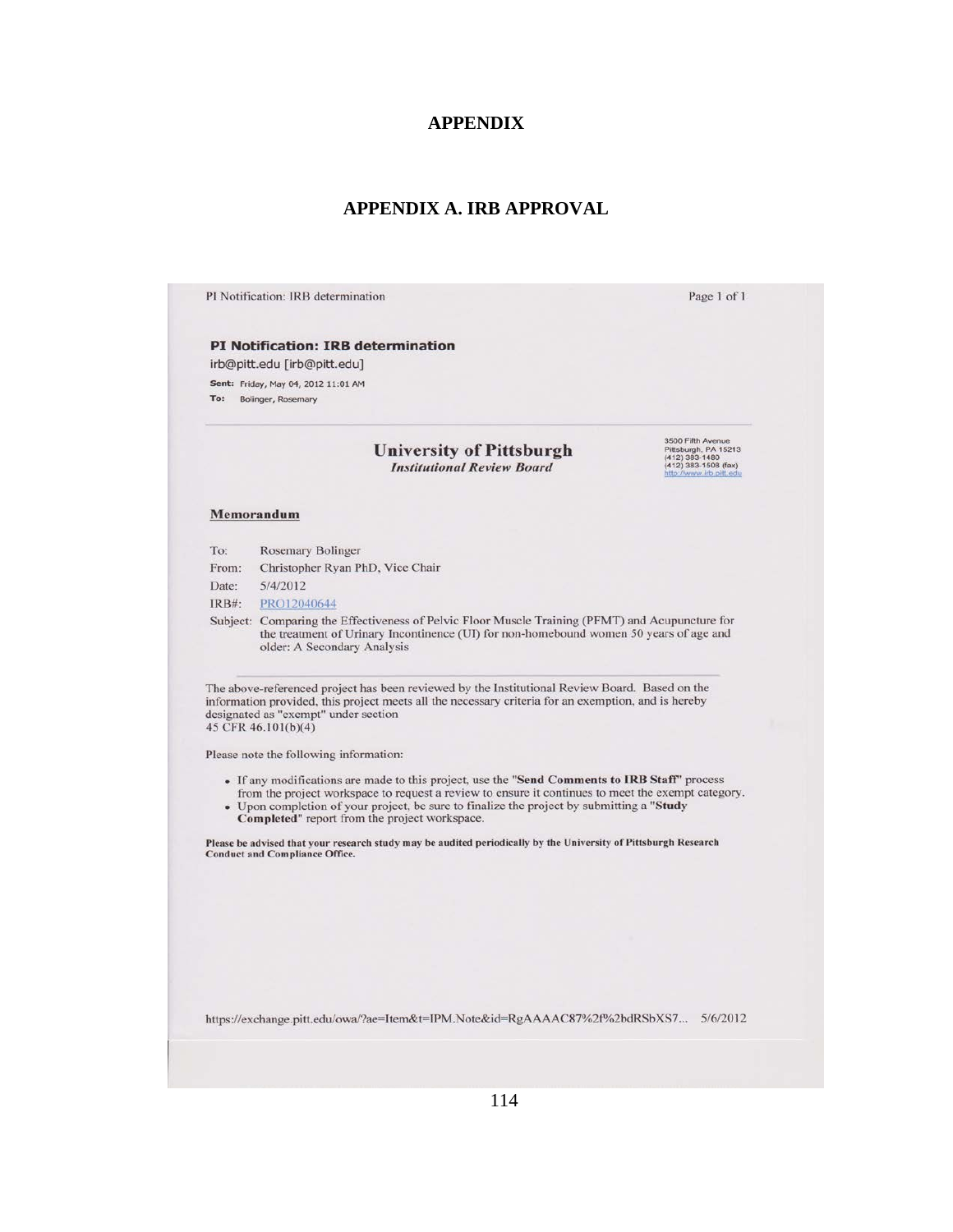### **BIBLIOGRAPHY**

- Abrams, P., Andersson, K. P., Birder, L., Cardozo, L., Chapple, C., Cottenden, A., . . . Members of the Committees. (2010). Fourth international consultation on incontinence recommendations of the international scientific committee: Evaluation and treatment of urinary incontinence, pelvic organ prolapse, and fecal incontinence. *Neurourology and Urodynamics, 29*, 213-240. doi: 10.1002/nau.20870
- Abrams, P., Cardozo, L., Fall, M., Griffiths, D., Rosier, P., Ulmsten, U., . . . Wein, A. (2002). The standardization of terminology of lower urinary tract function: Report from the standardisation sub-commmittee of the International Continence Society. *Neurourology and Urodynamics, 21*, 167-178. doi: 10.1002/nau.10052
- Andersson, K. P., Johansson, J. E., Garpenholt, O., & Nilsson, C. G. (2004). Urinary incontinence-prevalence, impact on daily living and desire for treatment: A populationbased study. *Scandavian Journal of Urology and Nephrology, 38*, 125-130.
- Anger, J. T, Saigal, C. S, Litwin, M. S. & The Urologic Diseases of America Project. (2006). The prevalence of urinary incontinence among community dwelling adult women: Results from the National Health and Nutrition Examination Survey. *The Journal of Urology, 175*, 601-604. doi: 10.1016/S0022-5347(05)00242-9
- Ashton-Miller, J. A., & DeLancey, J. O. L. (2007). Functional anatomy of the female pelvic floor. *Annals of the New York Academy of Sciences, 1101*, 266-296. doi: 10.1196/annals.1389.034
- Balmforth, J. R., Mantle, J., Bidmead, J., & Cardozo, L. (2006). A prospective observational trial of pelvic floor muscle training for female stress urinary incontinence. *British Journal of Urology, 98*, 811-817. doi: 10.1111/j.1464-410X.2006.06393.x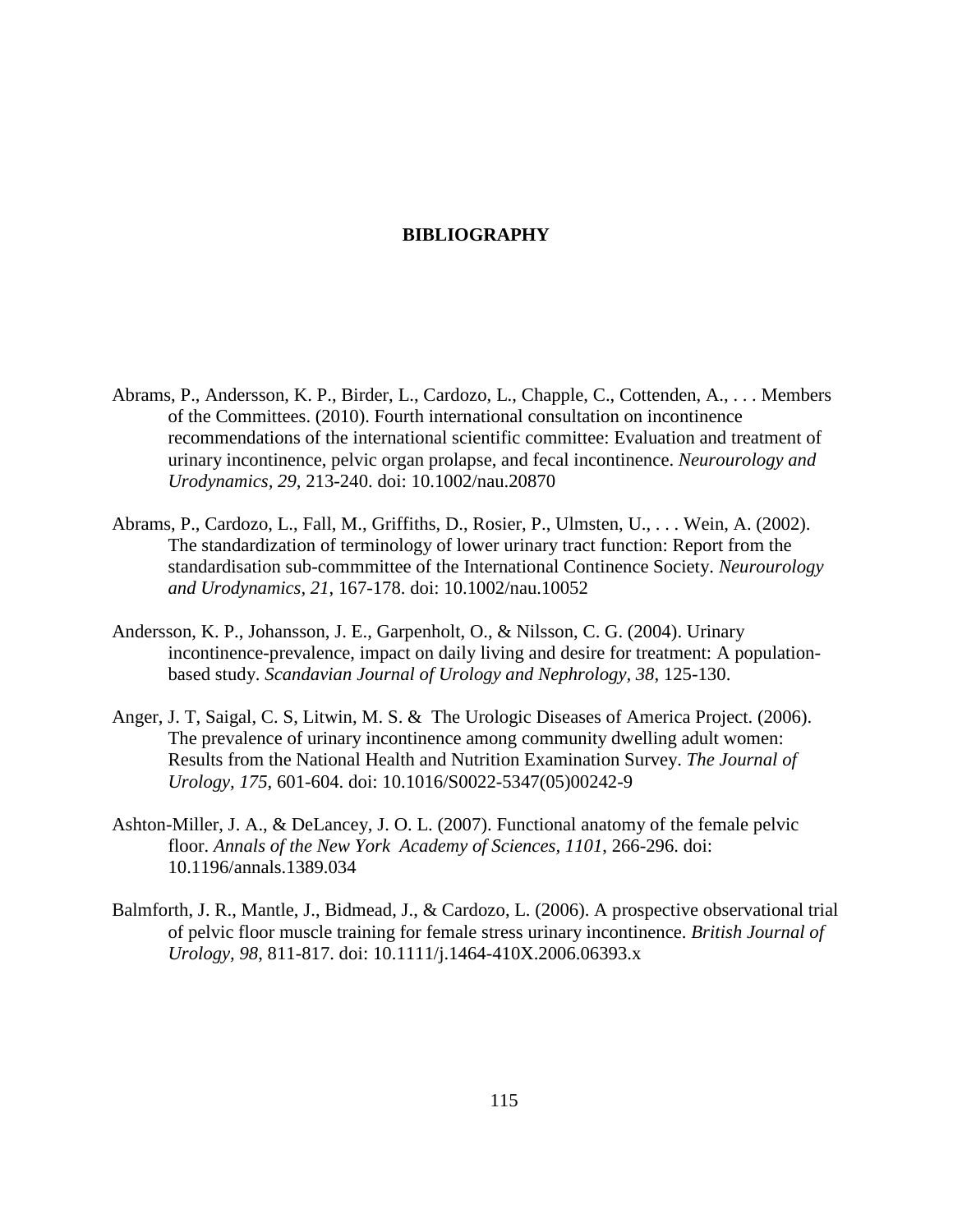- Berger, M.L., Mamdani, M., Akins, D., & Johnson, M. L. (2009). Good research practices for comparative effectiveness research: Defining, reporting, and interpreting nonrandomized studies of treatment effects using secondary data sources: The ISPOR good research practices for retrospective database analysis task force report--Part I. *Value in Health, 12*(8), 1044-1052. doi: 10.1111/j.1524-4733.2009.00600
- Bergstrom, K., Carlsson, C. P. O., Lindholm, C., & Widengren, R. (2000). Improvement of urgeand mixed-type incontinence after acupuncture treatment among elderly women-a pilot study. *Journal of the Autonomic Nervous System, 79*, 173-180.
- Bitschai, J., & Brodney, M. L. (1956). *A history of urology in Egypt*. London UK: Riverside Press.
- Bo, K. (2004). Pelvic floor muscle training is effective in treatment of female stress urinary incontinence, but how does it work? *International Urogynecology Journal, 15*, 76-84. doi: 10.1007/s00192-004-1125-0
- Bo, K., Talseth, T., & Vinses, A. (2000). Randomized controlled trial on the effect of pelvic floor muscle training on quality of life and sexual problems in genuine stress incontinent women. *Acta Obstetricia et Gynecologica Scandinavica,* 79, 598-603.
- Botlero, R., Bell, R. J., Urquhart, D. M., & Davis, S. R. (2010). Urinary incontinence is associated with lower psychological general well-being in community-dwelling women. *Menopause: The Journal of The North American Menopause Society, 17*(2), 332-337. doi: 10.1097/gme.0b013e318ba571a
- Brink, C. A., Wells, T. J., & Diokno, A. C. (1987). Urinary incontinence in women. *Public Health Nursing,*4(2), 11-119.
- Brown, J. S., Vittinghoff, E., Wyman, J. F., Stone, K. L., Nevitt, M. C., Ensrud, K. E., & Grady, D. (2000). Urinary incontinence: Does it increase risk for falls and fractures? A study of the Osteoporotic Fractures Research Group. *Journal of the American Geriatrics Society, 48*(7), 721-725.
- Burgio, K. L., Goode, P. S., Locher, J. L., Umlauf, M. G., Roth, D. L., Richter, H. E., . . . Lloyd, L.K. (2002). Behavioral training with and without biofeedback in the treatment of urge incontinence in older women. *Journal of the American Medical Association, 288*(18), 2293-2299.
- Burgio, K. L., Goode, P. S., Richter, H. E., Locher, J. L., & Roth, D. L. (2006). Global ratings of patient satisfaction and perceptions of improvement with treatment for urinary incontinence: Validation of three global patient ratings. *Neurourology and Urodynamics* (25), 411-417. doi: 10.1002/nau/20243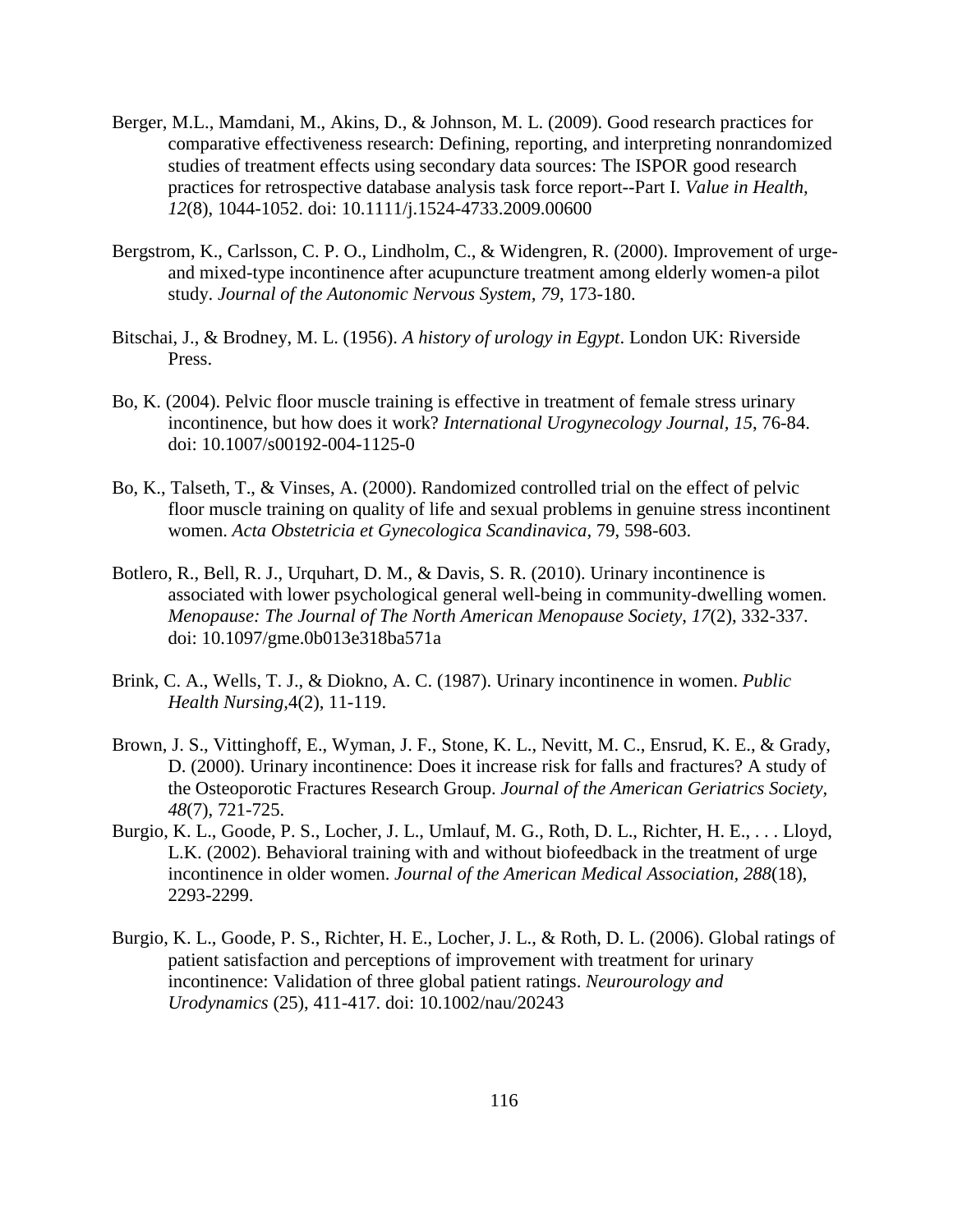- Burgio, K. L., Kraus, S. R., Menefee, S., Borello-France, D., Corton, M., Johnson, H. W., Mallett, V., . . . Urinary Incontinence Network. (2008). Behavioral therapy to enable women with urge incontinence to discontinue drug treatment. *Annals of Internal Medicine, 149*(3), 161-169.
- Burgio, K. L., Locher, J. L., & Goode, P. S. (2000). Combined behavioral and drug therapy for urge incontinence in older women. *Journal of the American Geriatrics Society, 48*(4), 370-374.
- Burgio, K. L., Locher, J. L., Goode, P. S., Hardin, J. M., McDowell, B. J., Dombrowski, M., & Candib, D. (1998). Behavioral vs. drug for treatment of urge urinary incontinence: A randomized controlled trial. *Journal of the American Medical Association, 280*, 1995- 2000.
- Burgio, K. L., Robinson, J. C., & Engel, B. T. (1986). The role of biofeedback in Kegel exercise training for stress urinary incontinence. *American Journal of Obstetrics and Gynecology, 154*(1), 58-64.
- Burns, P. A., Pranikoff, K., Nochajski, T. H., Hadley, E. C., Levy, K. J., & Ory, M. G. (1993). A comparison of effectiveness of biofeedback and pelvic muscle exercise treatment of stress incontinence in older community-dwelling women. *Journal of Gerontology: Medical Sciences, 48*(4), M167-M174.
- Castro, R. A., Arruda, R. M., Zanetti, M. R. D., Santos, P. D., Sartori, M. G. F., & Girao, M. J. B. (2008). Single-Blind, randomized, controlled trial of pelvic floor muscle training, electrical stimulation, vaginal cones, and no active treatment in the management of stress urinary incontinence. *Clinics, 64*, 465-472. doi: 10.1590/S1807-5932200800004000009
- Centers for Disease Control. (2000). *Measuring healthy days: Population assessment of healthrelated quality of life* Atlanta, GA: Centers for Disease Control and Prevention Retrieved from [http://www.cdc.gov/hrqol/concept.htm.](http://www.cdc.gov/hrqol/concept.htm)
- Chancellor, M. B., & Yoshimura, N. (2004). Neurophysiology of stress urinary incontinence. *Reviews in Urology, 6*(Suppl. 3), S19-S28.
- Charalambous, S., & Trantafylidis, A. (2009). Impact of urinary incontinence on quality of life. *Pelviperineology, 28*(5), 51-53.
- Charlow, J. A. for the American Urological Association. (2011). Risk factor for SUI reoperation identified. Retrieved from [http://www.renalandurologynews.com/risk-factor-for-sui](http://www.renalandurologynews.com/risk-factor-for-sui-reoperation-identified/article/210888)[reoperation-identified/article/210888.](http://www.renalandurologynews.com/risk-factor-for-sui-reoperation-identified/article/210888)
- Chiarelli, P. E., Mackenzie, L. A., & Osmotherly, P. G. (2008). Urinary incontinence is associated with an increase in falls: a systematic review. *Australian Journal of Physiotherapy, 55*, 89-95.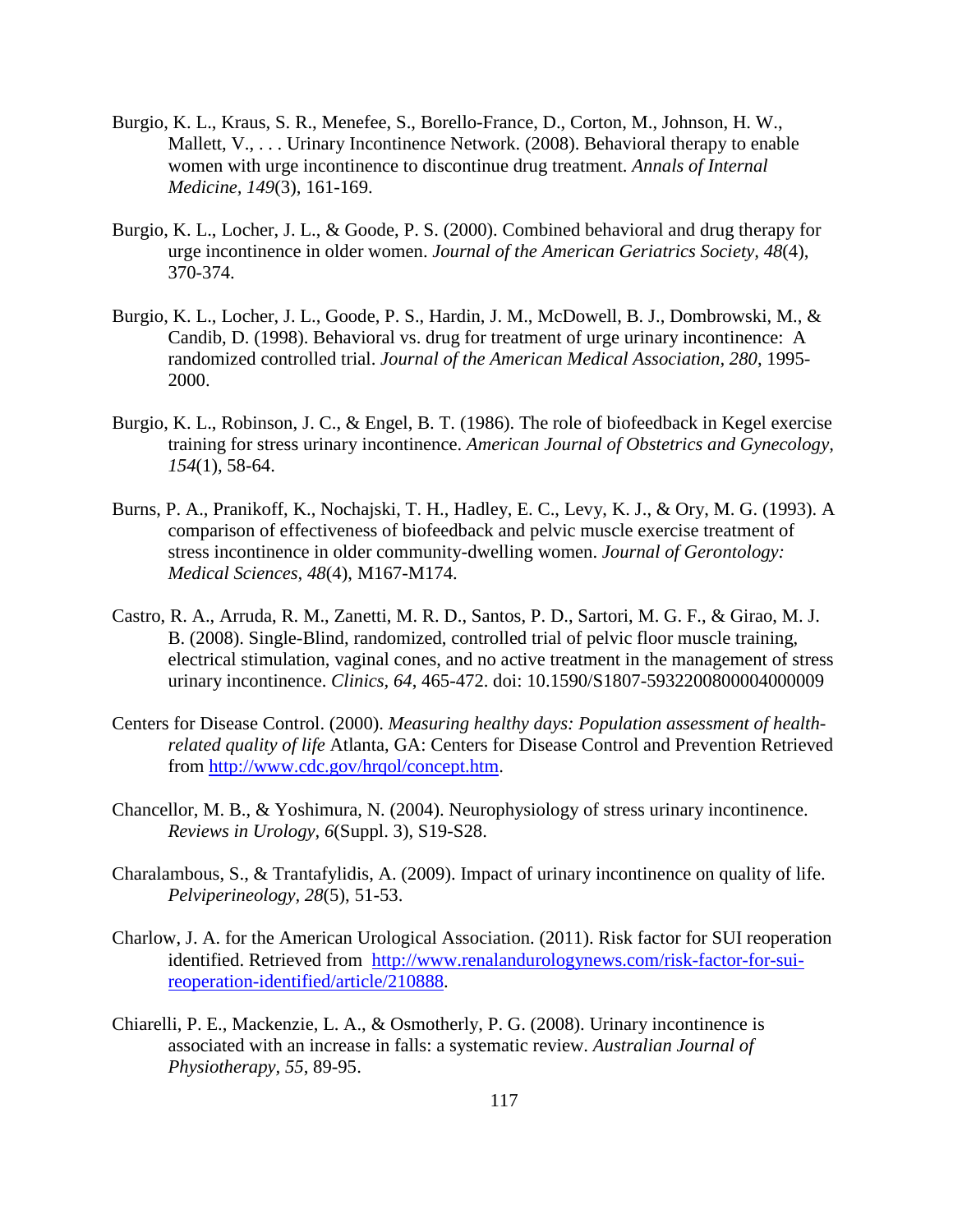- Cohen, J. (1988). *Statistical power analysis for the behavioral sciences* (2nd ed.). New Jersey: Lawrence Erlbaum.
- Concato, J., Peduzzi, P., Huang, .D., O'Leary, T. J., & Kupersmith, J. (2010). Comparative effectiveness research: What kind of studies do we need? *Journal of Investigative Medicine, 58*(6), 764-769. doi: 10.2231/JIM.0b013e3181e3d2af
- Conway, P. H., & Clancy, C. (2009). Comparative-effectiveness research--implications of the Federal Coordinating Council's report. *New England Journal of Medicine, 361*(4), 328- 330.
- Corcos, J., Beaulieu, S., Donovan, J., Naughton, M., Gotoh, M., & Members of the Symptom and Quality of Life Assessment Committee of the First International Consultation on Incontinence. (2002). Quality of life assessment in men and women with urinary incontinence. *The Journal of Urology, 168*, 896-905. doi: 10.1097/01.ju.0000024401.79394.21
- Dedicacao, A. C., Haddad, M., Saldanha, M. E. S., & Dirusso, P. (2009). Comparison of quality of life for different types of female urinary incontinence. *Revista Brasileria de Fisioterapia, 13*(2), 116-122.
- DeLancey, J. O. L. (1997). The pathophysiology of stress urinary incontinence in women and its implications for surgical treatment. *World Journal of Urology, 15*(5), 268-274.
- DeLancey, J .O. L., & Ashton-Miller, J. A. (2004). Pathophysiology of adult urinary incontinence. *Gastroenterology, 126*, S23-S32. doi: 10.1053/j.gastro.2003.10.080
- DeLancey, J. O. L., Trowbridge, E. R., Miller, J. M., Morgan, D. M., Guire, K., Fenner, D. E., . . . Ashton-Miller, J. A. (2008). Stress urinary incontinence: Relative importance of urethral support and urethral closure pressure. *The Journal of Urology, 179*, 2286-2290. doi: 10.1016/j.juro.2008.01.098
- Diokno, A. C., Ocampo, M. S., Ibrahim, I. A., Karl, C. R., Lajiness, M., & Hall, S. A. (2010). Group session teaching of behavioral modification program (BMP) for urinary incontinence: a randomized controlled trial among incontinent women. *International Urogynecology Journal, 42*, 375-381. doi: 10.1007/s11255-009-9626-x
- Doggweiler-Wiygul, R., & Selhorn, E. (2002). Role of behavioral changes and biofeedback in urology. *World Journal of Urology, 20*, 302-305. doi: 10.1007/s00345-002-0295-y
- Dougherty, M., Bishop, K., Mooney, R., Gimotty, P., & Bradford, W. (1993). Graded pelvic muscle exercise: Effect on stress urinary incontinence. *Journal of Reproductive Medicine, 38*, 684-691.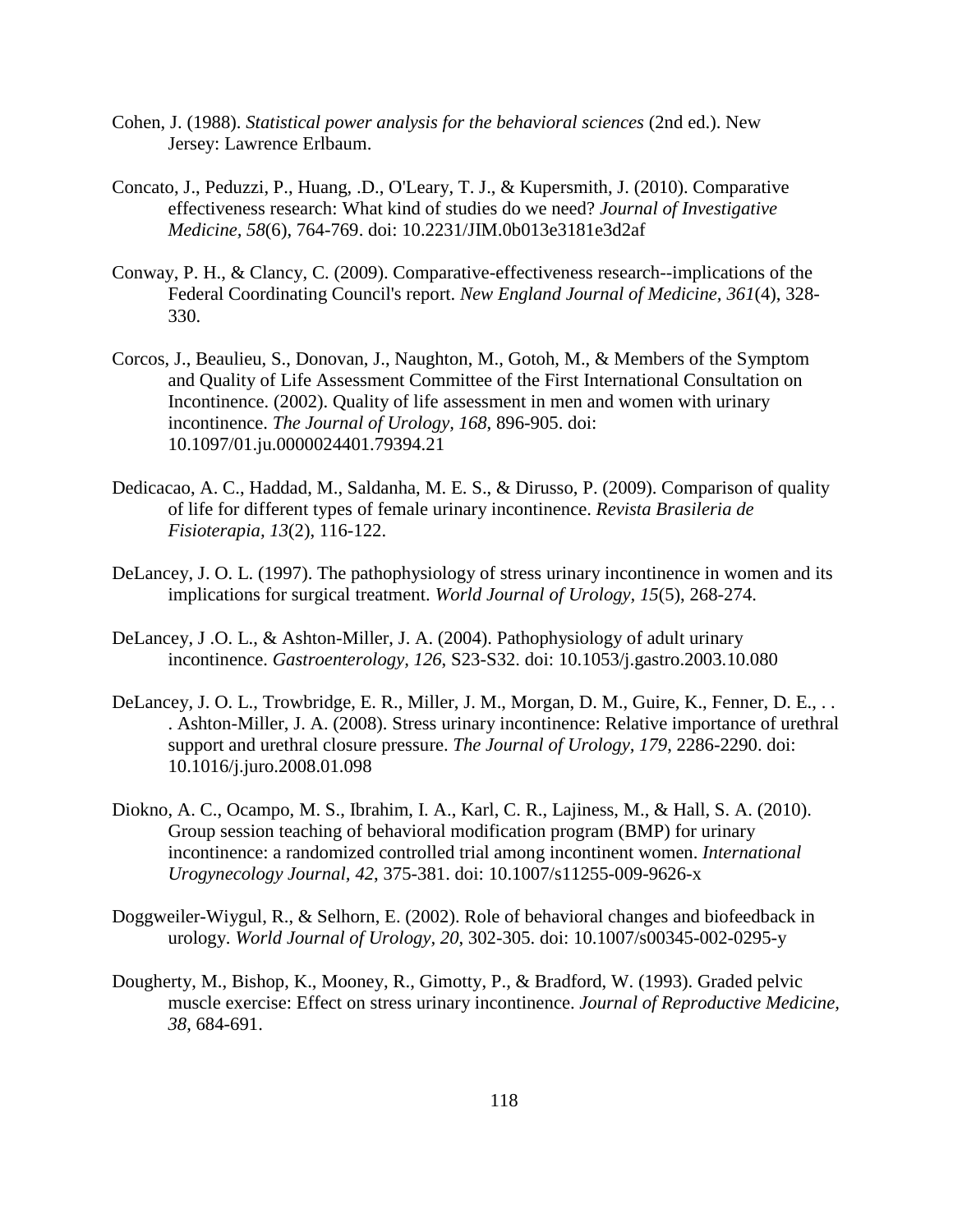- Emmons, S. L., & Otto, L. (2005). Acupuncture for overactive bladder. *Obstetrics and Gynecology, 106*(1), 138-143.
- Engberg, S., Cohen, S., & Sereika, S. M. (2009). The efficacy of acupuncture in treating urge and mixed-incontinence in women. *Journal of Wound, Ostomy and Continence Nurses, 36*(6), 661-670.
- Fantl, J. A., Wyman, J. F., McClish, D., Hapkins, S. W., Elswick, R. K., Taylor, J. R., & Hadley, E. C. (1991). Efficacy of bladder training in older women with urinary incontinence. *Journal of the American Medical Association, 265*, 609-613.
- Fowler, C. J., Griffiths, D., & de Groat, W. C. (2008). The neural control of micturition. *Nature Reviews Neuroscience, 9*(6), 453-466. doi: 10.1038/nrn2401
- Fultz, N. H., Fisher, G. G., & RahrigJenkins, K. (2004). Does urinary incontinence affect middle-aged and older women's time use and activity pattern? *Obstetrics and Gynecology, 104*, 1327-1334. doi: 10.1097/01.AOG.0000143829.21758.3c
- Fultz, N. H., & Herzog, A. R. (2000). Prevalence of urinary incontinence in middle-aged and older women: A survey-based methodological experiment. *Journal of Aging and Health, 12*, 459-469. doi: 10.1177/089826430001200401
- Gil, K. M., Somerville, A. M., Cichowski, S., & Savitski, J. L. (2008). Distress and quality of life characteristics associated with seeking surgical treatment for stress urinary incontinence. *Health and Quality of Life Outcomes*. doi: 10.1186/1477-7525-7-8
- Goode, P. S., Burgio, K. L., Locher, J. L., Roth, D. L., Umlauf, M. G., Richter, H. E., . . . Lloyd, L. K. (2006). Effect of behavioral training with or without pelvic floor electrical stimulation on stress incontinence in women. *JAMA, 290*(3), 345-352.
- Gopal, M., Haynes, K., Bellamy, S. L., & Aray, L. A. (2008). Discontinuation rates of anticholinergic medications used for the treatment of lower urinary tract symptoms. *Obstetrics and Gynecology, 112*, 1311-1318.
- Gotoh, M., Yoshikawa, Y., Funaheashi, Y., Kato, M., & Hattori, R. (2009). Impact of urinary incontinence on the psychological burden of family caregivers. *Neurology and Urodynamics, 2*, 492-496.
- Griffiths, D., Tadic, S. D., Schaefer, W., & Resnick, N. M. (2007). Cerebral control of the bladder in normal and urge-incontinent women. *NeuroImage, 37*, 1-7. doi: 10.1016/j.neuroimage.2007.04.061
- Hagglund, D., & Wadensten, B. (2007). Fear of humiliation inhibits women's care-seeking behaviour for long-term urinary incontinence. *Scandavian Journal of Caring Science, 21*, 305-312.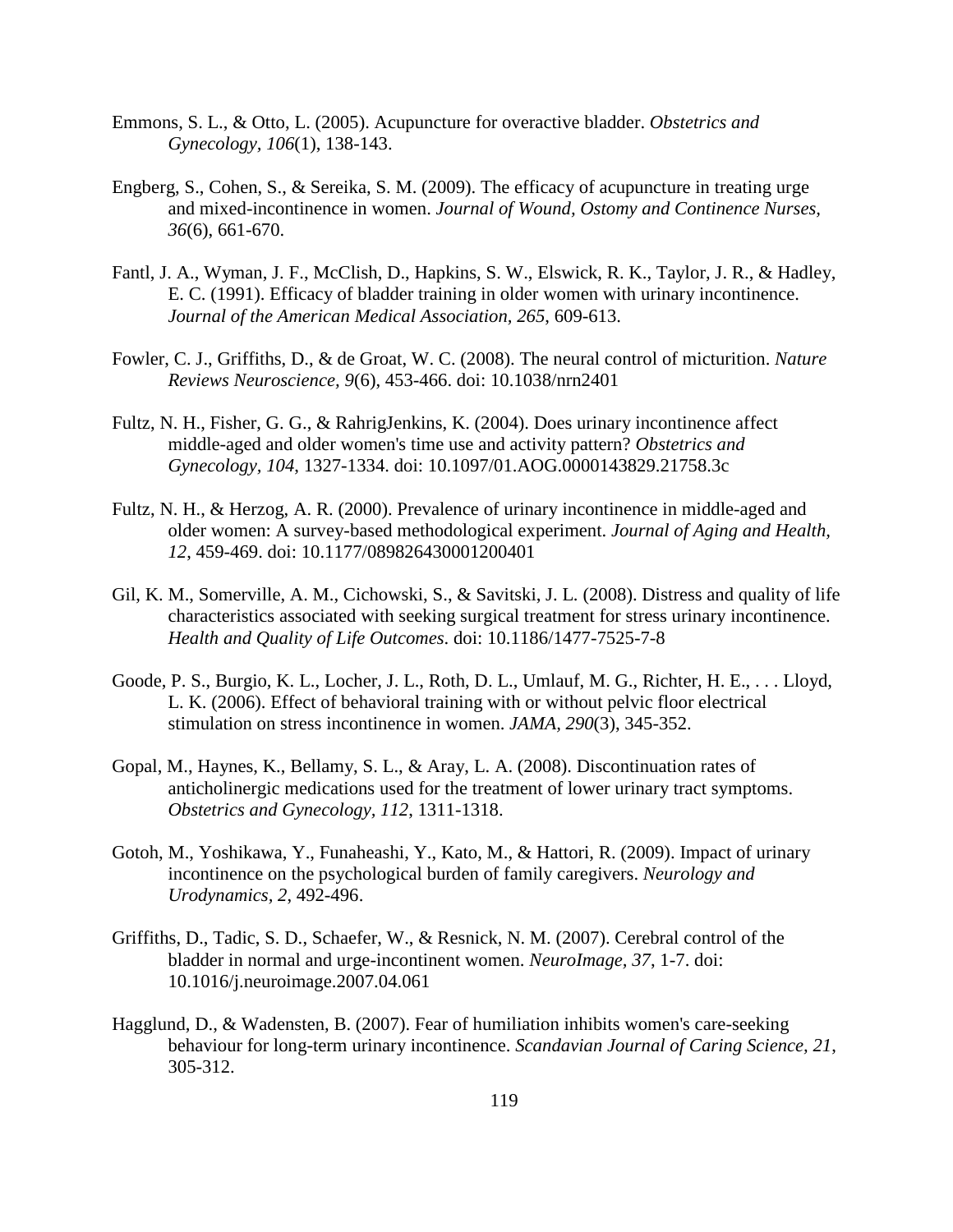- Harding, C. K., & Thorpe, A. C. (2008). Surgical treatment for stress urinary incontinence. *International Journal of Urology, 15*, 27-34.doi: 10.1111/j.1442-2042.2007.01918.x
- Harkins, S. W., Elliott, T. R., & Wan, T. T. H. (2006). Emotional distress and urinary incontinence among older women. *Rehabilitation Psychology, 51*(4), 346-355.
- Hays, R. D., & Morales, L. S. (2001). The RAND-36 measure of health-related quality of life. *Annals of Medicine, 33*(5), 350-357. doi: 10.3109/07853890109002089
- Herbison, J., Ellis, G., & Moore, K. (2003). Effectiveness of anticholinergic drugs compared with placebo in the treatment of overactive bladder: systematic review. *British Journal of Urology, 326*, 1-7.
- Heuther, S. (2002). Structure and function of the renal and urologic systems. In K. L. McCance & S. E. Heuther (Eds.), *Pathophysiology-The biological basis for disease in adults and*   $children (4<sup>th</sup> ed.).$  St. Louis, MO: Mosby, Inc.
- Hintze, J. (2011). PASS 11. NCSS, LLC. Kaysville, Utah. [www.ncss.com](http://www.ncss.com/)
- Holroyd-Leduc, J. J., Mehta, K. M., & Covinsky, K. E. (2004). Urinary incontinence and its association with death, nursing home admission and functional decline. *Journal of the American Geriatrics Society, 52*(5), 712-718. doi: 10.1111/j.1532-5415.2004.52207.x
- Holroyd-Leduc, J. J., & Straus, S. E. (2004). Mangaement of urinary incontinence in women. *Journal of the American Medical Association, 291*(8), 996-999.
- Horn, S. D., & Gassaway, J. (2010). Practice based evidence incorporating clinical heterogeneity and patient-reported outcomes for comparative effectiveness research. *Medical Care, 48*(6), S17-S22.
- Hu, T-W., Wagner, T. H., Bentkover, J. D., LeBlank, K., Zhou, S. Z., & Hunt, T. (2004). Costs of urinary incontinence and overactive bladder in the United States: A comparative study. *Journal of Urology, 63*, 461-465. doi: 10.1016/j.urology.2003.10.037
- Hui, K. K. S., Liu, J., Makris, N., Gollub, R. L., Chen, A. J. W., Moore, C. I., . . . Kwong, K. K. (2000). Acupuncture modulates the limbic system and subcortical gray structures of the human brain: Evidence from fMRI studies in normal subjects. *Human Brain Mapping, 9*, 13-25.
- Hunskaar, S., Lose, G., & Voss, S. (2003). The prevalence of urinary incontinence in women in four European countries. *British Journal of Urology International, 93*, 324-333.
- IBM SPSS Statistics 20.0.0, Release version 20.0.0 (IBM SPSS, Inc., 2011, Chicago, IL, [www.spss.com\)](http://www.spss.com/).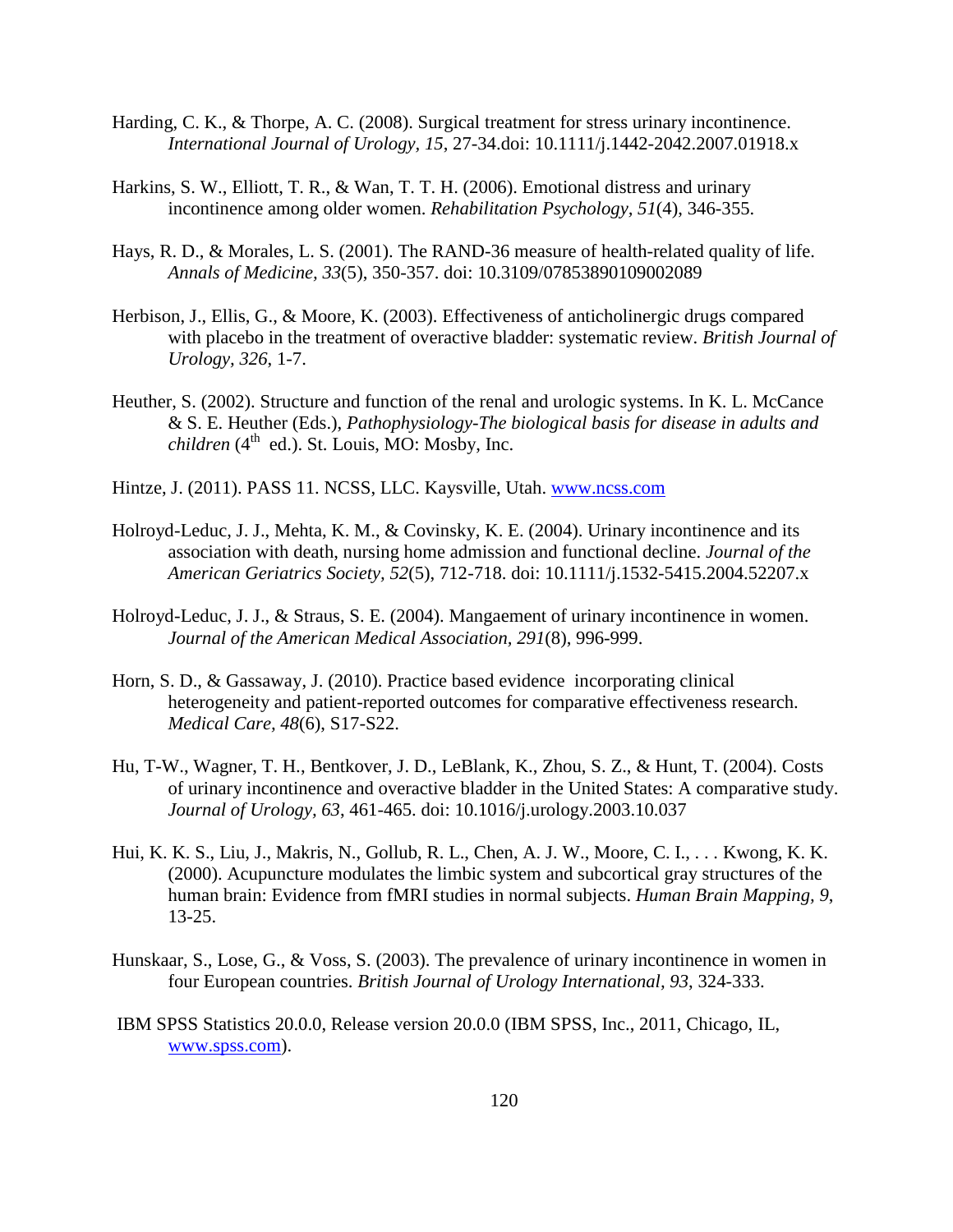- Jabs, C., & Stanton, S.L. (2001). Urge incontinence and detrusor instability. *International Urogynecology Journal, 12*, 58-68.
- Jackson, R. A., Vittinghoff, E., Kanaya, A. M., Miles, T. P., Resnick, H. E., Iritchevsky, S. B., . . Brown, J.S. (2004). Urinary incontinence in elderly women: Findings from the Health, Aging and Body Composition Study. *Obstetrics and Gynecology, 104*(2), 301-307. doi: 10.1097/01.AOG.0000133482.20685.d1
- Jarvis, G. J., & Millar, D. R. (1980). Controlled trial of bladder drill for bladder instability. *British Journal of Medicine, 281*, 1322-1323.
- Jolleys, J. V. (1988). Reported prevalence of urinary incontinence in women in a general practice. *British Journal of Medicine, 296*, 1300-1302.
- Jung, S.Y., Fraser, M. O., Ozawa, H., Yoshiyama, M., DeGroat, W. C., & Chancellor, M. B. (1999). Urethral afferent nerve activity affects the micturition reflex: Implication for the relationship between stress incontinence and detrusor instability. *The Journal of Urology, 162*, 204-212.
- Kafri, R., Langer, R., Dvir, Z., & Katz-Leurer, M. (2007). Rehabilitation vs. drug therapy for urge urinary incontinence: Short-term outcome. *International Urogynecology Journal*.18, 407-411. doi: 10.10007/s00192-006-0163-1
- Kafri, R., Shames, J., Raz, M., & Katz-Leurer, M. (2008). Rehabilitation versus drug therapy for urge urinary incontinence: Long-term outcome. *International Urogynecology Journal, 19*, 47-52.
- Kaptchuk, T. J. (2002). Acupuncture: Theory, efficacy, and practice. *Annals of Internal Medicine, 136*, 374-383.
- Kashanian, M, Ali, S., Nazemi, M., & Bahasadri, S. (2011). Evaluation of the effect of pelvic floor muscle training (PFMT or Kegel exercise) and assisted pelvic floor muscle training (APFMT) by a resistance device (Kegelmaster device) on urinary incontinence in women: A randomized trial. *European Journal of Obstetrics & Gynecology and Reproductive Biology*(159), 218-223. doi: 10.1016/j.ejogrb.2011.06.037
- Kelleher, C. J., Filshie, J., Burton, C., Khuller, V. & Cardozo, L. D. (1994). Acupuncture in the treatment of irritative bladder symptoms. *Acupuncture Medicine,* 12(1), 9-12.
- Keppel, G., & Wickens, T. D. (2004). Effect size, power and sample size. In G. Keppel & T. D. Wickens (4<sup>th</sup> ed). *Design and analysis: A researcher's handbook*, (pp 163-165). Upper Saddle River, NJ: Pearson Prentice Hall.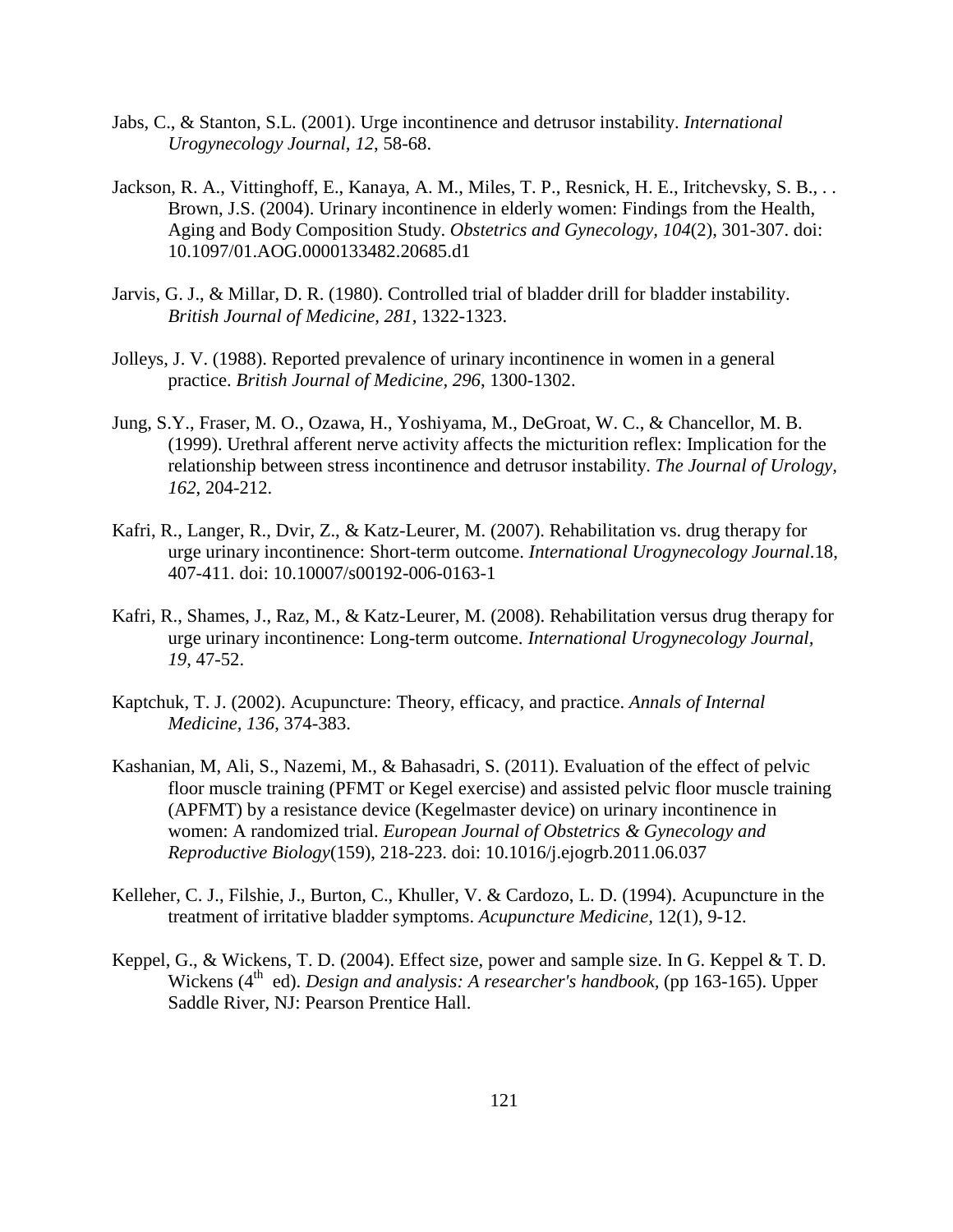- Kincade, J. E., Carlson, J. R., Smith, F. C., Dougherty, M. C., Nix, W. B., Hunter, G. S., . . . Rix, A. D. (2005). Self-monitoring and pelvic floor muscle exercises to treat urinary incontinence. *Urologic Nursing, 25*(5), 353-362.
- Kinchen, K., Lee, J., Fireman, B., Hunkeler, E., Nehemiah, J. L., & Curtice, T. G. (2007). The prevalence, burden, and treatment of urinary incontinence among women in a managed care plan. *Journal of Women's Health, 16*(3), 415-422. doi: 10.1089/jwh.2006.0122
- Knoepp, L. R., Shippey, S., Chen, C. C. G., Cundiff, G. W., Derogatis, L. R., & Handa, V. L. (2010). Sexual complaints, pelvic floor symptoms, and sexual distress in women over Forty. *Journal of Sexual Medicine, 7*(11), 3675-3682. doi: 10.1111/j.1743- 6109.2010.01955.x
- Ko, Y., Swu-Jane, L., Warren, J., & Bron, M. W. (2005). The impact of urinary incontinence on quality of life of the elderly. *American Journal of Managed Care, 11*, S103-S111.
- Landefeld, C. S., Bowers, B. J., Hartmann, K. E., Hoffman, E., Ingber, M. J., King, J. T., . . . Trock, B. J. (2008). National Institutes of Health State-of-the-Science conference statement: Prevention of fecal and urinary incontinence in adults. *Annals of Internal Medicine, 148*(6), 449-458.
- Lilley, L. (2001). Cholinergic blocking agents. In L. Lilley & R. Aucker (Eds.), *Pharmacology*  and the nursing process  $(3^{rd}$  ed., pp. 288-300). St. Louis, MO: Mosby's Inc.
- Locher, J. L., Goode, P. S., Roth, D. L., Worrell, R. I., & Burgio, K. L. (2001). Reliability assessment of the bladder diary for urinary incontinence in older women. *Journal of Gerontology: Medical Sciences, 56*(1), M32-35.
- Luce, B. R., Kramer, J. M., Goodman, S. N., Connor, J. T., Tunis, S., Whicher, D., & Schwartz, J. S. (2009). Rethinking randomized clinical trials for comparative effectiveness research: The need for transformational change. *Annals of Internal Medicine, 151*(3), 206-209.
- Lukacz, E. S., Sampselle, C., Gray, M., MacDiarmid, S., Rosenberg, M., Ellsworth, P., & Palmer, M. H. (2011). A healthy bladder: A consensus statement. *International Journal of Clinical Practice, 65*(10), 1026-1036.
- Markland, D., Richter, H. E., Fwu, C.-W., Eggers, P., & Kusek, J. W. (2011). Prevalence and trends of urinary incontinence in adults in the United States, 2001 to 2008. *Journal of Urology, 186*(2), 589-593. doi: 10.1016/j.juro.2011.03.114
- Marques, A., Stothers, L., & Macnab, A. (2010). The status of pelvic floor muscle training for women. *Canadian Journal of Urology, 4*(6), 419-424.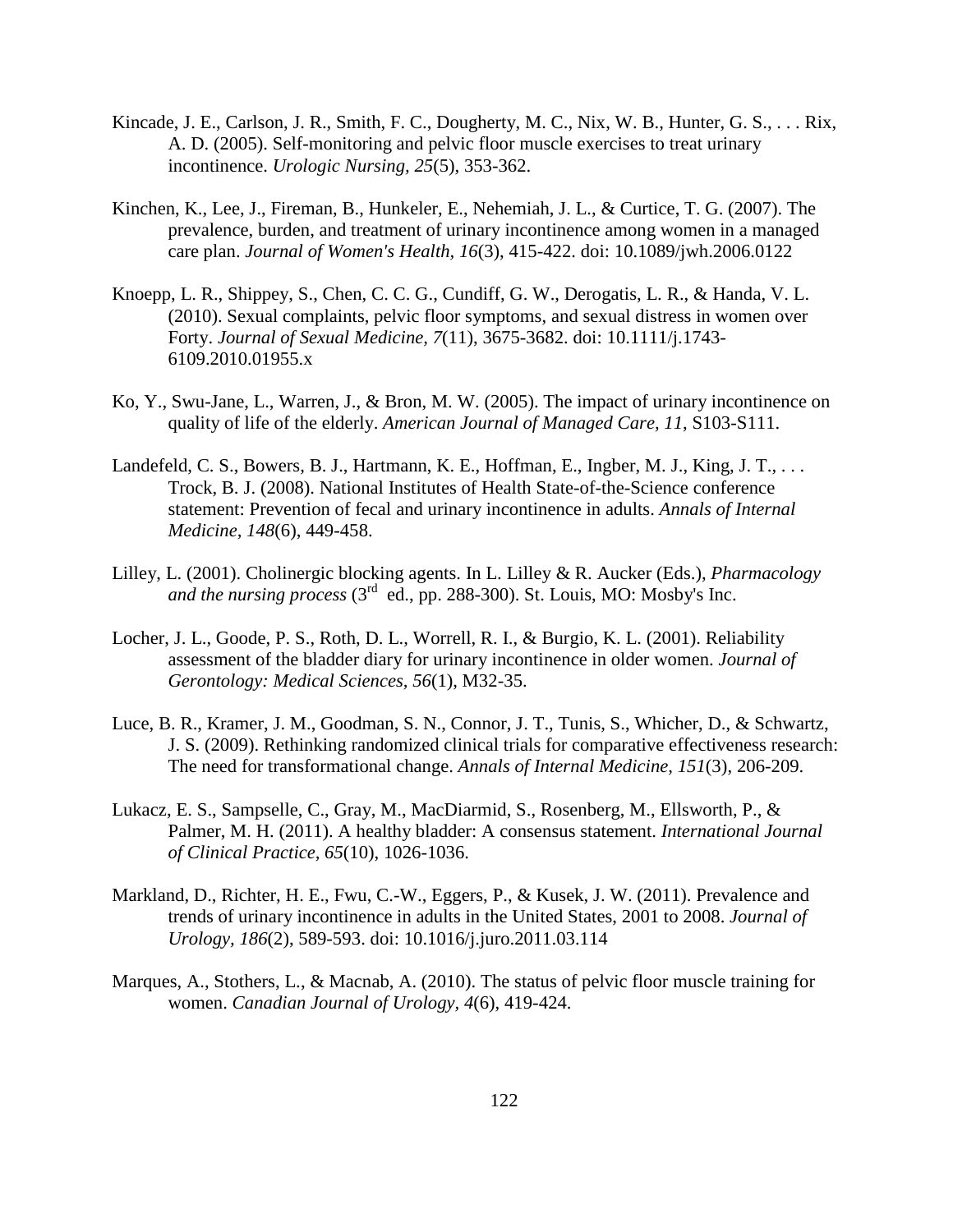- Mathur, A., Browning, J., & Mistri, A. K. (2010). Non-pharmacological management of urinary incontinence. *Review of Clinical Gerontology, 20*, 268-276. doi: 10.1017/S09592598100000274
- McDowell, B. J., Engberg, S., Sereika, S.M., Donovan, N., Jubek, M. E., Weber, E., & Engberg, R. (1999). Effectiveness of behavioral therapy to treat incontinence in homebound older adults. *Journal of the American Geriatrics Society, 47*(3), 309-318.
- McHorney, C. A. (1994). The MOS 36-Item Short Form Health Survey (SF-36): III. Tests of data quality, scaling assumptions, and reliability across diverse patient groups. *Medical Care, 32*(4), 40-66.
- McHorney, C. A. (1999). Health status assessment methods for adults: Past accomplishments and future directions. *Annual Review Public Health, 20*, 309-335.
- Mehring, P. (2011). Disorders of the female genitourinary system. In C. Mattson Porth (Ed.), *Essentials of Pathophysiology* (3rd ed., pp. 1033-1156). Philadelphia, PA: Lippincott Williams & Wilkins.
- Melville, J. L., Delaney, K., Newton, K., & Katon, W. (2005). Incontinence severity and major depression in incontinent women. *Obstetrics and Gynecology, 10*(3), 585-592.
- Miller, J. M., Perlicchini, D., Carchidi, L. T., DeLancey, J. O. L., & Ashton-Miller, J. A. (2001). Pelvic floor muscle contraction during a cough and decreased vesical neck mobility. *Obstetrics and Gynecology, 97*(2), 255-260.
- Minassian, V. A., Drutz, H. P., & Al-Badr, A. (2003). Urinary incontinence as a worldwide problem. *International Journal of Gynecology and Obstetrics, 82*, 327-338.
- Minassian, V. A., Stewart, W. F., & Wood, C. G. (2008). Urinary incontinence in women. *Obstetrics and Gynecology, 111*(2), 324-331.
- Morrison, A., & Levy, R. (2006). Fraction of nursing home admissions attributable to urinary incontinence. *Value Health, 9*(4), 272-274.
- Nilsson, C. G., Kuuva, N., Falconer, C., Rezapour, M., & Ulmsten, U. (2001). Long-term results of the tension-free vaginal tape (TVT) procedure for surgical treatment of female stress urinary incontinence. *International Urogynecology Journal, Supplement 2*, 55-58.
- Nitti, V. W. (2001). The prevalence of urinary incontinence. *Reviews in Urology Supplement, 3*(Suppl.1), S2-S6.
- Norton, P. A., MacDonald, L. D., Sedgwick, P. M., & Stanton, S. L. (1988). Distress and delay associated with urinary incontinence, grequency, and urgency in women. *British Journal of Medicine, 297*, 1187-1189.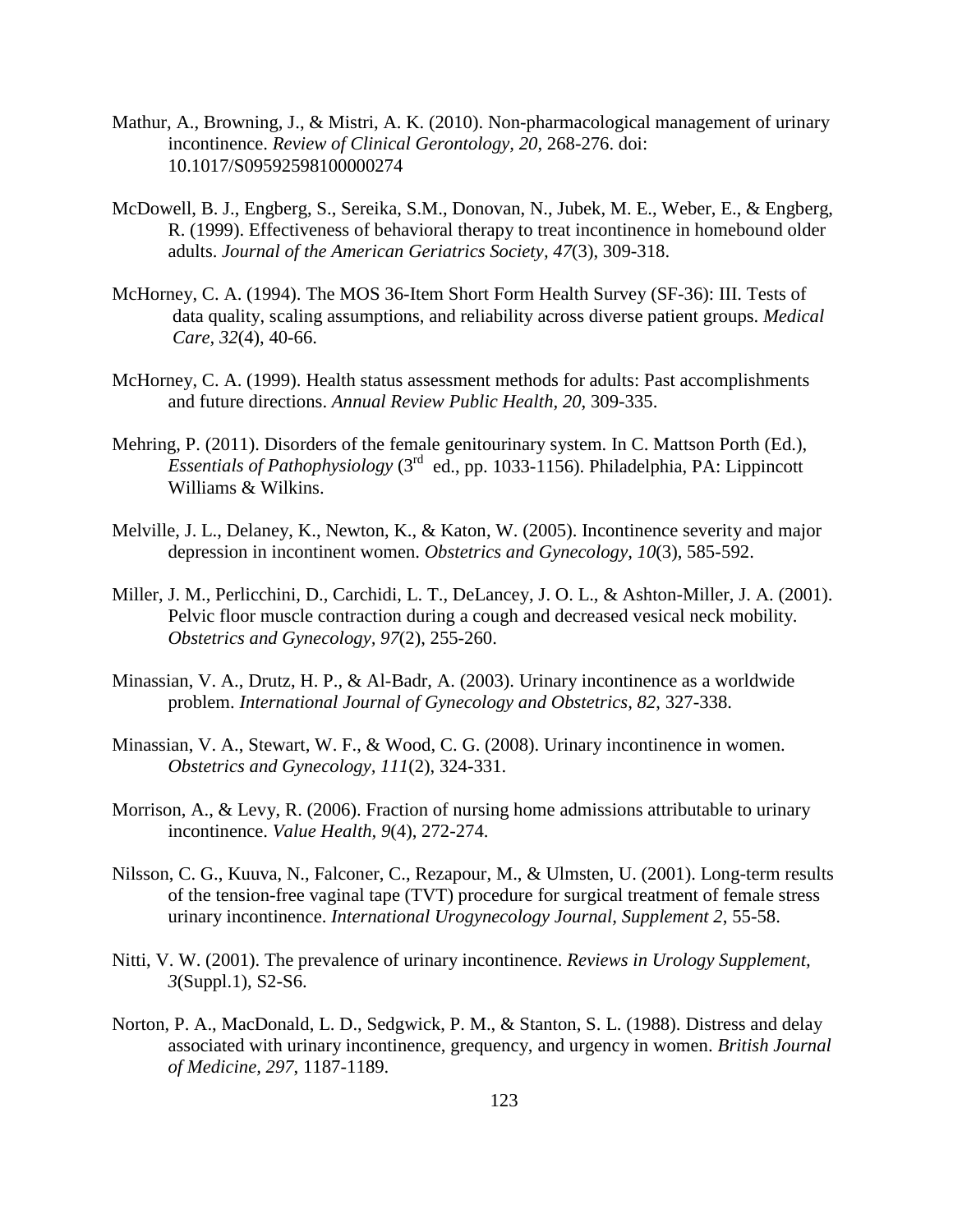- Olsson, I., & Kroon, U-B. (1999). A three-year postoperative evaluation of tension-free vaginal tape. *Gynecology Obstetrics Investment, 48*, 267-269. doi: 10.1159/0000010197
- Ouslander, J. G., & Abelson, S. (1990). Perceptions of urinary incontinence among elderly outpatients. *The Gerontologist, 30*(3), 369-372.
- Park, J., White, A., Stevinson, C., Ernst, E., & Martin, J. (2002). Validating a new nonpenetrating sham acupuncture device: Two randomized controlled trials. *Acupuncture in Medicine, 20*(4), 168-174.
- Pengelly, A. W., & Booth, C.M. (1980). A prospective trial of bladder training in women with detrussor instability. *British Journal of Urology, 52*, 453-466.
- Perrin, L., Dauphinee, S. W., Corcos, J., Hanley, J. A., & Kuchel, G. A. (2005). Pelvic floor muscle training with biofeedback and bladder training in elderly women. *Journal of Wound, Ostomy and Continence Nurses, 32*(3), 186-199.
- Philp, T., Shah, P. J., & Worth, P. H. (1988). Acupuncture in the treatment of bladder instability. *British Journal of Urology,* 61(6), 490-493.
- Pomeranz, B. (2003). Electroacupuncture and transcutaneous electrical nerve stimulation. In B. Stux (Ed.), *Basics of acupuncture* (pp. 315-320). New York: Springer.
- Quinn, P., Goka, J., & Richardson, H. (2003). Assessment of an electronic bladder diary in patients with overactive bladder. *British Journal of Urology International, 91*, 647-652.
- Radloff, L. (1977). The CES-D Scale: A self-report depression scale for research in the general population. *Applied Psychology Measurement, 1*, 385-403.
- Sampselle, C. (2003). Behavioral interventions in young and middle-age women: Simple interventions to combat a complex problem. *American Journal of Nursing, 103*, 9-13.
- Sari, D., & Khorshid, L. (2009). The effects of pelvic floor muscle training on stress and mixed urinary incontinence and quality of life. *Journal of Wound, Ostomy and Continence Nurses, 36*(4), 429-435.
- Serati, M., Ghezzi, F., Cattoni, E., Braga, A., Siesto, G., Torella, M., . . . Salvatore, S. (2012). Tension-free vaginal tape for the treatment of urodynamic stress incontinence: Efficacy and adverse effects at 10-year follow-up. *European Urology, 61*, 939-946.
- SF-36 1998 U.S. Population Norms. Retrieved from: http://www.sf-36.org/research/sf98norms.pdf on 05-01-12.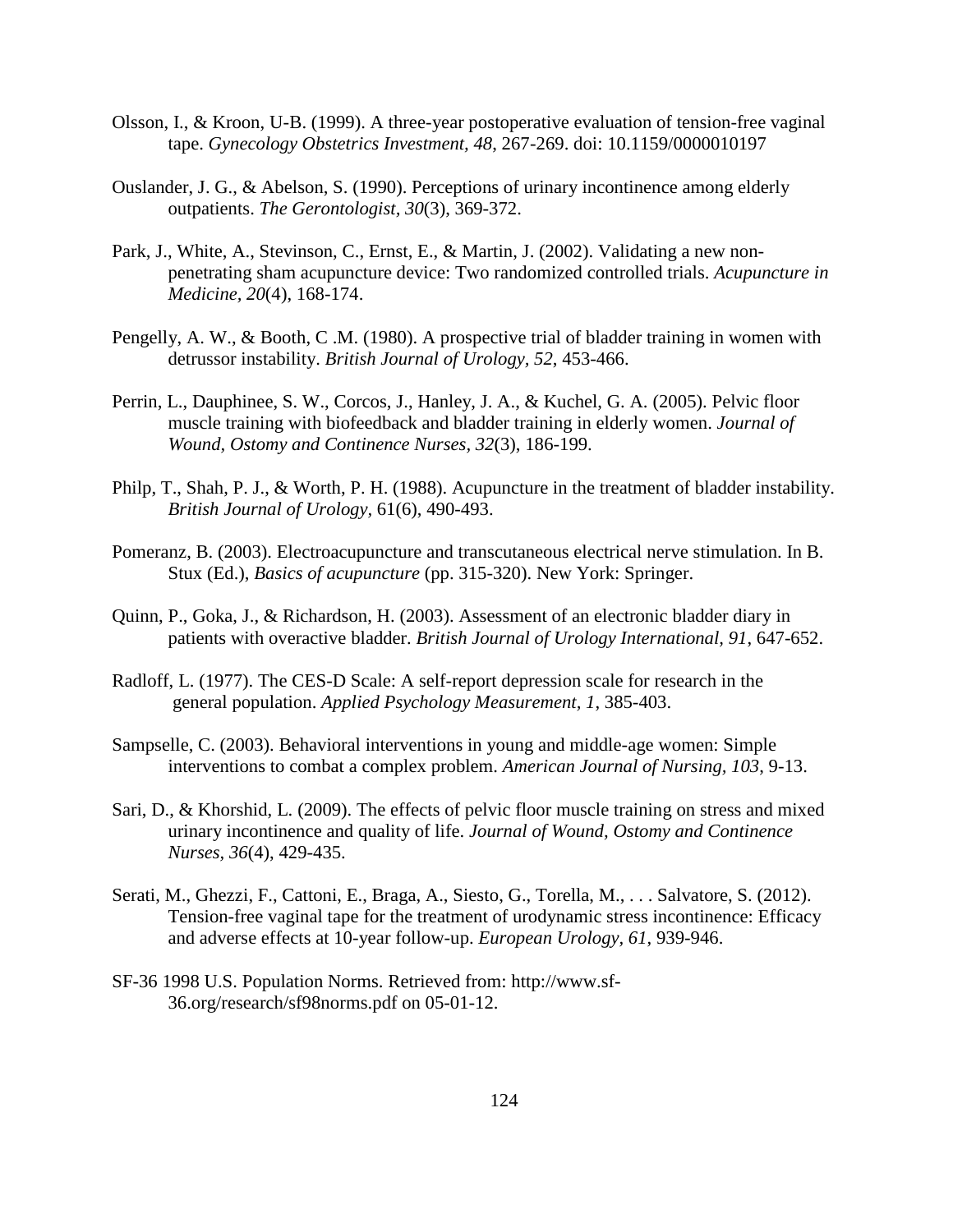- Shaw, C., Das Gupta, R. S., Bushnell, D. M., Assassa, R. P., Abrams, P, Wagg, A., . . . Martin, M. (2006). The extent and severity of urinary incontinene amonst women in UK GP waiting rooms. *Family Practice, 23*, 497-506.
- Shaw, C., Tansey, R., Jackson, C., Hyde, C., & Allan, R. (2001). Barriers to help seeking in people with urinary symptoms. *Family Practice, 18*(1), 48-52.
- Shen, J. (2001). Research on the neurophysiological mechanisms of acupuncture: Review of selected studies and methodological Issues. *The Journal of Alternative and Complimentary Medicine, 7*(suppl. 3), S121-S127.
- Sox, H. C. (2010). Comparative effectiveness research: A progress report. *Annals of Internal Medicine, 155*(7), 469-472.
- Sox, H. C., & Greenfield, S. (2009). Comparative effectiveness research: A report from the Institutes of Medicine. *Annals of Internal Medicine,* 151(3), 203-205.
- Stamm, W. E., & Raz, R. (1999). Factors contributing to susceptability of postmenopausal women to recurrent urinary tract infections. *Clinical Infectious Diseases*, 28, 723–5.
- Stoddart, H., Donovan, J., Whitley, E., Sharp, D., & Harvey, I. (2001). Urinary incontinence in older people in the community: a neglected problem? *British Journal of General Practice, 51*, 548-552.
- Swanson, J. G., Kaczorowski, J., Skelly, J., & Finkelstein, M. (2005). Urinary incontinence: common problem among women over 45. *Canadian Family Practice, 51*, 84-93.
- Tabachnick, B. & Fidell. (2007). Analysis of covariance. In B. Tabachnick, *Using Multivariate Statistics* ( $5^{\text{th}}$  ed., pp. 195-242). Boston, MA: Pearson Education, Inc.
- Tadic, S. D., Griffiths, D., Schaefer, W., Cheng, C. I., & Resnick, N. M. (2010). Brain activity measured by functional magnetic resonance imaging (fMRI) is related to patient-reported severity of urgency urinary incontinence. *Journal of Urology, 183*(1), 221-228. doi: 10.1016/j.uro.2009.08.155
- Tadic, S. D., Griffiths, D., Schaefer, W., & Resnick, N. M. (2007). Abnormal connections in the supraspinal bladder control network in women with urge urinary incontinence. *NeuroImage, 39*, 1647-1653. doi: 10.1016/j.neuroimage.2007.10.059
- Tadic, S. D., Zdaniuk, B., Griffiths, D., Rosenberg, L., Schaefer, W., & Resnick, N. M. (2007). Effect of biofeedback on psychological burden and symptoms in older women with urge urinary incontinence. *Journal of the American Geriatrics Society, 55*(12), 2010-2015. doi: 10.1111/j.1532-5415.2007.01461.x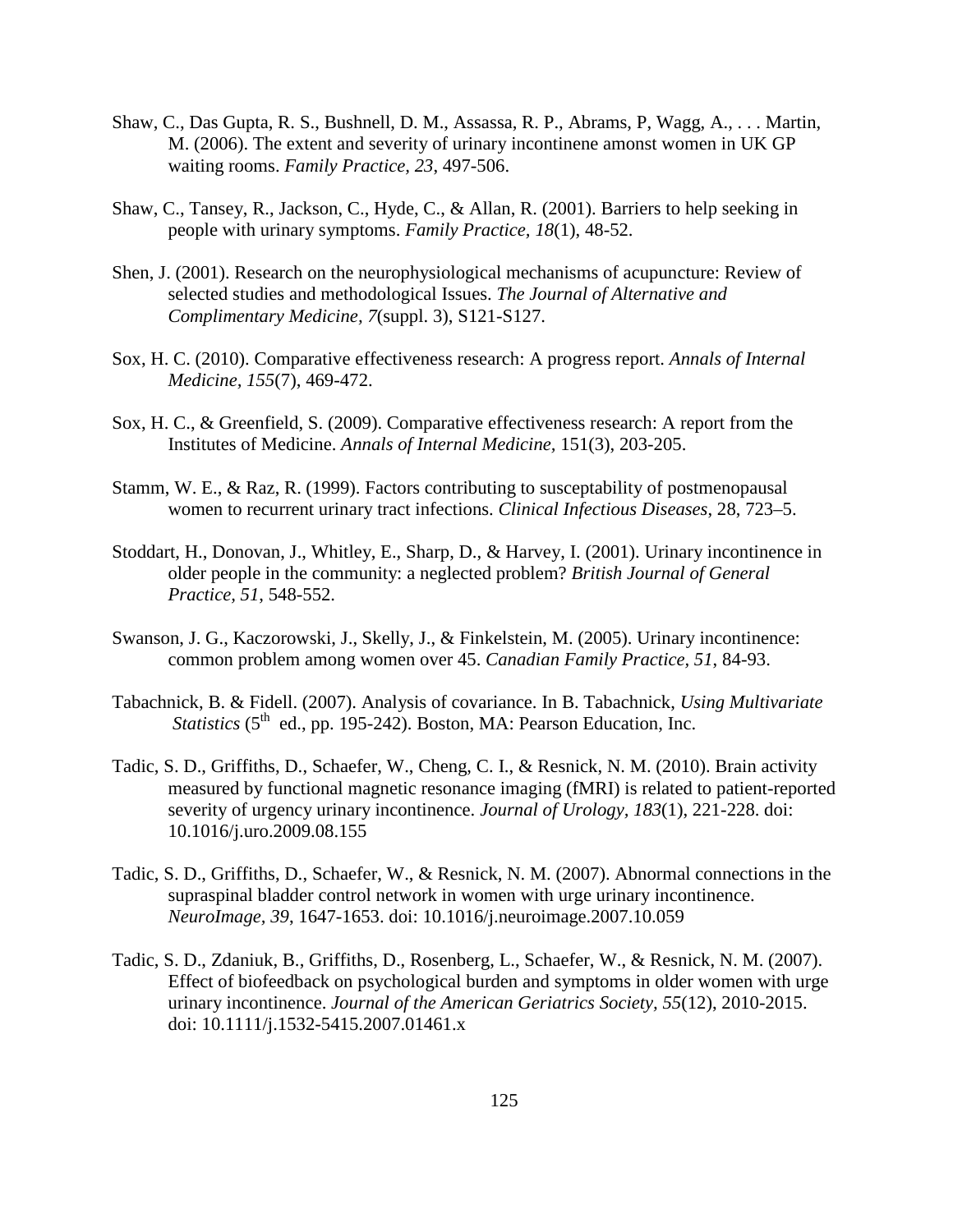- Teutsch, S. M., Berger, M. L., & Weinstein, M. C. (2005). Comparative effectiveness: Asking the right questions, choosing the right method. *Health Affairs, 24*(1), 128-132. doi: 10.1377/hlthaff/24.1.128
- Thom, D. (1998). Variation in estimates of urinary incontinence prevalence in the community: effects of differences in definition, population characteristics and study type. *Journal of the American Geriatrics Society, 46*(4), 473-480.
- Thom, D., Nygaard, I., & Calhoun, E. A. (2005). Urologic Diseases in America Project: Urinary incontinence in women: National trends in hospitalizations, office visits, treatment and economic impact. *Journal of Urology, 173*(4), 1295-1301.
- Tibaek, S., Jensen, R., Lindskov, G., & Jensen, M. (2004). Can quality of life be improved by pelvic floor muscle training in women with urinary incontinence after ischemic stroke? A randomised, controlled and blinded study. *International Journal of Urogynecology*, 15, 117-123. doi: 10.1007/s00192-004-1124-1
- Tran, K., Levin, R. M., & Mousa, S. A. (2009). Behavioral intervention versus pharmacotherapy or their combination in the management of overactive bladder dysfunction. *Advances in Urology.*ePub retrieved from <http://www.ncbi.nlm.nih.gov/pmc/articles/PMC2796220/pdf/AU2009-345324> .pdf, doi:10.1155/2009/345324
- Ulmsten, U., Johnson, P., & Rezapour, M. (1999). A three-year follow up of tension-free vaginal tape for surgical treatment of female stress urinary incontinence. *British Journal of Obstetrics and Gynecology, 106*(4), 345-350.
- U.S. Food and Drug Administration. CFR—Code of Federal Regulations Title 21. U.S. Food and Drug Administration Web site. Accessed at http://www.accessdata.fda.gov/scripts/cdrh/cfdocs/cfcfr/cfrsearch.cfm?fr=880.5580 on April 24, 2012.
- Vaughn, C. P., Juncos, J. L., Burgio, K. L., Goode, P. S., Wolf, R. A., & Johnson, T. M. (2011). Behavioral therapy to treat urinary incontinence in Parkinson disease. *Neurology 76*, 1631-1634.
- Waetjen, L. E., Liao, S., Johnson, W. O., Sampselle, C., Sternfield, B., Harlow, S. D., & Gold, E. B. for the Study of Women's Health Across the Nation (2006). Factors associated with prevalent and incident urinary incontinence in a cohort of midlife women: A longitudinal analysis of data. *American Journal of Epidemiology, 165*(3), 309-318. doi: 10.1093/aje/kwk018
- Walters, S., Munro, J. F., & Brazier, J. E. (2001). Using the SF-36 with older adults: A crosssectional community-based survey. *Age and Aging, 30*, 337-343.